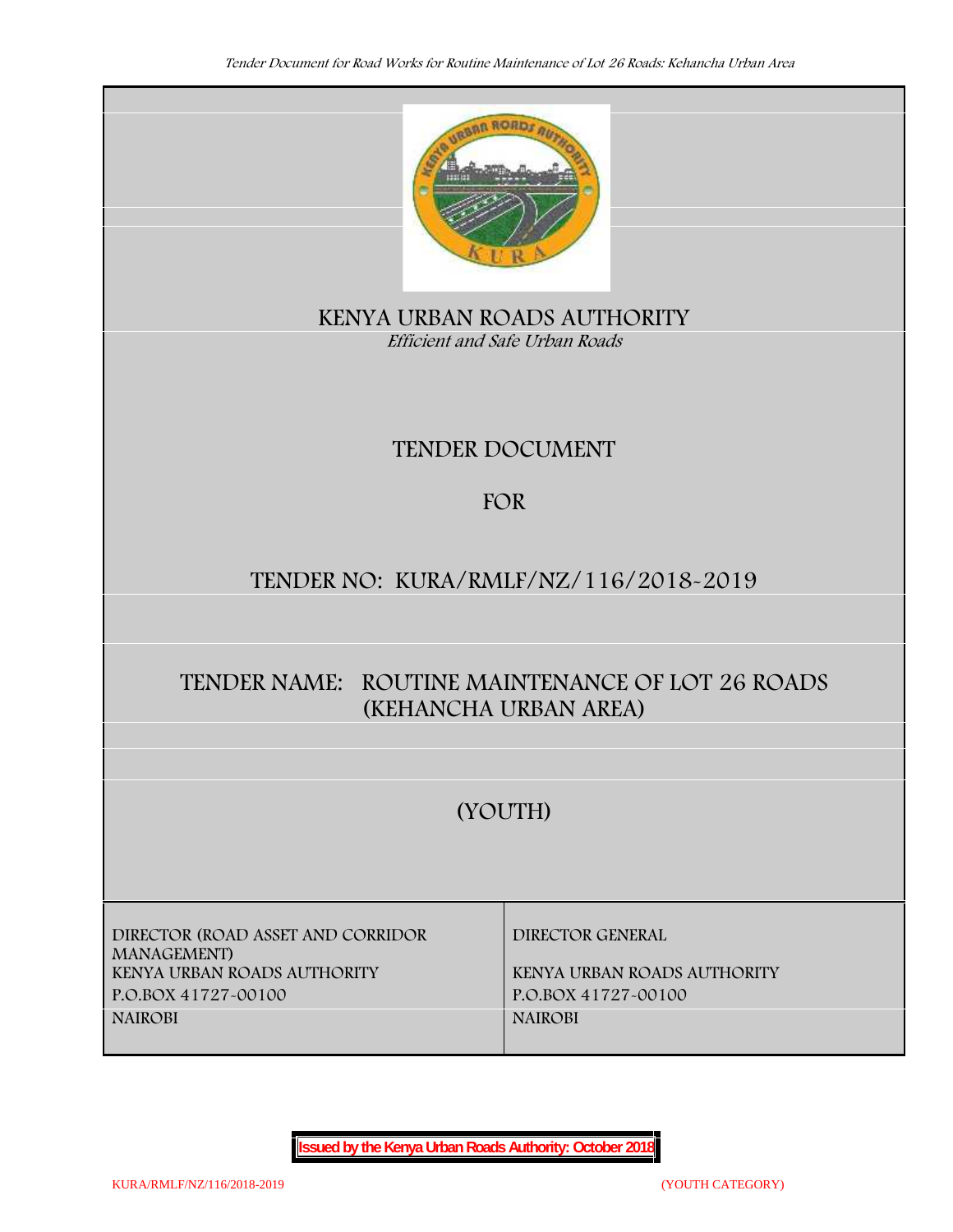# **ROUTINE MAINTENANCE OF LOT 26 ROADS: KEHANCHA URBAN AREA**

# **TABLE OF CONTENTS**

| SECTION II: INSTRUCTIONS TO TENDERERS AND CONDITIONS OF TENDER 3     |     |
|----------------------------------------------------------------------|-----|
|                                                                      |     |
|                                                                      | -29 |
|                                                                      |     |
|                                                                      |     |
|                                                                      |     |
| SECTION VI: SUPERVISION AND CONTRACT EVALUATION MANUAL 2012 109      |     |
|                                                                      |     |
|                                                                      |     |
|                                                                      |     |
|                                                                      |     |
|                                                                      |     |
|                                                                      |     |
|                                                                      |     |
|                                                                      |     |
|                                                                      |     |
| SECTION XIII: FORM OF PERFORMANCE BANK GUARANTEE (UNCONDITIONAL) 148 |     |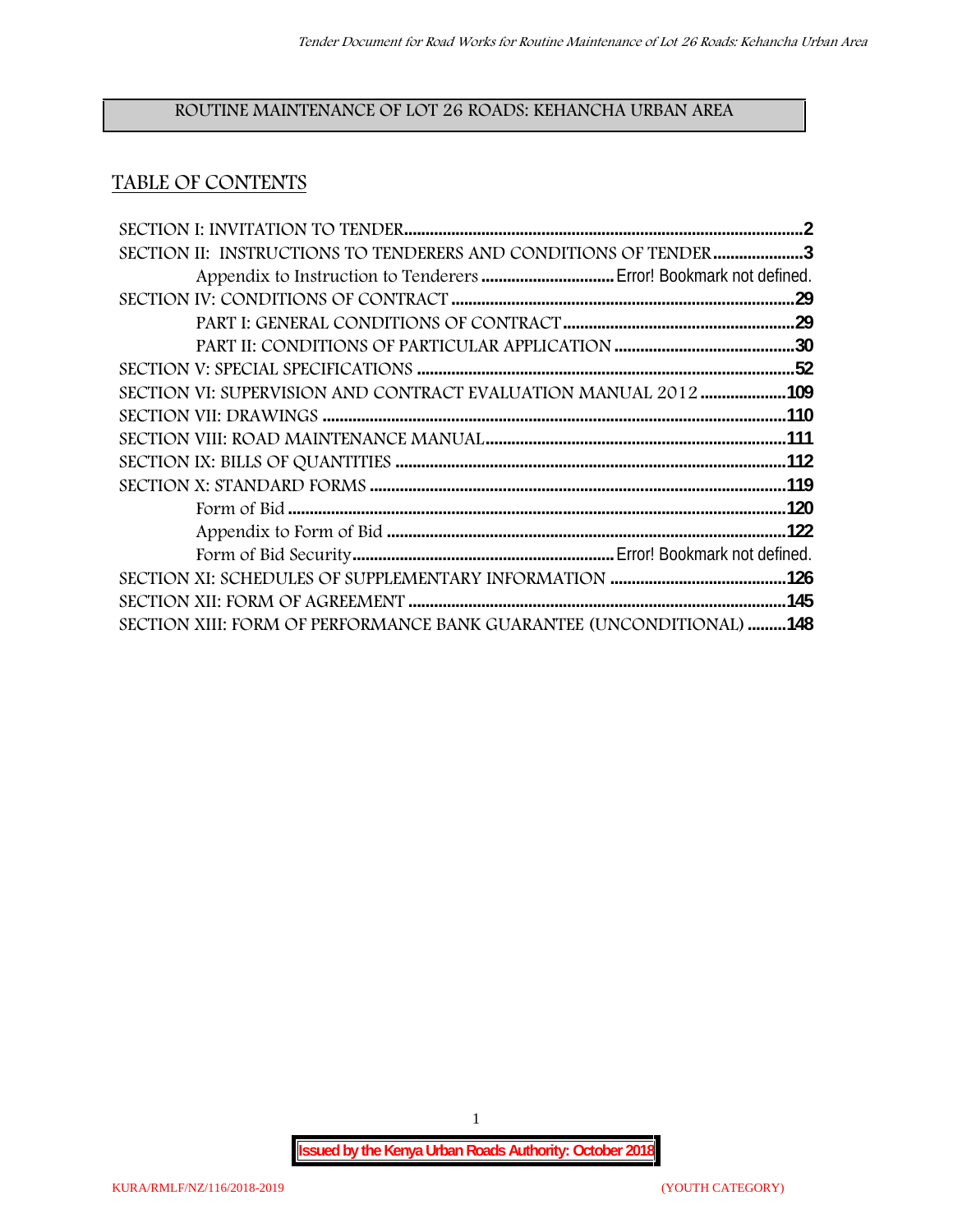# **SECTION I: INVITATION TO TENDER**

(See tender invitation on www.kura.go.ke/tender notices)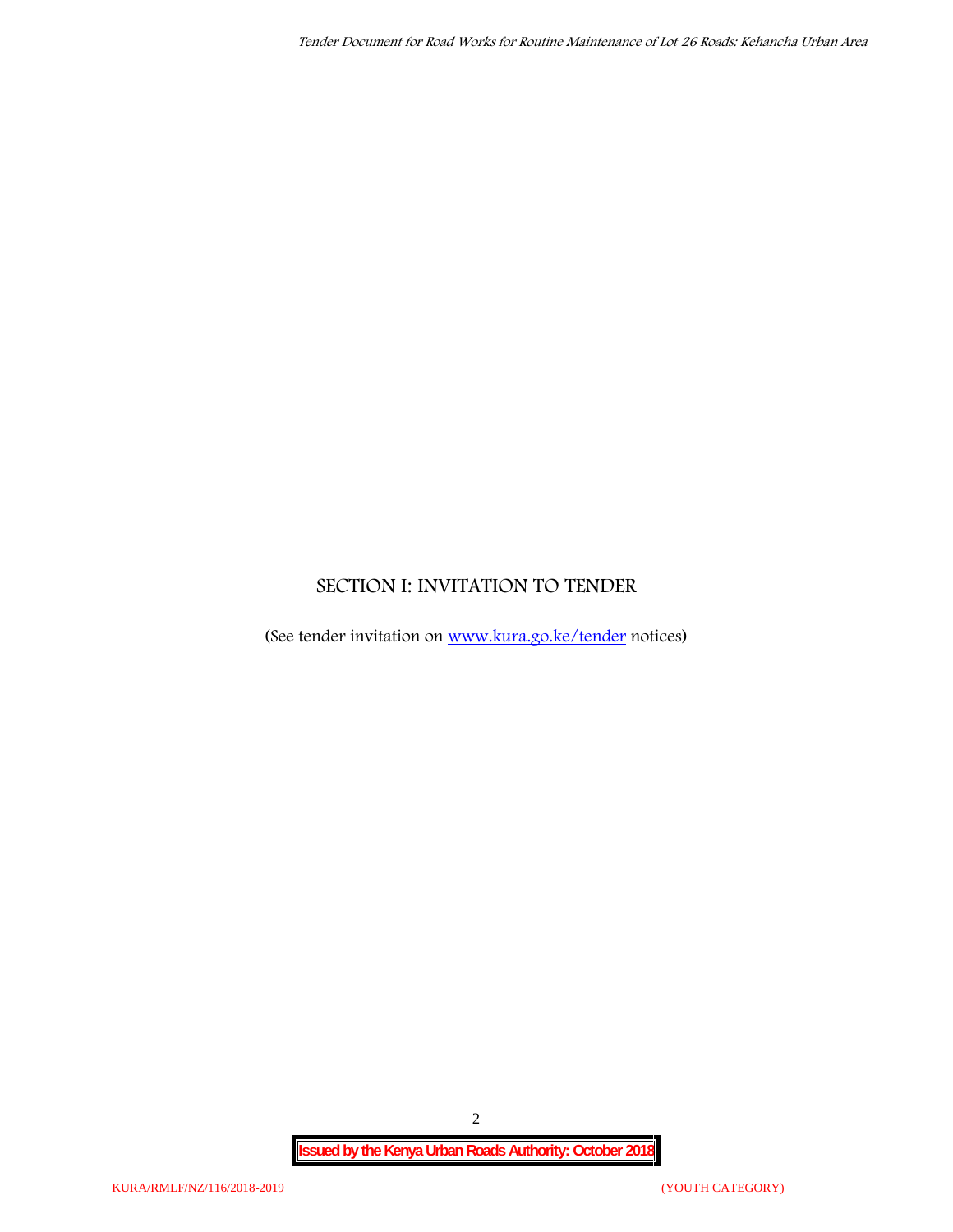**SECTION II: INSTRUCTIONS TO TENDERERS AND CONDITIONS OF TENDER**

3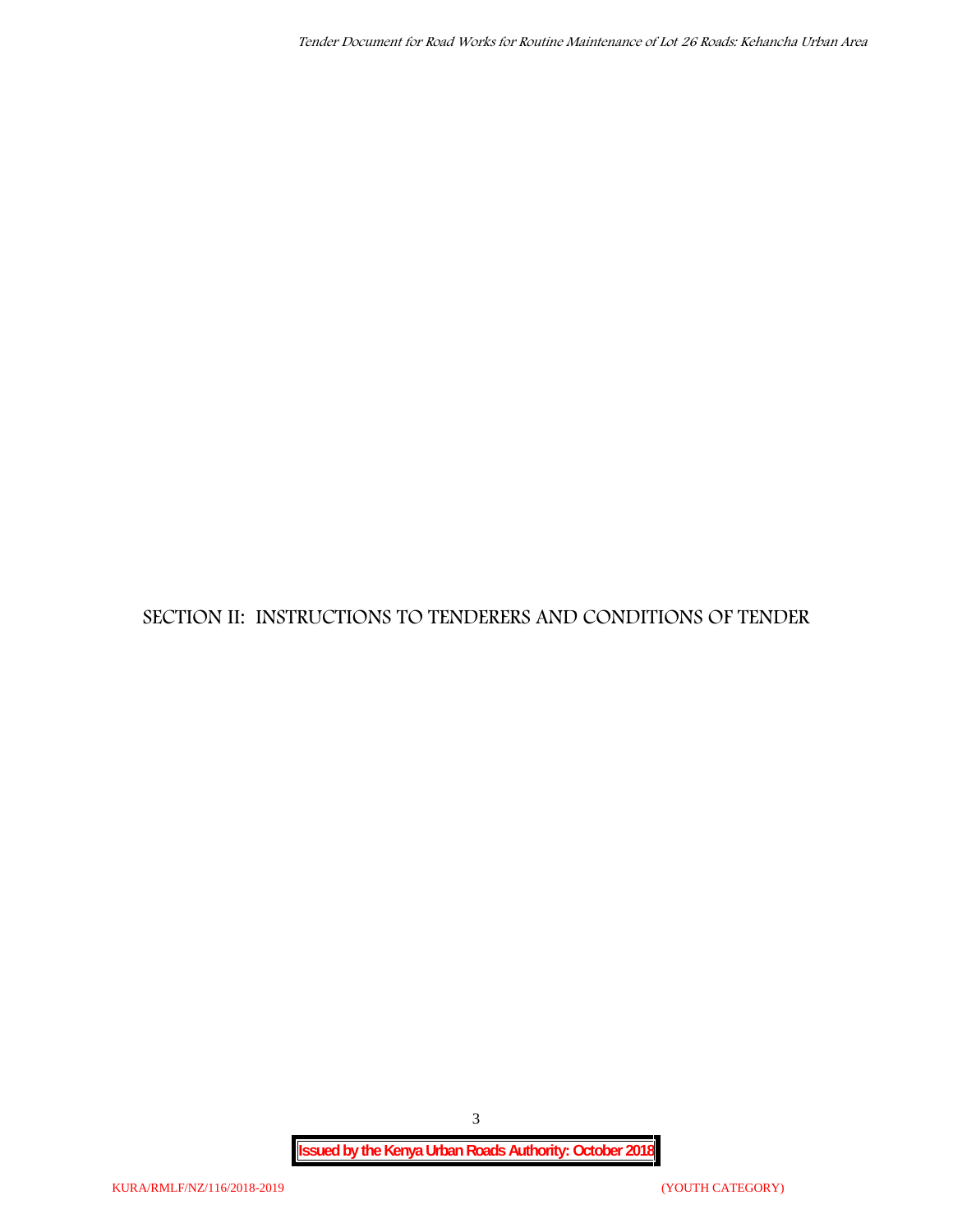#### TABLE OF CONTENTS

| A.        |                                                                      |  |
|-----------|----------------------------------------------------------------------|--|
| 1         |                                                                      |  |
| 2         |                                                                      |  |
| 3         |                                                                      |  |
| 4         |                                                                      |  |
| 5         |                                                                      |  |
| 6         |                                                                      |  |
| 7         |                                                                      |  |
| 8         |                                                                      |  |
| <b>B.</b> |                                                                      |  |
| 9         |                                                                      |  |
| 10        |                                                                      |  |
| 11        |                                                                      |  |
| C.        |                                                                      |  |
| 12        |                                                                      |  |
| 13        |                                                                      |  |
| 14        |                                                                      |  |
| 15        |                                                                      |  |
| 16        |                                                                      |  |
| 17        |                                                                      |  |
| 18        |                                                                      |  |
| 19        |                                                                      |  |
| 20        |                                                                      |  |
| D.        |                                                                      |  |
| 21        |                                                                      |  |
| 22        |                                                                      |  |
| 23        |                                                                      |  |
| 24        |                                                                      |  |
| E.        |                                                                      |  |
| 25        |                                                                      |  |
| 26        |                                                                      |  |
| 27        |                                                                      |  |
| 28        |                                                                      |  |
| 29        |                                                                      |  |
| 30        |                                                                      |  |
| F.        |                                                                      |  |
| G.        |                                                                      |  |
| 31        |                                                                      |  |
| 32        | employer's right to accept any bid and to reject any or all bids  16 |  |
| 33        |                                                                      |  |
| 34        |                                                                      |  |
| 35        |                                                                      |  |
| 36        |                                                                      |  |

 $\overline{4}$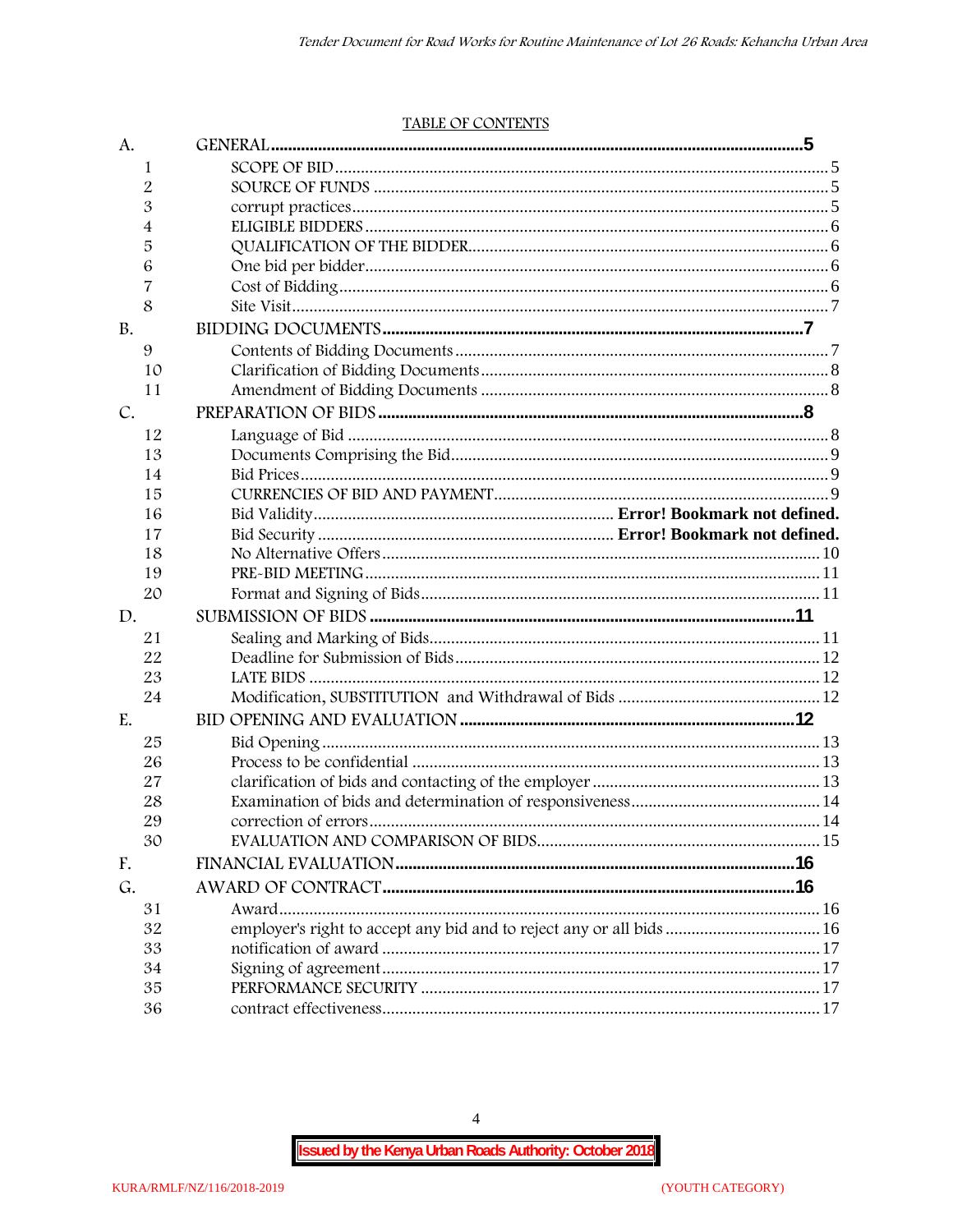## **INSTRUCTIONS TO TENDERERS AND CONDITIONS OF TENDER**

### **A. GENERAL**

- **1 SCOPE OF BID**
	- 1.1 The Employer, as defined in the Conditions of Contract Part II hereinafter "the Employer" wishes to receive bids for the construction of works as described in Section 1, clause 102 of the Special Specifications –"Location and extent of the Works")
	- 1.2 The successful bidder will be expected to complete the Works within the period stated in the Appendix to Form of Bid from the date of commencement of the Works.
	- 1.3 Throughout these bidding documents, the terms bid and tender and their derivatives (bidder/tenderer, bid/tendered, bidding/tendering etc.) are synonymous, and day means calendar day. Singular also means plural.

### **2 SOURCE OF FUNDS**

2.1 The source of funding is the Government of Kenya through the Road Maintenance Levy Fund.

### **3 CORRUPT PRACTICES**

3.1 The government requires that the bidders, suppliers, sub-contractors and supervisors observe the highest standards of ethics during the execution of such contracts. In this pursuit of this policy, the government;

Defines for the purpose of this provision, the terms set forth below as follows:

- i) "corrupt practice" means the offering, giving, receiving, or soliciting of anything of value to influence the action of the public official in the procurement process or in the execution, and
- ii) "fraudulent practice" means a misrepresentation of facts in order to influence a procurement process or the execution of a contract to the detriment of the employer, and includes collusive practices among bidders (prior to or after bid submission) designed to establish bid prices at artificial, non-competitive levels and to deprive the employer the benefits of free and open competition

Will reject a proposal for award if it determines that the bidder recommended for award has engaged in corrupt or fraudulent practices in competing for the contract, and

Will declare a firm ineligible, either indefinitely or for a stated period of time, to be awarded a government contract if it at any time it is determined that the firm has engaged in corrupt or fraudulent practices in competing for, or in executing, a government financed contract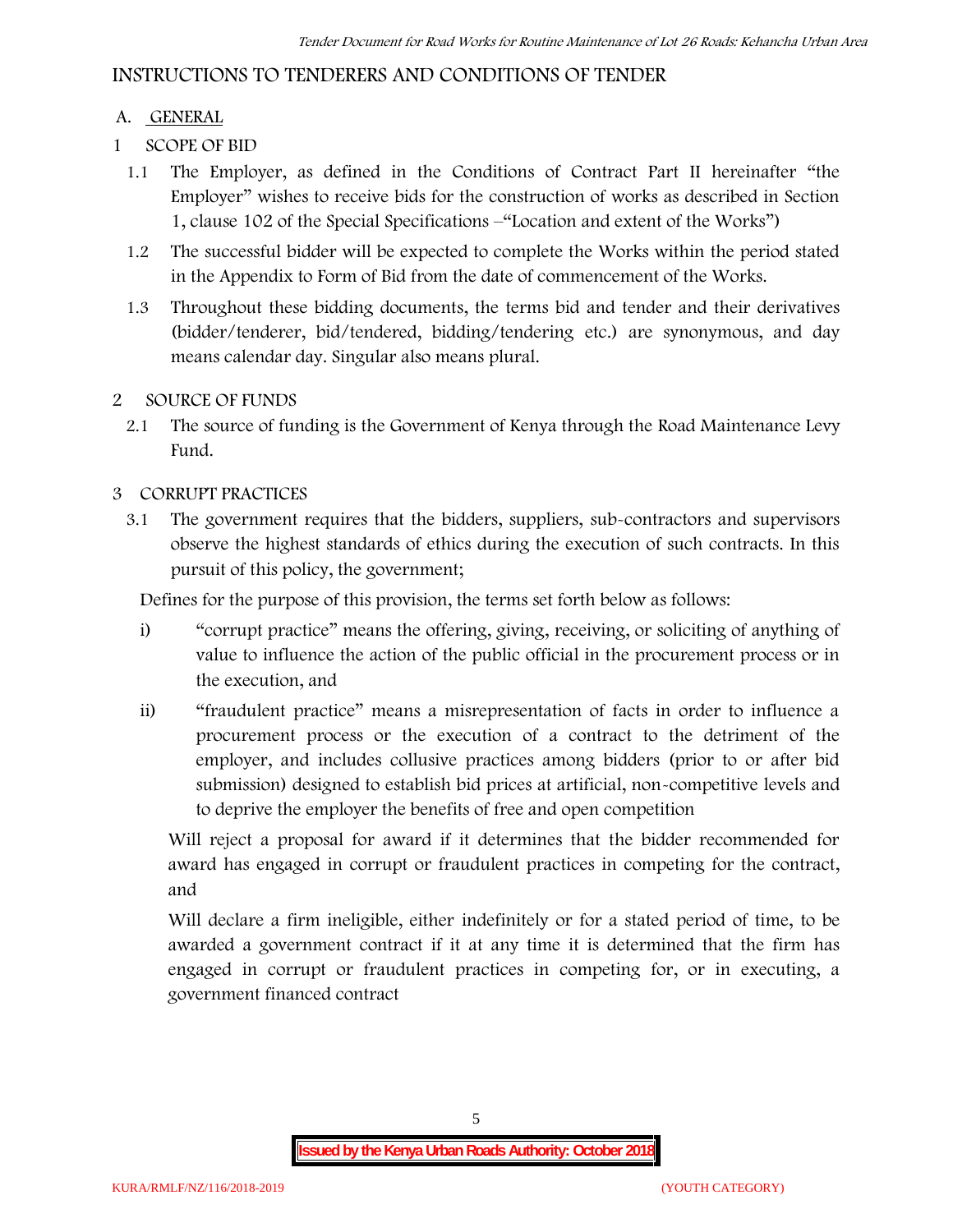#### **4 ELIGIBLE BIDDERS**

- 4.1 This invitation to bid is open to youth bidders who are legally registered or incorporated in the Republic of Kenya as of the time of bid submission. Registration with National Construction Authority (NCA) as a road works contractor is mandatory.
- 4.2 Bidders shall not have a conflict of interest. Bidders shall be considered to have conflict of interest, if they participated as a consultant in the preparation of the design, documentation or technical specifications of the works that are the subject of this bidding other than as far as required by the Employer.
- 4.3 A firm that is under a declaration of eligibility by the Employer in accordance with clause 3, at the date of submission of the Bid or thereafter, shall be disqualified.
- 4.4 Bidders shall provide such evidence of their continued eligibility satisfactory to the Employer as the Employer shall reasonably request.

### **5 QUALIFICATION OF THE BIDDER**

- 5.1 Bidders shall as part of their bid:
- (a) Submit a written power of attorney authorizing the signatory of the bid to commit the bidder; and
- (b) Update any information submitted with their bids and update in any case the information indicated in the schedules and continue to meet the minimum threshold criteria set out in the bid documents.
	- 5.2 As a minimum, bidders shall update the following information:
- (a) evidence of access to lines of credit from a bank and availability of other financial resources
- (b) financial predictions for the current year and the two subsequent years, including the effect of known commitments
- (c) work commitments
- (d) current litigation information; and
- (e) availability of critical equipment
	- 5.3 Bidders shall also submit proposals of work methods and schedule in sufficient detail to demonstrate the adequacy of the bidders' proposals to meet the technical specifications and the completion time referred to in Clause 1.2 above.
- **6 ONE BID PER BIDDER**
	- 6.1 Each bidder shall submit only one bid. A bidder who submits or participates in more than one bid will be disqualified.
- **7 COST OF BIDDING**
	- 7.1 The bidder shall bear all costs associated with the preparation and submission of his bid and the Employer will in no case be responsible or liable for those costs, regardless of the conduct or outcome of the bidding process.

6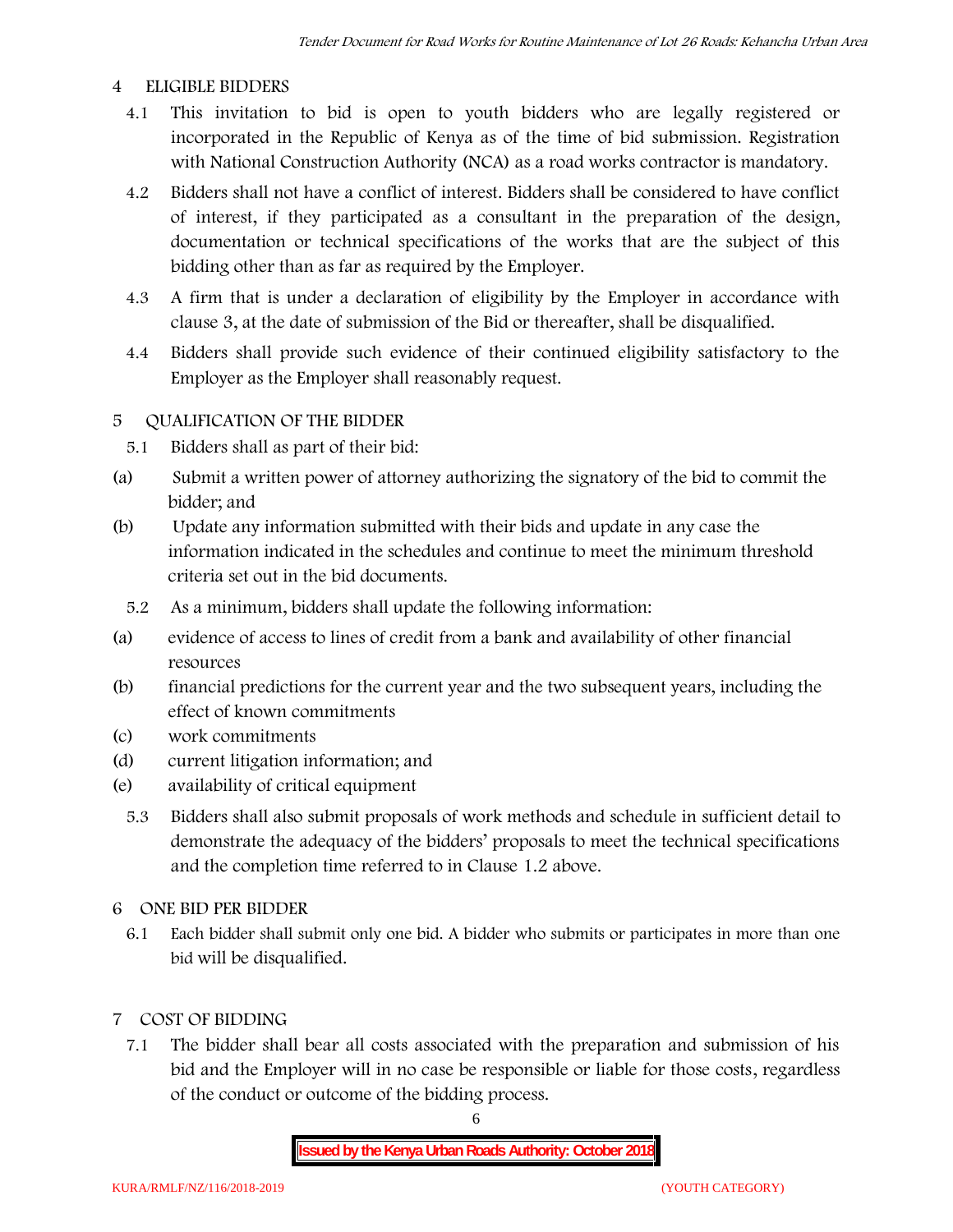### **8 SITE VISIT**

- 8.1 The tenderer is advised to visit and examine the site and its surroundings and obtain for himself on his own responsibility, all information that may be necessary for preparing the tender and entering into a contract. The costs of visiting the site shall be the tenderer's own responsibility.
	- 8.2 The tenderer and any of his personnel or agents will be granted permission by the Employer to enter upon premises and lands for the purpose of such inspection, but only upon the express condition that the tenderer, his personnel or agents, will release and indemnify the Employer from and against all liability in respect of, and will be responsible for personal injury (whether fatal or otherwise), loss of or damage to property and any other loss, damage, costs and expenses however caused, which but for the exercise of such permission, would not have arisen.
	- 8.3 A Mandatory pre-tender site meeting shall be held as specified in the tender notice. A representative of the Employer will be available to meet the intending tenderers at the venue.
	- 8.4 The Employer will conduct a Site Visit concurrently with the pre-bid meeting referred to in Clause 19, attendance for which is necessary for all bidders. Attendance by the tenderers shall be as specified in the tender notice.
	- 8.5 Tenderers must provide their own transport. The representative will not be available at any other time for site inspection visits.
	- 8.6 Each tenderer shall complete the Certificate of Tenderer's Visit to the Site, whether he in fact visits the Site at the time of the organized site visit or by himself at some other time.

### **B. BIDDING DOCUMENTS**

- **9 CONTENTS OF BIDDING DOCUMENTS**
	- 9.1 The set of documents comprising the tender includes the following together with any addenda issued in accordance with Clause 11:
- (a) Invitation to Bid
- (b) Instructions to Bidders and Conditions of Tender
- (c) Appendix to Instruction to Tenderers
- (d) Conditions of Contract Part I
- (e) Conditions of Contract Part II
- (f) Road Maintenance Manual (May 2010 Edition)
- (g) Standard Specifications
- (h) Special Specifications
- (i) Form of Bid, Appendix to Form of Bid and Bid Security
- (j) Bills of Quantities
- (k) Schedules of Supplementary information

7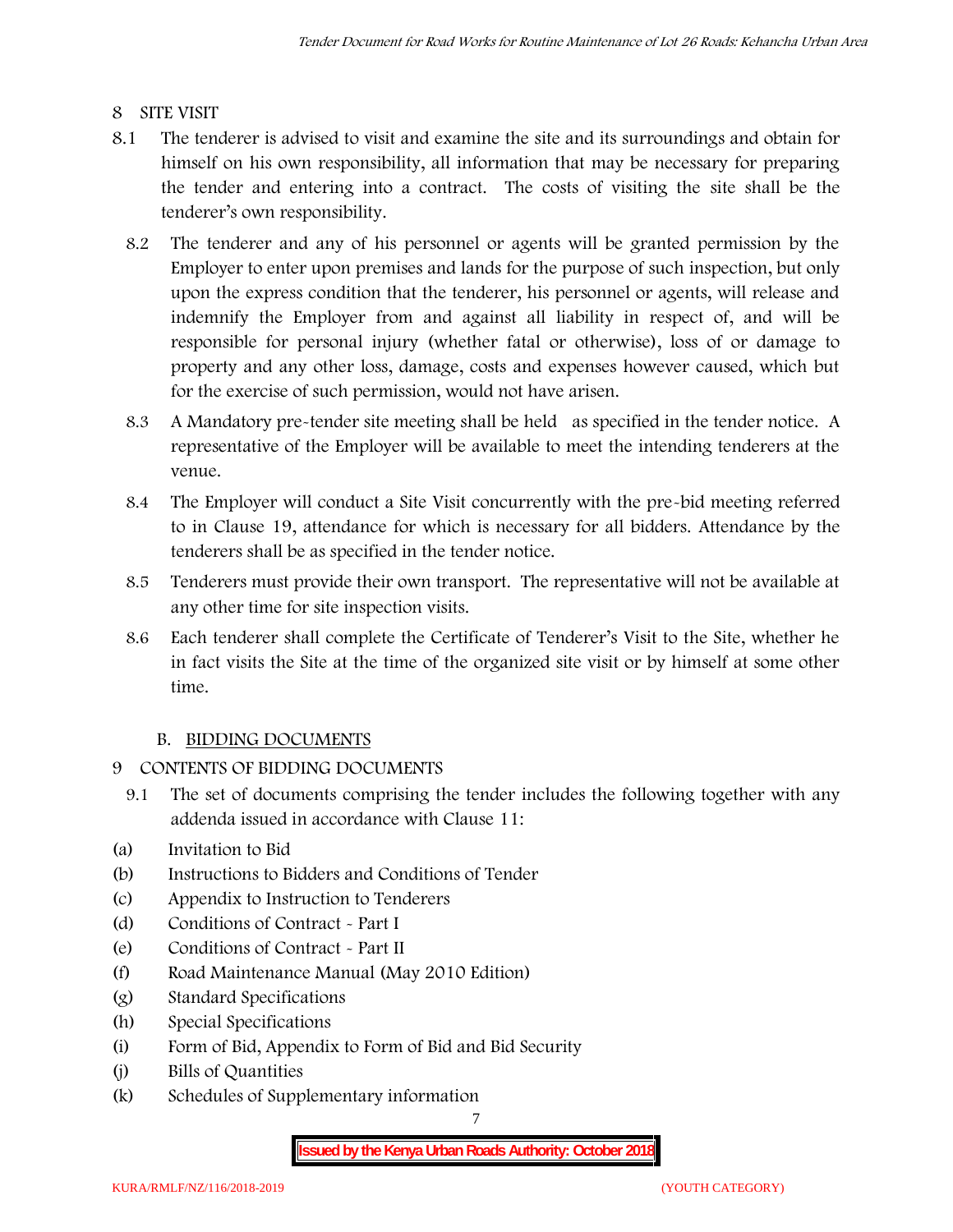- (l) Form of Contract Agreement
- (m) Form of Performance Security
- (n) Drawings
- (o) BID Addenda (BID Notices)
- (p) Declaration Form
	- 9.2 The bidder is expected to examine carefully all instructions, conditions, forms, terms, specifications and drawings in the bidding documents. Failure to comply with the requirements of bid submission will be at the bidder's own risk. Bids that are not substantially responsive to the requirements of the bidding documents will be rejected.
	- 9.3 All recipients of the documents for the proposed Contract for the purpose of submitting a tender (whether they submit a tender or not) shall treat the details of the documents as "private and confidential".

### **10 CLARIFICATION OF BIDDING DOCUMENTS**

- 10.1 The prospective bidder requiring any clarification of the bidding documents may notify the Employer in writing, cable or by e-mail (hereinafter the term cable is deemed to include telex and facsimile) at the Employer's mailing address indicated in the Bidding Data.
- 10.2 The Employer will respond in writing to any request for clarification that he receives earlier than 7 days prior to the deadline for the submission of bids. Copies of the Employer's response to queries raised by bidders (including an explanation of the query but without identifying the sources of the inquiry) will be sent to all prospective bidders who will have purchased the bidding documents.

#### **11 AMENDMENT OF BIDDING DOCUMENTS**

- 11.1 At any time prior to the deadline for submission of bids, the Employer may, for any reason, whether at his own initiative or in response to a clarification requested by a prospective bidder, modify the bidding documents by issuing subsequent Addenda.
- 11.2 The Addendum thus issued shall be part of the bidding documents pursuant to Sub- Clause 10.1 and shall be communicated in writing or cable to all purchasers of the bidding documents. Prospective bidders shall promptly acknowledge receipt of each Addendum in writing or by cable to the Employer.
- 11.3 In order to afford prospective bidders reasonable time in which to take an Addendum into account in preparing their bids, the Employer may, at his discretion, extend the deadline for the submission of bids in accordance with Clause 16.2.

#### **C. PREPARATION OF BIDS**

### **12 LANGUAGE OF BID**

12.1 The bid prepared by the bidder and all correspondences and documents relating to the bid exchanged by the bidder and the Employer shall be written in the English Language. Supporting documents and printed literature furnished by the bidder may

8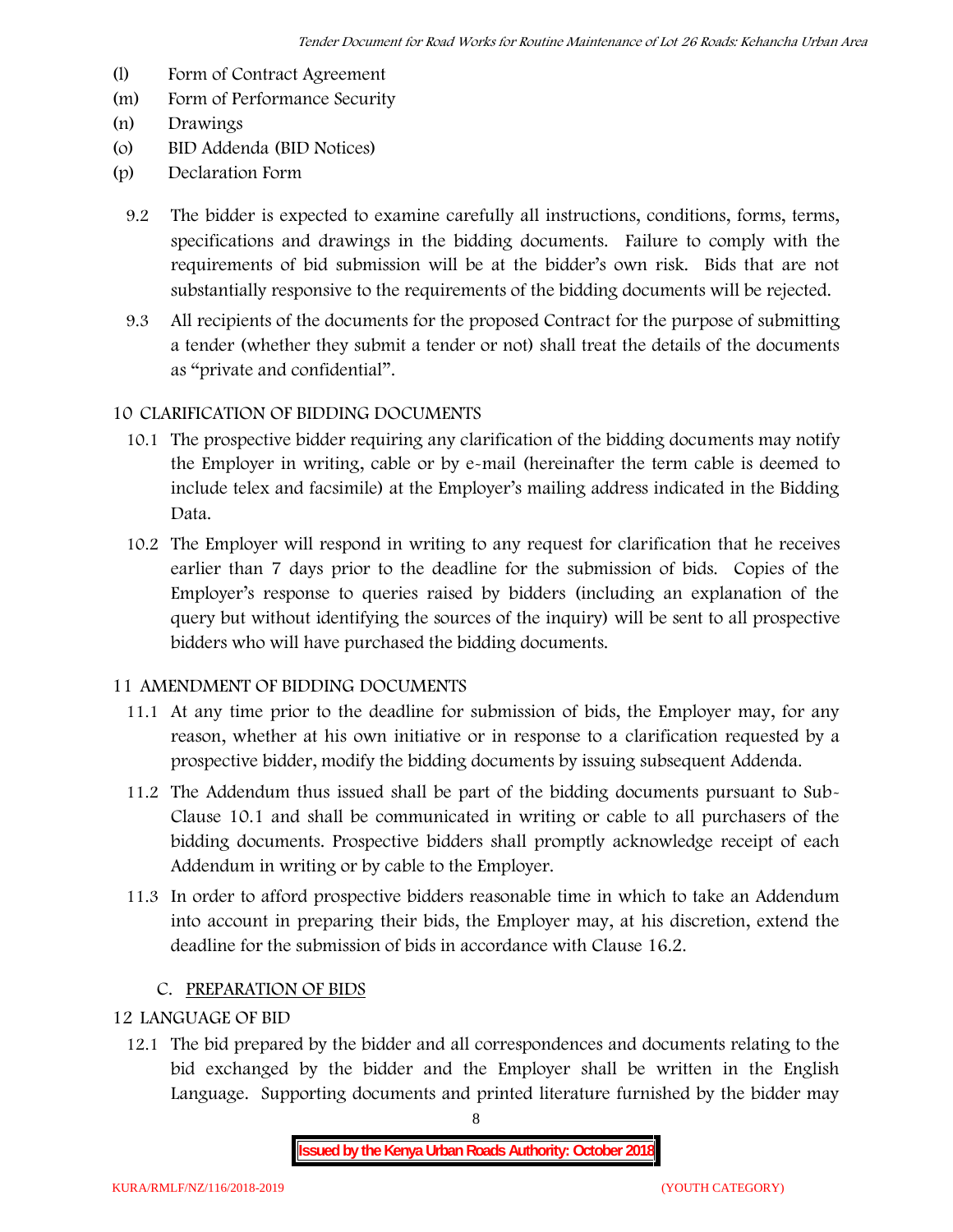be in another language provided they are accompanied by an appropriate translation of pertinent passages in the above stated language. For the purpose of interpretation of the bid, the English language shall prevail.

### **13 DOCUMENTS COMPRISING THE BID**

13.1 The bid to be prepared by the bidder shall comprise:

- (a) Duly filled-in Form of Bid and Appendix to form of bid;
- (b) Bid security;
- (c) Priced Bills of Quantities;
- (d) Schedules of information
- (e) Qualification criteria
- (f) Any other materials required to be completed and submitted in accordance with the Instructions to Bidders embodied in these bidding documents.
	- 13.2 These Forms, Bills of Quantities and Schedules provided in these bidding documents shall be used without exception (subject to extensions of the Schedules in the same format).

#### **14 BID PRICES**

- 14.1 Unless explicitly stated otherwise in the bidding documents, the contract shall be for the whole works as described in Sub-Clause 1.1, based on the basic unit rates and prices in the Bill of Quantities submitted by the bidder.
- 14.2 The bidder shall fill in rates and prices for all items of Works described in the Bills of Quantities, whether quantities are stated or not.
- 14.3 All duties, taxes (including VAT) and other levies payable by the Contractor under the Contract, or for any other cause as of the date 7 days prior to the deadline for submission of bids, shall be included in the rates and prices and the total Bid Price submitted by the bidder.
- 14.4 Unless otherwise provided in the Bidding Data and Conditions of Particular Application the rates and prices quoted by the bidder are subject to adjustment during the performance of the contract in accordance with the provisions of Clause 70 of the Conditions of Contract.

#### **15 CURRENCIES OF BID AND PAYMENT**

15.1 Bids shall be priced in Kenya Shillings.

#### **16 BID VALIDITY**

- 16.1 The bid shall remain valid and open for acceptance for a period of 90 calendar days from the specified date of bid opening specified in Clause 22.
- 16.2 In exceptional circumstances prior to expiry of the original bid validity period, the Employer may request that the bidders extend the period of validity for a specified additional period. The request and the responses thereto shall be made in writing or by

9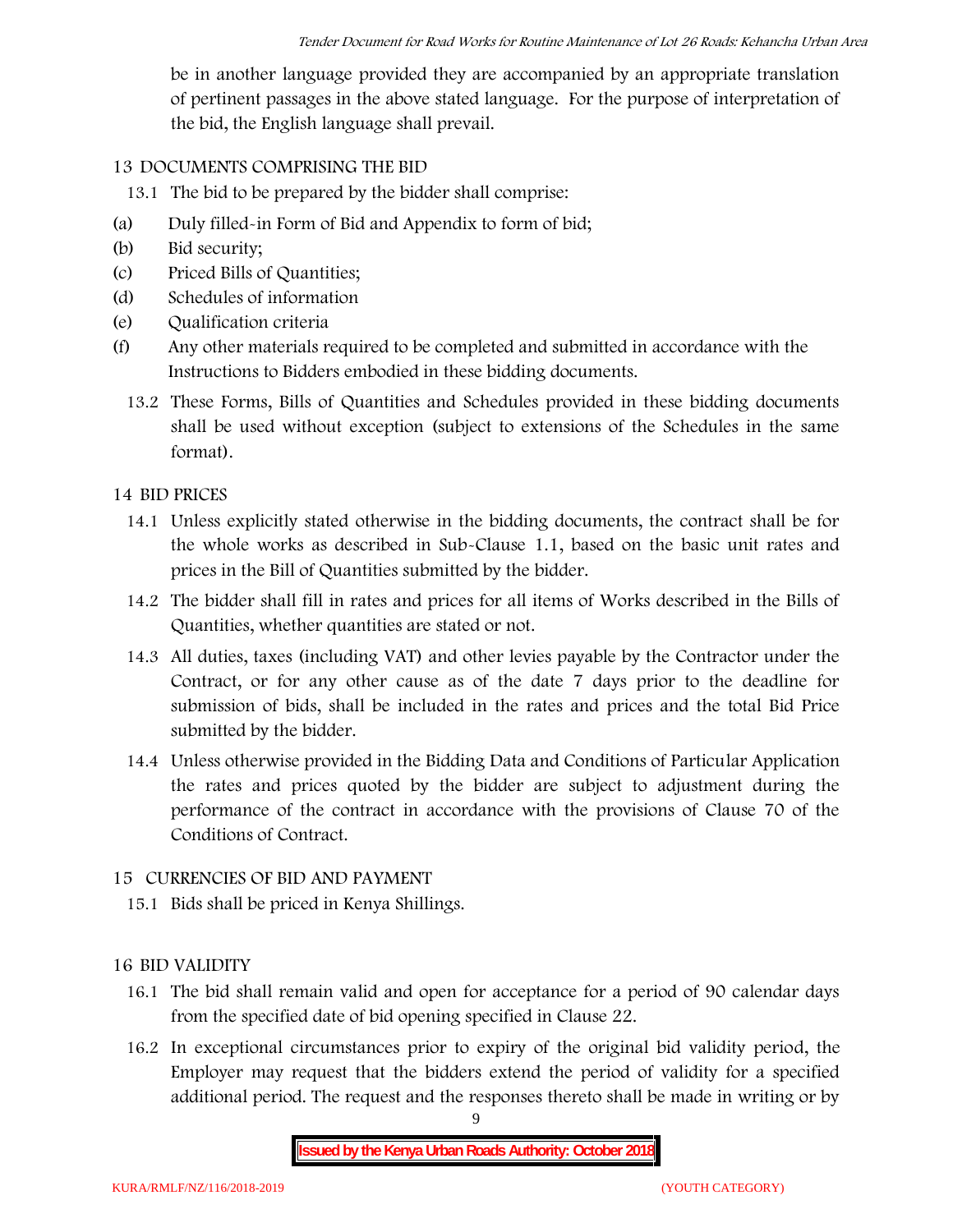cable. A bidder may refuse the request without forfeiting his bid security. A bidder agreeing to the request will not be required nor permitted to modify his bid, but will be required to extend the validity of his bid security for the period of the extension, and in compliance with Clause 17 in all respects.

### **17 BID SECURING DECLARATION**

- 17.1 The bidder shall furnish, as part of his bid, a duly filled and signed bid Securing Declaration Form as shown in the Appendix to instruction to tenderers.
- 17.2 The bid securing declaration shall be in the format and in accordance with bid securing declaration form included in Section 3. The bid securing declaration shall remain valid for a period of thirty (30) days beyond the original validity period for the bid, and beyond any period of extension subsequently requested under Sub-Clause 16.2.
- 17.3 Any bid not accompanied by an acceptable bid securing declaration will be rejected by the Employer as non-responsive.
- 17.4 The bid securing declaration of unsuccessful bidders will expire either 28 days after the expiration of the period of bid validity or upon receipt of copy of notification of award to successful bidder whichever comes earlier.
- 17.5 The bid securing declaration of the successful bidder will be discharged upon the bidder signing the Contract Agreement and furnishing the required performance security.
- 17.6 The bidder shall automatically be suspended from being eligible for bidding in any contract with the Purchaser for the period of time of 5 years starting on the date of expiration of tender validity period, if:
- (a) a bidder withdraws his bid, except as provided in Sub-Clause 24.2. or
- (b) in the case of a successful bidder, if he fails within the specified time limit to:
	- (i) sign the Contract Agreement or
	- (ii) furnish the necessary performance security

### **18 NO ALTERNATIVE OFFERS**

- 18.1 The bidder shall submit one offer, which complies fully with the requirements of the bidding documents.
- 18.2 The bid submitted shall be solely on behalf of the bidder. A bidder who submits or participates in more than one bid will be disqualified.
- 18.3 A price or rate shall be entered in indelible ink against every item in the Bills of Quantities with the exception of items which already have Prime Cost or Provisional sums affixed thereto. The bidders are reminded that no "nil" or "included" rates or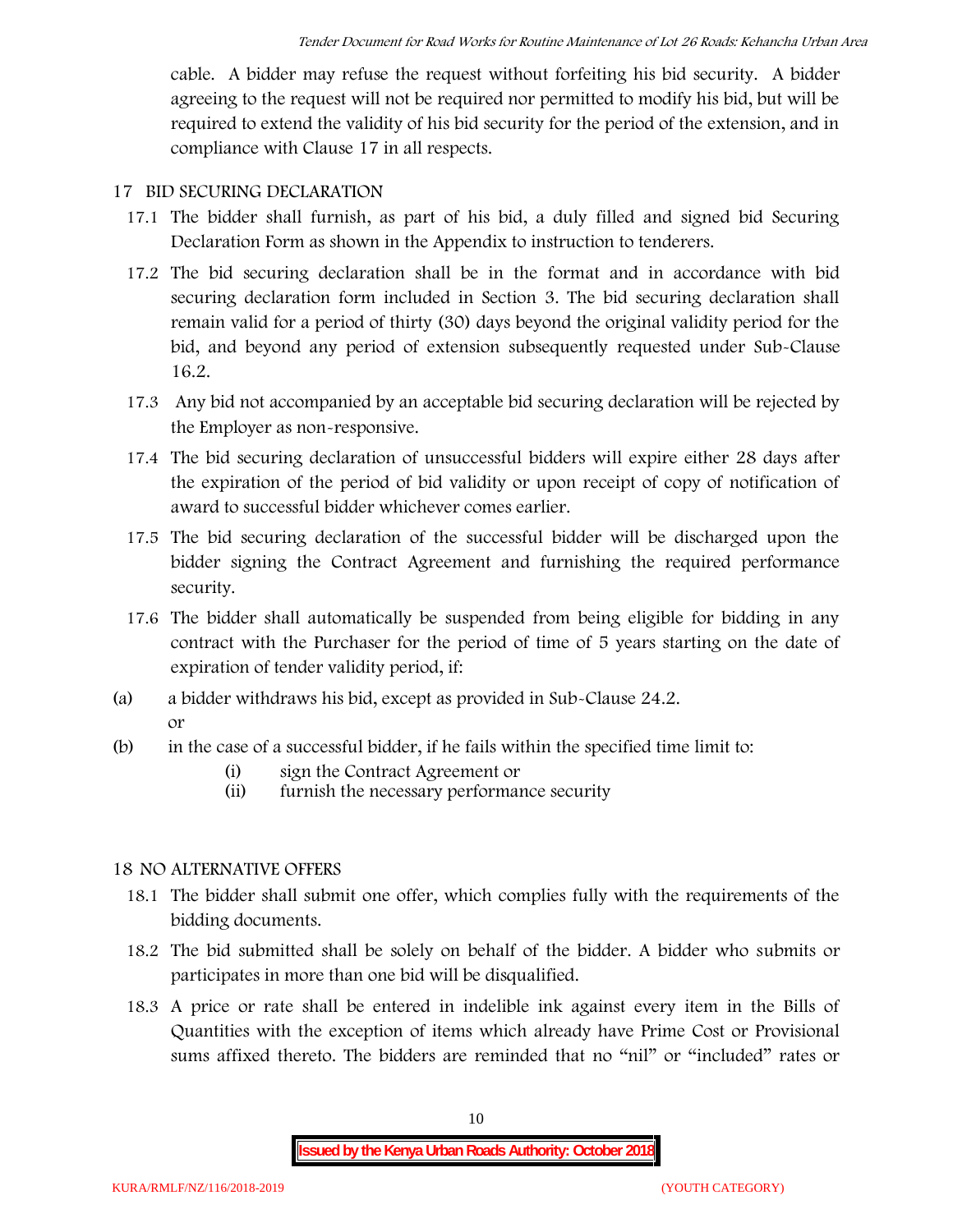"lump-sum" discounts will be accepted. The rates for various items should include discounts if any. Bidders who fail to comply will be disqualified.

#### **19 PRE-BID MEETING**

- 19.1 The bidder's designated representative is invited to attend a mandatory pre-bid meeting, which will take place as specified in the Tender notice. The purpose of the meeting will be to clarify issues and to answer questions on any matter that may be raised at that stage.
- 19.2 The bidder is requested as far as possible to submit any questions in writing or by cable, to reach the Employer not later than one week before the meeting. It may not be practicable at the meeting to answer questions received late, but questions and responses will be transmitted in accordance with the Minutes of the meeting, including the text of the questions raised and the responses given together with any responses prepared after the meeting, will be transmitted without delay to all purchasers of the bidding documents. Any modification of the bidding documents listed in Sub-Clause 9.1, which may become necessary as a result of the pre-bid meeting shall be made by the Employer exclusively through the issue of an Addendum pursuant to Clause 10 or through the minutes of the pre-bid meeting.

#### **20 FORMAT AND SIGNING OF BIDS**

- 20.1 The bidder shall prepare one original of the documents comprising the bid as described in Clause 13 of these Instructions to Bidders, bound with the section containing the Form of Bid and Appendix to Bid, and clearly marked "ORIGINAL". In addition, the bidder shall submit another copy of the bid clearly marked "COPY OF ORIGINAL". In the event of discrepancy between them, the original shall prevail.
- 20.2 The original and copies of the bid shall be typed or written in indelible ink (in the case of copies, photocopies are also acceptable) and shall be signed by a person or persons duly authorized to sign on behalf of the bidder pursuant to Sub-Clause 5.1(a) OR 4.3 (c) as the case may be. The person or persons signing the bid shall initial all pages of the bid where entries or amendments have been made.
- 20.3 The bid shall be without alterations, omissions or conditions except as necessary to correct errors made by the bidder, in which case such corrections shall be initialled by the person or persons signing the bid.

#### **D. SUBMISSION OF BIDS**

#### **21 SEALING AND MARKING OF BIDS**

- 21.1 The bidder shall seal the original and each copy of the bid in separate envelopes duly marking the envelopes "ORIGINAL" and "COPY". The envelopes shall then be sealed in an outer separate envelope.
- 21.2 The inner and outer envelopes shall be:
	- (a) Addressed to the Employer at the address provided in the Appendix to Form of Bid.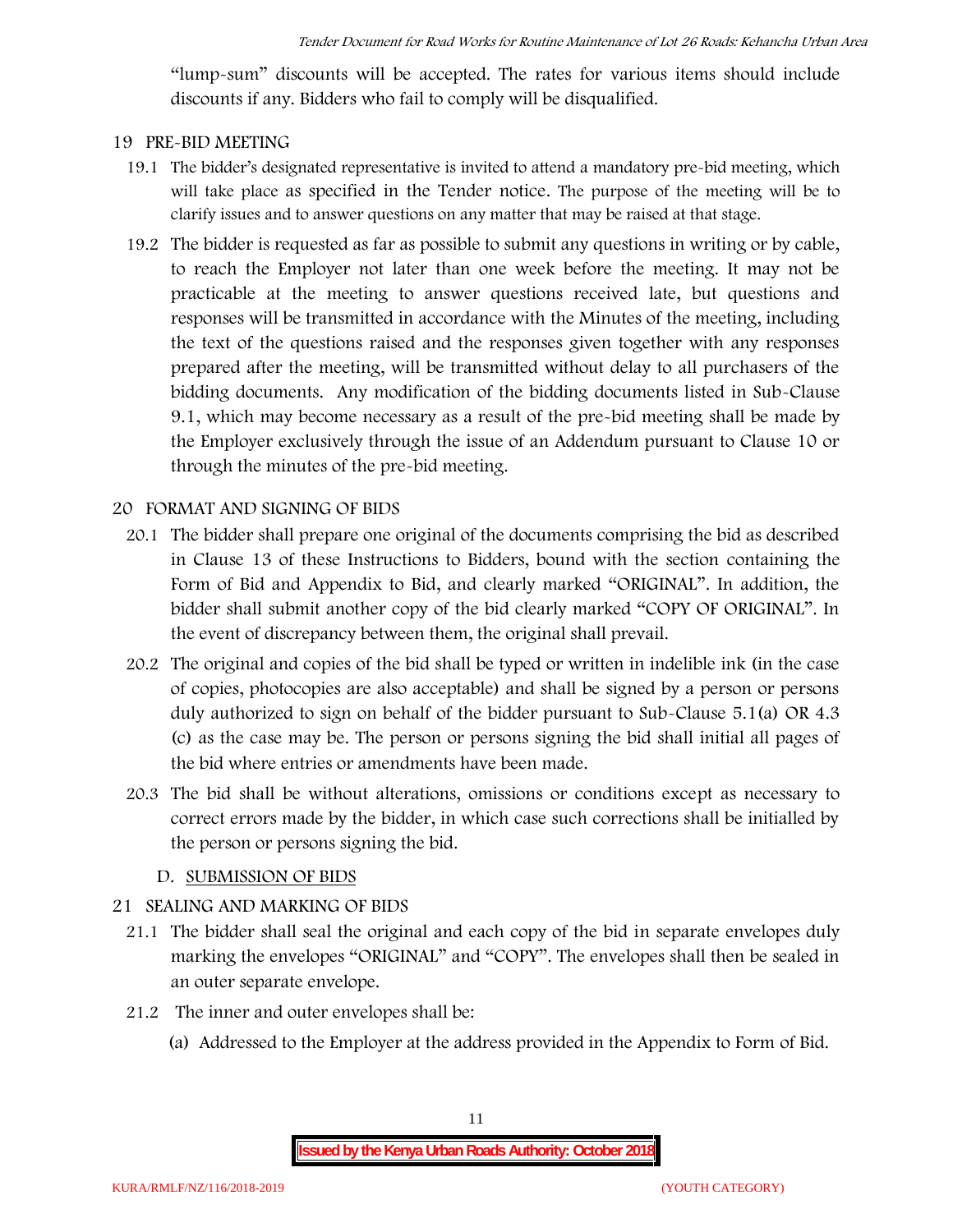- (b) Bear the name and identification number of the contract. In addition to the identification required in sub-Clause 21.2, the inner envelopes shall indicate the name and address of the bidder to enable the bid to be returned unopened in case it is declared "late" pursuant to Clause 23.1, and for matching purposes under Clause 24.
- 21.3 If the outer envelope is not sealed and marked as instructed above, the Employer will assume no responsibility for the misplacement or premature opening of the bid. If the outer envelope discloses the bidder's identity the Employer will not guarantee the anonymity of the bid submission, but this shall not constitute grounds for rejection of the bid.

#### **22 DEADLINE FOR SUBMISSION OF BIDS**

22.1 Bids must be received by the Employer at the address specified in Sub Clause 21.2 not later than **the date indicated in the tender notice.**

Tenders delivered by hand must be placed in the "tender box" provided in the office of the employer.

Proof of posting will not be accepted as proof of delivery and any tender delivered after the above stipulated time, from whatever cause arising will not be considered.

- 22.2 The Employer may, at his discretion, extend the deadline for the submission of bids through the issue of an Addendum in accordance with Clause 11 in which case all rights and obligations of the Employer and the bidders previously subject to the original deadline shall thereafter be subject to the new deadline as extended.
- **23 LATE BIDS**
	- 23.1 Any bid received by the Employer after the deadline for submission of bids prescribed in Clause 22 will be returned unopened to the bidder.

#### **24 MODIFICATION, SUBSTITUTION AND WITHDRAWAL OF BIDS**

- 24.1 The bidder may modify, substitute or withdraw his bid after bid submission, provided that written notice of modification or withdrawal is received by the Employer prior to the prescribed deadline for submission of bids.
- 24.2 The bidder's modification, substitution or withdrawal notice shall be prepared, sealed, marked and delivered in accordance with the provisions of Clause 21, with the outer and inner envelopes additionally marked "MODIFICATION" or "WITHDRAWAL" as appropriate.
- 24.3 No bid may be modified subsequent to the deadline for submission of bids, except in accordance with Sub-Clause 29.2.
- 24.4 Any withdrawal of a bid during the interval between the deadline for submission of bids and expiration of the period of bid validity specified in Clause 17 may result in the forfeiture of the bid security pursuant to Sub-Clause 17.6.
	- **E. BID OPENING AND EVALUATION**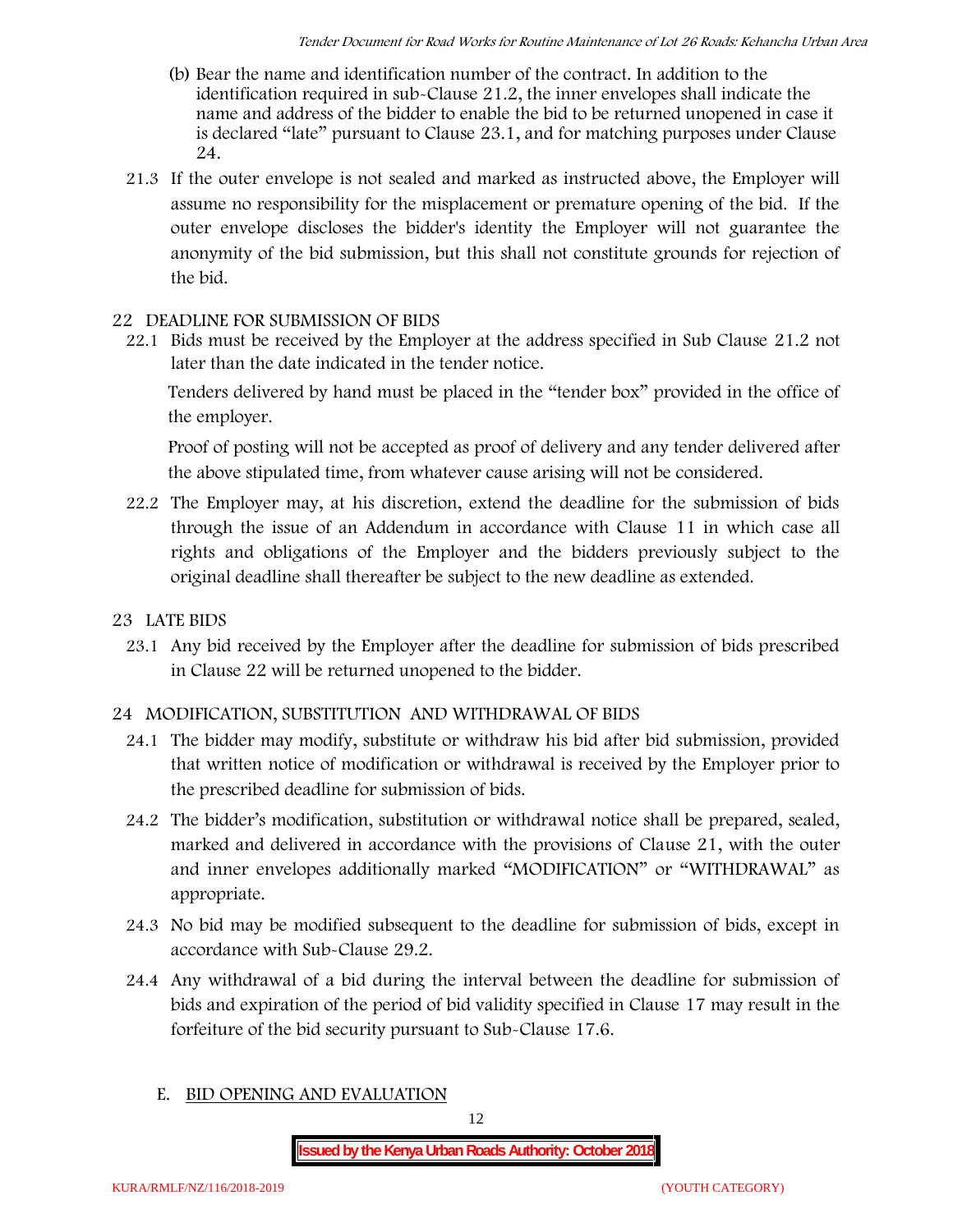#### **25 BID OPENING**

- 25.1 The Employer will open the bids, including withdrawals and modifications made pursuant to Clause 24, in the presence of bidders' designated representatives who choose to attend, at the time, date, and location stipulated in the letter of invitation. The bidders' representatives who are present shall sign a register evidencing their attendance.
- 25.2 Envelopes marked "WITHDRAWAL" and "SUBSTITUTION" shall be opened first and the name of the bidder shall be read out. Bids for which an acceptable notice of withdrawal has been submitted pursuant to Clause 24 shall not be opened.
- 25.3 The bidder's name, the Bid Prices, including any bid modifications and withdrawals, the presence (or absence) of bid security, and any such details as the Employer may consider appropriate, will be announced by the Employer at the opening. Subsequently, all envelopes marked "MODIFICATION" shall be opened and the submissions therein read out in appropriate detail. No bid shall be rejected at bid opening except for late bids pursuant to Clause 22.
- 25.4 The Employer shall prepare minutes of the bid opening, including the information disclosed to those present in accordance with Sub-Clause 24.3.
- 25.5 Bids not opened and read out at bid opening shall not be considered further for evaluation, irrespective of the circumstances.

#### **26 PROCESS TO BE CONFIDENTIAL**

26.1 Information relating to the examination, evaluation and comparison of bids, and recommendations for the award of contract shall not be disclosed to bidders or any other persons not officially concerned with such process until the award to the successful bidder has been announced. Any effort by a bidder to influence the Employer's processing of bids or award decisions may result in the rejection of the bidder's bid.

#### **27 CLARIFICATION OF BIDS AND CONTACTING OF THE EMPLOYER**

- 27.1 To assist in the examination, evaluation, and comparison of bids, the Employer may, at its discretion, ask any bidder for clarification of its bid, including breakdowns of unit rates. The request for clarification and the response shall be in writing or by cable, but no change in the price or substance of the bid shall be sought, offered, or permitted except as required to confirm the correction of arithmetic errors discovered by the Employer in the evaluation of the bids in accordance with Clause 29.
- 27.2 Subject to Sub-Clause 26.1, no bidder shall contact the Employer on any matter relating to its bid from the time of the bid opening to the time the contract is awarded. If the bidder wishes to bring additional information to the notice of the Employer, should do so in writing.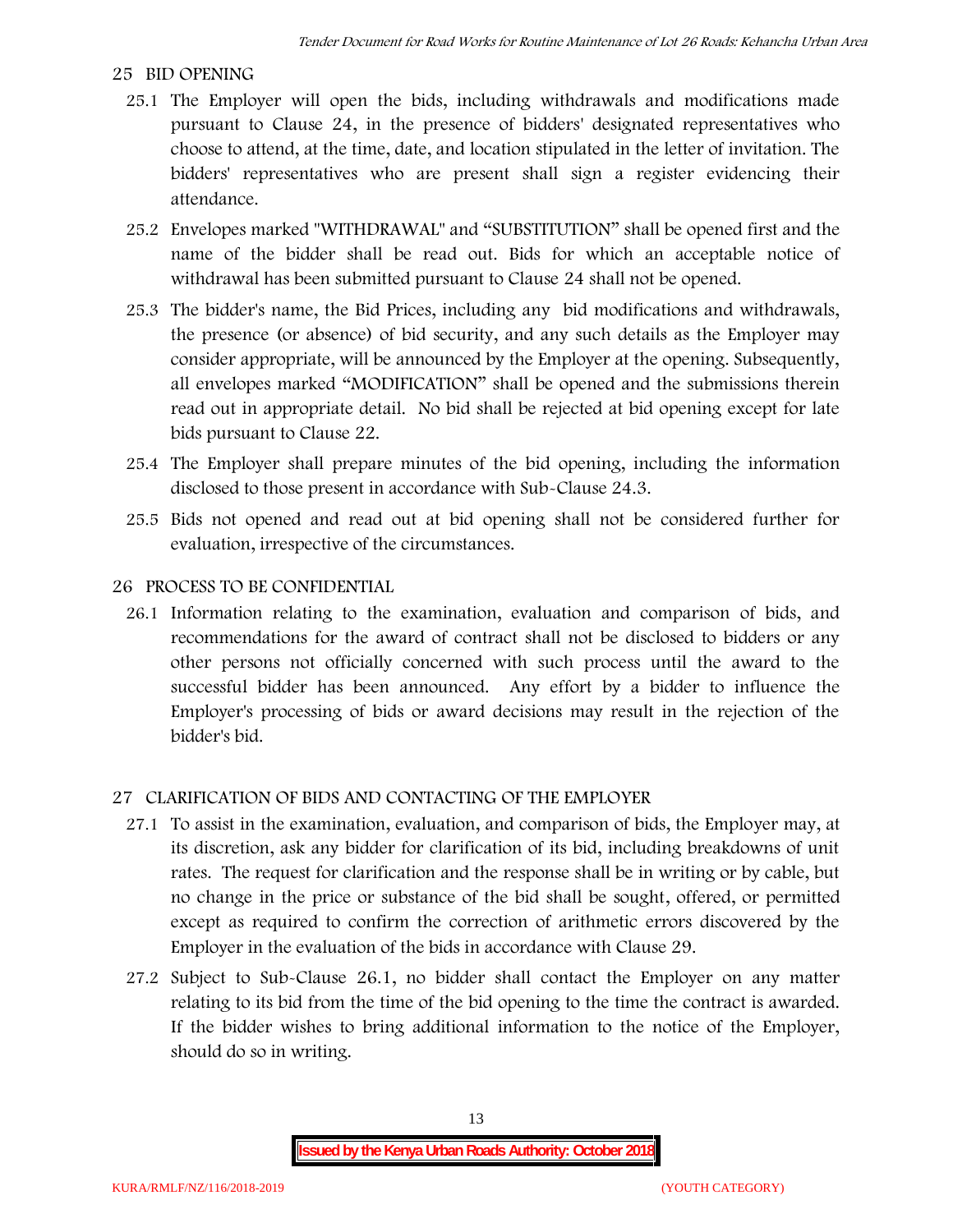27.3 Any effort by the bidder to influence the Employer in the Employer's bid evaluation, bid comparison or contract award decisions may result in the rejection of the bidder's bid.

### **28 EXAMINATION OF BIDS AND DETERMINATION OF RESPONSIVENESS**

- 28.1 Prior to the detailed evaluation of bids, the Employer will determine whether each bid (a) has been properly signed; (b) is accompanied by the required securities; (c) is substantially responsive to the requirements of the bidding documents; and (d) provides any clarification and/or substantiation that the Employer may require to determine responsiveness pursuant to Sub-Clause 28.2.
- 28.2 A substantially responsive bid is one that conforms to all the terms, conditions, and specifications of the bidding documents without material deviation or reservation and has a valid tender bank guarantee. A material deviation or reservation is one

(a) Which affects in any substantial way the scope, quality, or performance of the works;

(b) Which limits in any substantial way, inconsistent with the bidding documents, the Employer's rights or the bidder's obligations under the contract; or

(c) Whose rectification would affect unfairly the competitive position of other bidders presenting substantially responsive bids.

28.3 If a bid is not substantially responsive, it will be rejected by the Employer and may not subsequently be made responsive by correction or withdrawal of the nonconforming deviation or reservation.

#### **29 CORRECTION OF ERRORS**

Tenders determined to be substantially responsive shall be checked by the Employer for any arithmetic errors in the computations and summations. Errors will be corrected by the Employer as follows:

- (a) Where there is a discrepancy between the amount in figures and the amount in words, the amount in words will govern.
- (b) Where there is a discrepancy between the unit rate and the line item total resulting from multiplying the unit rate by the quantity, the unit rate as quoted will prevail, unless in the opinion of the Employer, there is an obvious typographical error, in which case adjustment will be made to the entry containing that error.
- (c) In the event of a discrepancy between the tender amount as stated in the Form of Tender and the corrected tender figure in the main summary of the Bills of Quantities, the amount as stated in the Form of Tender shall prevail.
- (d) The Error Correction Factor shall be computed by expressing the difference between the tender amount and the corrected tender sum as a percentage of the corrected work items (i.e. corrected tender sum less Prime Cost and Provisional Sums.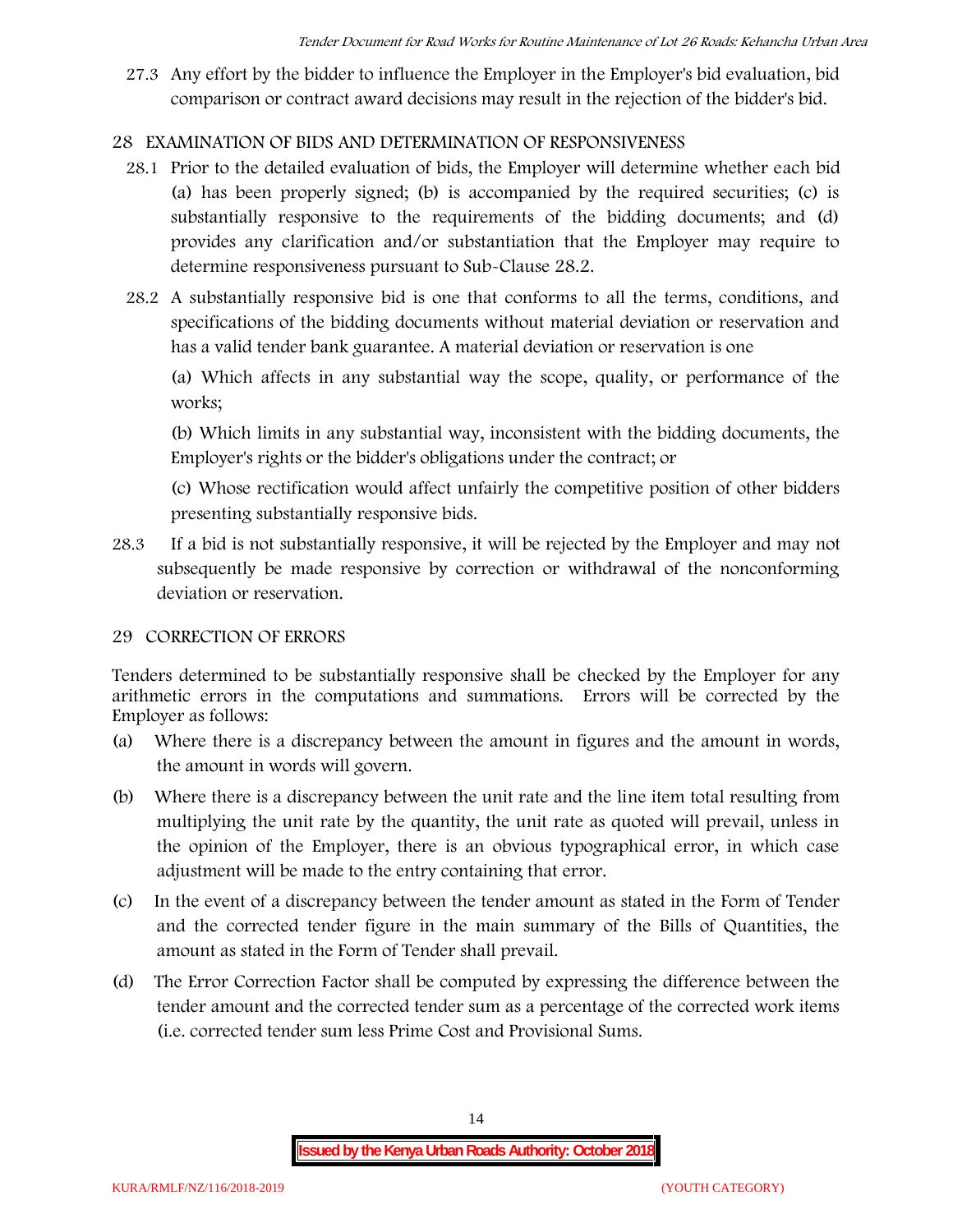- (e) The Error Correction Factor shall be applied to all work items (as a rebate or addition as the case may be) for the purposes of valuations for Interim Certificates and valuations of variations.
- (f) The Bidder shall within three (3) days after issuance of the written notice by the Employer, or such further time as the Employer may allow, correct his tender in such a manner as may be agreed or directed by the Employer failing which the tender may be absolutely rejected and the Bid Security forfeited in accordance with Sub-Clause 17.6 .

### **30 EVALUATION AND COMPARISON OF BIDS**

- 30.1 The Employer will carry out evaluation of details and information provided in post- Qualification Questionnaire and any bidder who does not qualify shall not have his/her bid evaluated further.
- 30.2 The Employer will then evaluate and compare only the bids determined to be substantially responsive in accordance with Clauses 27 and 28.
	- 30.3 The procuring entity may at any time terminate procurement proceedings before contract award and shall not be liable to any person for the termination.
	- 30.4 A tenderer who gives false information in the tender document about its qualification or who refuses to enter into a contract after notification of contract award shall be considered for debarment from participating in future public procurement.

### **31 QUALIFICATION AND EVALUATION CRITERIA**

- 31.1 Post-qualification will be based on meeting all of the following minimum point scale criteria regarding the Applicant's general and particular experience, personnel and equipment capabilities as well as financial position. The Employer reserves the right to waive minor deviations, if they do not materially affect the capacity of an applicant to perform the contract. Subcontractor's experience and resources shall not be taken into account in determining the Applicant's compliance with qualifying criteria.
- **31.2** *General Experience***.**

The Applicant shall meet the following minimum criteria: -

- (a) Average annual turnover for the last 2 years **KShs.10,000,000.00/-.**
- (b) Successful completion as a prime contractor or sub-contractor in the execution of at least three roads rehabilitation/new construction projects of a similar nature and comparable in complexity to the proposed contract within the last three years, for which at least one was located in an urban environment in Kenya.
- 31.3 *Personnel Capabilities***.** The Applicant should list down personnel of minimum qualification of HND in Civil Engineering for Site Agent, Ordinary Diploma for the surveyor and other supervisory staff.
- 31.4 *Equipment Capabilities.* The Applicant should list down, the plants and equipment that are in his ownership and the ones proposed for hire which should be suitable for executing contract works. – Applicants must attaché evidence of ownership or hiring arrangements.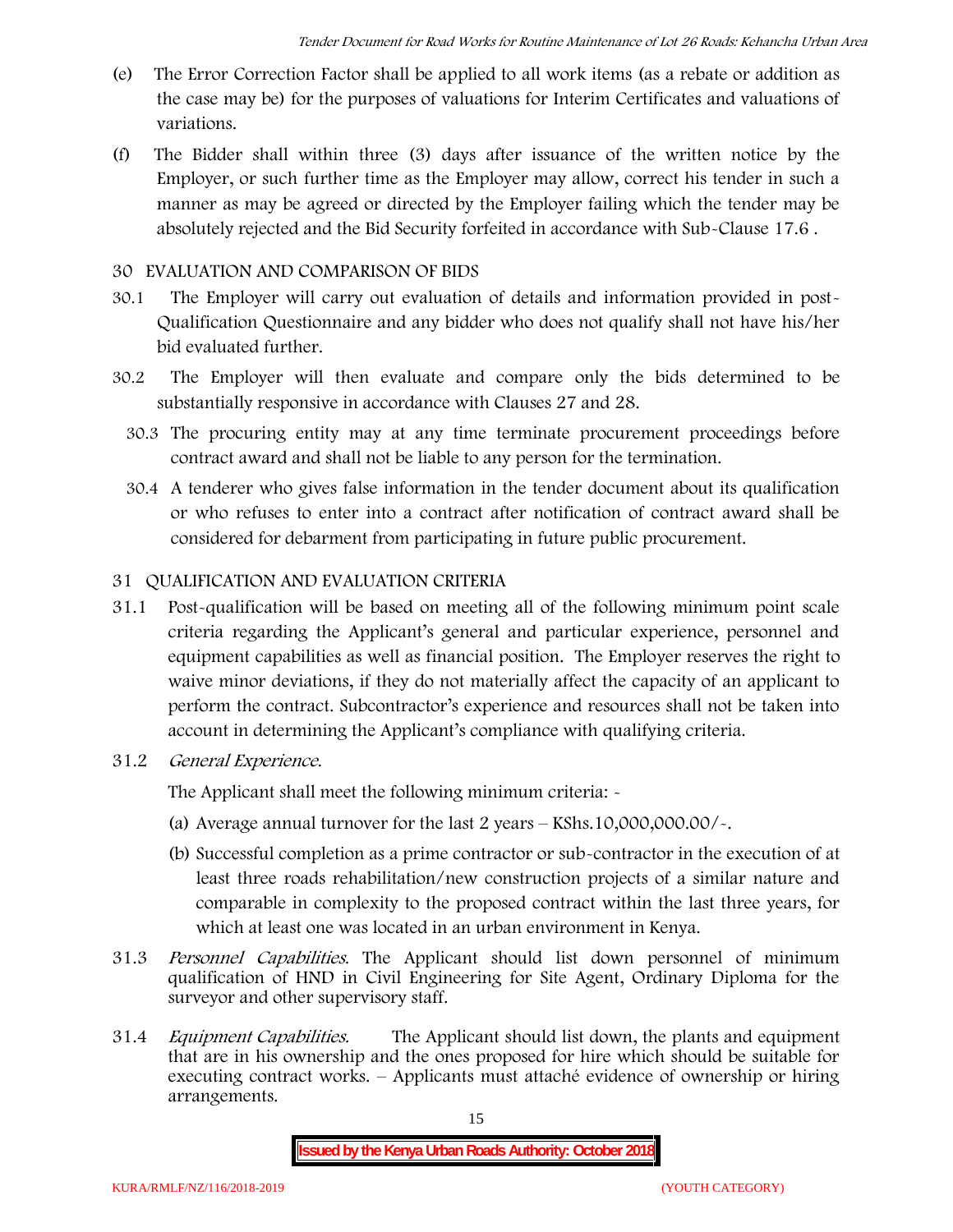- 31.5 *Cash flow statement.* The Applicant should demonstrate that the firm has access to or has available, liquid assets, unencumbered real assets, lines or credit, and other financial means sufficient to meet the construction cash flow for a period of 2 months, estimated at 20% of the estimated tender sum.
- 31.6 **Balance Sheets***.* Signed and stamped Audited balance sheets for the last two years should be submitted and must demonstrate the soundness of the Applicant's financial position, availability of working capital and net worth.
- 31.7 **Financial position/Ratios.** The applicant's financial information will be assessed in terms of ROCE, current ratio and return on equity, and the point scale criteria on their financial position given on this basis. Where necessary, the Employer may make inquiries with the Applicant's bankers.
- 31.8 *Litigation History.* The Applicant should provide accurate information on any litigation or arbitration resulting from contracts complete or under execution by him over the last five years. A consistent history of litigation against the Applicant may result in failure of the application.
- 31.9 Post-qualification criteria are as provided in the Appendix to instruction to tenderers. The bidders who pass the technical criteria will be subjected to financial evaluation.

### **F. FINANCIAL EVALUATION**

31.8 Comparison of major rates of items of construction & credibility of tenderers rates

The Employer will compare the tenderers' rates with the Engineer's estimates for major items of construction. If some bids are seriously unbalanced or front loaded in relation to the Engineer's estimates for the major items of work to be performed under the contract, the Employer may require the bidder to produce detailed price analyses for any or all items of the Bills of Quantities, to demonstrate the internal consistency of those prices with the construction methods and schedule proposed. After evaluation of the price analyses, taking into consideration the schedule of estimated contract payments, the Employer may require that the amount of the Performance Security set forth in Clause 35 be increased at the expense of the bidder to a level sufficient to protect the Employer against financial loss in the event of default of the successful bidder under the contract.

### **G. AWARD OF CONTRACT**

#### **32 AWARD**

- 32.1 Subject to Clause 32, the Employer will award the contract to the bidder whose bid has been determined to be substantially responsive to the bidding documents and who has offered the lowest Evaluated Bid Price pursuant to Clause 29, provided that such bidder has been determined to be (a) eligible in accordance with the provisions of Sub-Clause 3.1, and (b) qualified in accordance with the provisions of Clause 4.
- **33 EMPLOYER'S RIGHT TO ACCEPT ANY BID AND TO REJECT ANY OR ALL BIDS**

16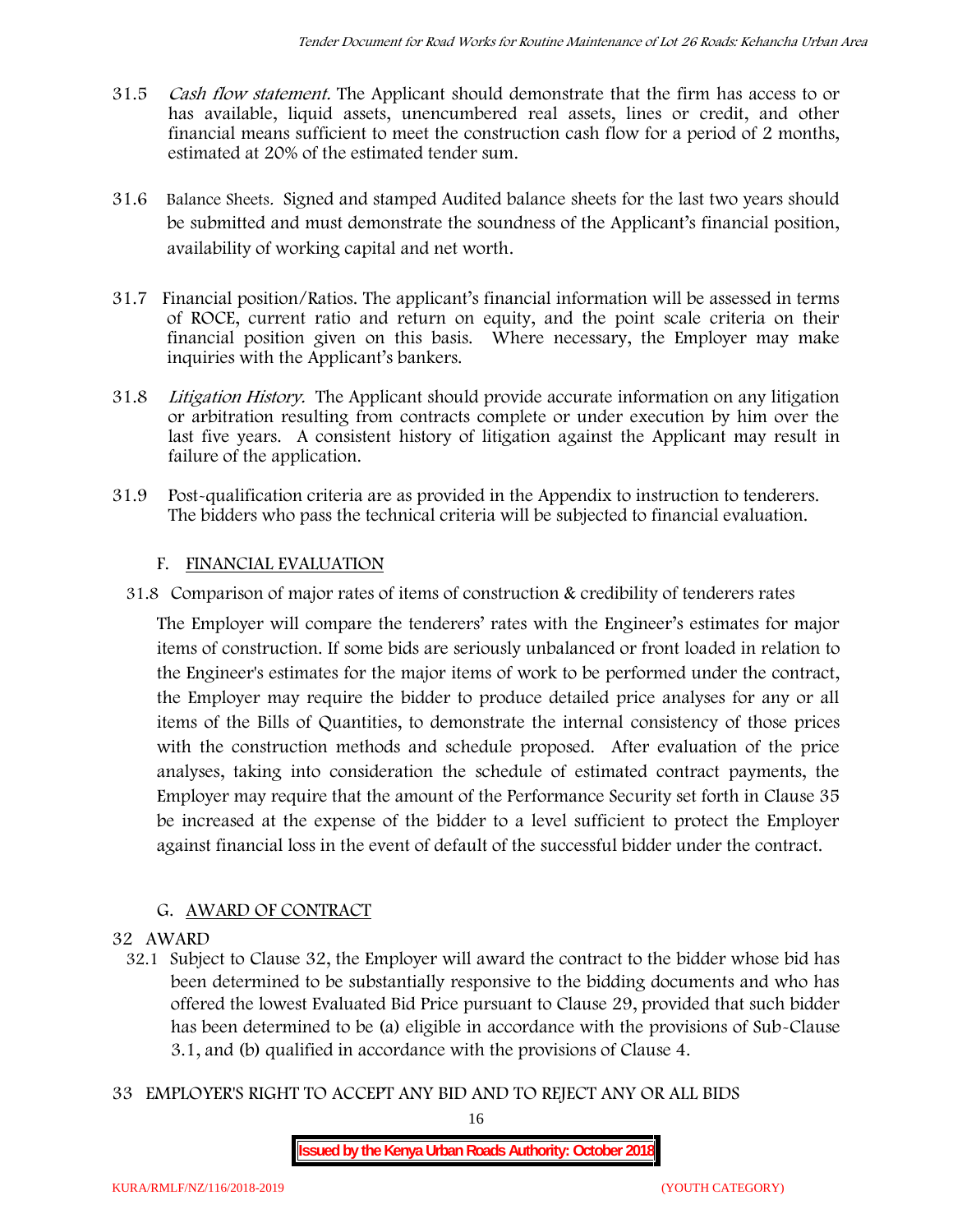33.1 The Employer reserves the right to accept or reject any bid, and to annul the bidding process and reject all bids, at any time prior to award of contract, without thereby incurring any liability to the affected bidder or bidders or any obligation to inform the affected bidder or bidders of the grounds for the Employer's action.

## **34 NOTIFICATION OF AWARD**

- 34.1 Prior to expiration of the period of bid validity prescribed by the Employer, the Employer will notify the successful bidder in writing or by cable confirmed by registered letter that its bid has been accepted. This letter (hereinafter and in the Conditions of Contract called "Letter of Acceptance") shall specify the sum, which the Employer will pay the Contractor in consideration of the execution and completion of the works and the remedying of any defects therein by the Contractor as prescribed by the contract (hereinafter and in the Conditions of Contract called "the Contract Price").
- 34.2 At the same time that the Employer notifies the successful bidder that his bid has been accepted, the Employer shall notify the other bidders that their bids have been unsuccessful and that their bid security will be returned as promptly as possible, in accordance with sub clause 17.4.

## **35 SIGNING OF AGREEMENT**

35.1 Within 21 days of receipt of the Notification of Award, the successful bidder shall sign the Form of Agreement and return it to the Employer, together with the required performance security.

### **36 PERFORMANCE SECURITY**

- 36.1 Within 21 days of receipt of the Letter of Acceptance from the Employer, the successful bidder shall furnish to the Employer a performance security in the form stipulated in the Conditions of contract. The form of performance security provided in Section 9 of the bidding documents shall be used.
- 36.2 The successful bidder shall provide a performance security in the form of an Unconditional Bank Guarantee from a reputable bank located in Kenya.
- 36.3 Failure by successful bidder to lodge the required performance Guarantee within 21 days of the receipt of the letter of Acceptance shall constitute sufficient grounds for annulment of the award and forfeiture of the bid surety; in which event the Employer may make the award to another bidder or call for new bids.

# **37 CONTRACT EFFECTIVENESS**

37.1 The Contract will be effective only upon signature of the Agreement between the Contractor and the Employer.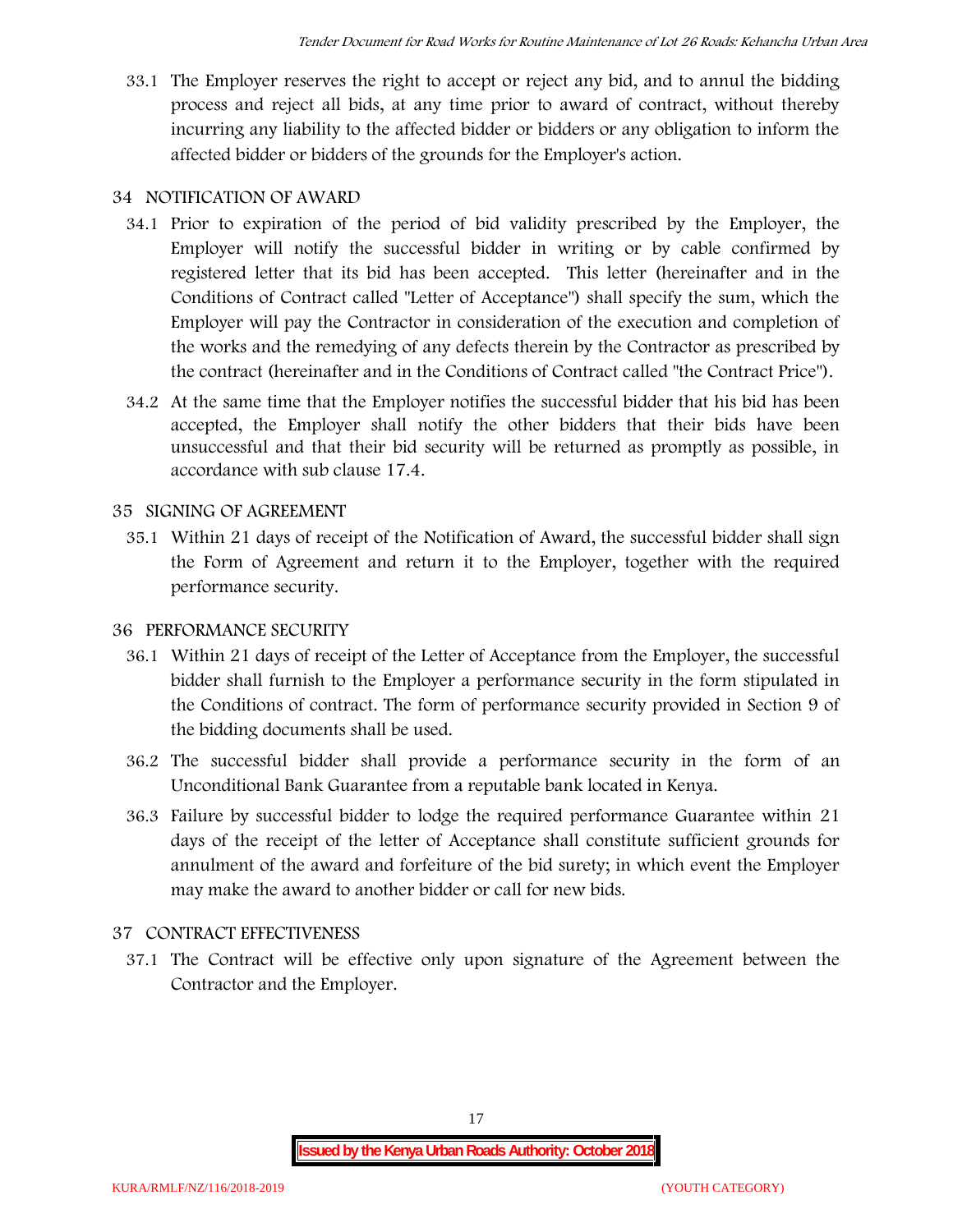# **QUALIFICATION CRITERIA**

This Section contains all the factors, methods and criteria that the Employer shall use to evaluate applications. The information to be provided in relation to each factor and the definitions of the corresponding terms are included in the respective Application Forms.

#### **Contents**

| 7. Schedule of the Major Items of Plant/Equipment Available for Proposed Contract. Error! |  |
|-------------------------------------------------------------------------------------------|--|
| Bookmark not defined.                                                                     |  |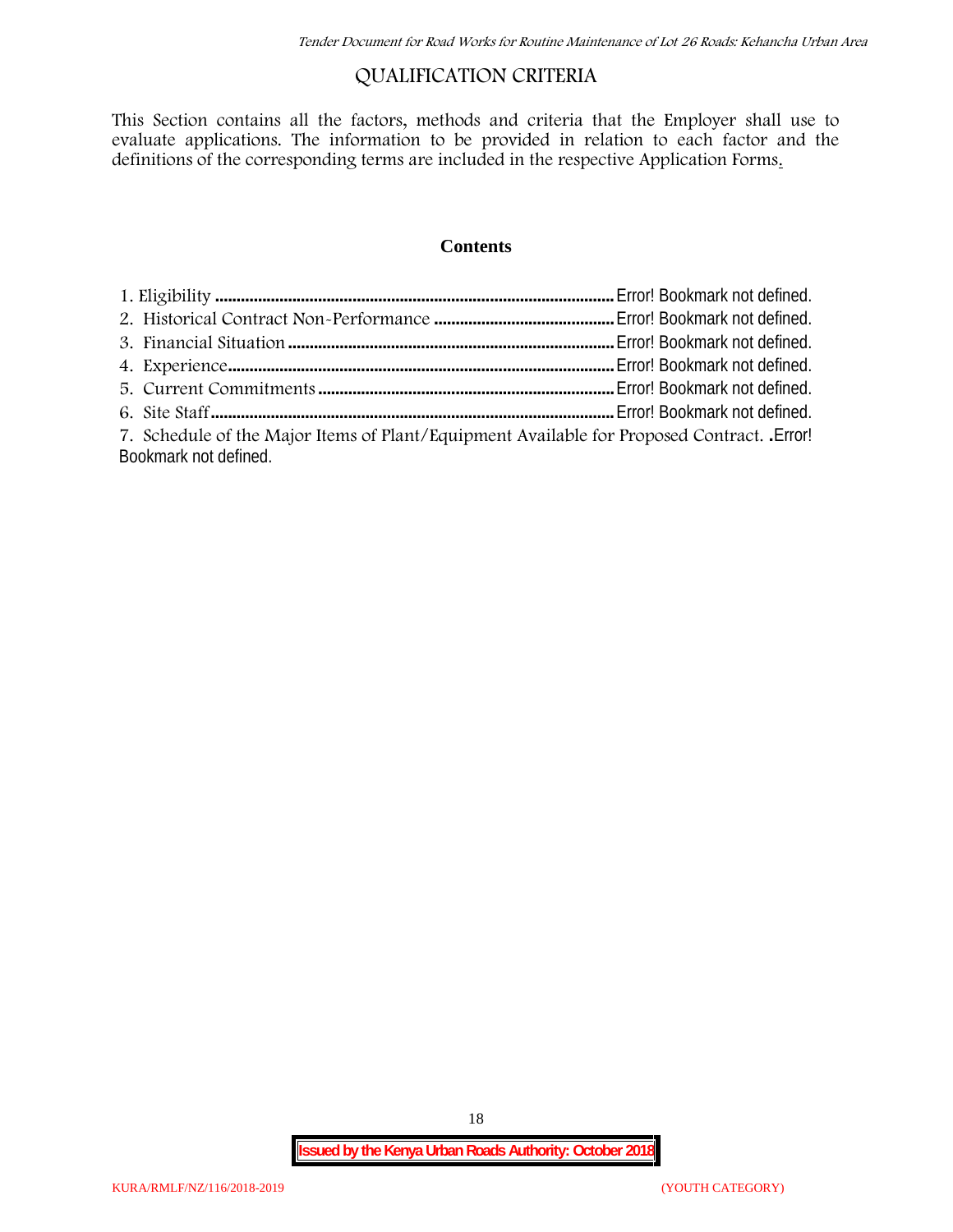| No. | Subject                                                   | Requirement                                                                                                                                                                                                                                                                                                                                                                                                                                                                                                                                                           | Bidder                | Submission<br>Requirements |
|-----|-----------------------------------------------------------|-----------------------------------------------------------------------------------------------------------------------------------------------------------------------------------------------------------------------------------------------------------------------------------------------------------------------------------------------------------------------------------------------------------------------------------------------------------------------------------------------------------------------------------------------------------------------|-----------------------|----------------------------|
|     | 1. Eligibility                                            |                                                                                                                                                                                                                                                                                                                                                                                                                                                                                                                                                                       |                       |                            |
| 1.1 | Eligibility                                               | Nationality in accordance with<br>Sub-Clause 4.1.                                                                                                                                                                                                                                                                                                                                                                                                                                                                                                                     | Must meet requirement | Section 2, Schedule 1      |
| 1.2 | Conflict of Interest                                      | No conflicts of interest in Sub-<br>Clause 4.2.                                                                                                                                                                                                                                                                                                                                                                                                                                                                                                                       | Must meet requirement | Section 2, Schedule 1      |
| 1.3 | Debarment                                                 | Not having been declared<br>ineligible by the Employer, as<br>described in Sub-Clause 4.3.                                                                                                                                                                                                                                                                                                                                                                                                                                                                            | Must meet requirement | Section 2, Schedule 11     |
| 1.4 | Incorporation &<br>Registration                           | Pursuant to sub-clause 4.1 the<br>following shall be provided;<br>- Copy of Certificate of<br>incorporation certified by a<br>Commissioner of Oaths or<br>issuing authority to show that<br>the applicant is a registered<br>company and legally authorised<br>to do business in Kenya<br>- Proof of registration with the<br>National Construction Authority<br>(NCA) in the categories<br>indicated in the tender notice.<br>-Proof of registration with a<br>Certified copy of a valid<br>certificate from National or<br>County Treasury for relevant<br>category | Must meet requirement | Section 2, Schedule 1      |
| 2.1 | 2. Historical Contract Non-Performance<br>History of Non- | Non-performance of a contract                                                                                                                                                                                                                                                                                                                                                                                                                                                                                                                                         | Must meet requirement | Section 2, Schedule 5      |
|     | Performing<br>Contracts                                   | did not occur within the last<br>five (5) years prior to the<br>deadline for application<br>submission based on all<br>information on fully settled<br>disputes or litigation. A fully<br>settled dispute or litigation is<br>one that has been resolved in<br>accordance with the Dispute<br>Resolution Mechanism under<br>the respective contract, and<br>where all appeal instances<br>available to the applicant have<br>been exhausted.                                                                                                                          |                       |                            |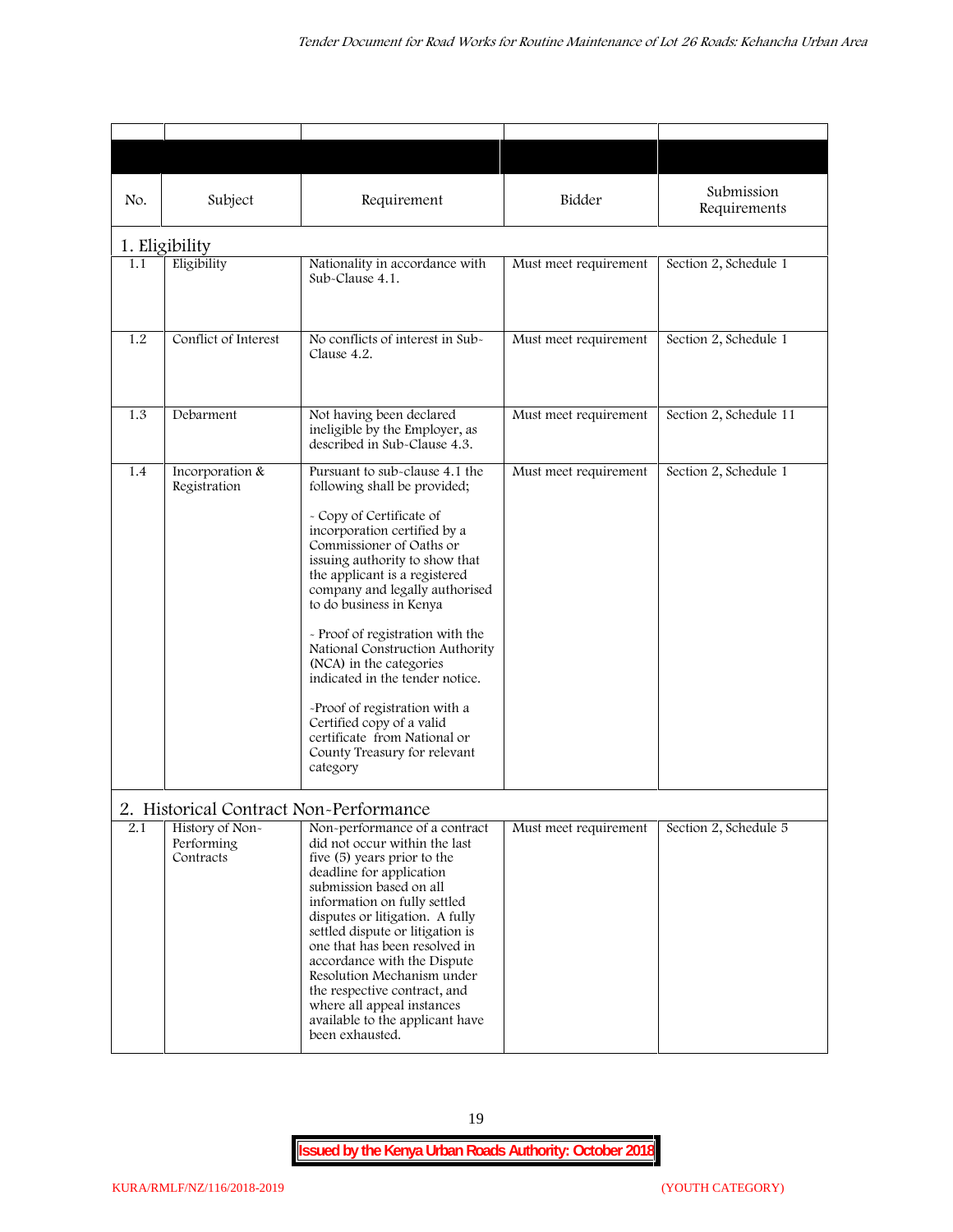| No.    | Subject                                    | Requirement                                                                                                                                                                                                                                                                                                                                                                                                                              | Bidder                                                                                                                              | Submission<br>Requirements                                                                                                                                                                                                                                                                                                                                                                                                                                                              |
|--------|--------------------------------------------|------------------------------------------------------------------------------------------------------------------------------------------------------------------------------------------------------------------------------------------------------------------------------------------------------------------------------------------------------------------------------------------------------------------------------------------|-------------------------------------------------------------------------------------------------------------------------------------|-----------------------------------------------------------------------------------------------------------------------------------------------------------------------------------------------------------------------------------------------------------------------------------------------------------------------------------------------------------------------------------------------------------------------------------------------------------------------------------------|
| 2.2    | Pending Litigation                         | All pending litigation shall in<br>total not represent more than<br>fifty percent (50%)] of the<br>Applicant's net worth and shall<br>be treated as resolved against<br>the Applicant.                                                                                                                                                                                                                                                   | Must meet requirement                                                                                                               | Section 2, Schedule 10                                                                                                                                                                                                                                                                                                                                                                                                                                                                  |
|        | 3. Financial Situation                     |                                                                                                                                                                                                                                                                                                                                                                                                                                          |                                                                                                                                     |                                                                                                                                                                                                                                                                                                                                                                                                                                                                                         |
| 3.1    | Financial<br>Performance                   | (a) Submission of audited<br>balance sheets or other financial<br>statements acceptable to the<br>Employer, for the last two [2]<br>years and authenticated bank<br>statement for the last six $(6)$<br>months to demonstrate:<br>(b) the current soundness of the<br>applicants financial position<br>and its prospective long term<br>profitability, and<br>(c) capacity to have a cash flow<br>equivalent to 20% of the tender<br>sum | Must submit as<br>required and bidders<br>who meet the<br>requirement are<br>marked YES, those<br>that do not meet are<br>marked NO | Attach evidence on<br>the requirement of<br>Section 2, Schedule 8<br>a) All pages must be<br>initialized and<br>stamped by both a<br>practicing Auditor<br>registered with<br>ICPAK and one of the<br>Directors. Auditor's<br>practicing<br>membership number<br>from ICPAC must be<br>indicated. Non-<br>adherence to this to<br>part a, b and c leads<br>to disqualification.<br>(b) All pages in the<br>bank statement must<br>be initialized and<br>stamped by the<br>issuing bank. |
| 3.2    | Average Annual<br>Construction<br>Turnover | (d) Average annual<br>construction turnover of<br>KShs.10 Million [Ten Million],<br>calculated as total certified<br>payments received for contracts<br>in progress or completed,<br>within the last two $[(2)]$ years                                                                                                                                                                                                                   | Must submit as<br>required and bidders<br>who meet the<br>requirement are<br>marked YES, those<br>that do not meet are<br>marked NO | Section 2, Schedule 8                                                                                                                                                                                                                                                                                                                                                                                                                                                                   |
|        | 4. Experience                              |                                                                                                                                                                                                                                                                                                                                                                                                                                          |                                                                                                                                     |                                                                                                                                                                                                                                                                                                                                                                                                                                                                                         |
| 4.1(a) | General<br>Construction<br>Experience      | Experience under construction<br>contracts in the role as a main<br>contractor or subcontractor for<br>at least the last five [5] years<br>prior to the applications<br>submission deadline                                                                                                                                                                                                                                              | Must submit as<br>required and bidders<br>who meet the<br>requirement are<br>marked YES, those<br>that do not meet are<br>marked NO | Section 2, Schedule 6A                                                                                                                                                                                                                                                                                                                                                                                                                                                                  |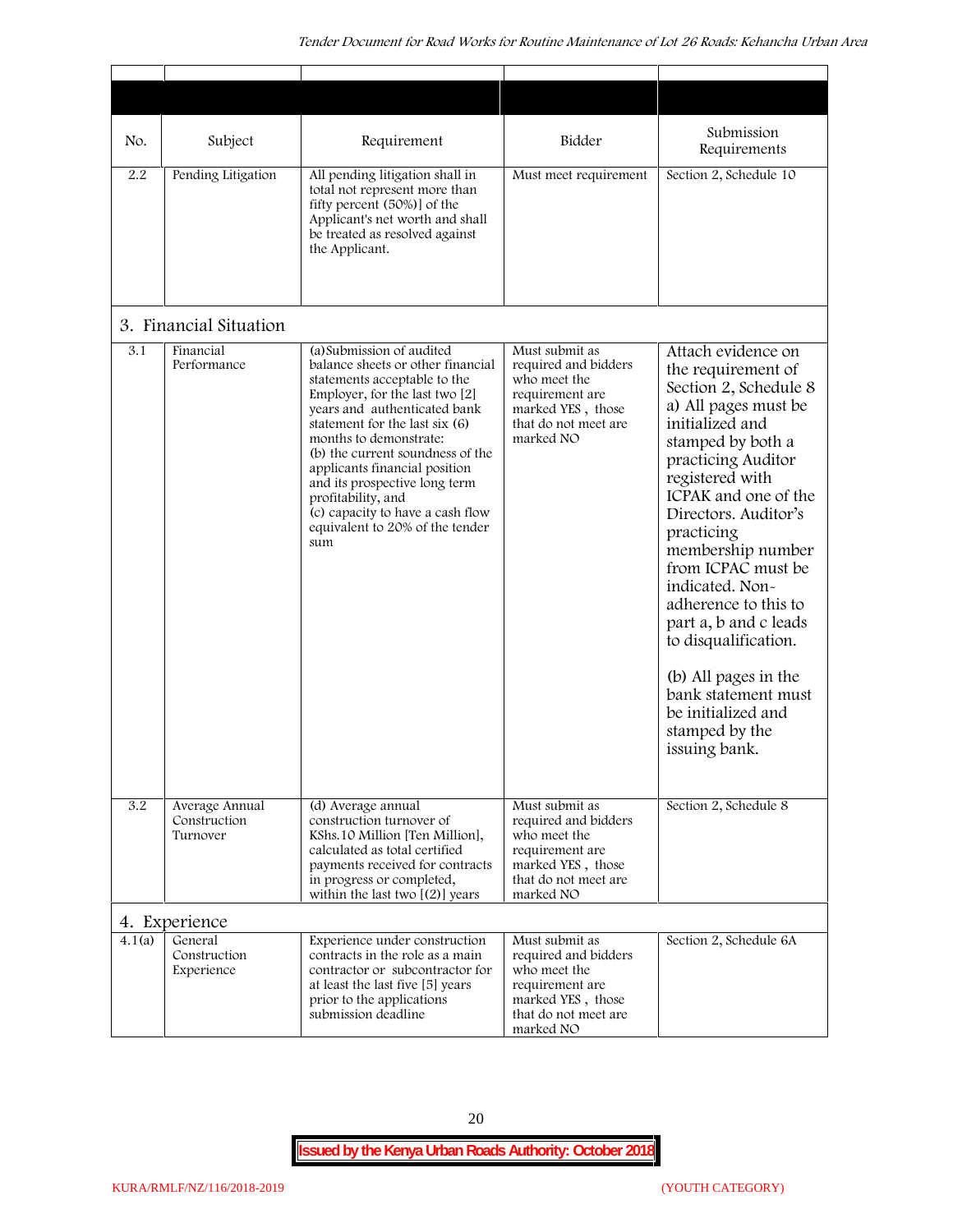| No.<br>4.2(b) | Subject<br>Specific<br>Construction<br>Experience | Requirement<br>Participation as a roads<br>contractor, management<br>contractor or subcontractor, in<br>at least three (3) each with a<br>value of at least<br>KShs. 3 Million (Three million),                                                                                                      | Bidder<br>Must submit as<br>required and bidders<br>who meet the<br>requirement are<br>marked YES, those          | Submission<br>Requirements<br>Section 2, Schedule6A |
|---------------|---------------------------------------------------|------------------------------------------------------------------------------------------------------------------------------------------------------------------------------------------------------------------------------------------------------------------------------------------------------|-------------------------------------------------------------------------------------------------------------------|-----------------------------------------------------|
|               |                                                   | successfully and substantially<br>completed. One (1) of the<br>contracts should be in a City<br>and that are similar to the<br>proposed works. The similarity<br>shall be based on the physical<br>size, complexity,<br>methods/technology or other<br>characteristics as described in<br>Section 2. | that do not meet are<br>marked NO                                                                                 |                                                     |
| 5.1           | 5. Current Commitments<br>On-going contracts      | The total value of outstanding                                                                                                                                                                                                                                                                       | Must submit as                                                                                                    | Section 2, Schedule 6B                              |
|               |                                                   | works on the on-going<br>contracts should not exceed the<br>average annual turnover for the<br>last two years.                                                                                                                                                                                       | required and bidders<br>who meet the<br>requirement are<br>marked YES, those<br>that do not meet are<br>marked NO |                                                     |
|               | 6. Site Staff                                     |                                                                                                                                                                                                                                                                                                      |                                                                                                                   |                                                     |
|               |                                                   | The site staff shall posses<br>minimum levels of<br>qualifications set below;                                                                                                                                                                                                                        |                                                                                                                   | Section 2, Schedule 5                               |
|               | HQ Staff                                          | Qualification $=$<br>Diploma in Civil<br>Engineering/Building<br>construction                                                                                                                                                                                                                        | Must submit as<br>required and bidders<br>who meet the<br>requirement are<br>marked YES, those                    |                                                     |
|               | Site Agent                                        | $Qualification =$<br>Degree in Civil Engineering                                                                                                                                                                                                                                                     | that do not meet are<br>marked NO                                                                                 |                                                     |
|               |                                                   | General Experience<br>Specific Experience                                                                                                                                                                                                                                                            |                                                                                                                   |                                                     |
|               | Foreman                                           | Qualification = $Dip$ . Civil<br>Engineering<br>General Experience $=$ 5 yrs<br>Specific Experience $=$ 3 Yrs                                                                                                                                                                                        | Must submit as<br>required and bidders<br>who meet the<br>requirement are                                         |                                                     |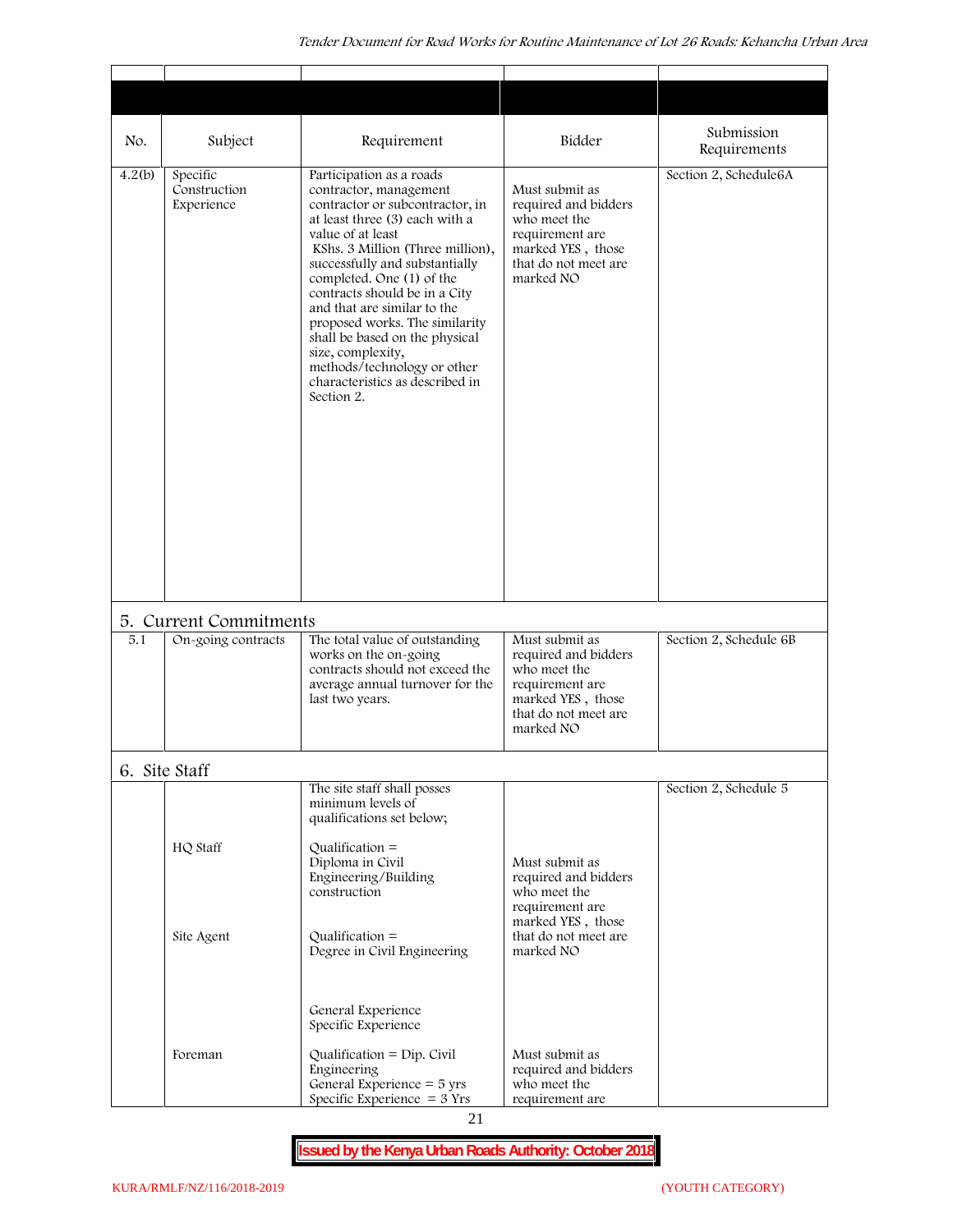| No. | Subject                                                       | Requirement                                                                                                   | Bidder                                                                                                                              | Submission<br>Requirements |
|-----|---------------------------------------------------------------|---------------------------------------------------------------------------------------------------------------|-------------------------------------------------------------------------------------------------------------------------------------|----------------------------|
|     | Site Surveyor                                                 | Qualification = Diploma in<br>Survey<br>General Experience = $3 \text{ yrs}$<br>Specific Experience $= 2$ Yrs | marked YES, those<br>that do not meet are<br>marked NO                                                                              |                            |
| 5.  | PLANT AND EQUIPMENT<br>See description<br>below in Schedule 7 |                                                                                                               |                                                                                                                                     |                            |
| 6.  | Work Methodology                                              | Submission of a brief work<br>methodology in accordance with<br>sub-clause 5.3                                | Must submit as<br>required and bidders<br>who meet the<br>requirement are<br>marked YES, those<br>that do not meet are<br>marked NO | Section 2                  |
| 7.  | Business permit and<br>office location                        | Should have a physical address<br>and Current business Permit                                                 | Must submit as<br>required and bidders<br>who meet the<br>requirement are<br>marked YES, those<br>that do not meet are<br>marked NO | Section 2, Schedule 1      |
| 8.  | Litigation History                                            | The applicant to provide a valid<br>Sworn affidavit for the tender.                                           | Must submit as<br>required and bidders<br>who meet the<br>requirement are<br>marked YES, those<br>that do not meet are<br>marked NO | Section 2, Schedule 10     |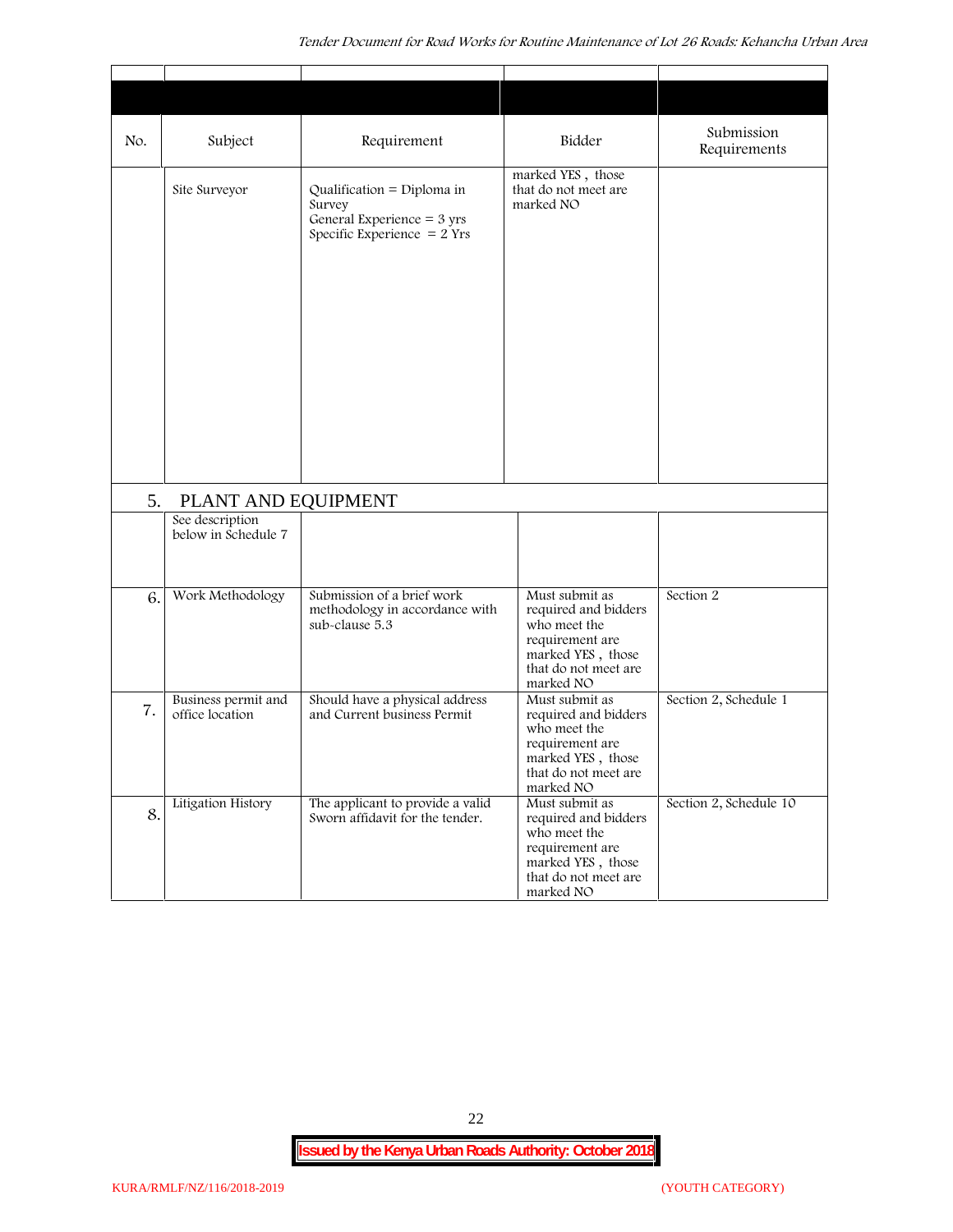**7. Schedule of the Major Items of Plant/Equipment Available for Proposed Contract.**

The Bidder must indicate the core plant and equipment considered by the company to be necessary for undertaking the project together with proof of ownership or lease of the same. The lease must be current i.e. dated from July 2018. Leases which are out dated will not be accepted. (\* Mandatory minimum number of equipment required by the Employer for the execution of the project that the bidder must make available for the Contract).

| Item<br>No.               | Equipment Details                         | *Minimum<br>Number<br>Required<br>for the<br>Contract<br>Execution | Compliance<br>Requirement | No of<br>Equipment<br>Owned by<br>the Bidder | No. of<br>equipment<br>to be<br>hired/<br>purchased<br>by the<br>Bidder | No. of<br>equipment<br>to be made<br>available for<br>the Contract<br>by the<br>Bidder |
|---------------------------|-------------------------------------------|--------------------------------------------------------------------|---------------------------|----------------------------------------------|-------------------------------------------------------------------------|----------------------------------------------------------------------------------------|
| $\mathbf{A}$              | General Plant                             |                                                                    |                           |                                              |                                                                         |                                                                                        |
|                           | Asphalt Concrete patching<br>plant        | optional                                                           |                           |                                              |                                                                         |                                                                                        |
| $\, {\bf B}$              | Milling Machine                           |                                                                    |                           |                                              |                                                                         |                                                                                        |
|                           | Asphalt Milling Machine                   | optional                                                           |                           |                                              |                                                                         |                                                                                        |
| $\mathcal{C}$             | Bituminous Plants                         |                                                                    |                           |                                              |                                                                         |                                                                                        |
|                           | Bitumen Pressure distributor              | optional                                                           |                           |                                              |                                                                         |                                                                                        |
|                           | Asphalt concrete paver                    | optional                                                           |                           |                                              |                                                                         |                                                                                        |
| $\mathbf D$               | Compactors                                |                                                                    |                           |                                              |                                                                         |                                                                                        |
|                           | Vibrating compaction plate<br>300 mm wide | optional                                                           |                           |                                              |                                                                         |                                                                                        |
|                           | Vibrating compaction plate<br>600 mm wide | optional                                                           |                           |                                              |                                                                         |                                                                                        |
| ${\bf E}$                 | Pot hole repair machines                  |                                                                    |                           |                                              |                                                                         |                                                                                        |
|                           | Colas Sprayer                             | $\mathcal{O}$                                                      |                           |                                              |                                                                         |                                                                                        |
|                           | Pavement Cutter Machine                   | $\mathcal{O}$                                                      |                           |                                              |                                                                         |                                                                                        |
|                           | Paver Braker Machine                      | $\mathcal{O}$                                                      |                           |                                              |                                                                         |                                                                                        |
|                           | Pedestrian Roller                         | $\mathcal{O}$                                                      |                           |                                              |                                                                         |                                                                                        |
| $\boldsymbol{\mathrm{F}}$ | Concrete Equipment                        |                                                                    |                           |                                              |                                                                         |                                                                                        |
|                           | Mobile concrete mixers                    | $\mathbf{1}$                                                       | Yes/no                    |                                              |                                                                         |                                                                                        |
|                           | Concrete vibrators                        | $\mathbf{1}$                                                       | Yes/no                    |                                              |                                                                         |                                                                                        |
|                           |                                           |                                                                    |                           |                                              |                                                                         |                                                                                        |

23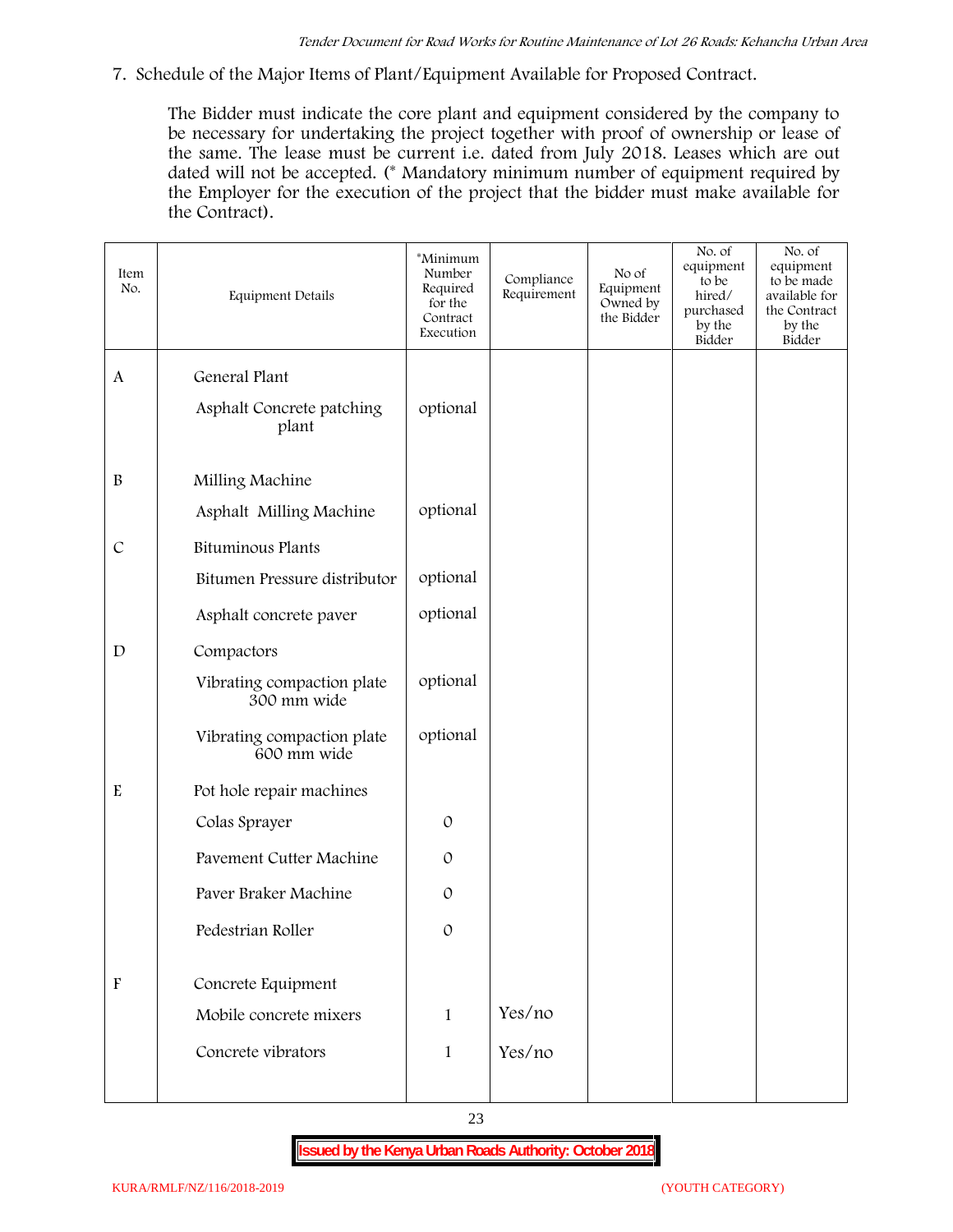| Item<br>No. | Equipment Details                                                                                   | *Minimum<br>Number<br>Required<br>for the<br>Contract<br>Execution | Compliance<br>Requirement | No of<br>Equipment<br>Owned by<br>the Bidder | No. of<br>equipment<br>to be<br>hired/<br>purchased<br>by the<br>Bidder | No. of<br>equipment<br>to be made<br>available for<br>the Contract<br>by the<br>Bidder |
|-------------|-----------------------------------------------------------------------------------------------------|--------------------------------------------------------------------|---------------------------|----------------------------------------------|-------------------------------------------------------------------------|----------------------------------------------------------------------------------------|
| $\mathsf G$ | Transport (Tippers,<br>dumpers, water tankers)                                                      |                                                                    |                           |                                              |                                                                         |                                                                                        |
|             | $4X2$ tippers payload $7 - 12$<br>tonnes                                                            |                                                                    |                           |                                              |                                                                         |                                                                                        |
|             | 6X4 tippers payload $16 - 20$<br>tonnes                                                             |                                                                    |                           |                                              |                                                                         |                                                                                        |
|             | 8X4 tippers payload $16 - 20$<br>tonnes                                                             |                                                                    |                           |                                              |                                                                         |                                                                                        |
|             | Flat bed lorries                                                                                    |                                                                    |                           |                                              |                                                                         |                                                                                        |
|             | Subtotal for $G$ – tippers &<br>dumpers                                                             | 3                                                                  | Yes/no                    |                                              |                                                                         |                                                                                        |
|             | Water tankers $(18,000 -$<br>20,000 litres<br>capacity)                                             | optional                                                           |                           |                                              |                                                                         |                                                                                        |
| H           | Earth – Moving Equipment                                                                            |                                                                    |                           |                                              |                                                                         |                                                                                        |
|             | Wheeled loaders                                                                                     |                                                                    |                           |                                              |                                                                         |                                                                                        |
|             | Motor graders (93 -<br>205kW)                                                                       |                                                                    |                           |                                              |                                                                         |                                                                                        |
|             | Trench excavator                                                                                    |                                                                    |                           |                                              |                                                                         |                                                                                        |
|             | Subtotal for $H$ – Earth<br>moving equipment                                                        | $\mathbf{1}$                                                       | Yes/no                    |                                              |                                                                         |                                                                                        |
|             |                                                                                                     |                                                                    |                           |                                              |                                                                         |                                                                                        |
|             |                                                                                                     |                                                                    |                           |                                              |                                                                         |                                                                                        |
| I           | Excavators                                                                                          |                                                                    |                           |                                              |                                                                         |                                                                                        |
|             | Hydraulic crawler mounted<br>$(7 - 10 \text{ tonnes}) - 0.25 - 0.4$<br>m <sup>3</sup> SAE bucket.   |                                                                    |                           |                                              |                                                                         |                                                                                        |
|             | Hydraulic crawler mounted<br>$(10 - 16 \text{ tonnes}) - 0.40 -$<br>0.60 m <sup>3</sup> SAE bucket. |                                                                    |                           |                                              |                                                                         |                                                                                        |
|             | Hydraulic wheel mounted<br>$(7 - 10 \text{ tonnes}) - 0.25 - 0.4$                                   |                                                                    |                           |                                              |                                                                         |                                                                                        |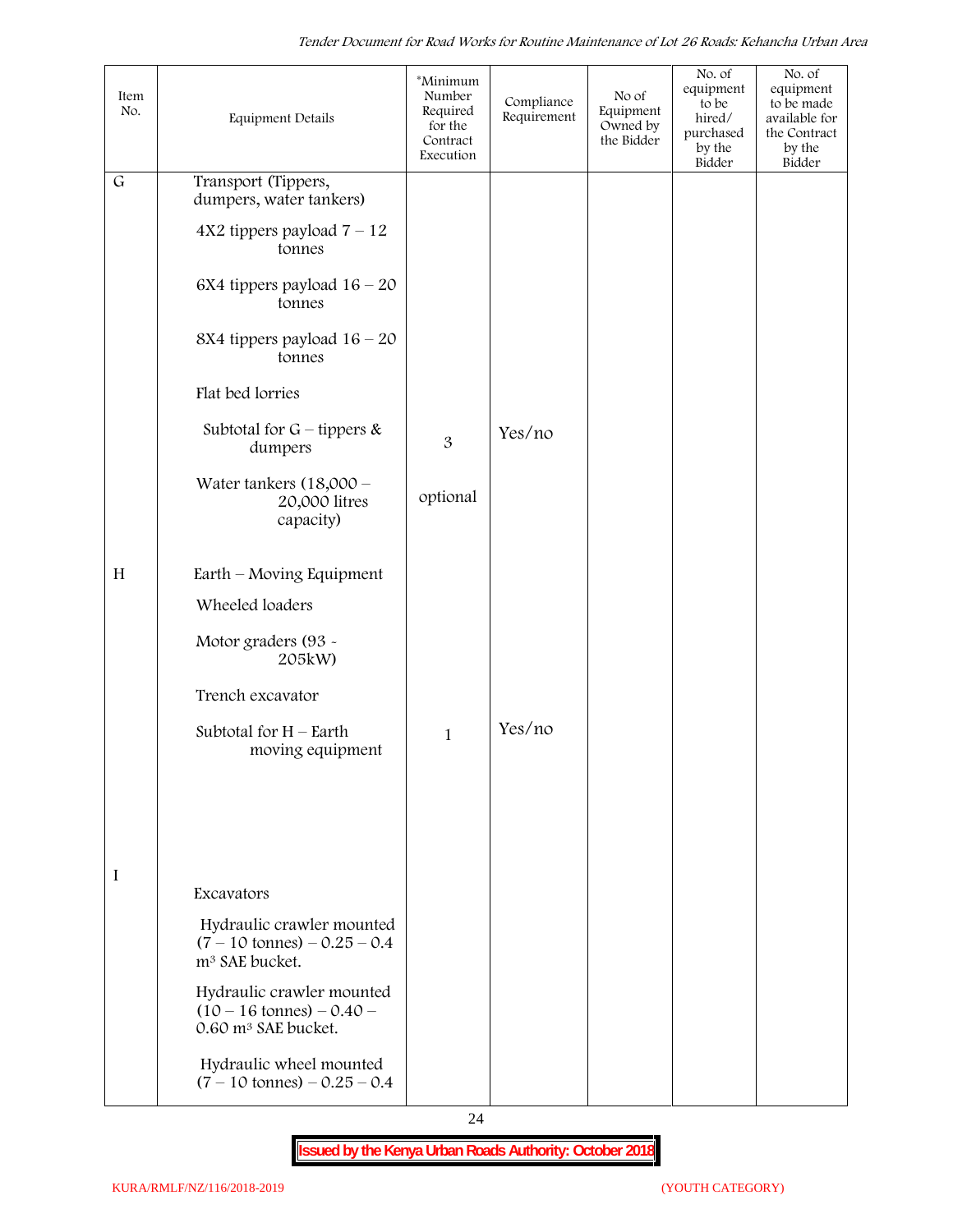*Tender Document for Road Works for Routine Maintenance of Lot 26 Roads: Kehancha Urban Area*

| Item<br>No. | <b>Equipment Details</b>                                                                                    | *Minimum<br>Number<br>Required<br>for the<br>Contract<br>Execution | Compliance<br>Requirement | No of<br>Equipment<br>Owned by<br>the Bidder | No. of<br>equipment<br>to be<br>hired/<br>purchased<br>by the<br>Bidder | No. of<br>equipment<br>to be made<br>available for<br>the Contract<br>by the<br>Bidder |
|-------------|-------------------------------------------------------------------------------------------------------------|--------------------------------------------------------------------|---------------------------|----------------------------------------------|-------------------------------------------------------------------------|----------------------------------------------------------------------------------------|
|             | m <sup>3</sup> SAE bucket.                                                                                  |                                                                    |                           |                                              |                                                                         |                                                                                        |
|             | Hydraulic wheel mounted<br>$(10 - 16 \text{ tonnes}) - 0.40 -$<br>0.6 m <sup>3</sup> SAE bucket.            |                                                                    |                           |                                              |                                                                         |                                                                                        |
|             | Hydraulic wheel mounted<br>backloader $(7 - 10 \text{ tonnes})$<br>$-0.25 - 0.4$ m <sup>3</sup> SAE bucket. | $\mathbf{1}$                                                       | Yes/no                    |                                              |                                                                         |                                                                                        |
|             | Subtotal for I (Excavators)                                                                                 |                                                                    |                           |                                              |                                                                         |                                                                                        |
| J           | Rollers                                                                                                     |                                                                    |                           |                                              |                                                                         |                                                                                        |
|             | Self-propelled single drum<br>vibrating (various types)                                                     | $\mathbf{1}$                                                       | Yes/no                    |                                              |                                                                         |                                                                                        |
|             | Pneumatic rubber tyre (1-2)<br>tonnes/wheel)                                                                | $\mathbf{1}$                                                       | Yes/no                    |                                              |                                                                         |                                                                                        |
|             | Double drum vibrating<br>pedestrian roller                                                                  | Optional                                                           |                           |                                              |                                                                         |                                                                                        |
|             |                                                                                                             |                                                                    |                           |                                              |                                                                         |                                                                                        |
|             |                                                                                                             |                                                                    |                           |                                              |                                                                         |                                                                                        |

25

 $\overline{\phantom{a}}$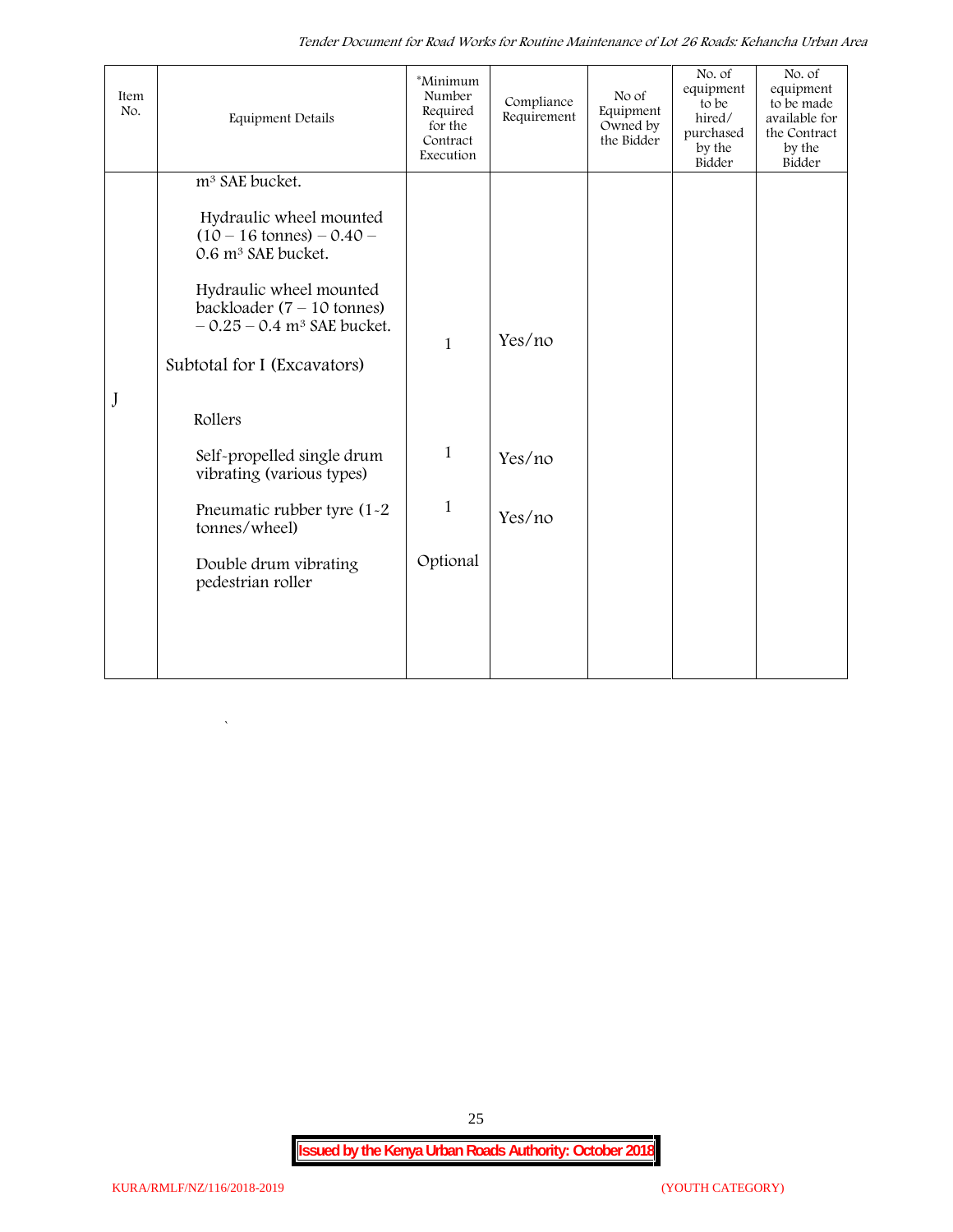# **Appendix to Instruction to Tenderers**

# **Table 1: Pre- Qualification Checklist for Completeness and Responsiveness.**

| $S/N$ o. | Completeness and<br>Responsiveness<br>Criteria                | References                                   | Requirement                                                                                                                               |
|----------|---------------------------------------------------------------|----------------------------------------------|-------------------------------------------------------------------------------------------------------------------------------------------|
| 1.       | Form of Bid                                                   | Section II<br>Clause 20.2                    | Amount must be indicated<br>Properly stamped, filled and signed<br>$\tilde{\phantom{a}}$                                                  |
| 2.       | Appendix to Form of<br>Bid                                    | Section II<br>Clause 20.2                    | Properly stamped, filled and signed<br>$\sim$                                                                                             |
| 3.       | <b>Bid Security</b>                                           | Section II<br>Clause 17                      | - The bidder must fill the Bid Securing<br>Declaration Form                                                                               |
| 4.       | Confidential Business<br>Questionnaire                        | Section IX;<br>Schedule 1                    | Properly filled, stamped and signed<br>Provide all required information                                                                   |
| 5.       | Form of Power of<br>Attorney                                  | Section IX;<br>Schedule 2<br>Clause $5.1(a)$ | Properly filled, stamped and signed                                                                                                       |
| 6.       | Tax Compliance<br>Certificate                                 | Tender notice                                | - Provide valid tax compliance certificate                                                                                                |
| 7.       | Registration with<br>National Construction<br>Authority (NCA) | Tender notice<br>Item 1.4 of QC              | - Copy of valid certificate and practicing<br>license                                                                                     |
| 8.       | Certificate of<br>Incorporation                               | Tender notice<br>Item 1.4 of QC              | Copy of certificate Certified by<br>Commissioner for Oaths                                                                                |
| 9.       | Certificate of<br>Registration in a<br>target group           | Tender notice                                | - Certified copy of a valid certificate from<br>National or County Treasury for<br>relevant category                                      |
| 10.      | Priced Bill of<br>Quantities                                  | Clause 14.1<br>Section IX                    | Fill all rates, prices and amounts and<br>$\tilde{\phantom{a}}$<br>counter sign any alteration(s)<br>Stamp and initial all pages of BOQ's |
|          | Eligibility                                                   | Section II;<br>Schedule 1<br>Clause 4.1      | Legible copies of National ID or passport<br>for all directors<br>System generated Form CR12 (12<br>$\tilde{}$<br>months)                 |
| 11.      | Conflict of interest                                          | Section II;<br>Schedule 1<br>Clause 4.2      | - to state explicitly                                                                                                                     |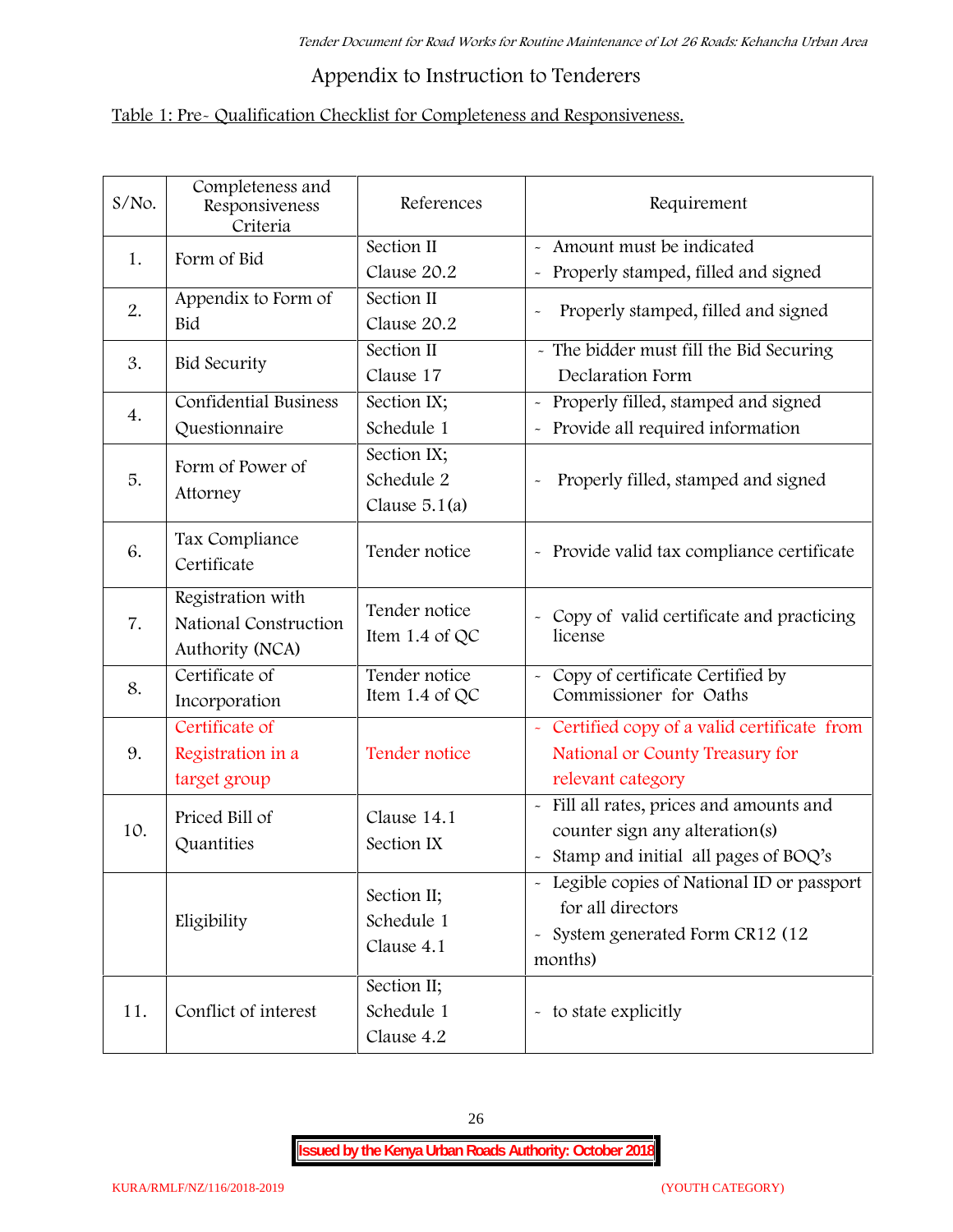| 12. | Debarment                                                                  | Section II<br>Clause 30.4;<br>Schedule 11<br>Item 1.3 of QC | Properly filled, stamped and signed                                                                                                                                                                                                                                                                                                            |
|-----|----------------------------------------------------------------------------|-------------------------------------------------------------|------------------------------------------------------------------------------------------------------------------------------------------------------------------------------------------------------------------------------------------------------------------------------------------------------------------------------------------------|
| 13. | Pending Litigation                                                         | Item $2.2$ of QC                                            | Provide original sworn affidavit for the<br>specific tender                                                                                                                                                                                                                                                                                    |
| 14. | Litigation History                                                         | Section II Clause<br>31.8; Schedule 10                      | Properly filled, stamped and signed                                                                                                                                                                                                                                                                                                            |
| 15. | History of Non<br>performance                                              | Schedule 6B<br>Item $2.1$ of QC                             | - Fill information on non-completed<br>works                                                                                                                                                                                                                                                                                                   |
| 16. | Certificate of<br>Tenderers Visit to Site                                  | Section II;<br>Clause 8.3                                   | - Attend pre-bid meeting/visit<br>- Certificate must be signed and stamped<br>by the Employer's representative                                                                                                                                                                                                                                 |
| 17. | Schedule of Major<br>Items of Plant                                        | Section XI<br>Item 5 of QC;<br>Schedule 7                   | Properly filled, stamped and signed                                                                                                                                                                                                                                                                                                            |
| 18. | Schedule of Key<br>Personnel                                               | Section XI<br>Item 6 of QC;<br>Schedule 5                   | Properly filled, stamped and signed                                                                                                                                                                                                                                                                                                            |
| 19. | Roadwork Completed<br>Satisfactorily                                       | Section XI;<br>Item 4 of QC<br>Schedule 6A                  | Properly filled, stamped and signed<br>$\tilde{\phantom{a}}$                                                                                                                                                                                                                                                                                   |
| 20. | Schedule of Ongoing<br>Projects                                            | Section XI;<br>Item 5.1 of QC<br>Schedule 7                 | Properly filled, stamped and signed                                                                                                                                                                                                                                                                                                            |
| 21  | Schedule of other<br>Supplementary<br>Information /<br>Financial Standings | Section XI;<br>Item $5.1$ of QC<br>Schedule 9               | Properly filled, stamped and signed                                                                                                                                                                                                                                                                                                            |
| 22  | Declaration form for<br>bankrupt or insolvent                              | Schedule 11                                                 | Properly filled, stamped and signed                                                                                                                                                                                                                                                                                                            |
| 23  | Anti-corruption form                                                       | Schedule 12                                                 | Properly filled, stamped and signed                                                                                                                                                                                                                                                                                                            |
| 24. | Copy of Bid Document                                                       | Clause 20.1                                                 | Replica of the original                                                                                                                                                                                                                                                                                                                        |
| 25. | Bid documents must<br>be serialized                                        | <b>PPDA 2015</b>                                            | -All pages of the tender documents must<br>be serialized. (either the bidder serializes<br>from the first page of the tender<br>documents or serializes as continuity from<br>the KURA tender documents <i>i.e.</i> if the<br>KURA tender documents ends at page 200<br>then the next document of the bidder<br>should continue as $201, 2012$ |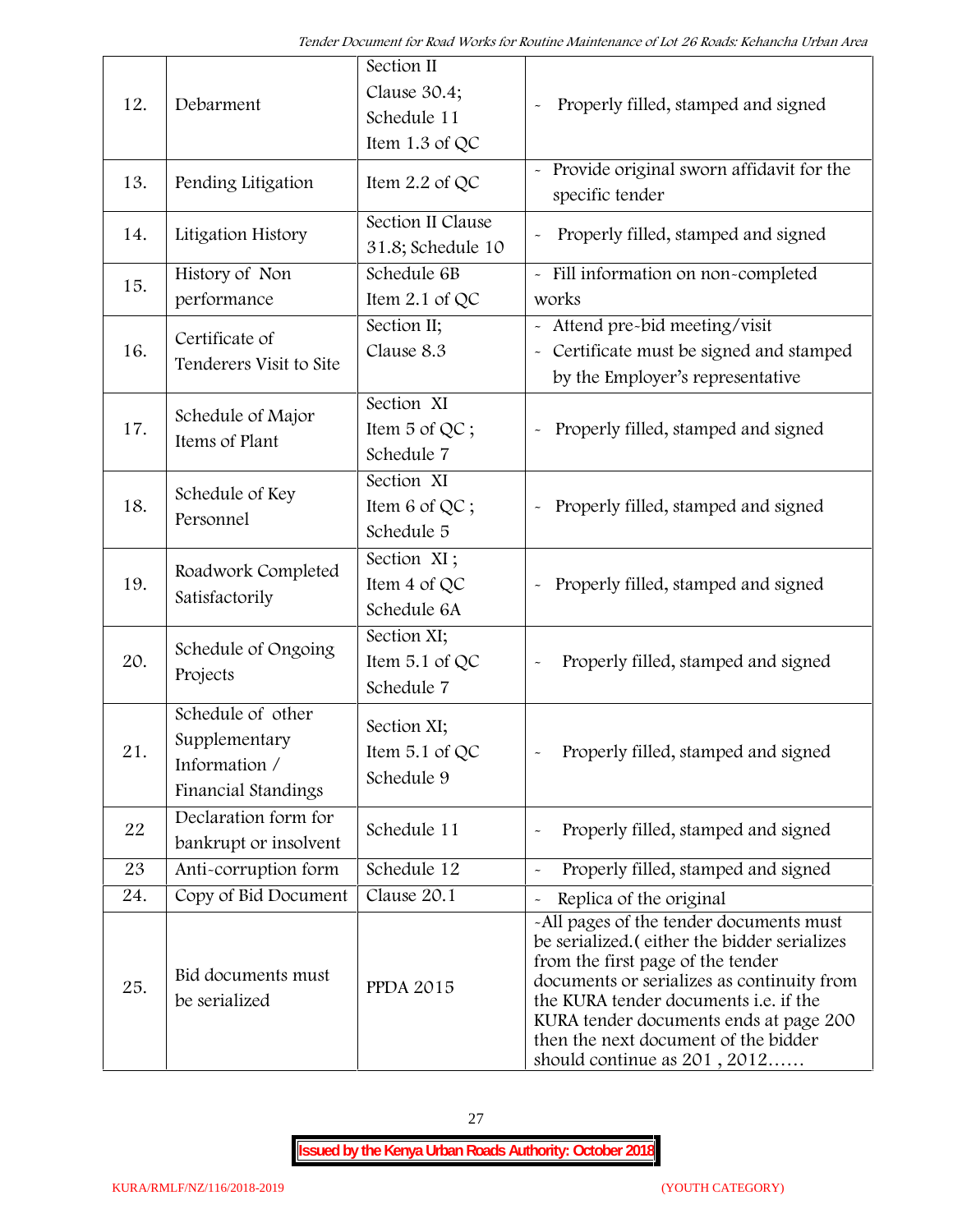| <b>REMARKS</b> | Clause 13.1/20.2 | Bid document to be complete, properly<br>filled and signed. |  |
|----------------|------------------|-------------------------------------------------------------|--|
|----------------|------------------|-------------------------------------------------------------|--|

## **Key:** QC – Qualification Criteria

#### **Table 2: Post- qualification Score**

| <b>ITEM</b>    |               | <b>DESCRIPTION</b>                   | <b>MUST</b><br><b>MEET</b> |
|----------------|---------------|--------------------------------------|----------------------------|
|                |               |                                      | <b>CRITERIA</b>            |
| 1              |               | <b>FINANCIAL CAPACITY</b>            |                            |
|                | a             | Audited Statements                   | YES/NO                     |
|                | b             | Cash flow statement (forecasts)      | YES/NO                     |
|                | $\mathcal{C}$ | Financial position/Ratios            | YES/NO                     |
|                | d             | Turnover                             | YES/NO                     |
| $\overline{2}$ |               | <b>EXPERIENCE</b>                    |                            |
|                |               | General Experience                   | YES/NO                     |
|                |               | Specific experience in related works | YES/NO                     |
| 3              |               | <b>CURRENT COMMITMENTS</b>           |                            |
|                |               | On-going works                       | YES/NO                     |
| $\overline{4}$ |               | <b>KEY PERSONNEL</b>                 |                            |
|                |               | HQ Staff                             | YES/NO                     |
|                |               | Site Agent                           | YES/NO                     |
|                |               | Surveyor                             | YES/NO                     |
|                |               | Foreman                              | YES/NO                     |
| 5              |               | PLANT AND EQUIPMENT                  |                            |
|                |               | Equipment capabilities               | YES/NO                     |
| 6              |               | WORK METHODOLOGY                     | YES/NO                     |
| $\overline{7}$ |               | LITIGATION HISTORY                   | YES/NO                     |
| 8              |               | Business permit and office location  | YES/NO                     |
|                |               | <b>REMARKS</b>                       | YES/NO                     |
|                |               |                                      |                            |

Bidders must achieve YES in all the measured parameters to qualify.

 The bidders who pass the technical criteria will be subjected to financial evaluation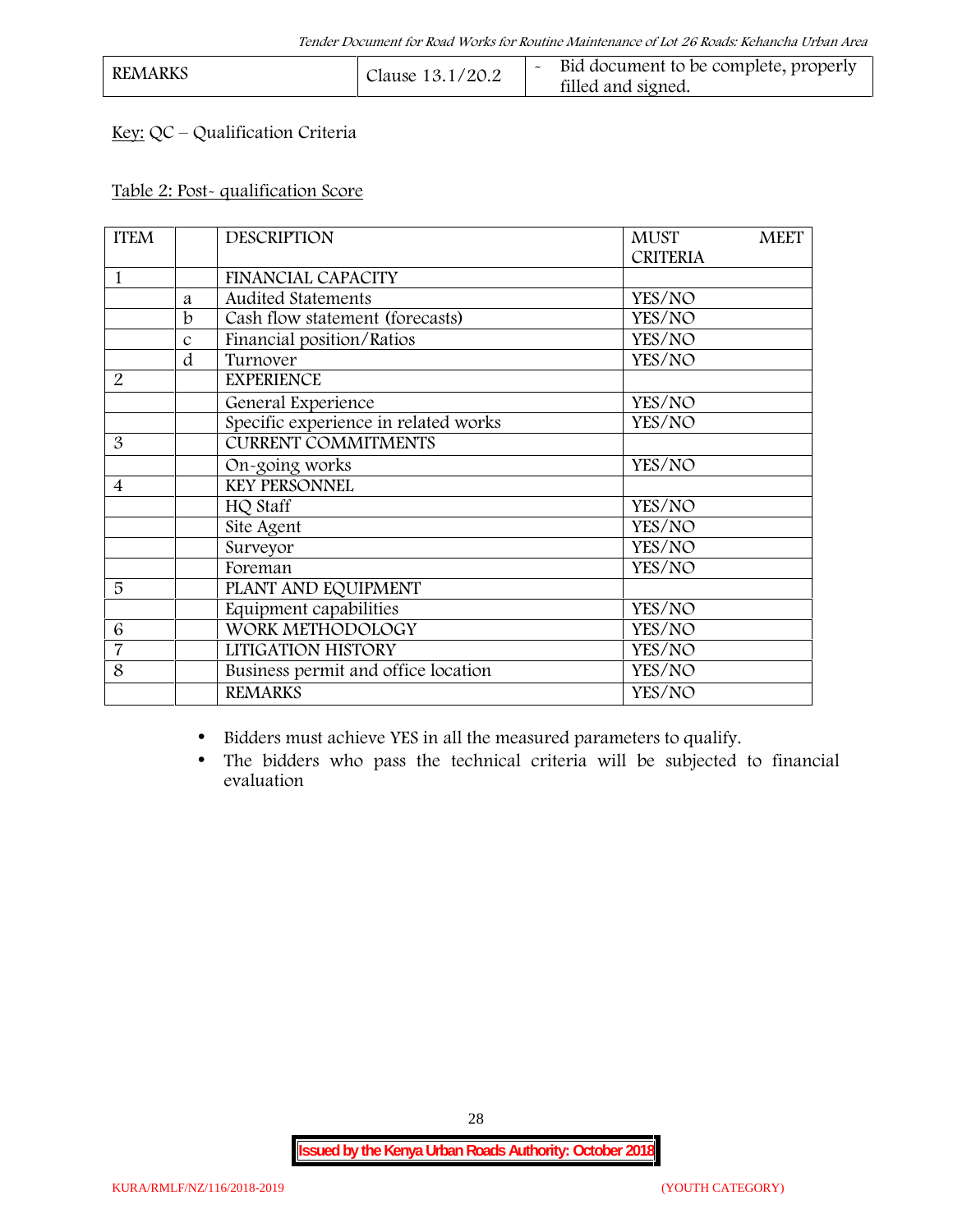## **SECTION IV: CONDITIONS OF CONTRACT**

# **PART I: GENERAL CONDITIONS OF CONTRACT**

The Conditions Of Contract Part 1 – General Conditions shall be those forming Part 1 of the Conditions Of Contract for works of Civil engineering construction Fourth Edition 1987, reprinted in 1992 with further amendments, prepared by the Federation Internationale des Ingenieurs Conseils (FIDIC)

Copies of the FIDIC Conditions of Contract can be obtained from:

FIDIC Secretariat P.O.Box 86 1000 Lausanne 12 **Switzerland** Fax: 41 21 653 5432 Telephone: 41 21 653 5003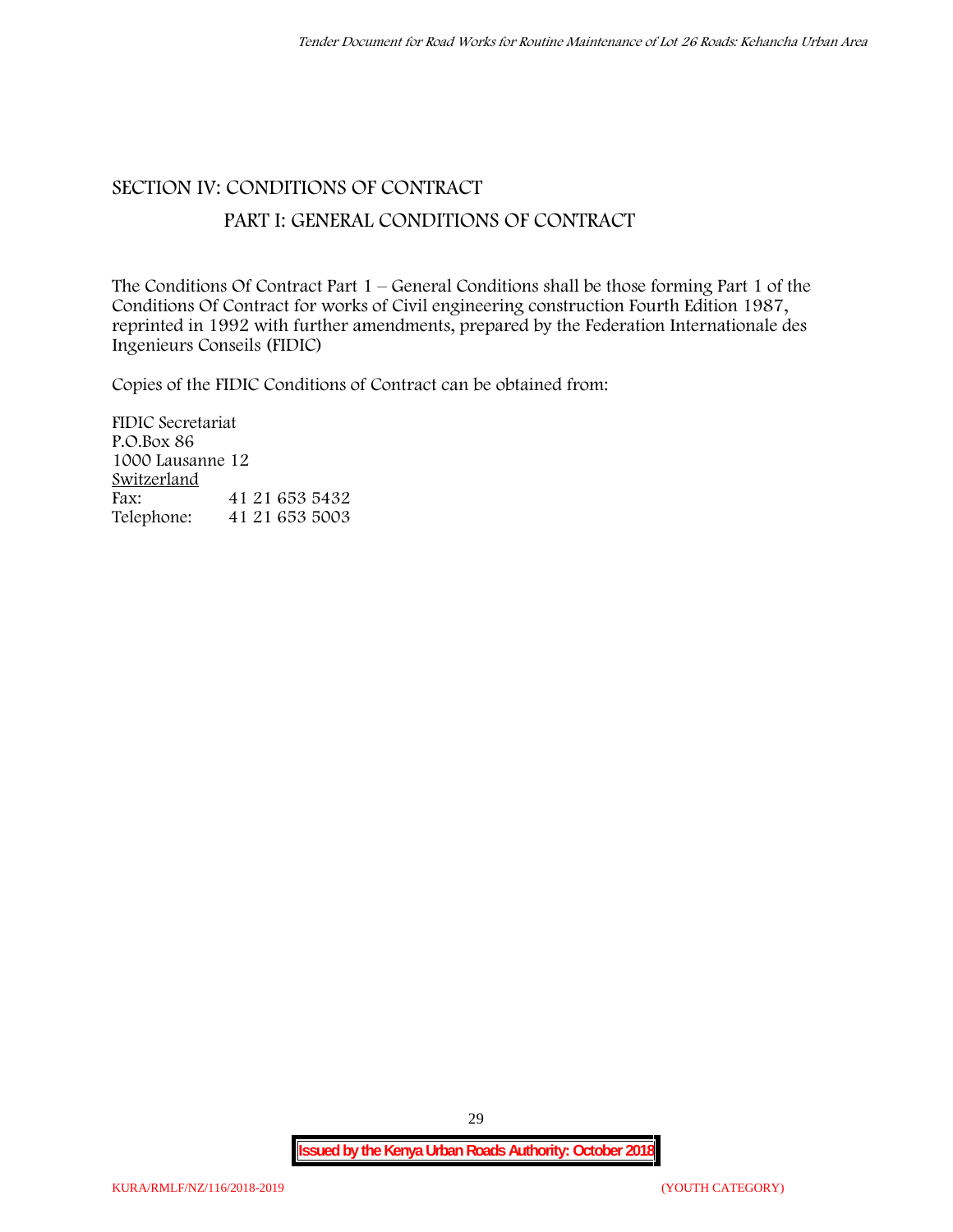## **PART II: CONDITIONS OF PARTICULAR APPLICATION**

The following Conditions of Particular Application shall supplement the General Conditions of Contract. Whenever there is a conflict, the provisions herein shall prevail over those in the General Conditions of Contract. The Particular Condition is preceded by the corresponding clause number of the General Conditions to which it relates.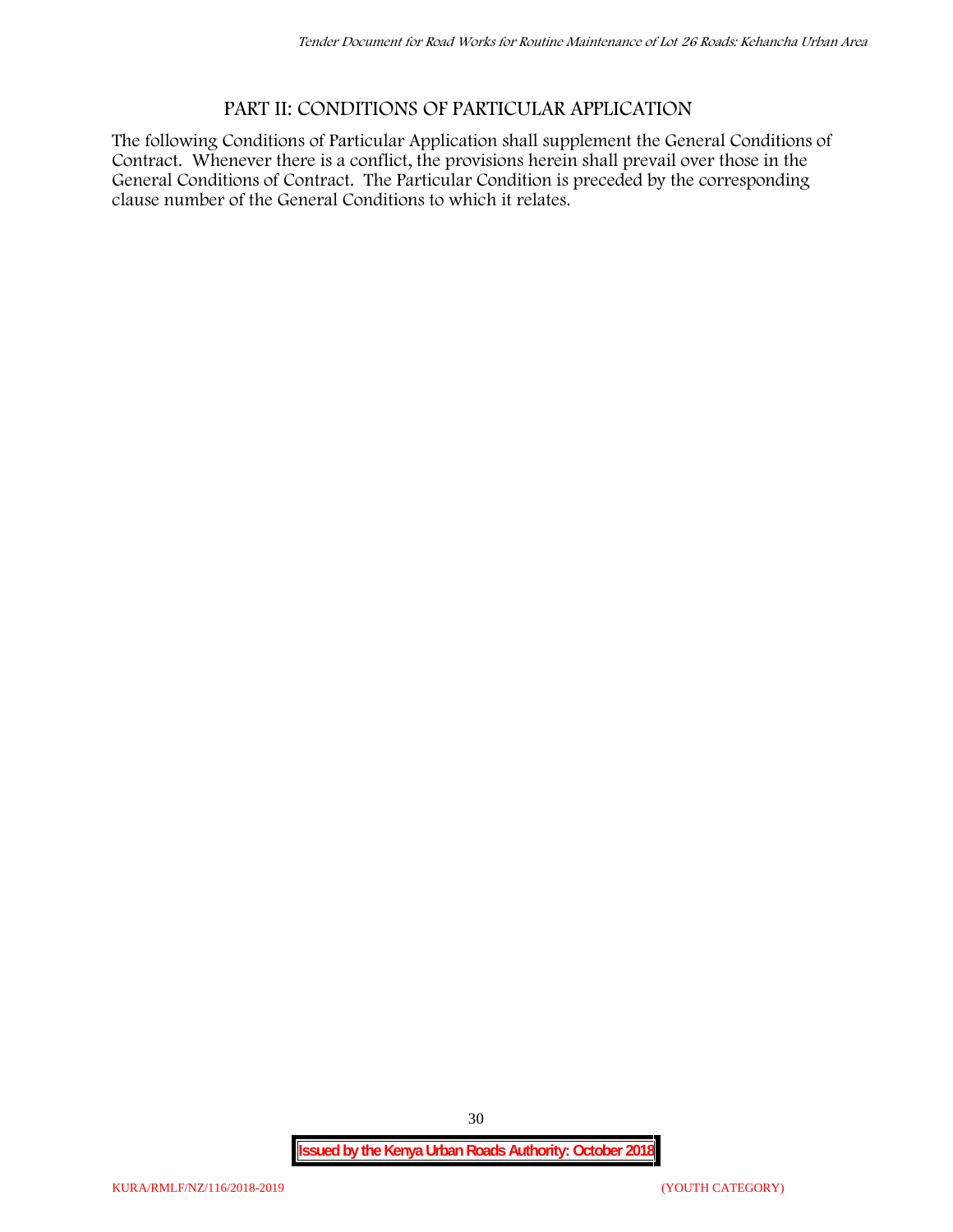#### **CONTENTS**

| SUBCLAUSE 8.2 - SITE OPERATIONS AND METHODS OF CONSTRUCTION 34             |  |
|----------------------------------------------------------------------------|--|
|                                                                            |  |
|                                                                            |  |
|                                                                            |  |
|                                                                            |  |
|                                                                            |  |
|                                                                            |  |
|                                                                            |  |
|                                                                            |  |
| SUBCLAUSE 15.2-LANGUAGE ABILITY AND QUALIFICATIONS OF CONTRACTOR'S         |  |
|                                                                            |  |
|                                                                            |  |
| SUBCLAUSE 16.3- QUALIFICATION AND LANGUAGE ABILITY OF SUPERINTENDING STAFF |  |
|                                                                            |  |
| SUBCLAUSE 19.1 - SAFETY, SECURITY AND PROTECTION OF THE ENVIRONMENT 37     |  |
|                                                                            |  |
| SUBCLAUSE 21.1 - INSURANCE OF WORKS AND CONTRACTOR 'S EQUIPMENT 38         |  |
|                                                                            |  |
|                                                                            |  |
|                                                                            |  |
|                                                                            |  |
|                                                                            |  |
|                                                                            |  |
|                                                                            |  |
|                                                                            |  |
| SUBCLAUSE 29.2 - REINSTATEMENT AND COMPENSATION FOR DAMAGES TO PERSONS     |  |
|                                                                            |  |
|                                                                            |  |
|                                                                            |  |
|                                                                            |  |
|                                                                            |  |
|                                                                            |  |
|                                                                            |  |
|                                                                            |  |
|                                                                            |  |
|                                                                            |  |
|                                                                            |  |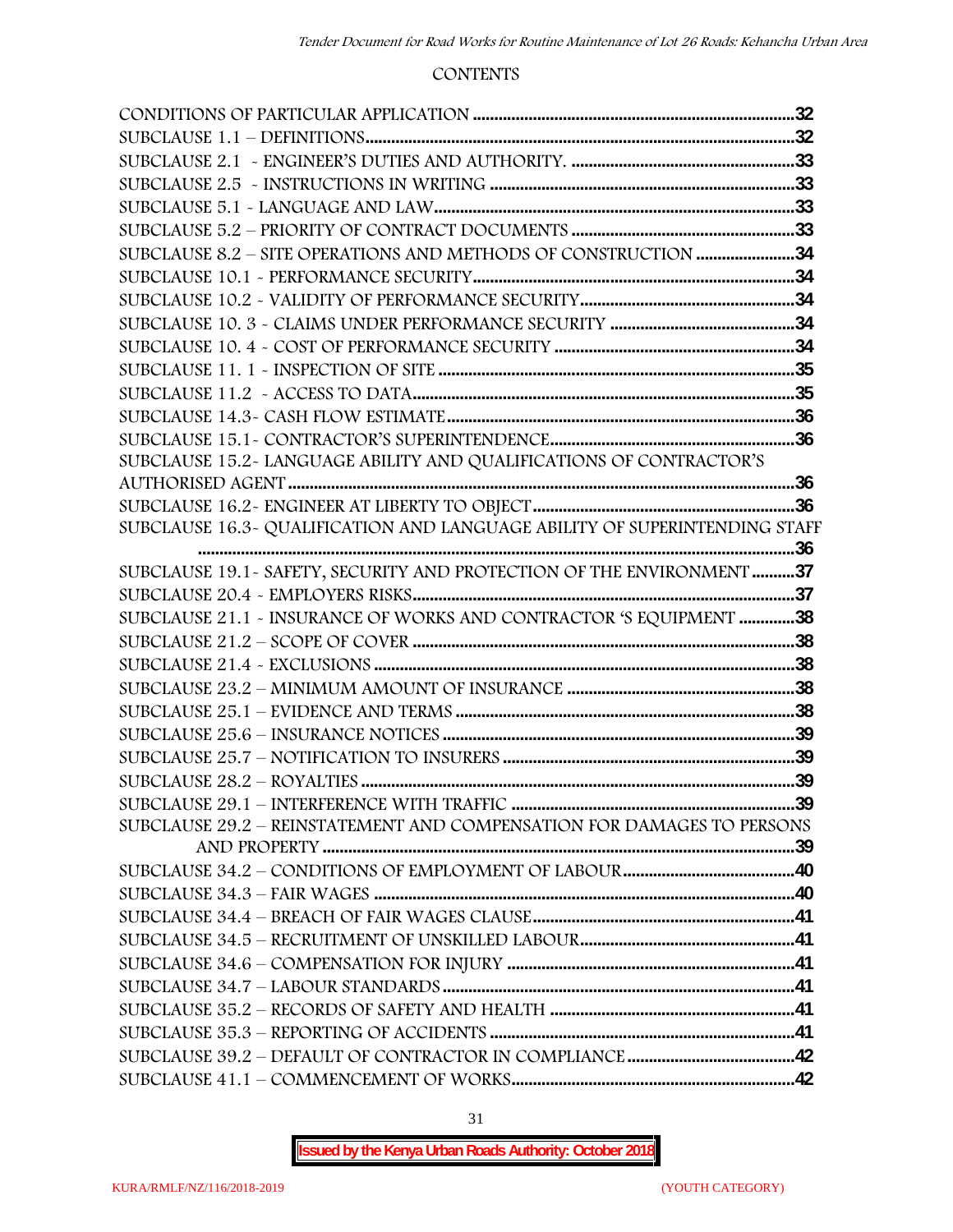| SUBCLAUSE 54.1 - CONTROCTOR'S EQUIPMENT, TEMPORARY WORKS AND MATERIALS |  |
|------------------------------------------------------------------------|--|
|                                                                        |  |
|                                                                        |  |
|                                                                        |  |
|                                                                        |  |
|                                                                        |  |
| SUBCLAUSE 60.3 - RETENTION MONEY AND PAYMENT OF RETENTION MONEY44      |  |
|                                                                        |  |
|                                                                        |  |
|                                                                        |  |
|                                                                        |  |
|                                                                        |  |
|                                                                        |  |
|                                                                        |  |
|                                                                        |  |
|                                                                        |  |
|                                                                        |  |
|                                                                        |  |
|                                                                        |  |
|                                                                        |  |
|                                                                        |  |
|                                                                        |  |
|                                                                        |  |
|                                                                        |  |
|                                                                        |  |
|                                                                        |  |
|                                                                        |  |
|                                                                        |  |
|                                                                        |  |
|                                                                        |  |
|                                                                        |  |
|                                                                        |  |
|                                                                        |  |
|                                                                        |  |
|                                                                        |  |

SUBCLAUSE 1.1 – DEFINITIONS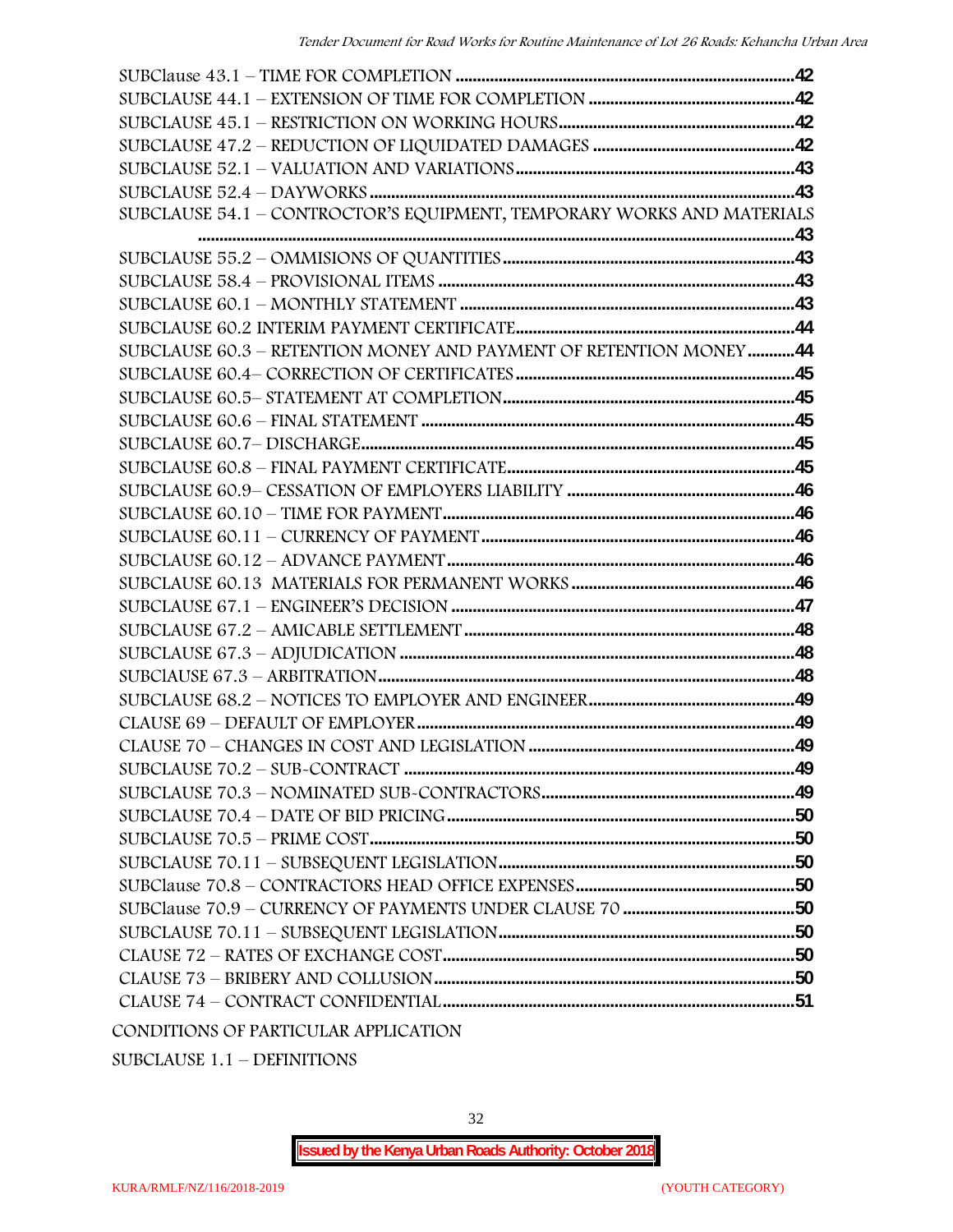Amend this sub-clause as follows:

(a) (i) The "Employer" is the Kenya Urban Roads Authority, represented by the Director General - Kenya Urban Roads Authority.

(ii) The "Engineer" is the Director (Road Asset and Corridor Management) - Kenya Urban Roads Authority.

.(b) (i) Insert in line 2 after the Bills Of Quantities", the following, "the rates entered by the Contractor (whether or not such rate be employed in computation of the Contract Price),"

Amend subparagraph (b) (v) of Sub-Clause 1.1 by adding the following words at the end: The word "BID" is synonymous with "bid" and the word "Appendix to BID" with "Appendix to Bid" and the word "BID documents" with "bidding documents".

Add the following at the end of this sub-clause:

(h) "Materials" means materials and other things intended to form or forming part of the Permanent Works.

(i) "Quantified site instructions" means Site instructions from the Engineer or his representative to the Contractor instructing him to carry out quantified works drawn from the contract to be carried out within a specified period.

SUBCLAUSE 2.1 - ENGINEER'S DUTIES AND AUTHORITY.

With reference to Sub-Clause 2.1 (b), the following shall also apply: The Engineer shall obtain the specific approval of the Employer before taking any of the following actions specified in Part 1:

(a) Consenting to the subletting of any part of the works under Clause 4;

- (b) Certifying additional cost determined under Clause 12;
- (c) Determining an extension of time under Clause 44;
- (d) Issuing a variation under Clause 51;
- (e) Fixing rates or prices under Clause 52

#### SUBCLAUSE 2.5 - INSTRUCTIONS IN WRITING

Add at the end of sub-clause 2.5 the following: "The site instructions shall be in the form of quantiffied site instructions and the contractor shall commence execution of the site instructions within three (3) days and complete within the completion period as stipulated in the instructions.

#### SUBCLAUSE 5.1 - LANGUAGE AND LAW

The Contract document shall be drawn up in the ENGLISH LANGUAGE. Communication between the Contractor and the Engineer's Representative shall be in this given language.

The Laws applicable to this Contract shall be the Laws of the Republic of Kenya.

#### SUBCLAUSE 5.2 – PRIORITY OF CONTRACT DOCUMENTS

Delete the documents listed 1-6 and substitute:

- (1) The Contract Agreement (if completed)
- (2) The Letter Of Acceptance;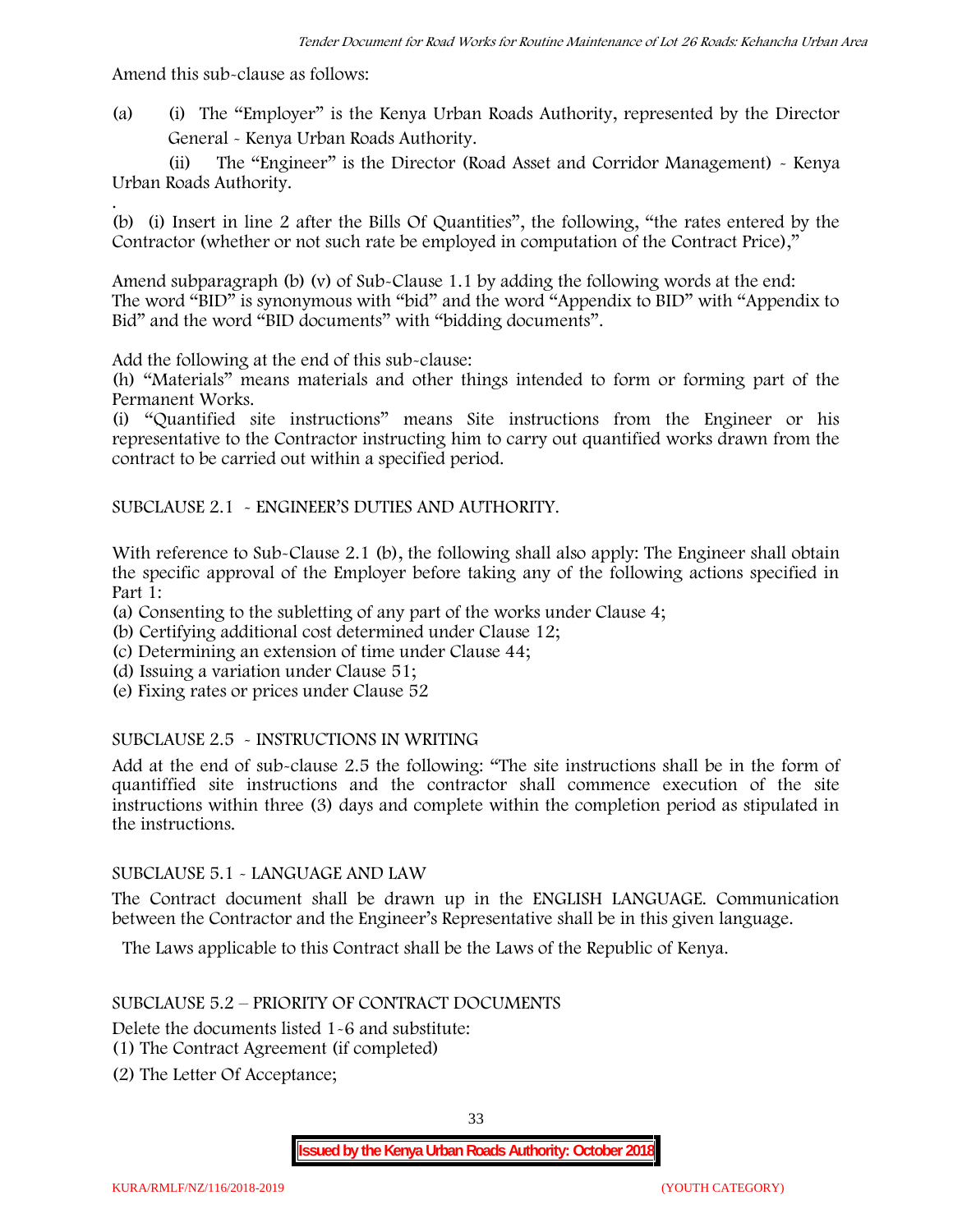- (3) The Bid and Appendix to Bid;
- (4) The Conditions of Contract Part II;
- (5) The Conditions of Contract Part I;
- (6) The Special Specifications;
- (7) The Standard Specification for Road and Bridge Construction, 1986;
- (8) The Drawings;
- (9) The priced Bills of Quantities

(10) Other documents as listed in the Appendix to form of Bid

#### SUBCLAUSE 8.2 – SITE OPERATIONS AND METHODS OF CONSTRUCTION

Add sub- clause 8.2(b) at the end as follows:

"The Contractor shall submit to the Engineer Works Methodology not later than 14 days from the date of award of the contract and general description of his proposed arrangements and methods for the execution of the Works. This shall include inter-alia temporary office, buildings, access roads, construction plant and its intended production output, working shift arrangements, labour strength, skilled and unskilled, and supervision arrangements, power supply arrangements, supply of materials including a materials utilisation programme, stone crushing, aggregate production and storage, cement handling, concrete mixing and handling, methods of excavation, dealing with water, testing methods and facilities."

SUBCLAUSE 10.1 - PERFORMANCE SECURITY

Replace the text of Sub-clause 10.1 with the following:

"The Contractor shall provide security for his proper performance of the Contract within 28 days after receipt of the Letter of Acceptance. The Performance Security shall be in the form of a bank guarantee as stipulated by the Employer in the Appendix to Bid. The Performance Security shall be issued by a bank incorporated in Kenya. The Contractor shall notify the Engineer when providing the Performance Security to the Employer.

"Without limitation to the provisions of the preceding paragraph, whenever the Engineer determines an addition to the Contract Price as a result of a change in cost, the Contractor, at the Engineers written request, shall promptly increase the value of the Performance Security by an equal percentage.

SUBCLAUSE 10.2 - VALIDITY OF PERFORMANCE SECURITY

The Performance Security shall be valid until a date 28 days after the date of issue of the Defects Liability Certificate. The security shall be returned to the Contractor within 14 days of expiration.

SUBCLAUSE 10. 3 - CLAIMS UNDER PERFORMANCE SECURITY

Delete the entire sub-clause 10.3.

SUBCLAUSE 10. 4 - COST OF PERFORMANCE SECURITY

The cost of complying with the requirements of this clause shall be borne by the Contractor.

34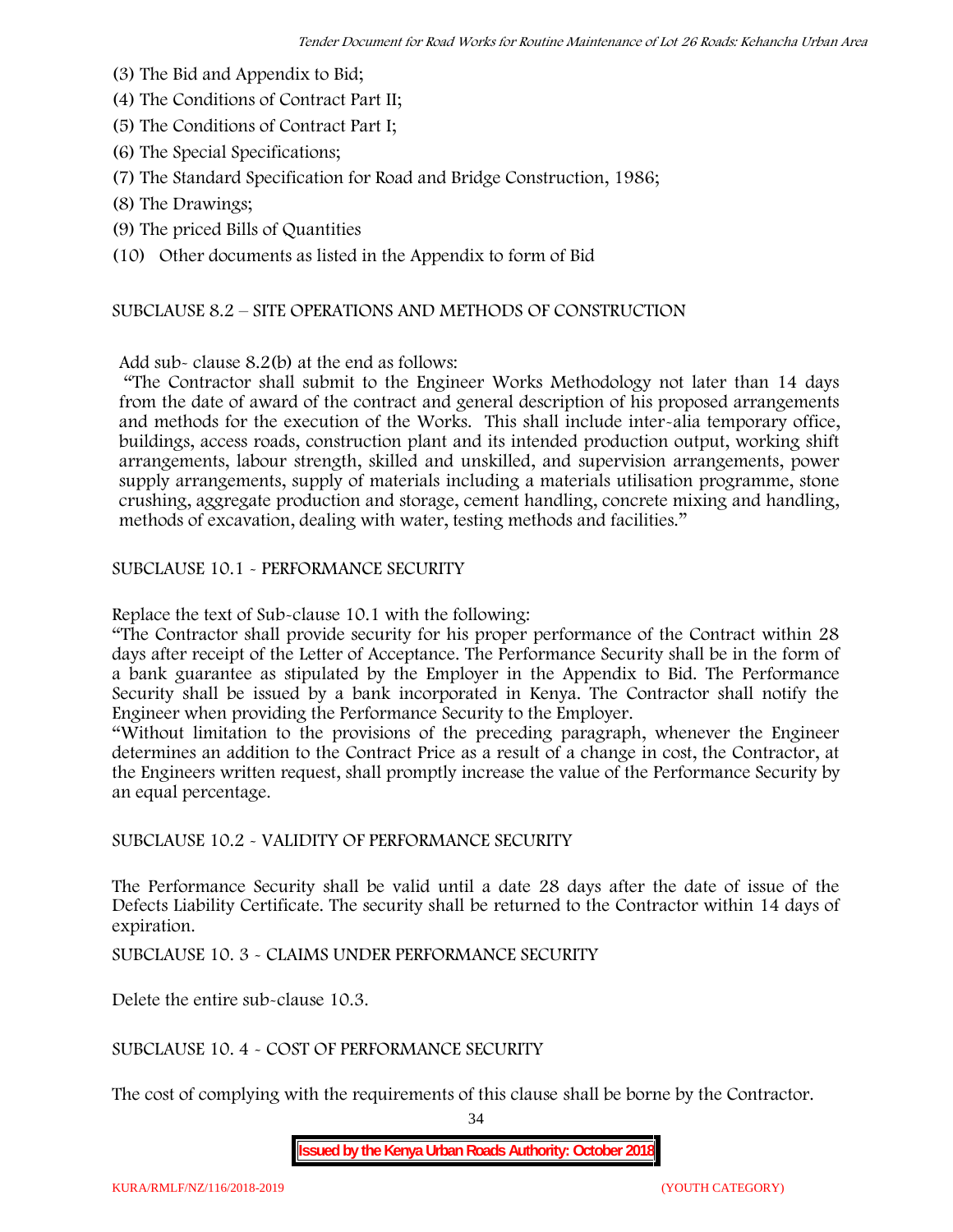#### SUBCLAUSE 11. 1 - INSPECTION OF SITE

#### In line 17 after "affect his BID" add

"and the Contractor shall be deemed to have based his BID on all the aforementioned" Delete the last paragraph completely and replace with the following:

"The Employer in no way guarantees completeness nor accuracy of the soil, materials, subsurface and hydrological information made available to the Contractor at the time of BIDing or at any other time during the period of the Contract, and the Contractor shall be responsible for ascertaining for himself all information as aforesaid for the execution of works and his BID shall be deemed to have been priced accordingly.

#### SUBCLAUSE 11.2 - ACCESS TO DATA

Data made available by the Employer in accordance with Clause 11.1 shall be deemed to include data listed elsewhere in the Contract as open for inspection at the address stipulated in the Appendix to Bid.

#### SUBCLAUSE 14.1 PROGRAM TO BE SUBMITTED

The time within which the program shall be submitted shall be fourteen (14) days from the issuance of order to commence**.**

The programme shall be in the form of a Critical Path Method Network (CPM network) showing the order of procedure and description of the construction methods and arrangements by which he proposes to carry out the works. It should also be supplemented by a time – bar chart of the same programme.

The programme shall be coordinated with climatic, groundwater and other conditions to provide for the completion of the Works in the instruction and by the time specified. The programme shall be revised on demand by the Engineer or his representative.

During the execution of the works, the Contractor shall submit to the Engineer full and detailed particulars of any proposed amendments to the arrangements and methods submitted in accordance with the foregoing. If details of the Contractor's proposals for Temporary Works are required by the Engineer for his own information the Contractor shall submit such details within seven days of being requested to do so.

The various operations pertaining to the works shall be carried out in such a progressive sequence as will achieve a continuous and consecutive output of fully completed road works inclusive of all bridge works and culverts within the time limits specified in the Contract and the instructions. Generally the Contractor shall carry out works within the sections stated in the instructions.

The Contractor shall allow in his programme for the following 10 public holidays per calendar year in Kenya.

- New Years Day (1<sup>st</sup> January)
- Good Friday
- Easter Monday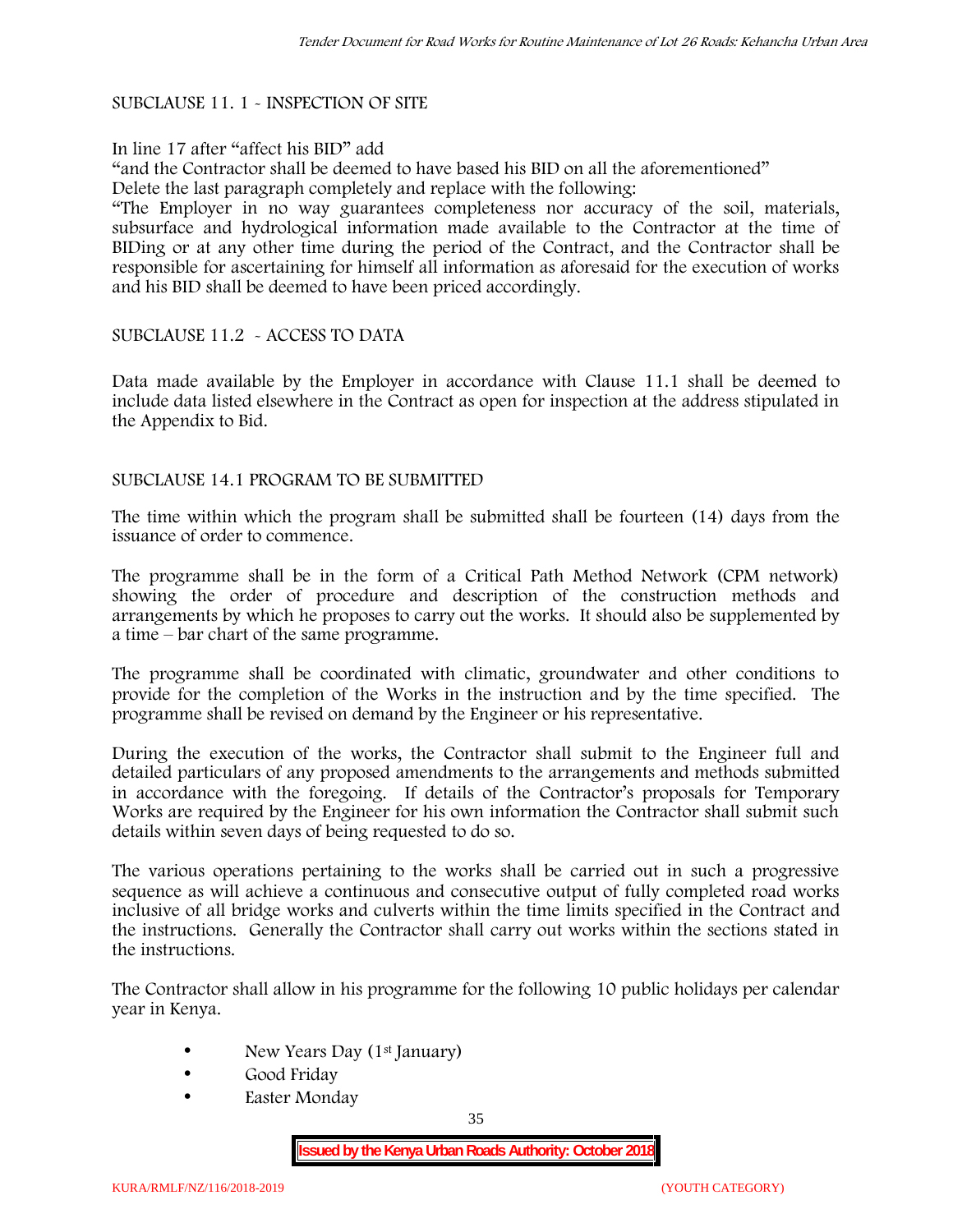- Labour day  $(1<sup>st</sup>$  May)
- Madaraka Day (1<sup>st</sup> June)
- Idd Ul Fitr
- Mashujaa Day (20<sup>th</sup> October)
- $\bullet$  Jamhuri day (12<sup>th</sup> December)
- $\bullet$  Christmas Day (25<sup>th</sup> December)
- Boxing day (26th December)

The Contractor should also allow per calendar year for a further 2 unspecified public holidays which may be announced by the Government of Kenya with no prior notification.

Add the following at the end of this sub-clause: -

The Employer shall have the right to withhold payment at any time if the contractor fails to submit the programme or revised programme due to his negligence, failure or omission.

# SUBCLAUSE 14.3- CASH FLOW ESTIMATE

The cash flow estimates shall be submitted together with the works programme.

# SUBCLAUSE 15.1- CONTRACTOR'S SUPERINTENDENCE

Add the following at the end of the first paragraph of sub-clause 15.1:

"The Contractor shall, within seven (7) days of receipt of the Engineer's order to commence the works inform the Engineer in writing the name of the Contractor's Representative and the anticipated date of his/her arrival on site."

Add the following Sub-clause 15.2

#### SUBCLAUSE 15.2- LANGUAGE ABILITY AND QUALIFICATIONS OF CONTRACTOR'S AUTHORISED AGENT

The Contractor's Agent or Representative on the site shall have as a minimum an ordinary diploma in civil Engineering or building construction or have equivalent status approved by the Engineer and shall be able to read and write English fluently.

The Contractor's Agent or Representative shall have at least 3 years related experience.

## SUBCLAUSE 16.2- ENGINEER AT LIBERTY TO OBJECT

At the end of this Clause add

"by a competent substitute approved by the Engineer and at the Contractors own expense." Add the following Sub-Clauses 16.3 and 16.4:

# SUBCLAUSE 16.3- QUALIFICATION AND LANGUAGE ABILITY OF SUPERINTENDING STAFF

The Contractor's superintending staff shall meet the following minimum qualifications: Should have a working knowledge of English or Kiswahili. Should any of the superintending staff not be able to meet this condition, the Contractor shall propose to the Engineer arrangements for provision of a sufficient number of interpreters of approved qualifications. The Engineer, at his discretion, may amend, approve or reject such arrangements or reject deployment of superintending staff not meeting the language requirements. The Engineer may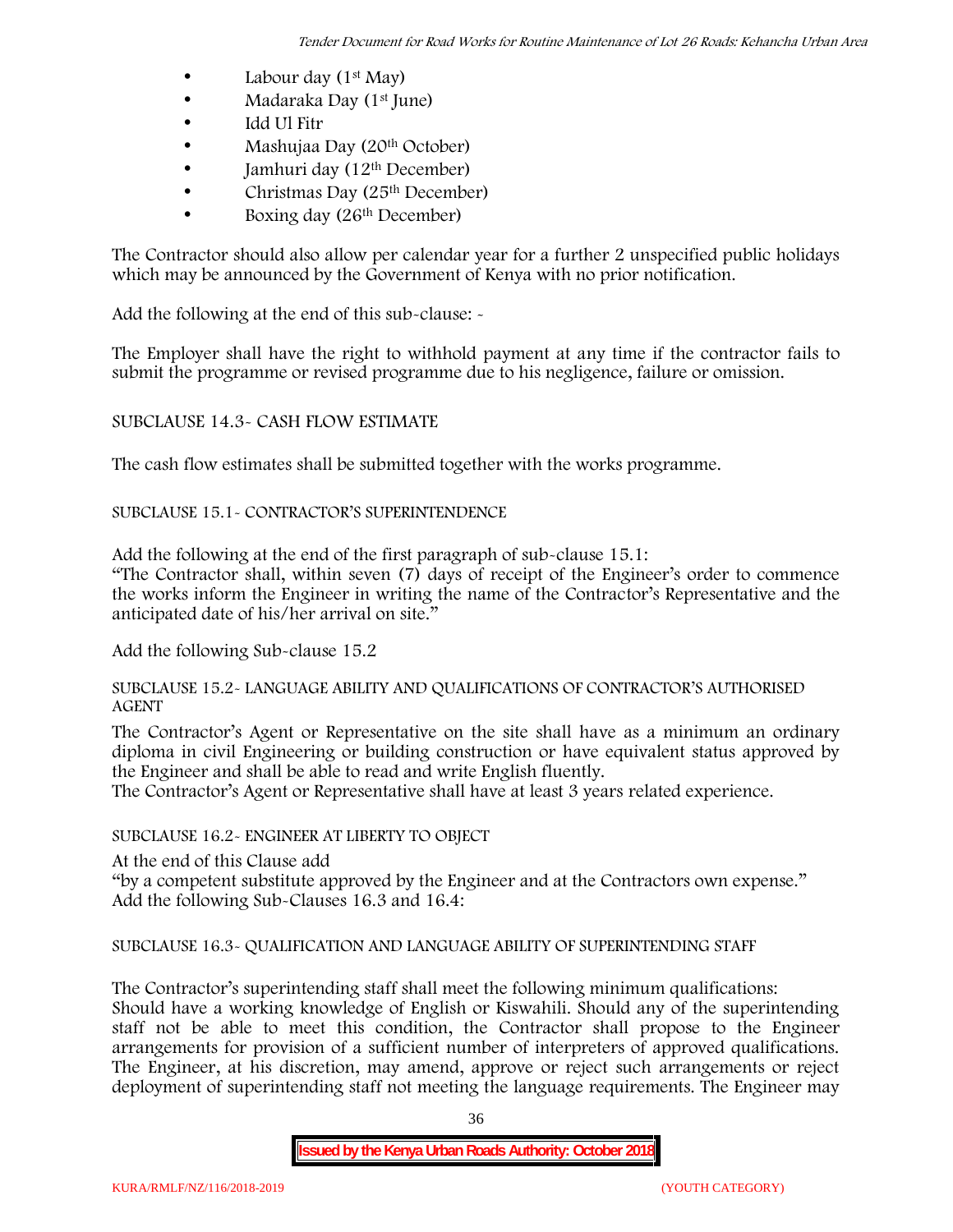at any time during the duration of the Contract amend any approved arrangements made for interpreters, which shall be implemented at the Contractors expense.

The key staff listed below must have academic qualifications from government-recognised institutions or equivalent institutions of the levels set out in Section 5, Part 6.

- Site Agent
- Site Engineer
- Site Surveyor
- Foremen

The key staff listed below must have minimum experience set out in Section 5, Part 6:

- Site Agent
- Site Engineer
- Site Surveyor
- Foremen

Qualifications as above shall be subject to verification and approval on site by the Engineer or his representative on site before commencement of the said works.

## SUBCLAUSE 19.1- SAFETY, SECURITY AND PROTECTION OF THE ENVIRONMENT

Add Sub-Clause-paragraph (d) of Sub-Clause 19 as follows:

Notwithstanding the Contractor's obligation under Sub-Clause-paragraph (a), (b) and 9(c) of Sub-Clause 19.1 of the Conditions Of Contract, the Contractor shall observe the following measures with a view to reducing or elimination adverse environmental effects by the site works:

- (i) All quarries and borrow pits shall be filled and landscaped to their original state after extraction of construction material
- (ii) Soil erosion due to surface runoff or water from culverts or other drainage structures should be avoided by putting in place proper erosion control measures that shall include, but are not limited to grassing and planting if trees
- (iii) Long traffic diversion roads shall be avoided so as to minimize the effect of dust on the surrounding environment. In any case all diversions shall be kept damp and dust free
- (iv) Spillage of oils, fuels and lubricants shall be avoided and if spilt, shall be collected and disposed off in such a way as not to adversely affect the environment
- (v) Rock blasting near settlement areas shall be properly coordinated with the relevant officers of the Government so as to minimize noise pollution and community interference.

SUBCLAUSE 20.4 - EMPLOYERS RISKS

Delete Sub-Clause (h) and substitute with;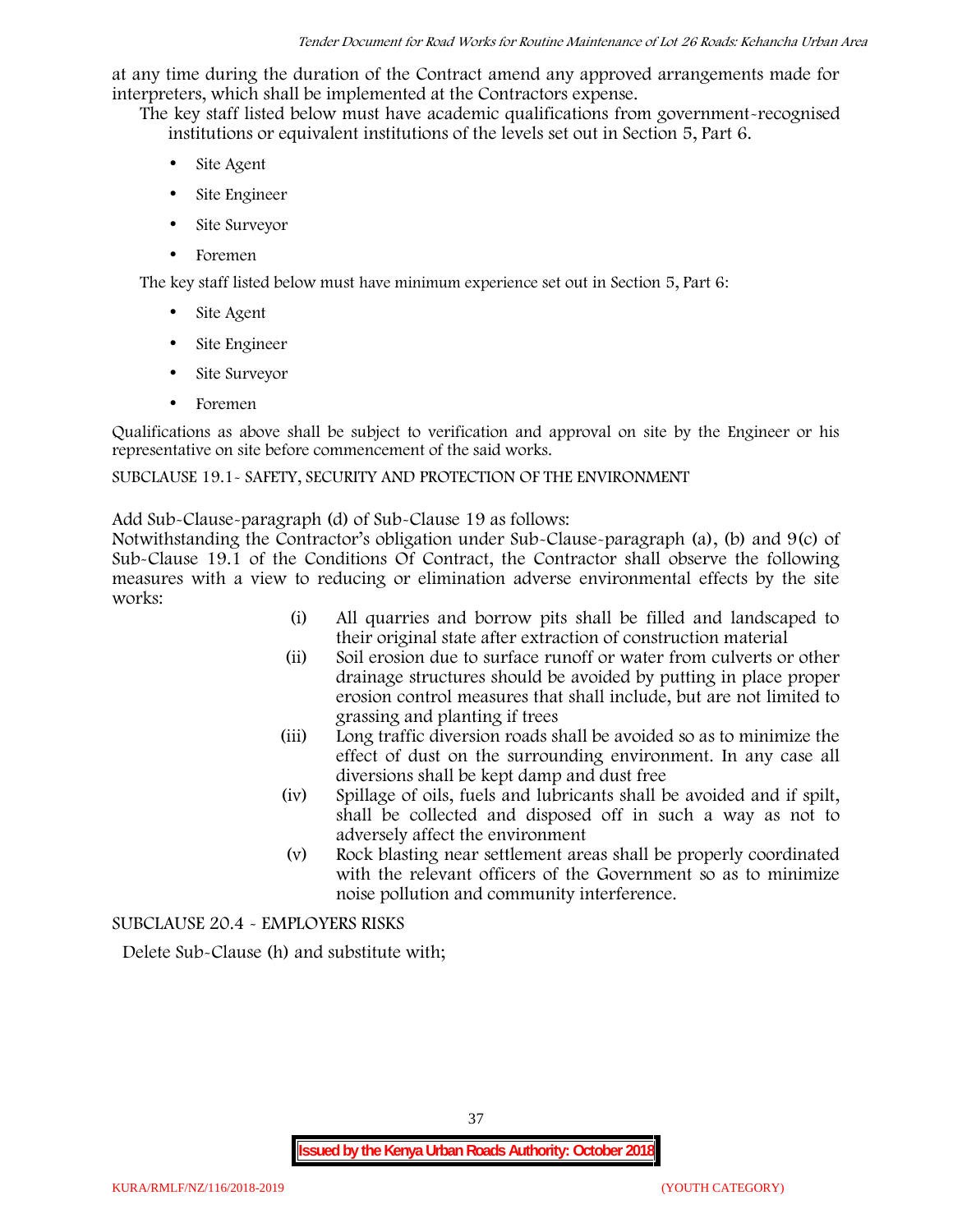- (h) any operation of the forces of nature (insofar as it occurs on site) which an experienced contractor:
	- (i) could not have reasonably foreseen, or
	- (ii) could reasonably have foreseen, but against which he could not reasonably have taken at least one of the following measures:
		- (A) prevent loss or damage to physical property from occurring by taking appropriate measures or
		- (B) insure against such loss or damage

SUBCLAUSE 21.1 - INSURANCE OF WORKS AND CONTRACTOR 'S EQUIPMENT

Add the following words at the end of Sub-paragraph (a) and immediately before the last word of Sub-paragraph (b) of Sub-Clause 21.1:

"It being understood that such insurance shall provide for compensation to be payable in the types and proportions of currencies required to rectify the loss or damage incurred"

Delete the first sentence of this Clause and replace with he following:

"prior to commencement of the Works the Contractor shall, without limiting his or the Employer's obligations and responsibilities under Clause 20, insure to the satisfaction of the Employer:"

SUBCLAUSE 21.2 – SCOPE OF COVER

Amend sub-paragraph (a) of Sub-Clause 21.2 as follows:

Delete words "from the start of work at the site" and substitute the words "from the first working day after the Commencement Date"

Add the following as Sub-Clause (c) under Sub-Clause-Clause 21.2

(c ) It shall be the responsibility of the Contractor to notify the insurance company of any change in the nature and extent of the Works and to ensure the adequacy of the insurance coverage at all times during the period of the Contract.

SUBCLAUSE 21.4 - EXCLUSIONS

Amend Sub-Clause 21.4 to read as follows:

"There shall be no obligation for the insurances in Sub-Clause 21.1 to include loss or damage caused by the risks listed under Sub-Clause 20.4 sub-paragraph (a) (i) to(iv) of the Conditions of Particular Application."

SUBCLAUSE 23.2 – MINIMUM AMOUNT OF INSURANCE

Add the following at the end of this Clause: "... with no limits to the number of occurrences".

SUBCLAUSE 25.1 – EVIDENCE AND TERMS

Amend Sub-Claus OF INSURANCE 25.1 as follows:

Insert the words "as soon as practicable after the respective insurances have been taken out but in any case" before the words "prior to the start of work at the site"

38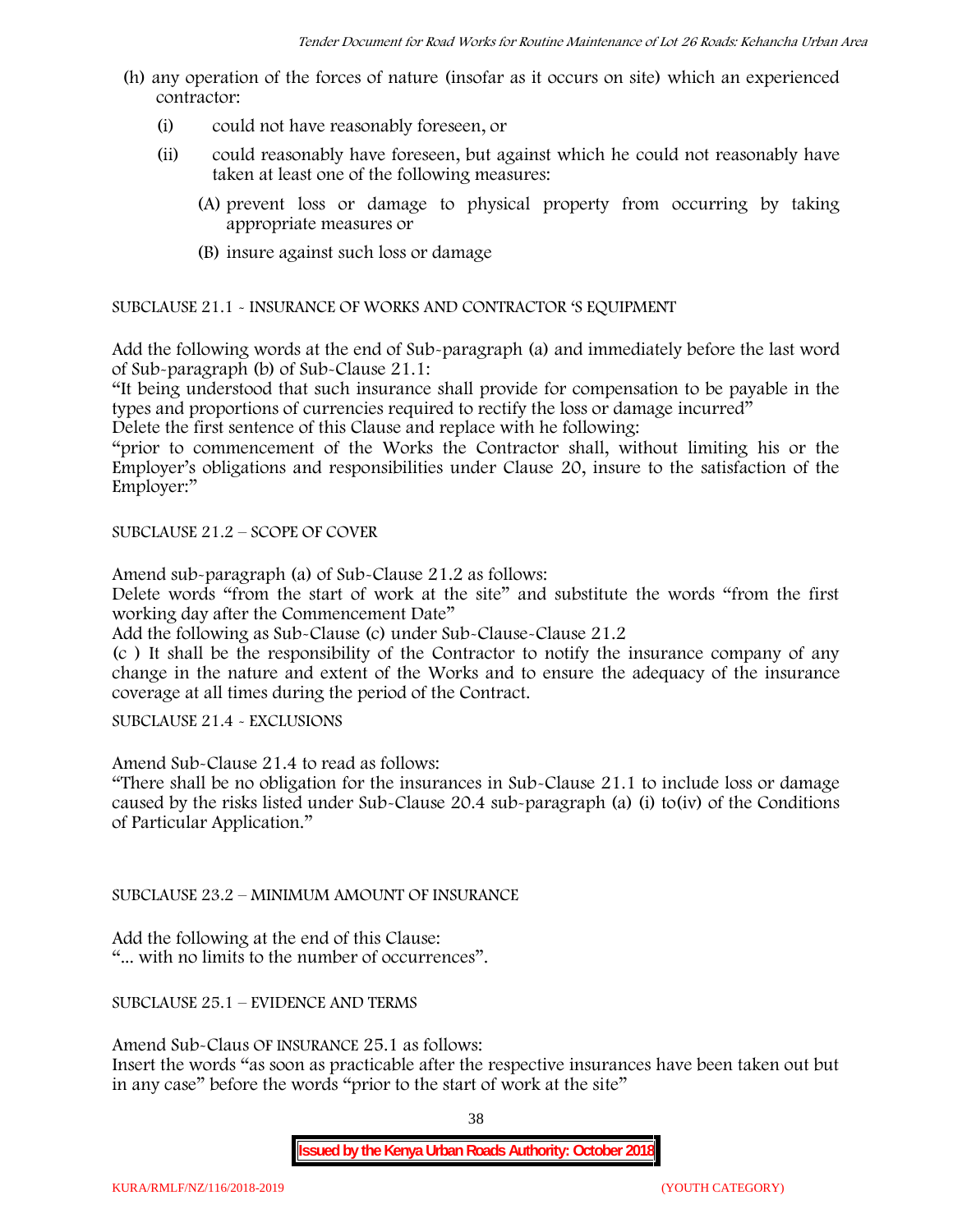Add the following Sub-Clauses 25.6, 25.7

#### SUBCLAUSE 25.6 – INSURANCE NOTICES

Each policy of insurance effected by the Contractor for purposes of the Contract shall include a provision to the effect that the Insurer shall have a duty to give notice in writing to the Contractor and Employer of the date when a premium becomes payable. This shall not be more than thirty (30) days before that date and the policy shall remain in force until thirty (30) days after the giving of such notice.

#### SUBCLAUSE 25.7 – NOTIFICATION TO INSURERS

It shall be the responsibility of the Contractor to notify insurers under any of the insurance referred to in the preceding clauses 21, 23 and 24 on any matter or event, which by the terms of such insurance are required to be so notified. The Contractor shall indemnify and keep indemnified the Employer against all losses, claims, demands, proceedings, costs, charges and expenses whatsoever arising out of or in consequence of any default by the Contractor in complying with the requirements of this Sub-Clause whether as a result of avoidance of such insurance or otherwise.

## SUBCLAUSE 28.2 – ROYALTIES

Add at the end of this Sub-Clause the following sentence:

"The Contractor shall also be liable for all payments or compensation if any that are levied in connection with the dumping of part or all of any such material."

## SUBCLAUSE 29.1 – INTERFERENCE WITH TRAFFIC

Supplement Sub-Clause 29.1 by adding the following sentence at the end:

"The Contractor will be permitted to use existing public roads for access to the site. The Contractor shall pay vehicle license tax and road maintenance duty in accordance with relevant regulations and shall obtain any necessary permits or licenses from relevant authorities for transporting his equipment."

Add the following sub clause 29.2:

#### SUBCLAUSE 29.2 – REINSTATEMENT AND COMPENSATION FOR DAMAGES TO PERSONS AND PROPERTY

The Contractor shall reinstate all properties whether public or private which are damaged in consequence of the construction and, maintenance of the works to a condition as specified and at least equal to that prevailing before his first entry on them.

If in the opinion of the Engineer the Contractor shall have failed to take reasonable and prompt action to discharge his obligations in the matter of reinstatement, the Engineer will inform the Contractor in writing of his opinion, in which circumstances the Employer reserves the right to employ others to do the necessary work of reinstatement and to deduct the cost thereof from any money due or which shall become due to the Contractor.

The Contractor shall refer to the Employer without delay all claims which may be considered to fall within the provisions of Clause 22.1.

Add the following Sub-Clause 34.2 to 34.8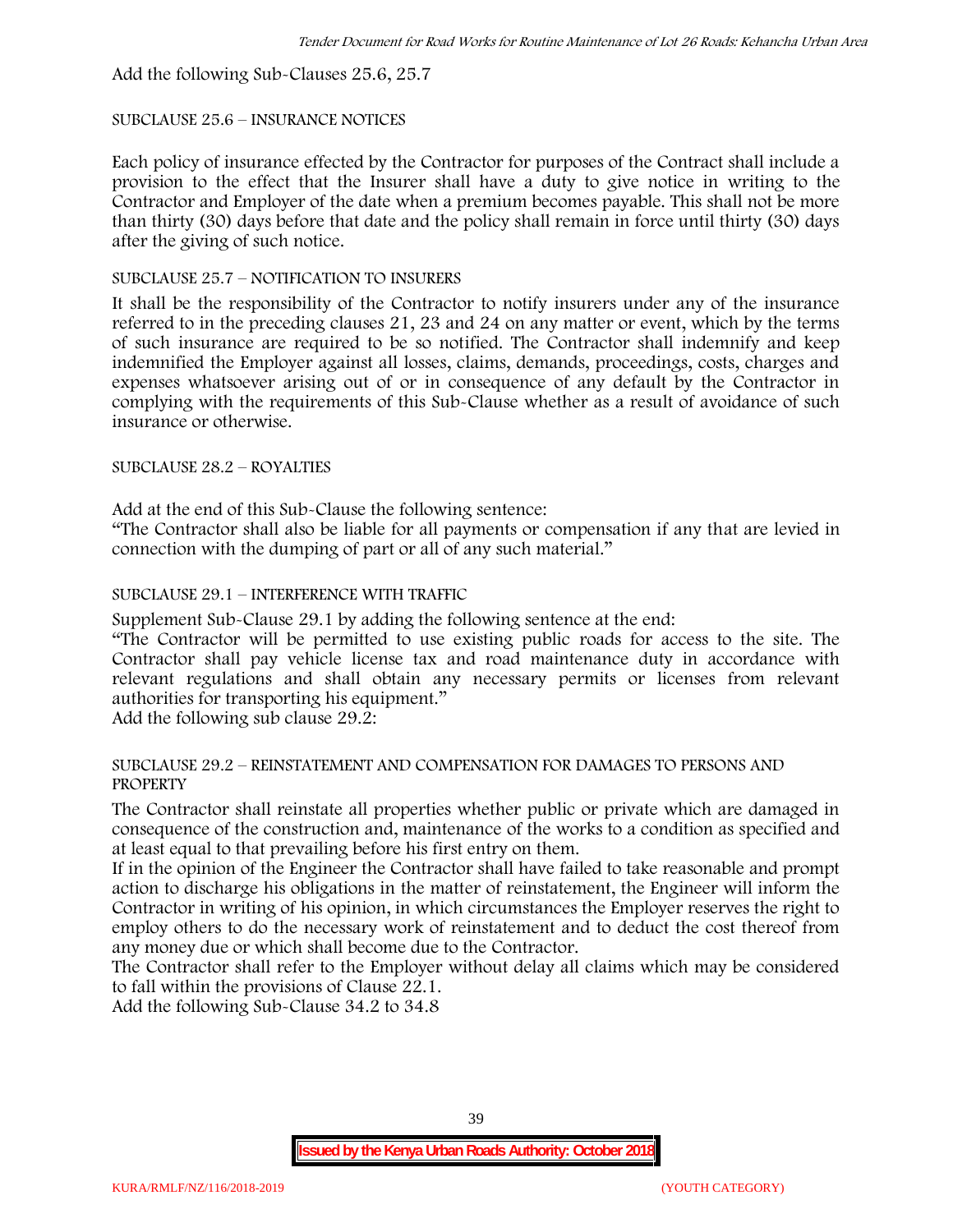## SUBCLAUSE 34.2 – CONDITIONS OF EMPLOYMENT OF LABOUR

The Contractor shall be responsible for making all arrangements for and shall bear all costs relating to recruitment, obtaining of all necessary visas, permits or other official permission for movements of staff and labour.

#### SUBCLAUSE 34.3 – FAIR WAGES

The Contractor shall, in respect of all persons employed anywhere by him in the execution of the Contract, and further in respect of all persons employed by him otherwise than in the execution of the Contract in every factory, Workshop or place occupied or used by him for the execution of the Contract, observe and fulfil the following conditions:

- (a) The Contractor shall pay rates of wages, observe hours of labour and provide conditions of labour, housing, amenities and facilities not less favourable than those required by the latest Regulation of Wages (Building and Construction Industry) Order as of the time of bid submission, and subsequent amendments thereto, or in any wage scales, hours of work or conditions agreed by the Ministry of Labour or other Government Department in consultation with the appropriate wage fixing authority and generally recognized by other employees in the district whose general circumstances in the trade or industry in which the Contractor is engaged are similar.
- (b) In the absence of any rates of wages, hours or conditions of labour so established the Contractor shall pay rates of wages and observe hours and conditions of labour which are not less favourable than the general level of wages, hours and conditions observed by other Employers whose general circumstances in the trade or industry in which the Contractor is engaged are similar.
- (c) Where the absence of established rates of wages, hours and conditions of labour or the dissimilarity of the general circumstances in the trade of industry in which the Contractor is engaged prevent the Contractor from observing rates of wages, hours and conditions of labour ascertained under sub-paragraph (a) and (b) above the Contractor in fixing the rates of wages, hours and conditions of labour of his employees shall be guided by the advice of the Labour Department.
- (d) The Contractor shall recognize the freedom of his employees to be members of trade unions.
- (e) The Contractor shall maintain records in English of the time worked by, and the wages paid to, his employees. The Contractor shall furnish to the Engineer or Employer, if called upon to do so, such particulars of the rates, wages and conditions of labour as the Employer or Engineer may direct.
- (f) The Contractor shall at all times during the continuance of the contract display, for the information of his employees in every factory, workshop or place occupied or used by him for the execution of the Contract, a copy of this clause together with a notice setting out the general rates of wages, hours and conditions of labour of his employees.
- (g) The Contractor shall be responsible for the observance of this clause by sub-Contractors employed in the execution of the works.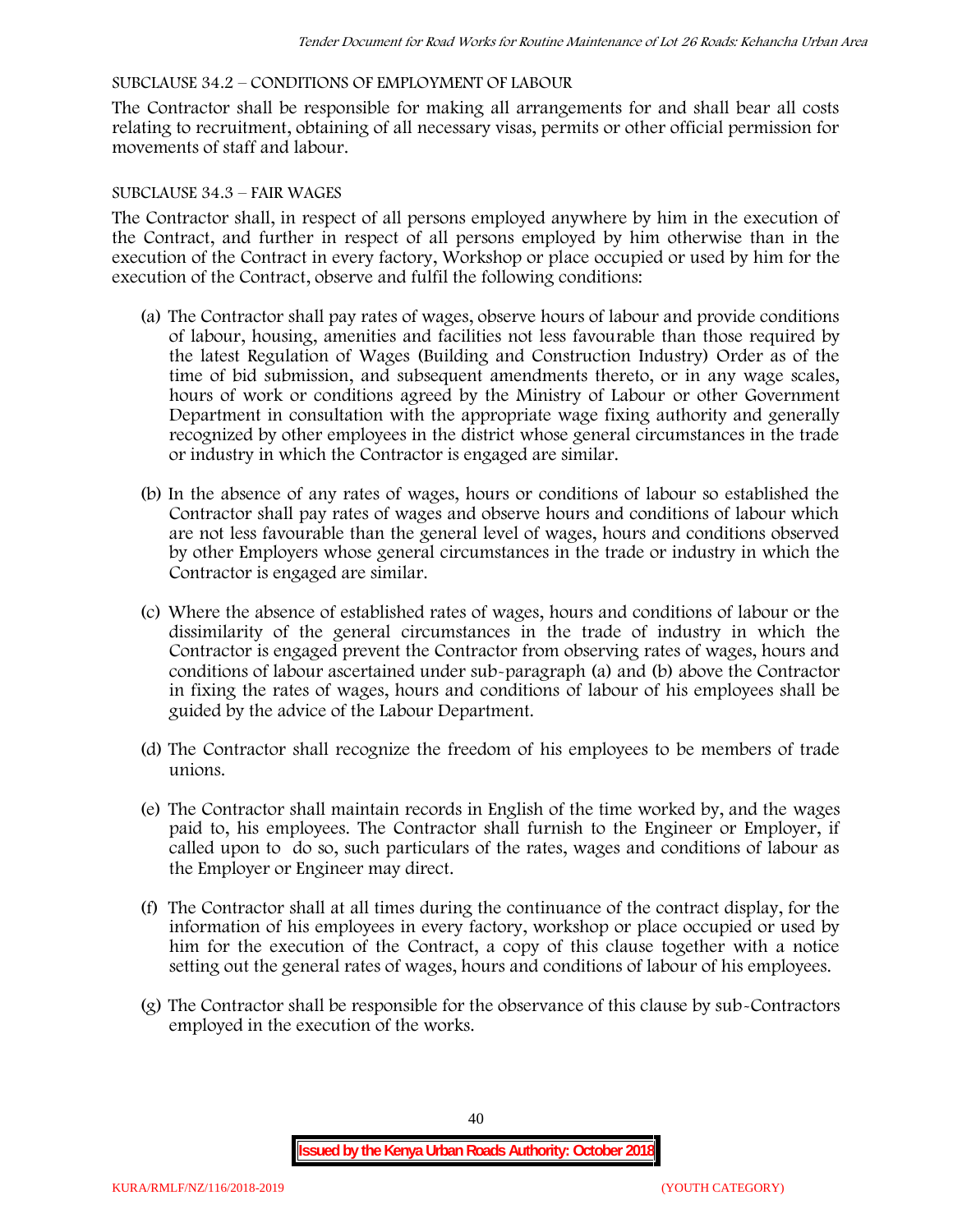#### SUBCLAUSE 34.4 – BREACH OF FAIR WAGES CLAUSE

Any Contractor or Sub-Contractor who is found to be in breach of Fair Wages Clause shall cease to be approved as a Contractor or Sub-Contractor for such period as the Permanent Secretary for the Ministry of Roads may determine.

Should a claim be made to the Employer alleging the Contractor's default in payment of Fair Wages of any workman employed on the Contract and if proof thereof satisfactory to the Employer is furnished by the Labour Authority, the Employer may, failing payment by the Contractor, pay the claims out of any monies due or which may become due to the Contractor under the Contract.

#### SUBCLAUSE 34.5 – RECRUITMENT OF UNSKILLED LABOUR

Any additional unskilled labour which is required by the Contractor for the works and which is not in his employment at the time of the acceptance of the BID shall be recruited by the Contractor from the Labour Exchange or Exchange or Exchanges nearest to the site or sites of the work.

#### SUBCLAUSE 34.6 – COMPENSATION FOR INJURY

The Contractor shall in accordance with the Workmen's Compensation Act of the Laws of Kenya and any other regulations in force from time to time pay compensation for loss or damage suffered in consequence of any accident or injury or disease resulting from his work to any workman or other person in the employment of the Contractor or any Subcontractor.

#### SUBCLAUSE 34.7 – LABOUR STANDARDS

(a) the Contractor shall comply with the existing local labour laws, regulations and labour standards

(b) the Contractor shall formulate and enforce an adequate safety program with respect to all work under his contract, whether performed by the Contractor or subcontractor. The Contractor has assurance from the Employer of cooperation where the implementation of these safety measures requires joint cooperation.

(c) Upon written request of the Employer the Contractor shall remove or replace any of his employees employed under this Contract.

Add the following Sub-Clause 35.2 and 35.3.

# SUBCLAUSE 35.2 – RECORDS OF SAFETY AND HEALTH

The Contractor shall maintain such records and make such reports concerning safety, health and welfare of persons and damage to property as the Engineer may from time to time prescribe.

## SUBCLAUSE 35.3 – REPORTING OF ACCIDENTS

The Contractor shall report to the Engineer details of any accident as soon as possible after its occurrence. In the case of any fatality or serious accident, the Contractor shall, in addition, notify the Engineer immediately by the quickest available means. The Contractor shall also notify the relevant authority whenever the Laws of Kenya require such a report.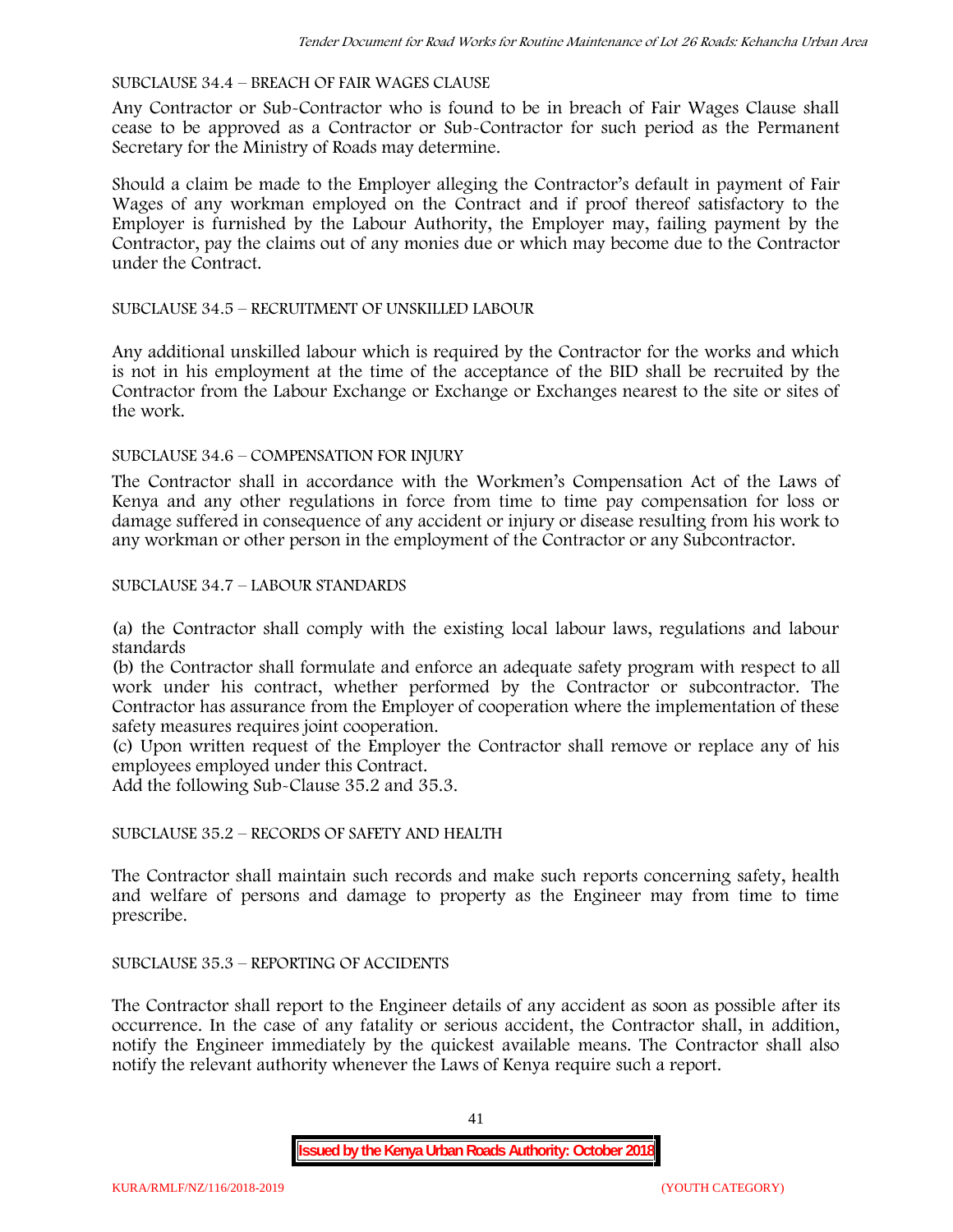SUBCLAUSE 39.2 – DEFAULT OF CONTRACTOR IN COMPLIANCE

Add at the end of Sub-Clause 39.2 the following: "Where the contractor has no pending payments with the employer and the retention funds are less than the value of works to be carried out by the employer, the employer shall apply funds as per clause 10.3". The contract shall then stand determined clause 63 not withstanding.

## SUBCLAUSE 41.1 – COMMENCEMENT OF WORKS

Amend Sub-Clause 41.1 as follows:

Delete the words "as soon as is reasonably possible" in the first sentence and replace with "within the period stated in the Appendix to Bid".

For the purposes of this clause the quantified site instructions shall be treated as the works and delay in commencement in the instructed works shall constitute breach of contract that will lead to institution of remedies under clause 63 of these conditions.

#### SUBCLAUSE 43.1 – TIME FOR COMPLETION

Amend Sub-Clause 43.1 as follows:

Delete the words "within the time" to "such extended time" and substitute "by the date or dates stated or implied in Clause 14 of these Conditions of Particular Application.

SUBCLAUSE 44.1 – EXTENSION OF TIME FOR COMPLETION

Add at the end of Sub-Clause 44.1 the following:

"Neither rains falling within the rainy seasons as occurs in Kenya nor floods caused by such rains shall be deemed exceptional weather conditions such as may fairly entitle the Contractor to an extension of time for the completion of the work."

#### SUBCLAUSE 45.1 – RESTRICTION ON WORKING HOURS

Add at the end of Sub-Clause 45.1 the following:

"If the Contractor requests permission to work by night as well as by day, then if the Engineer shall grant such permission the Contractor shall not be entitled to any additional payments for so doing. All such work at night shall be carried out without unreasonable noise or other disturbance and the Contractor shall indemnify the Employer from and against any liability for damages on account of noise or other disturbance created while or in carrying out night work and from and against all claims, demands, proceedings, costs, charges and expenses whatsoever in regard or in relation to such liability.

"In addition the Contractor will be required to provide, for any work carried out at night or recognized days of rest, adequate lighting and other facilities so that the work is carried out safely and properly.

"In the event of the Engineer granting permission to the Contractor to work double or rotary shifts or on Sundays, the Contractor shall be required to meet any additional costs to the Employer in the administration and supervision of the Contract arising from the granting of this permission."

SUBCLAUSE 47.2 – REDUCTION OF LIQUIDATED DAMAGES

Add the following paragraphs at the end of this Sub-Clause:

42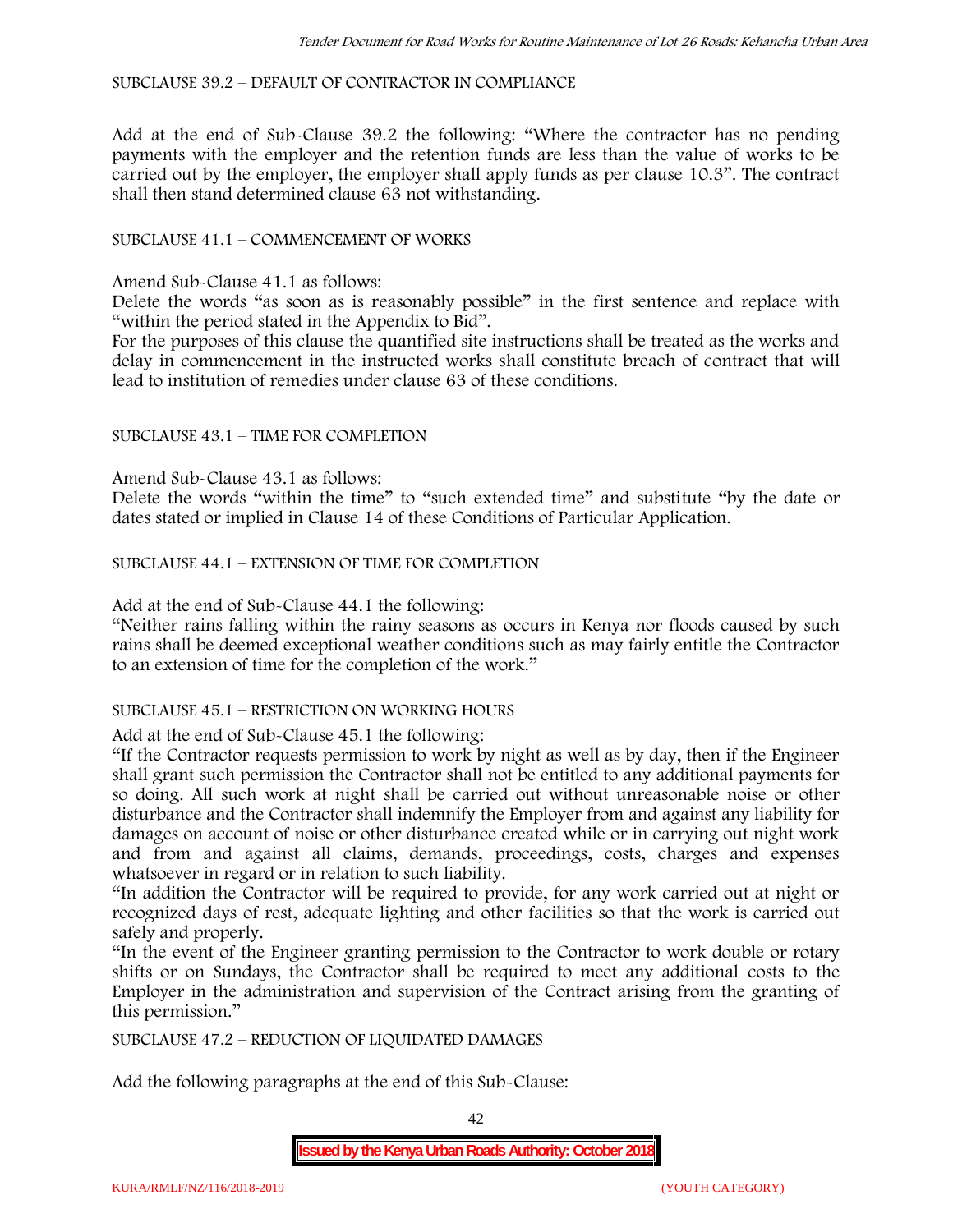"There shall be no reduction in the amount of liquidated damages in the event that a part or a section of the Works within the Contract is certified as completed before the whole of the Works comprising that Contract.

The Employer shall pay no bonus for early completion of the Works to the Contractor.

SUBCLAUSE 52.1 – VALUATION AND VARIATIONS

Add new Clause 52.2(c )

No change in the unit rates or prices quoted shall be considered for items included in the schedule of Dayworks rates, or Provisional Sums and items, or for any item in the BOQ.

SUBCLAUSE 52.4 – DAYWORKS

Add the following at the end of Sub-Clause 52.4:

The work so ordered shall immediately become part of the works under the contract. The Contractor shall, as soon as practicable after receiving the Dayworks order from the Engineer undertake the necessary steps for due execution such work. Prior to commencement of any work to be done on a Dayworks basis, the Contractor shall give an advance notice to the Engineer stating the exact time of such commencement.

# SUBCLAUSE 54.1 – CONTROCTOR'S EQUIPMENT, TEMPORARY WORKS AND MATERIALS

: Exclusive use for the works

Amend Sub-Clause 54.1 as follows: Line 5: add "written" between "the" and "consent". Delete Sub-Clauses 54.2 and 54.5.

SUBCLAUSE 55.2 – OMMISIONS OF QUANTITIES

Items of Works described in the Bills of Quantities for which no rate or price has been entered in the Contract shall be considered as included in other rates and prices in the Contract and will not be paid for separately by the Employer.

Add the following Sub-Clause 58:

Add the words "or Engineer's representative" where the word "Engineer" appears in clause 58.

SUBCLAUSE 58.4 – PROVISIONAL ITEMS

Provisional items shall be read as Provisional Sums and shall be operated as such in accordance with Sub-Clauses 58.1 to 58.3.

Clause 60 of the General Conditions is deleted and substituted with the following:-

## SUBCLAUSE 60.1 – MONTHLY STATEMENT

The Contractor shall submit a statement to the Engineer at the end of each month, in a tabulated form approved by the Engineer, showing the amounts to which the Contractor considers himself to be entitled. The statement shall include the following items, as applicable;

- the value of the Permanent Work executed up to the end of previous month

43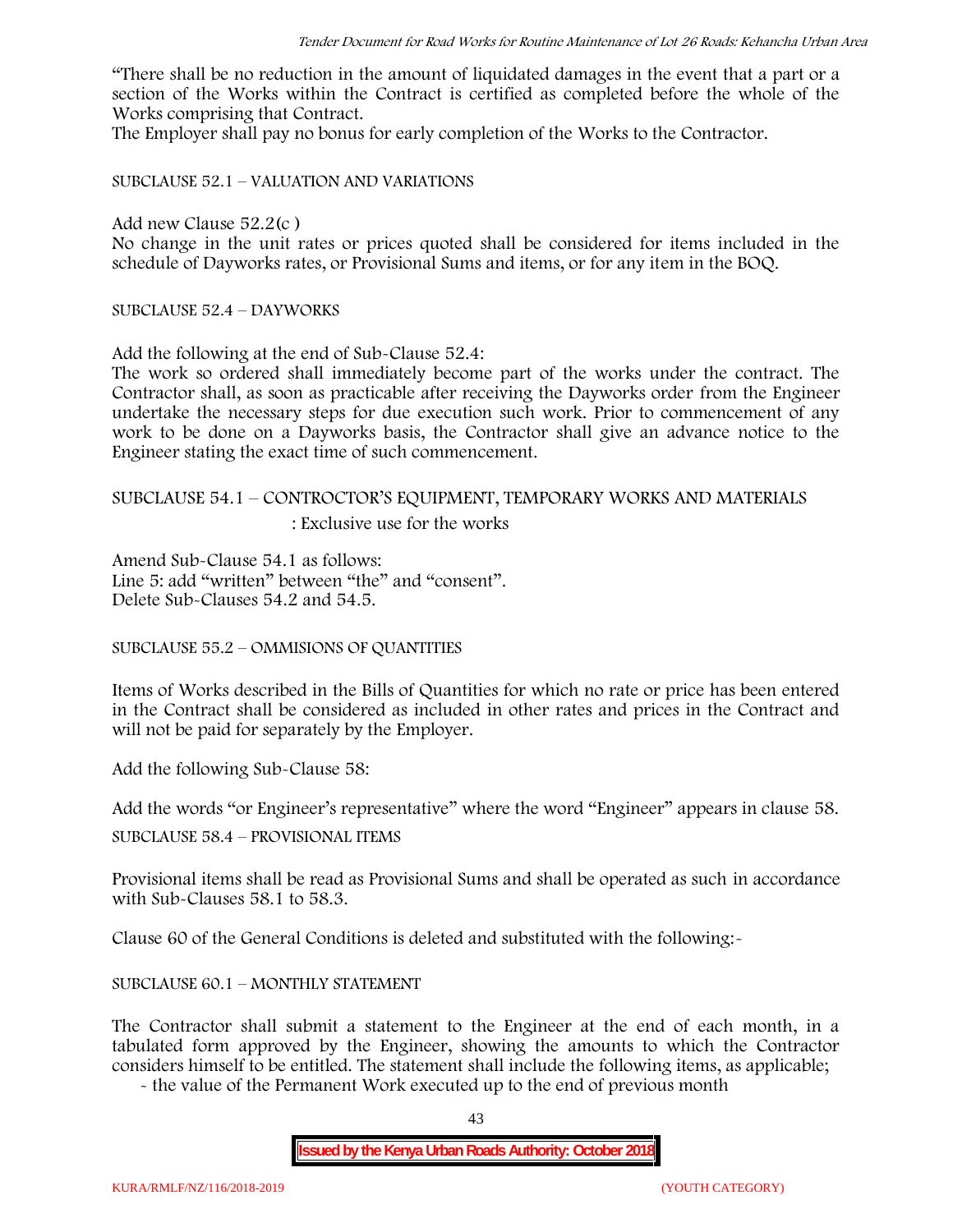- such amount as the Engineer may consider fair and reasonable for any Temporary Works for which separate amounts are provided in the Bill of Quantities

- any amount to be withheld under retention provisions of Sub-clause 60.3
- any other sum to which the Contractor may be entitled under the Contract

If the Engineer disagrees with or cannot verify any part of the statement, the Contractor shall submit such further information as the Engineer may reasonably require and shall make such changes and corrections in the statement as may be directed by the Engineer. In cases where there is difference in opinion as to the value of any item, the Engineer's view shall prevail.

#### SUBCLAUSE 60.2 INTERIM PAYMENT CERTIFICATE

The Contractor shall forward to the Engineer an Interim Payment Certificate based on the statement as corrected above and, should it be necessary in the Engineers opinion, shall promptly make any further amendments and corrections to the Interim Payment Certificate.

The Engineer shall not unreasonably withhold certifying an Interim Payment Certificate and in case of likely delay in establishing the value of an item, such item may be set aside and the remainder certified for payment.

Within 14 days after receipt of the Interim Payment Certificate and subject to the Contractor having made such further amendments and corrections as the Engineer may require, the Engineer will forward to the Employer the certified Interim Payment Certificate.

Provided that the Engineer shall not be bound to certify any payment under this Clause if the net amount thereof, after all retentions and deductions, would be less than the minimum amount of Interim Payment Certificate's stated in the Appendix to Form of Bid. However in such a case, the uncertified amount will be added to the next interim payment, and the cumulative unpaid certified amount will be compared to the minimum amount of interim payment.

SUBCLAUSE 60.3 – RETENTION MONEY AND PAYMENT OF RETENTION MONEY

A retention amounting to the percentage stipulated in the Appendix to Bid shall be made by the Engineer in the first and following Interim Payment Certificates until the amount retained shall reach the "Limit of Retention Money" named in the Appendix to Form of BID.

Upon the issue of the Taking-Over Certificate, with respect to the whole of the works one half of the retention money shall become due and shall be paid to the Contractor when the Engineer shall certify in writing that the last section of the whole works has been substantially completed.

Upon expiration of the Defects Liability Period for the works, the other half of the Retention Money shall be certified by the Engineer for payment to the Contractor.

Provided that in the event of different Defects Liability Periods being applicable to different Sections of the Permanent Works pursuant to Clause 48, the expression "expiration of the Defects Liability Period " shall, for the purpose of this sub-clause, be deemed to mean the expiration of the latest of such periods.

Provided also that if at such time, there remain to be executed by the Contractor any work instructed, pursuant to Clause 49 and 50, in respect of the works, the Engineer shall be entitled to withhold certification until completion of any such work or so much of the balance of the Retention money as shall in the opinion of the Engineer, represents the cost of the remaining work to be executed.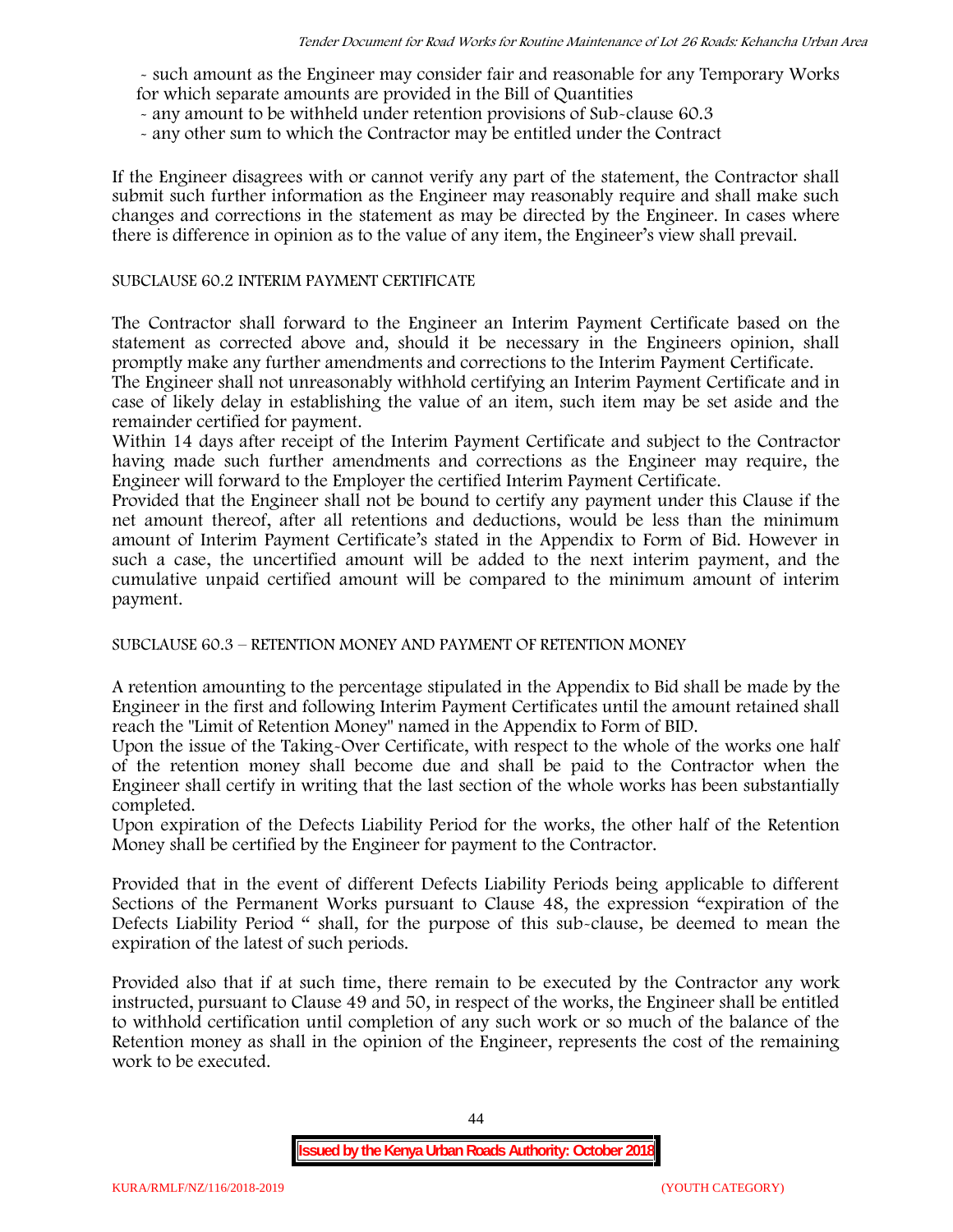#### SUBCLAUSE 60.4– CORRECTION OF CERTIFICATES

The Engineer may in any Interim Payment Certificate make any correction or modification to any previous Interim Payment Certificate signed by him and shall have authority, if any work is not being carried out to his satisfaction to omit or reduce the value of such work in any Interim Payment Certificate.

# SUBCLAUSE 60.5– STATEMENT AT COMPLETION

Not later than 84 days after the issue of the Taking-Over Certificate in respect of the whole of the works, the Contractor shall submit to the Engineer a statement at completion showing in detail, in a form approved by the Engineer;

The final value of all work done in accordance with the Contract up to the date stated in such Taking-Over Certificate.

Any further sums which the Contractor considers to be due; and

An estimate of amounts that the Contractor considers will become due to him under the Contract.

Estimate amounts shall be shown separately in the Statement at Completion. The Contractor shall amend and correct the Statement as directed by the Engineer and submit a Certificate at Completion to be processed as in Sub-Clause 60.2.

## SUBCLAUSE 60.6 – FINAL STATEMENT

Not later than 56 days after the issue of the Defects Liability Certificate pursuant to Sub-Clause 62.1, the Contractor shall submit to the Engineer for consideration a draft final statement with supporting documents showing in detail, in the form approved by the Engineer; The final value of all work done in accordance with the Contract;

Any further sums which the Contractor considers to be due to him.

If the Engineer disagrees with or cannot verify any part of the draft final statement, the Contractor shall submit such further information as the Engineer may reasonable require and shall make such changes in the draft as may be required.

SUBCLAUSE 60.7– DISCHARGE

Upon submission of the Final Statement, the Contractor shall give to the Employer, with a copy to the Engineer, a written discharge confirming that the total of the Final statement represents full and final settlement of all monies due to the Contractor arising out of or in respect of the Contract. Provided that such discharge shall become effective only after payment under the Final Payment Certificate issued pursuant to Sub-Clause 60.8 has been made and the Performance Security referred to in Sub-Clause 10.1 has been returned to the Contractor.

## SUBCLAUSE 60.8 – FINAL PAYMENT CERTIFICATE

Upon acceptance of the Final Statement as given in Sub-Clause 60.6, the Engineer shall prepare a Final Payment Certificate which shall be delivered to the Contractor's authorized agent or representative for his signature. The Final Payment Certificate shall state:

The final value of all work done in accordance with the Contract;

45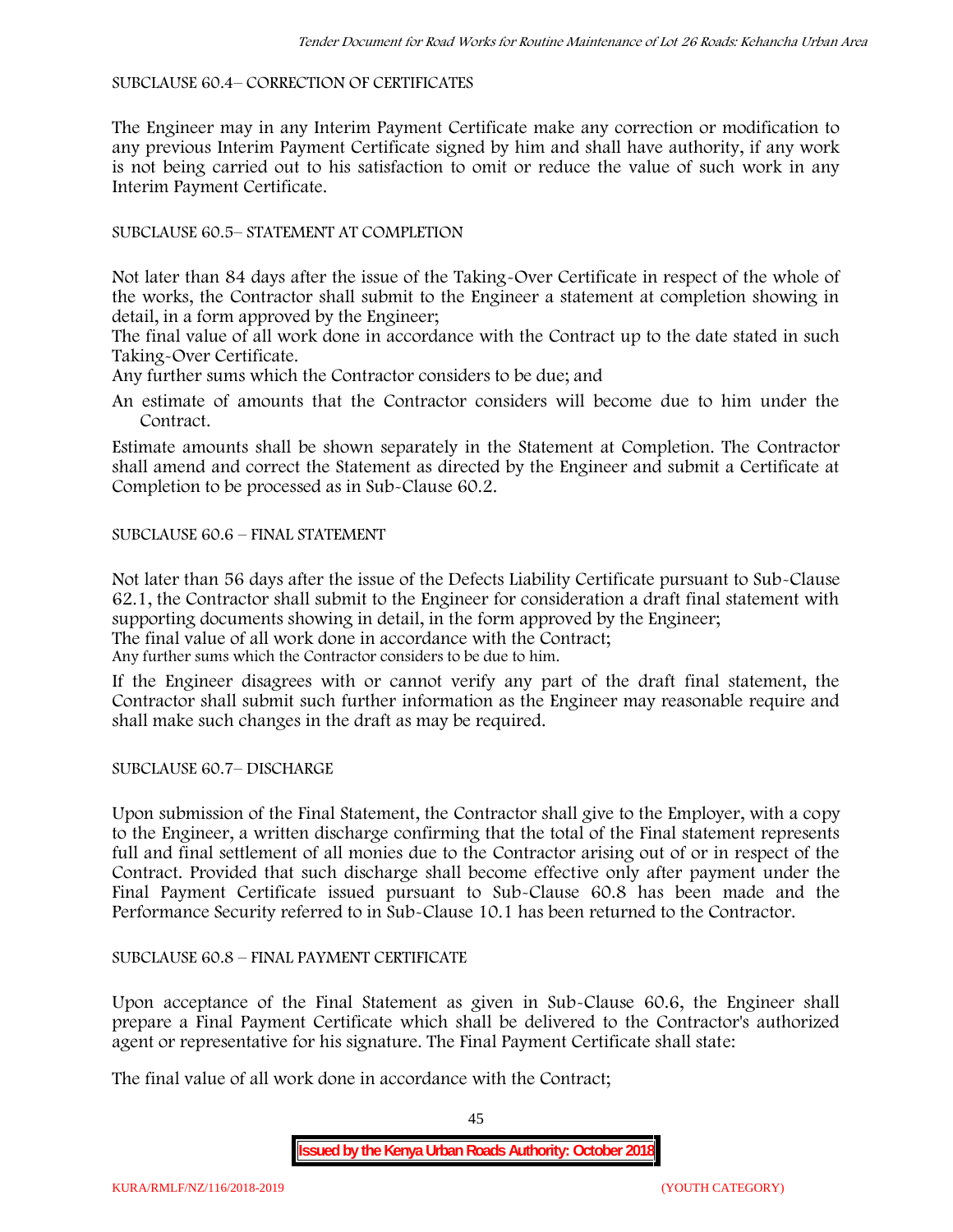After giving credit to the Employer for all amounts previously paid by the Employer, the balance, if any, due from the Employer to the Contractor or the Contractor to the Employer.

Final Certificate shall be issued for any sum due to the Contractor even if such is less than the sum named in the Appendix to the Form of BID.

## SUBCLAUSE 60.9– CESSATION OF EMPLOYERS LIABILITY

unless the Contractor notifies the Engineer of his objection to the Final Certificate within fourteen days of delivery thereof he shall be deemed to have agreed that he accepts the total Contract Price as set out in the Final Certificate as full settlement for all Work Done under the Contract including any variations and omissions thereof but excluding any variations and claims previously made in writing.

## SUBCLAUSE 60.10 – TIME FOR PAYMENT

The amount due to the Contractor under any Interim Payment Certificate or Final Payment Certificate issued pursuant to this Clause or to any other term of the Contract, shall, subject to Clause 47, be paid by the Employer to the Contractor as follows:

- (i) In the case of Interim Payment Certificate, within the time stated in the Appendix to Form of Bid, after the Engineer has signed the Interim Payment Certificate.
- (i) In the case of the Final Payment Certificate pursuant to Sub clause 60.8, within the time stated in the Appendix to Form Of Bid, after the Engineer has signed the Final Payment Certificate.
- (ii) In the event of the failure of the Employer to make payment within the times stated, the Employer shall make payment to the Contractor of simple interest at a rate equal to two percentage points above the averaged Base Lending Rate of three leading banks namely Kenya Commercial Bank, Standard Chartered Bank and Barclays Bank for the time being or as shall be the case from the time to time obtained from the Central Bank of Kenya. The provisions of this Sub clause are without prejudice to the Contractor's entitlements under Clause 69 or otherwise.

SUBCLAUSE 60.11 – CURRENCY OF PAYMENT

The Contract Price shall be designated in Kenyan Currency.

All work performed by the Contractor under the Contract shall be valued in Kenya Shillings using the rates and prices entered in the Bills of Quantities together with such other increases to the Contract Price, except for variation of price payments in accordance with Clause 70.1.

SUBCLAUSE 60.12 – ADVANCE PAYMENT

Advance payment shall not be offered in this Contract.

SUBCLAUSE 60.13 MATERIALS FOR PERMANENT WORKS

With respect to materials brought by the Contractor to the site for incorporation into the permanent works, the Contractor shall,

-Receive a credit in the month in which these materials are brought to site,

-Be charged a debit in the month in which these materials are incorporated in the permanent works.

46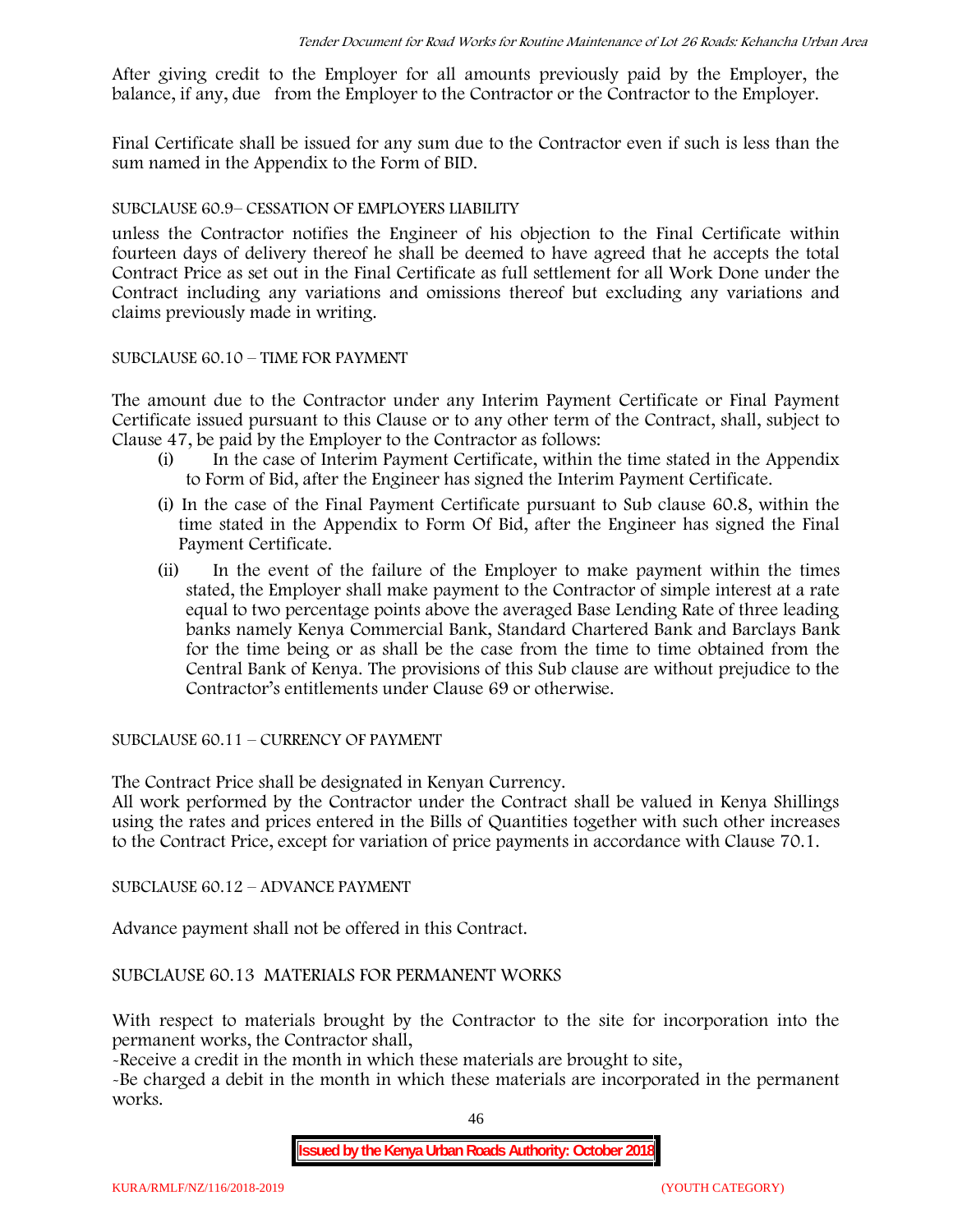Both such credit and debit to be determined by the Engineer in accordance with the following provisions.

No credit shall be given unless the following conditions shall have been met to the Engineers satisfaction

- The materials are in accordance with the specifications for the works;
- The materials have been delivered to site and are properly stored and protected against loss, damage or deterioration;
- The Contractors record of the requirements, orders receipts and use of materials are kept in a form approved by the Engineer, and such records are available for inspection by the Engineer;
- The Contractor has submitted a statement of his cost of acquiring and delivering the materials and plant to the Site, together with such documents as may be required for the purpose of evidencing such cost;
- The materials are to be used within a reasonable time.
- The amount to be credited to the Contractor shall not be more than 75% of the Contractor's reasonable cost of the materials delivered to site, as determined by the Engineer after review of the documents listed in subparagraphs (a) (iv) above;
- The amount to be debited to the Contractor for any materials incorporated into the works shall be equivalent to the credit previously granted to the Contractor for such materials pursuant to Clause (b) above as determined by the Engineer.

SUBCLAUSE 63.1 – DEFAULT OF THE CONTRACTOR

## SUBCLAUSE 67.1 – ENGINEER'S DECISION

Delete the entire Sub clause 67.1 and add the following;

"If a dispute of any kind whatsoever arises between the Employer and the Contractor in any connection with, or arising out of, the Contract or the execution of the works, whether during the execution of the works or after their completion and whether before or after repudiation or other termination of the Contract including any dispute as to any opinion, instruction, determination, certificate or valuation of the Engineer, the matter in dispute shall, in the first place, be referred in writing to the Engineer, with a copy to the other party. Such reference shall state it is made pursuant to this clause. No later than 28 (twenty eight) day after the day on which he received such reference the Engineer shall give notice of his decision to the Employer and the Contractor. Such decision shall state it is made pursuant to this clause.

Unless the Contract has already been repudiated or terminated, the Contractor shall, in every case, continue to proceed with the works with all due diligence and the Contractor and the Employer shall give effect forthwith to every such decision of the Engineer unless and until the same shall be revised, as hereinafter provided, in an Amicable Settlement, Adjudicator's or Arbitrator's award.

If either the Employer or the Contractor be dissatisfied with the any decision of the Engineer, or if the Engineer fails to give notice of his decision on or before the 28th (twenty eighth) after the day on which he received the reference, then either the Employer or the Contractor may, on or before the 28th (twenty eighth) day after the day the day on which he received notice of such decision, or on or before the 28th (twenty eighth) day after the day the day on which the

**Issued by the Kenya Urban Roads Authority: October 2018**

47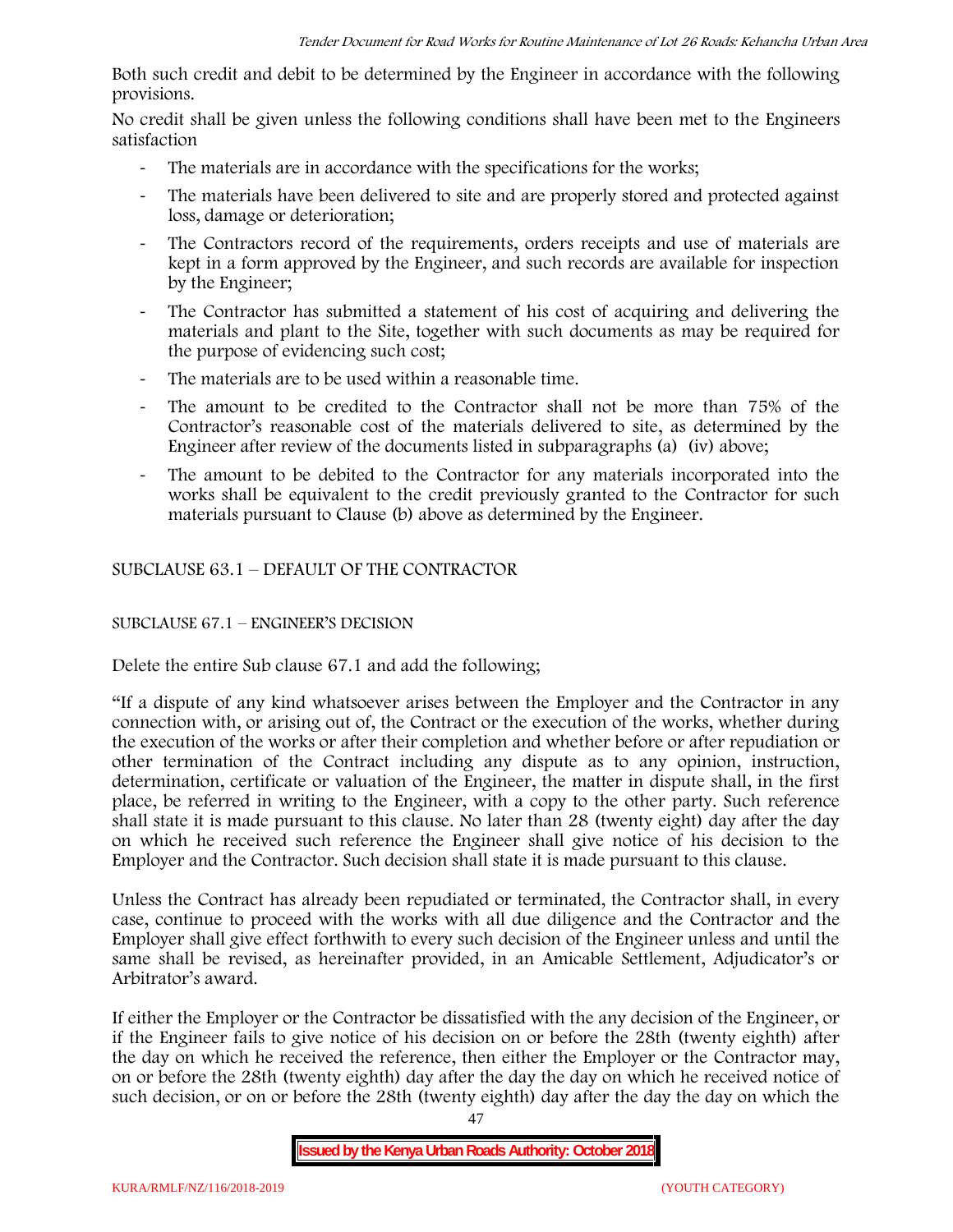said period of 28 days expired, as the case may be, give notice to the other party, with a copy for information to the Engineer, of his intention to commence Adjudication, as hereinafter provided, as to the matter in dispute. Such notice shall establish the entitlement of the party giving the same to commence Adjudication, as hereinafter provided, as to such dispute; no adjudication in respect thereof may be commenced unless such notice is given.

If the Engineer has given notice of his decision as to a matter in dispute to the Employer and the Contractor and no notice of intention to commence adjudication as to such dispute has been given by either the Employer or the Contractor on or before the twenty eighth day after the day on which the parties received notice as to such decision from the Engineer, the said decision shall become final and binding upon the Employer and the Contractor. "

SUBCLAUSE 67.2 – AMICABLE SETTLEMENT

Delete the entire subclause 67.2 and add the following;

"Where notice to of intention to commence adjudication as to a dispute has been in accordance with subclause 67.1, the parties shall attempt to settle such dispute in amicably before the commencement of Adjudication; provided that, unless the parties otherwise agree, Adjudication may be commenced on or after the 14th (fourteenth) day after the day on which notice of intention to commence adjudication of such dispute was given, even if an attempt at amicable settlement thereto has been made."

SUBCLAUSE 67.3 – ADJUDICATION

Delete the entire subclause 67.3 and add the following;

"The Adjudicator shall be appointed by the Chartered Institute of Arbitrators (Kenya) unless the appointment is agreed by the parties within 7 (seven) days of the notice to adjudication.

The adjudication process shall be conducted according to the Laws of Kenya and the Rules of the Chartered Institute of Arbitrators (Kenya)."

SUBCLAUSE 67.3 – ARBITRATION

Delete the entire subclause 67.3 and add the following;

"Any dispute in respect of which:

The decision, if any, of the Adjudicator has not become final and binding pursuant to subclause 67.1, and Amicable settlement has not been reached within the period stated in subclause 67.2,

shall be finally settled, under the Laws of Kenya and the Arbitration Rules of the Chartered Institute of Arbitrators (Kenya Branch) by one or more arbitrators appointed by the Chartered Institute of Arbitrators (Kenya Branch).

Neither party shall be limited in the in the proceedings before such arbitrator/s to the evidence or arguments put before the Adjudicator for the purpose of obtaining his said decision pursuant to subclause 67.1.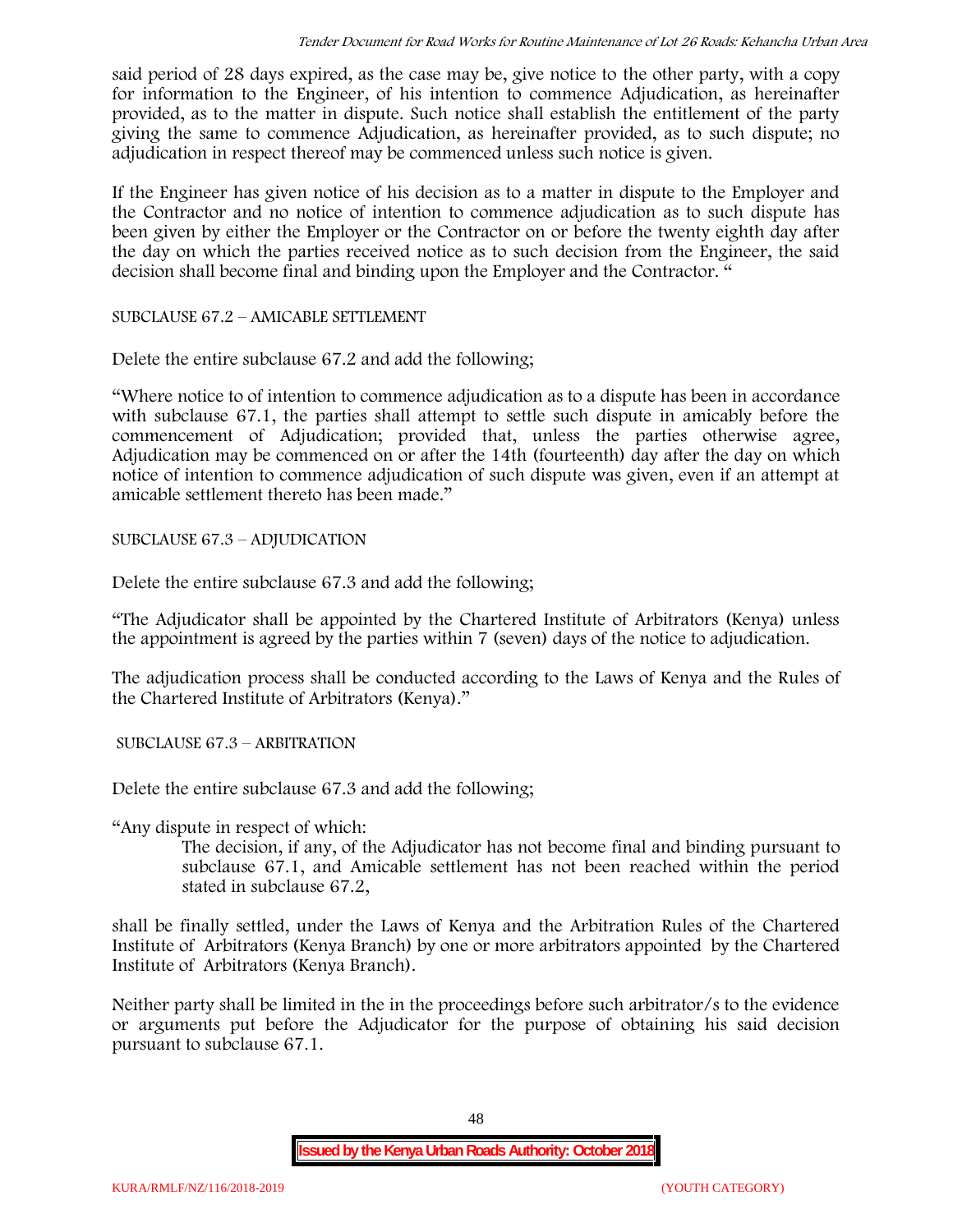Arbitration may be commenced prior to or after completion of the works, provided that the obligations of the Employer, the Engineer and the Contractor shall not be altered by reason of the arbitration being conducted during the progress of the works.

SUBCLAUSE 68.2 – NOTICES TO EMPLOYER AND ENGINEER

Delete in Sub-Clause 68.2 the words "nominated for that purpose in Part II of these conditions".

- a. The Employer's address is: The Director General, Kenya Urban Roads Authority (KURA), P.O. Box 41727 - 00100 **NAIROBI**
- b. The Engineer's address is: Director (Road Asset and Corridor Management), Kenya Urban Roads Authority (KURA), P.O. Box 41727 - 00100 **NAIROBI**

SUBCLAUSE 68.4 – All letters and notices from the Contractor to the Employer and/Engineer must be signed by the Managing Director or the person given written power of Attorney.

CLAUSE 69 – DEFAULT OF EMPLOYER

Delete Sub-Clause 69.1 (c)

In Sub-Clause 69.4 add at the end of first paragraph the following "the period of such suspension shall be as agreed upon by both parties and in any case not more than six (6) months".

In Subclause 69.4 of General Conditions of Contract Part I, insert at the end -----"The amounts of such costs which shall be added to the Contrct Price shall exclude any cost due to idle time for equipment, plant and labour."

CLAUSE 70 – CHANGES IN COST AND LEGISLATION

There shall be no claims of payments for Variation of Prices (VOP) or changes in cost for legislation.

SUBCLAUSE 70.2 – SUB-CONTRACT

(a) If the Contractor shall decide subject to Clause 4 thereof to sub-let any portion of the work he shall incorporate in the sub-contract provisions to the like effect as those contained in sub clause (1) of this Clause;

(b) If the price payable under a sub-contract as aforesaid is increased above or decreased below the price in such sub-contract by reason of the operation of the incorporated provisions of sub- clause (1) of this clause then the net amount of such increase or decrease shall as the case may be, be paid to or allowed by the Contractor under this contract.

SUBCLAUSE 70.3 – NOMINATED SUB-CONTRACTORS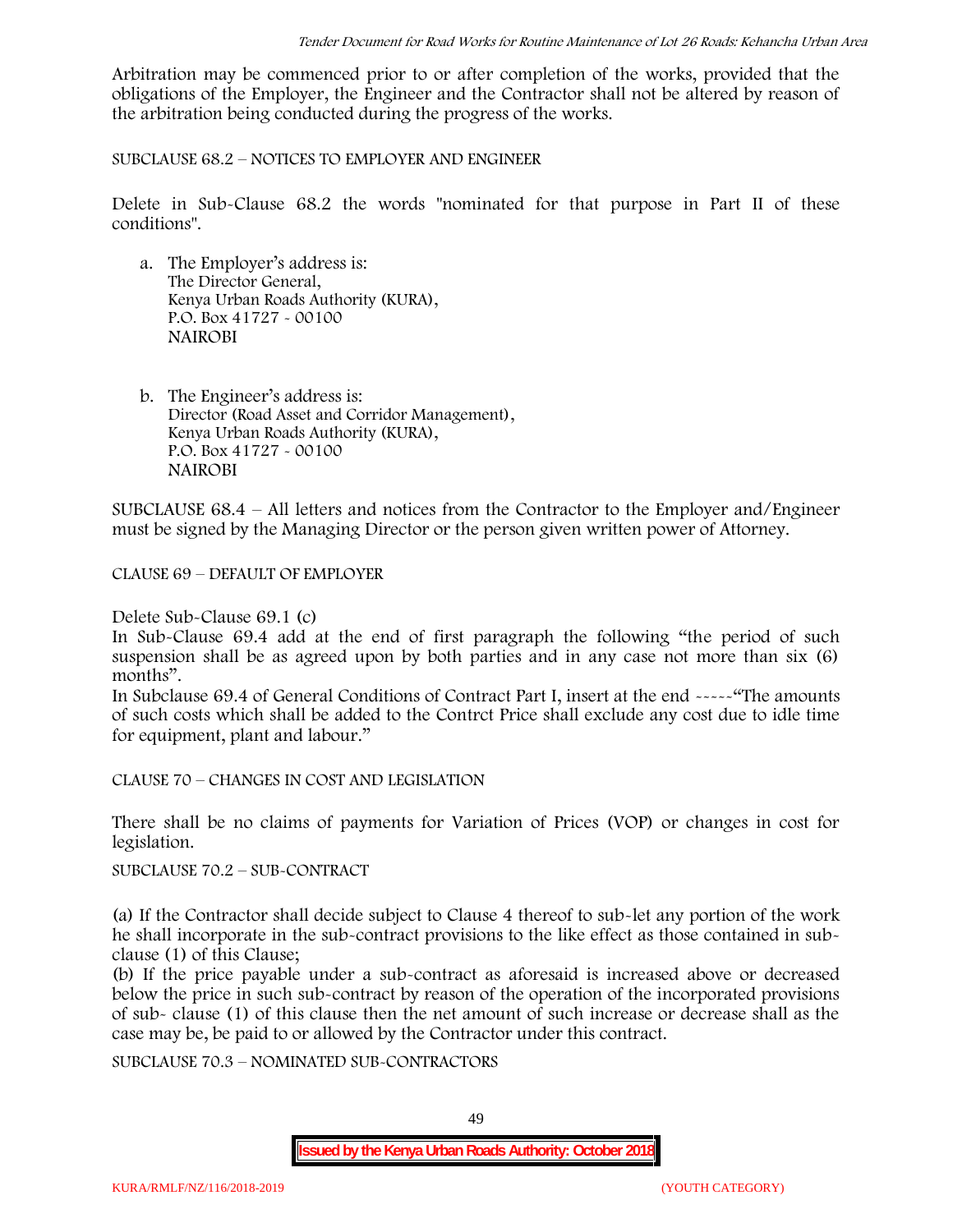This clause shall not apply in respect of work executed by any nominated sub-Contractor (fluctuation in relation to nominated sub-Contractors shall be dealt with under provisions in relation thereto which may be included in the appropriate sub-contract or contract of sale).

SUBCLAUSE 70.4 – DATE OF BID PRICING

The expression "the date of BID pricing" as used in this Clause means the date 30 days prior to the final date for submission of BIDs as determined by the Employer in the BID documents

SUBCLAUSE 70.5 – PRIME COST

For imported materials, the supplier's/ manufacturer's Prime costs shall be C.I.F. cost at point of entry by the same means of transport as determined by the Contractor's Basic Rate. For locally produced materials, the supplier's or manufacturer's prime costs shall be at their nearest depot or the nearest railway station relevant to the works.

For materials that are subject to Government Price Control, payments for price variations will be determined from the difference between the control price in force at a date 30 days prior to the final date for submission of BIDs and the price in force on the date of purchase.

SUBCLAUSE 70.11 – SUBSEQUENT LEGISLATION

No payment shall be paid for changes in the prices of the materials and labour.

SUBCLAUSE 70.8 – CONTRACTORS HEAD OFFICE EXPENSES

No payments will be made for price variation related to expenses incurred by the Contractor in his Head Office in Kenya, or overseas.

SUBCLAUSE 70.9 – CURRENCY OF PAYMENTS UNDER CLAUSE 70

All payments made pursuant to Clause 70 shall be in Kenya Shillings.

SUBCLAUSE 70.11 – SUBSEQUENT LEGISLATION

Renumber sub-clause 70(2) of part I as sub-clause 70.11 and add the following:

"Notwithstanding the foregoing, such additional or reduced cost shall not be separately paid or credited as aforesaid if the same shall already have been taken into account in accordance with the provisions of sub-clause 70.1 through 70.10 of this clause.

CLAUSE 72 – RATES OF EXCHANGE COST

Delete clause 72 in its entirety and substitute the following: The currency of BID and payment is Kenya Shillings and rates of exchange requirements are not applicable.

CLAUSE 73 – BRIBERY AND COLLUSION

Add new Clause 73.1: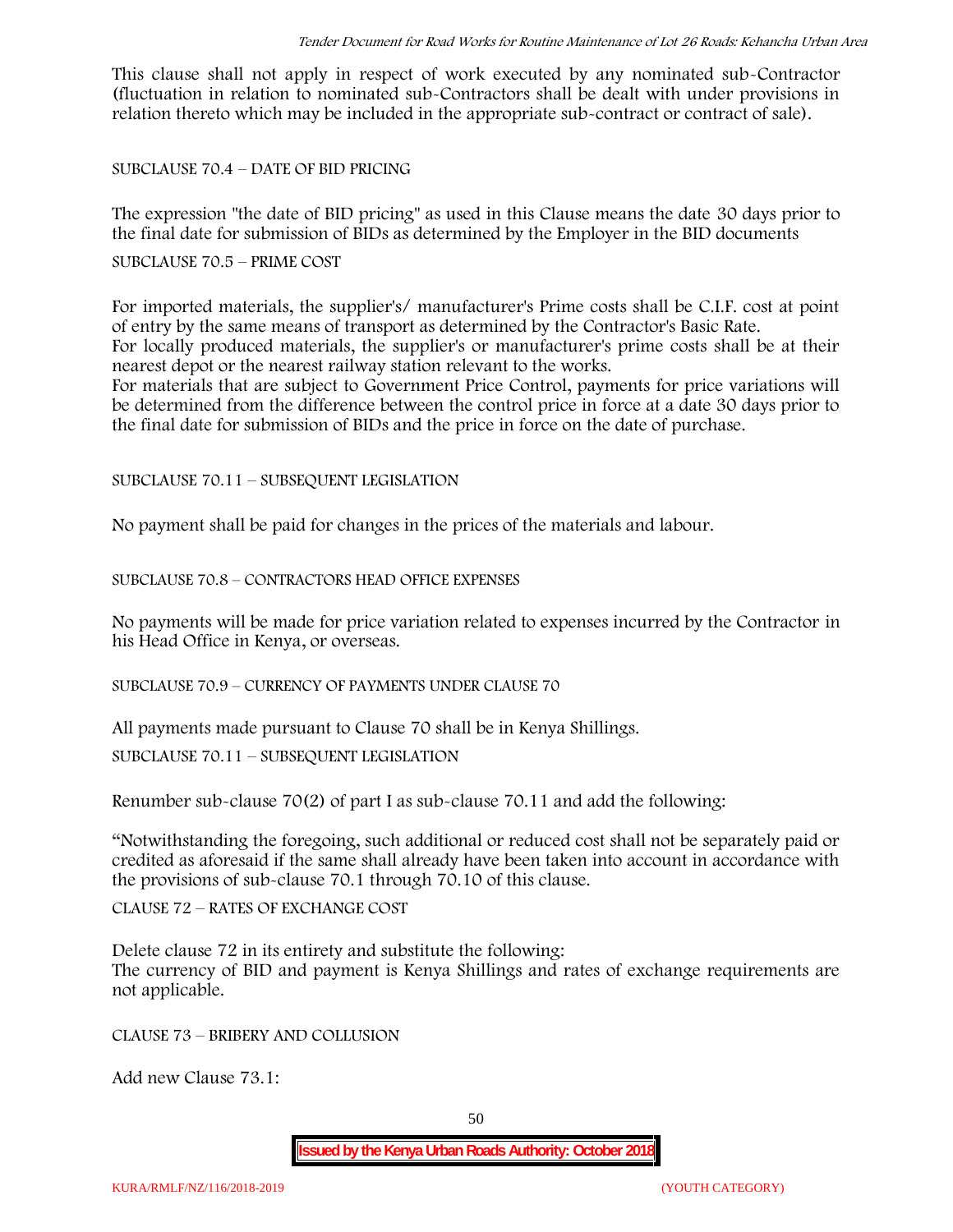"The Contractor shall not:

(a) Offer or give or agree to give to any person in the service of the Government of Kenya any gift or consideration or any kind as an inducement or reward for doing or forbearing to do or for having done or forborne to do any act in relation to the obtaining or execution of this or any other contract to which the Government of Kenya is a party or for showing or forbearing to show favour or disfavour to any person in relation to this or any other contract for the Government of Kenya.

(b) Enter into this or any other contract with the Government of Kenya in connection with which commission has been paid or agreed to be paid by or on his behalf or to his knowledge, unless before the contract is made particulars of any such commission and of the terms and conditions of any agreement for the payment thereof have been disclosed in writing to the Employer.

Any breach of this condition by the Contractor or by anyone employed by him or acting on his behalf (whether with or without the knowledge of the Contractor) or the commission of any offence by the Contractor or by anyone employed by him or acting on his behalf in relation to this or any other contract to which the Government of Kenya is a party shall entitle the Employer to determine the Contract (See Condition 63 hereof) and/ or to recover from the Contractor the amount or value of any such gift, consideration or commission.

Any dispute or difference of opinion arising in respect of either the interpretation, effect or application of this condition or of the amount recoverable hereunder by the Employer from the Contractor shall be decided by the Employer, whose decision shall be final and conclusive.

CLAUSE 74 – CONTRACT CONFIDENTIAL

Add new Clause 74.1:

The Contractor shall treat the details of this Contract as Private and Confidential and shall not publish or disclose the same or any particulars thereof in any trade or technical paper or elsewhere (save in so far as may be necessary for the purpose thereof) without the previous consent in writing of the Government. If any dispute arises as to the necessity of any publication or disclosures for the purposes of this Contract the same shall be referred to the decision of the Engineer mentioned in the said Conditions of Contract whose award shall be final.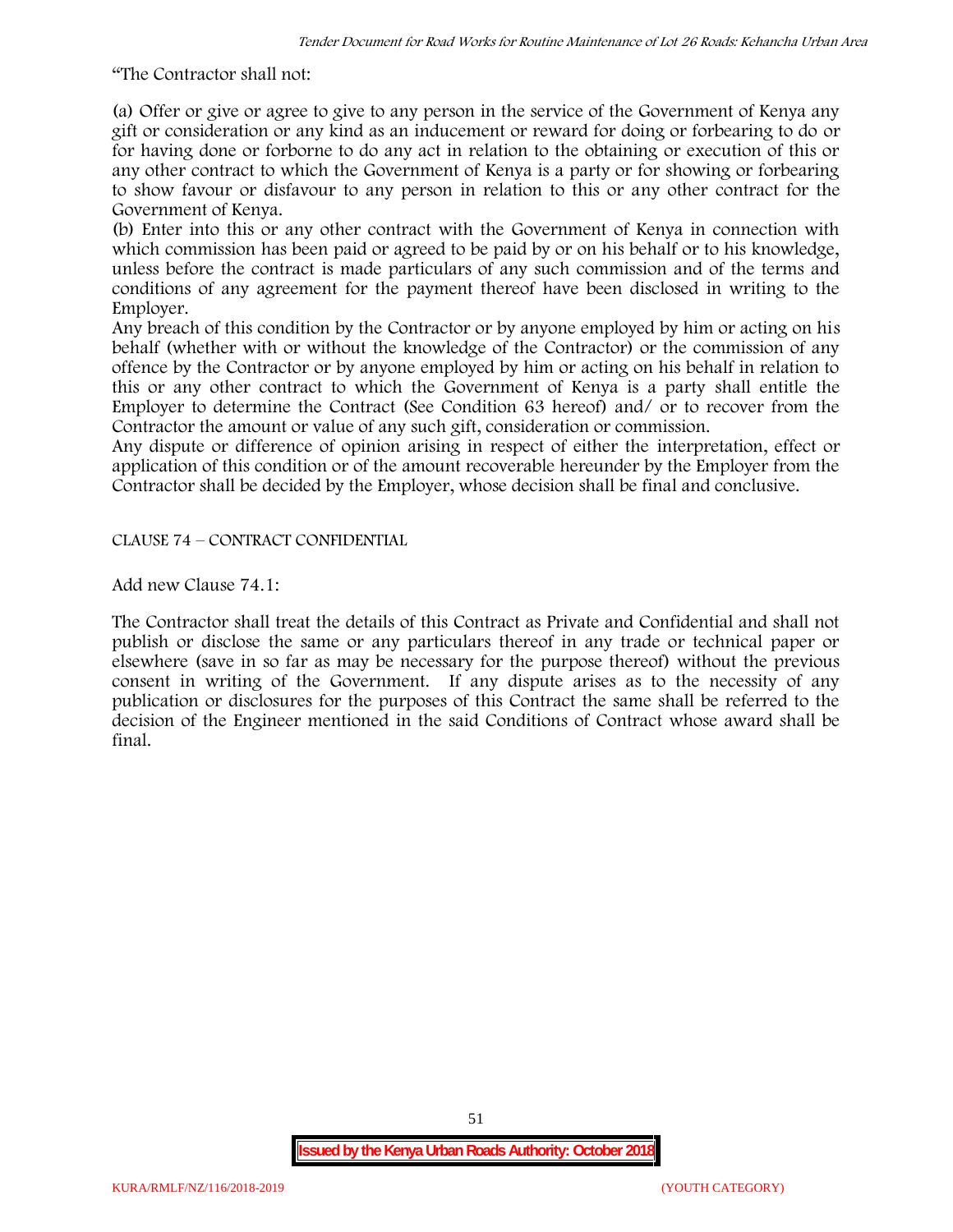# **SECTION V: SPECIFICATIONS**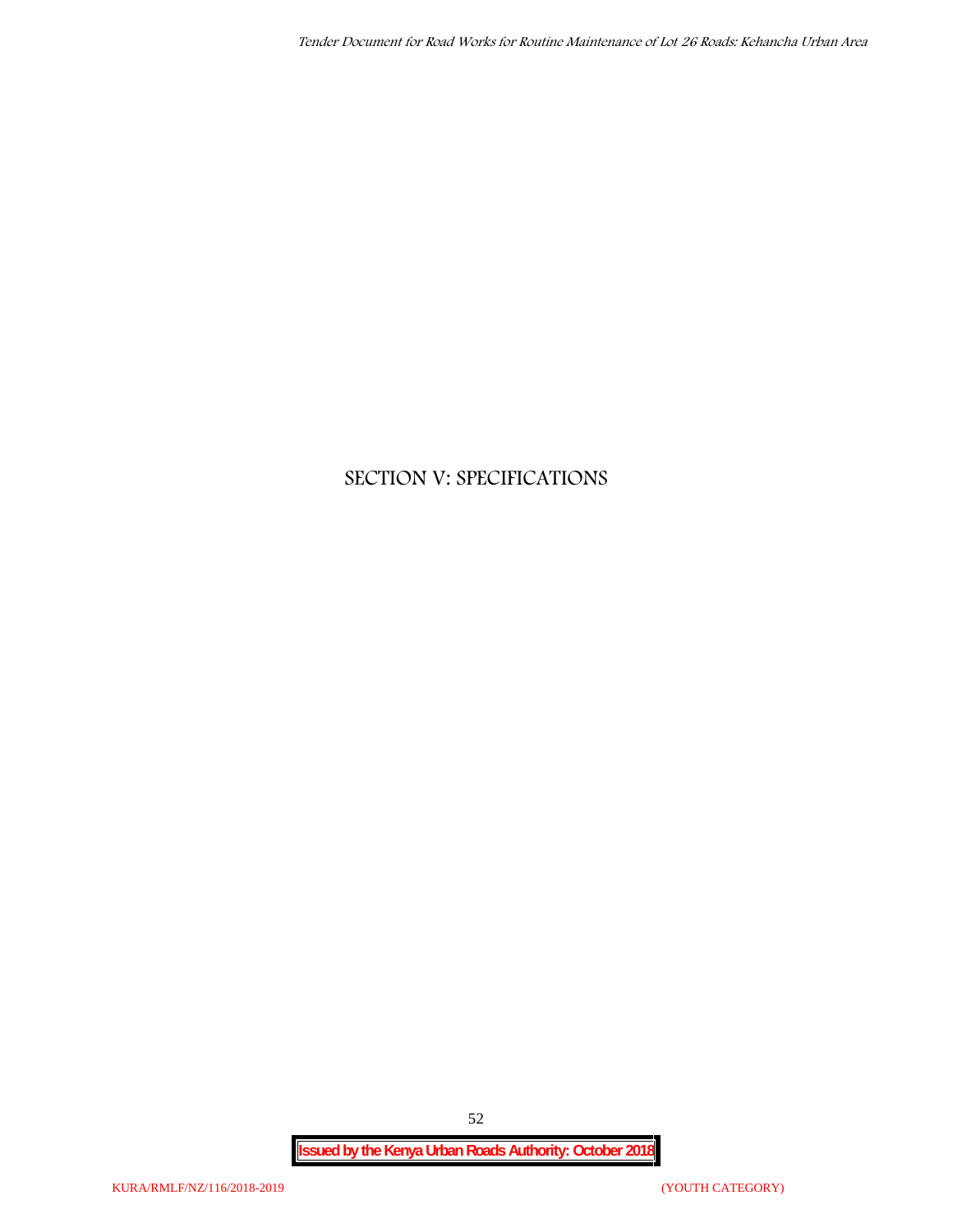# **PART I: STANDARD SPECIFICATIONS**

Standard Specifications refers to the Standard Specifications for Road and Bridge Construction, 1986 Edition.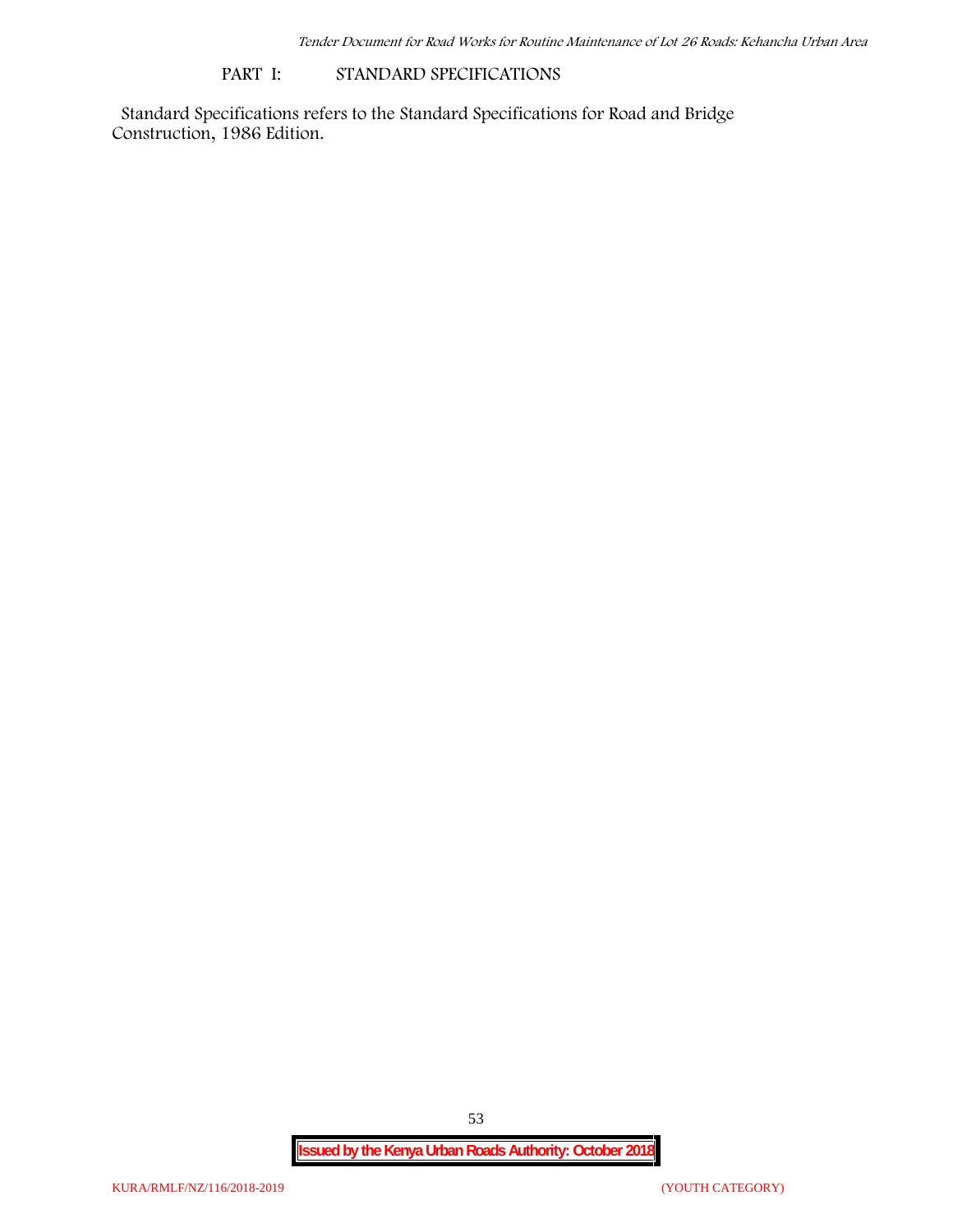**PART II: SPECIAL SPECIFICATIONS**

**SECTION 1 – GENERAL**

#### **101 SPECIAL SPECIFICATIONS**

Special specification is supplementary to the Standard Specifications and the two must be read in conjunction. In any case where there appears to be conflict between the two then the Special Specifications will take precedence.

#### **102 LOCATION OF CONTRACT.**

The works are located in Nyanza Region within Kehancha Municipality.

The roads contained in Lot 26 are as detailed below:

| S/N <sub>O</sub> | Road           | Length (Km) |
|------------------|----------------|-------------|
|                  | Ikerege-Masaba | 7.50        |
|                  | Ikerege-Masaba |             |
|                  | Total          | 11.70       |

## **103 EXTENT OF CONTRACT**

The works to be executed under the Contract comprise mainly of but not limited to the following: -

- **1. Road Works**
- Light bush clearing
- Light grading
- Providing, placing, spreading, watering and compaction of gravel wearing course – spot gravelling
- **2. Drainage Works**
- Installation of 600mm pipe culverts
- Drain cleaning
- Culvert cleaning
- Ditch excavation
- **3. Maintenance of passage of traffic through and around the works.**
- **4. Relocation of services.**
- **5. Maintenance of works during Contract Period – Defect Liability Period shall be 1 month.**

Any other activity not listed above in either category but deemed to be necessary by the Engineer, shall be subject to the Engineer's formal instructions within the mode of payment stipulated either by day works or on a measured basis.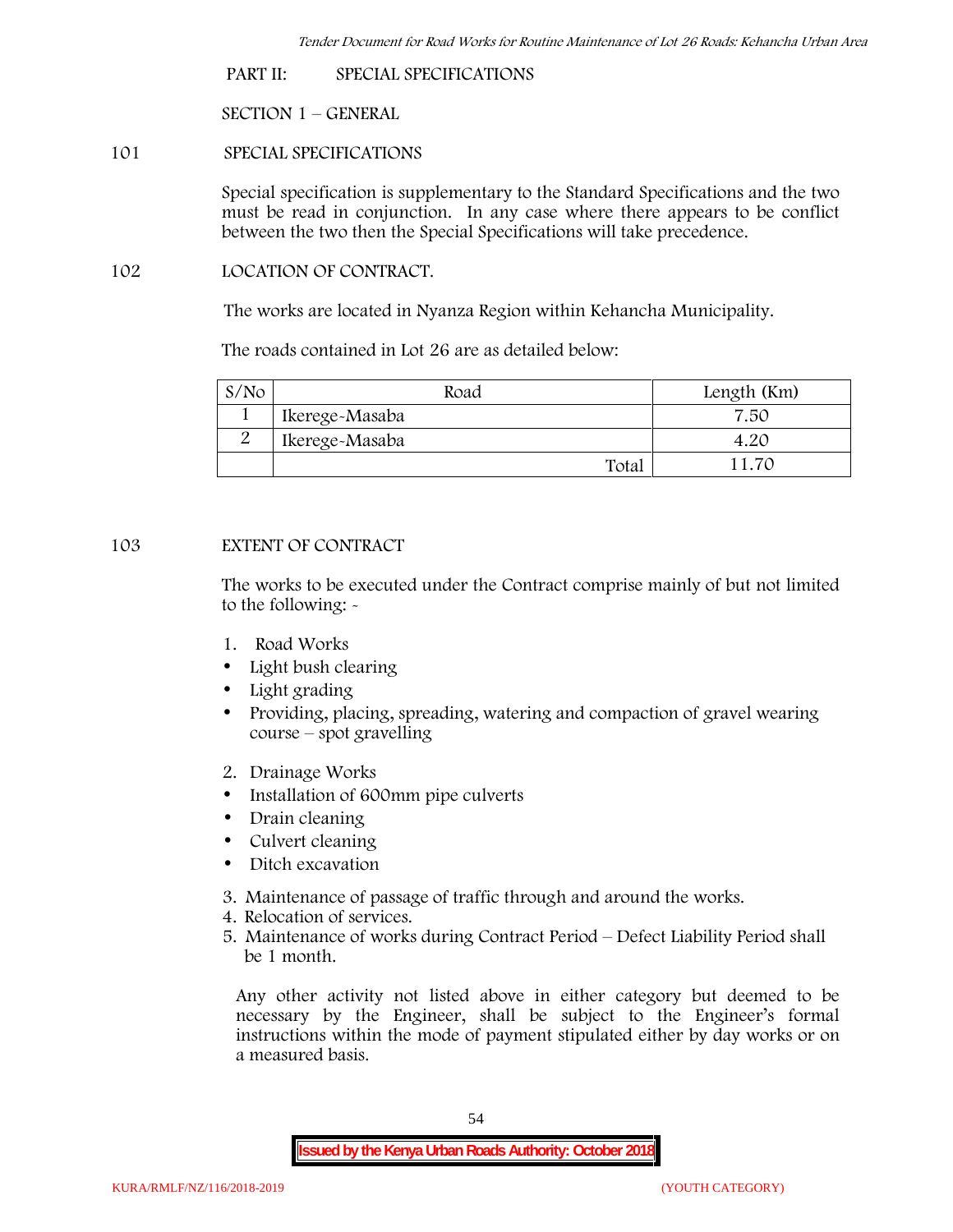#### **105 ORDER OF EXECUTION OF WORKS**

In addition to Clause 105 of the Standard Specification the Contractor shall carry out the Works such that a continuous and consecutive output of fully completed work is achieved.

**107 TAKING OVER CERTIFICATE**

The minimum length of the road for which a certificate will be issued under clause 48 of the conditions of Contract shall be the whole length of each section of the road substantially completed.

#### **109 NOTICE OF OPERATIONS**

Add the following sub- Clause.

#### Notification Terms

It shall be the Contractor's responsibility to notify the Engineer when any item of works scheduled are completed and ready for approval, and the contractor shall give sufficient notice to allow control tests to be performed.

Explosive and Blasting

- (a) The requirements of the Laws of Kenya governing explosives and other requirements and regulations of Government of Kenya and other authorities shall be complied with.
- (b) No explosives of any kind shall be used without prior written consent of the Engineer.

The Contractor shall be solely responsible for the provision, handling, storage and transporting of all explosives, ancillary materials and all other items of related kind whatsoever required for blasting.

## **117 HEALTH, SAFETY AND ACCIDENTS**

## Add the following:

In addition to providing, equipping and maintaining adequate first aid stations throughout the works in accordance with the laws of Kenya, the contractor shall provide and maintain on site during the duration of the Contract, a fully equipped dispensary. This shall be with a qualified Clinical Officer / Nurse who shall offer the necessary medical advice on HIV and related diseases to the Engineer's and Contractor's Site staff. The Contractor shall allow for this in the rates and be responsible for all site welfare arrangements at his own cost.

#### **120 PROTECTION OF EXISTING WORKS AND SERVICES**

The Contractor shall acquaint himself with the position of all existing services such as sewers, water drains, cables for electricity and telephone, lighting and telephone poles, water mains, etc., before commencing any excavation or other work likely to affect the existing services.

The cost of all plant, equipment and materials, labour, technical and professional staff, transport and the like necessary for determining the locations of existing services, including the making good of any damage caused to such

55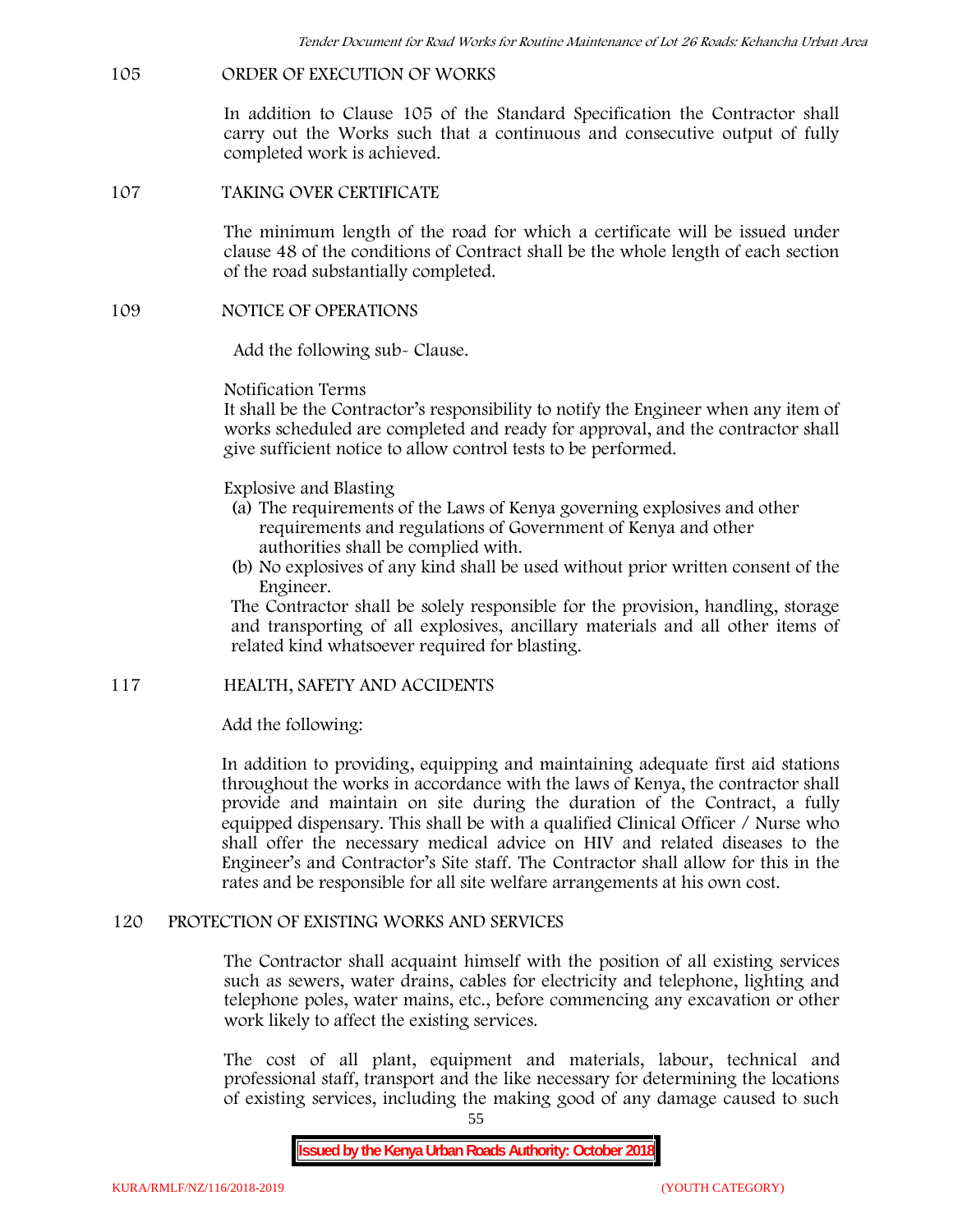services all to the satisfaction of the Engineer, shall be deemed to be included in the tender rates. No other payment shall be made for the costs of such operations, nor for the making good of damage caused thereby to the existing services.

The Contractor shall be held responsible for injury to existing structures, works or services and shall indemnify and keep indemnified the Employer against any claims in this respect (including consequential damages).

## **121 DIVERSION OF SERVICES**

- (a) The Contractor shall acquaint himself with the location of all existing services such as telephone lines, electricity cables, water pipes, sewers etc., before execution of any works that may affect the services. The cost of determining the location of the existing services together with making good or repairing of any damage caused all to the satisfaction of the Engineer shall be included in the BID rates.
- (b) Subject to the agreement with the Engineer, the Contractor shall be responsible for removal of alteration and relocation of existing services.
- (c) The Contractor shall indemnify the Employer against claims originating from damage to existing services or works.

# **123 LIAISON WITH GOVERNMENT AND POLICE OFFICIALS**

The Contractor shall keep in close touch with the Police and the other Government officials of the area regarding their requirements in the control of traffic or other matters, and shall provide all assistance or facilities, which may be required by such officials in the execution of their duties.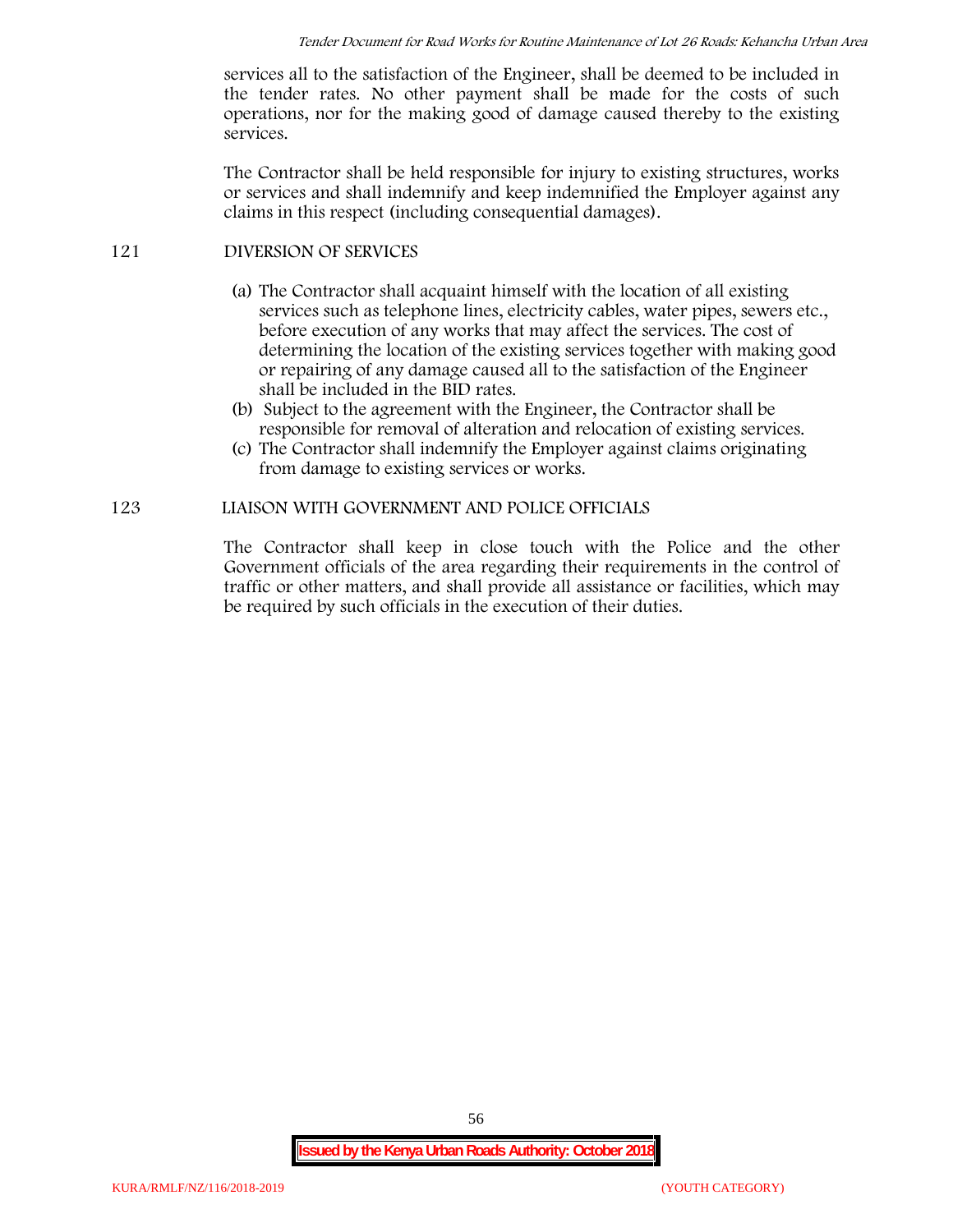#### **124 LAND FOR ALL CAMPS SITES AND FOR THE CONTRACTOR'S OWN PURPOSES, INCLUDING TEMPORARY WORKS.**

Notwithstanding Clause 124 of the Standard Specification all requirements of land for temporary works and construction purposes shall be to the approval of the Engineer but the Contractor will make all necessary arrangements with the property owners concerned and pay all charges arising therefrom. On or before completion of the Contract, the Contractor shall remove all temporary works and shall restore all such land to the condition in which it was immediately prior to the occupation thereof as far as is reasonable and practicable. No separate payment will be made to the Contractor on account of these items and the Contractor must make due allowance for them in his rates.

Notwithstanding Clause 120 of the Standard Specifications, the Contractor shall be required to appoint competent surveyors who will liaise with the Engineer on matters related to the demarcation of the existing road reserve, site measurements, removal and reinstatement of existing services.

#### **128 STORAGE OF MATERIALS**

All materials shall be stored on Site in a manner approved by the Engineer and the Contractor shall carefully protect from the weather all work and materials which may be affected thereby.

#### **129 TEST CERTIFICATES**

When instructed by the Engineer the Contractor shall submit certificates of test from the suppliers of materials and goods required in connection with the works as the Engineer may require.

Such certificates shall certify that the materials or goods concerned have been tested in accordance with the requirements of the specifications and shall give the results of all the tests carried out. The Contractor shall provide adequate means of identifying the materials and goods delivered to the site with the corresponding certificates.

## **131 SIGNBOARDS**

The Contractor shall provide and erect two (2) publicity signs on the site as directed. The Engineer shall, as shown in the Drawings, direct the minimum dimensions and thickness of the steel framework and sheet. The framework and sheet shall be prepared and painted black, while the ring at the top of the supporting frames shall be painted white. The wordings and KURA's logo shall be printed on backlit sticker paper resistant to the effects of weather using reflectorised paint or material approved by the Engineer. The sticker shall be placed on both sides of the board. The colours, fonts and heights of the letters shall be as indicated on the typical drawings and as directed by the Engineer.

## **132 OFFICE FOR THE RESIDENT ENGINEER, SURVEY EQUIPMENT AND FURNITURE**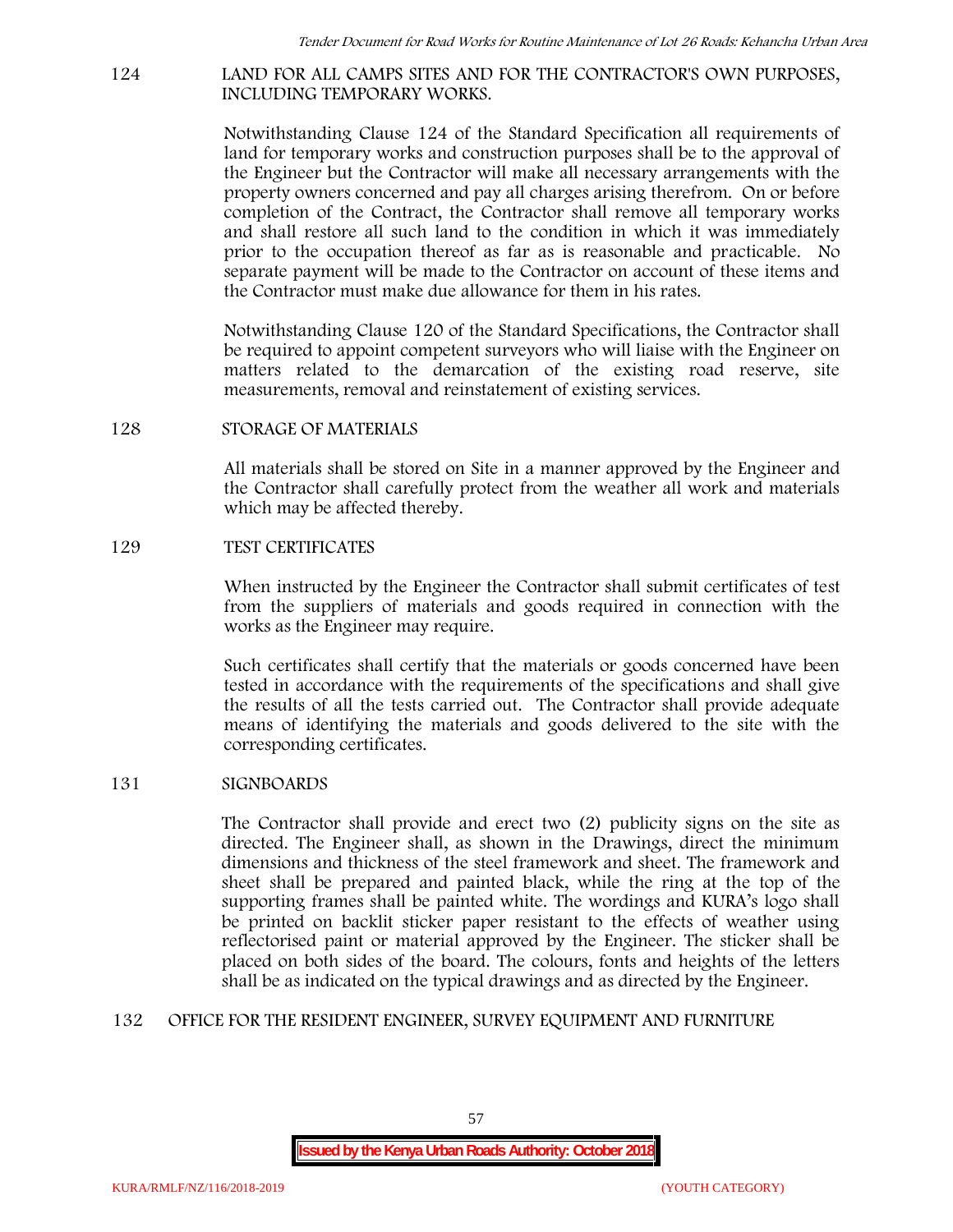# **132.1 ENGINEER'S REPRESENTATIVE OFFICE**

The contractor, when instructed, shall for the duration of the Contract, furnish and equip Resident engineer's office located at the KURA's Regional offices. The room to be occupied by the Engineer's Representative and its front office shall be provided with a floor carpet to be approved by the Engineer. The windows shall be fitted with curtains and blinders.

A telephone shall also be provided for the Resident Engineer's office for his exclusive use. All the charges and fees related to the installation and maintenance of the telephone shall be deemed to have been included in the rates for providing and maintaining the Office. The Contractor will be reimbursed, separately, the cost of operating the telephone under appropriate bill item in the BoQ.

The offices shall be provided with day and night watchmen and security lights, the cost of which shall be deemed to have been included in the rates for the offices.

The Contractor may be instructed by the Engineer under clause 58 of the General Conditions of Contract to make payments of general receipted accounts for such items as stationery, stores, furniture and equipment, claims and allowances for supervision personnel and any miscellaneous claims or the Engineer may direct the Contractor to purchase or pay for the above. The Contractor will, on provision of receipts, be paid under appropriate bill items in the BoQ.

**The survey equipment to be provided would include:**

| 1. Engineer's automatic level Wild NAK 2 or similar                                                      | 2N <sub>O</sub> |
|----------------------------------------------------------------------------------------------------------|-----------------|
| 2. Total station reading 1" with tripod and setting on                                                   |                 |
| pole with datalogger and survey software to match                                                        |                 |
| Total Station Datalogger. Include data transfer program,<br>and plotting modes, setting out calculations |                 |
| and Cogo facilities                                                                                      | 1No             |
| 3. Levelling staff 5m. with levelling bubble Wild GNLE                                                   |                 |
| or similar                                                                                               | 4No             |
| 4. 50m. steel band measuring tape                                                                        | 2N <sub>O</sub> |
| 5. 30 m. linen measuring tape                                                                            | 2No.            |
| 6. 3m. aluminium straight edge                                                                           | 2N <sub>O</sub> |
| 7. 1m. stainless steel straight edge                                                                     | 1No             |
| 8. 100m. steel band tape                                                                                 | 2No.            |
| 9. Draughtsman's stool                                                                                   | 3No.            |
| 10. Complete set of highway curves                                                                       | 1No             |
| 11. Programmable scientific calculators FX 880P or                                                       |                 |
| equivalent                                                                                               | 4No             |
| 12. Survey umbrella                                                                                      | 2No.            |
| 13. Roll of tracing paper                                                                                | 10No            |
| 14. Protractor 360                                                                                       | 2No             |
| 15. Graph paper A3 size                                                                                  | 100No           |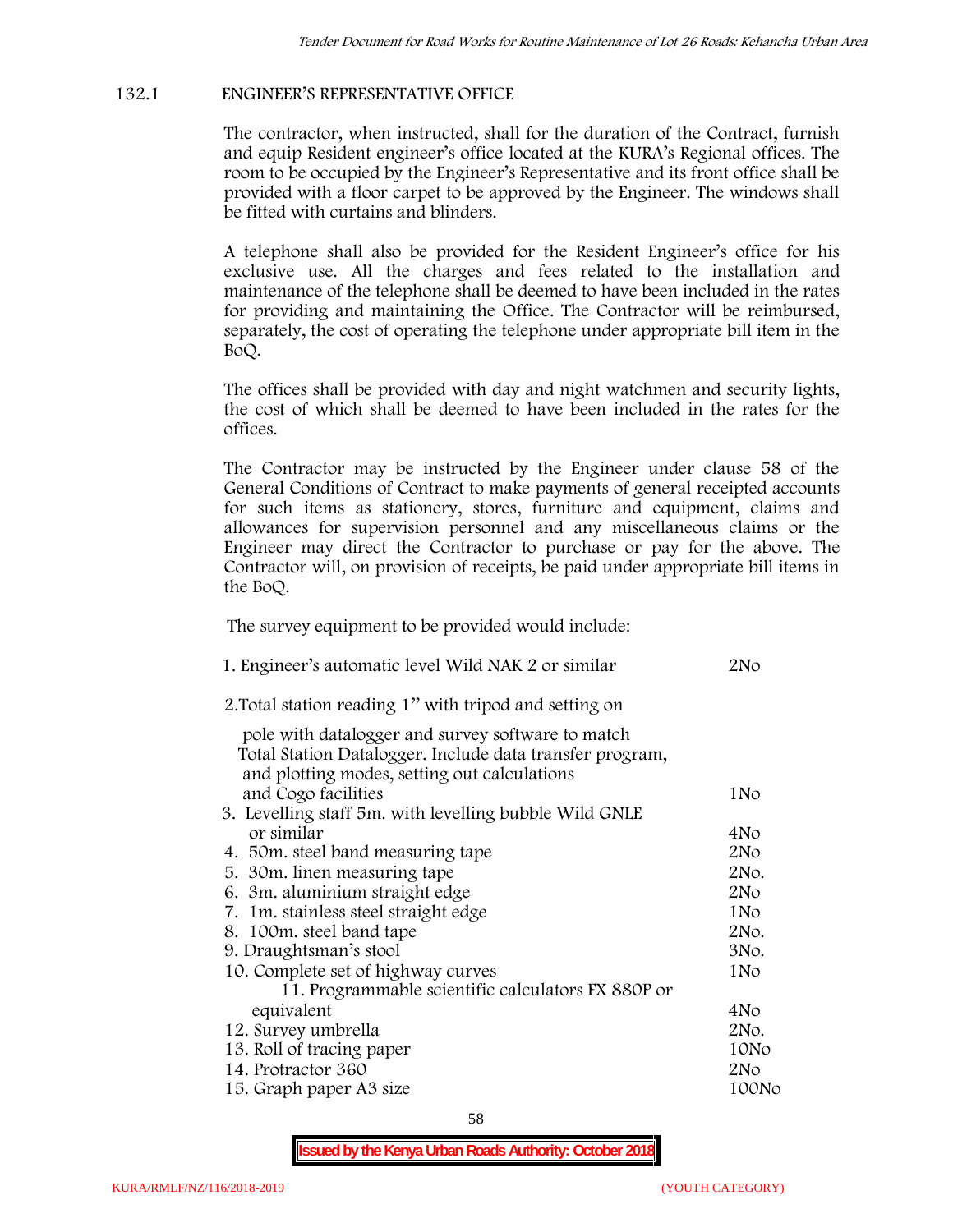| 16. Drawing table    | 2No.            |
|----------------------|-----------------|
| 17. Erasing shield   | 4No.            |
| 18. 3m. ranging rods | 9N <sub>O</sub> |
| 19. Marker pens      | 30No.           |

The contractor may be directed to pay for stationery, equipment or reagents that are foresaid and also pay for servicing and repair of the laboratory equipment being used on the project.

The Contractor shall provide, install and maintain in a good state of repair, such survey and other equipment as listed for the duration of the contract.

Such equipment shall be of approved manufacture, and shall be made available to the Engineer for the Engineer's exclusive use throughout the Contract, not later than three (3) weeks after the Engineer's order to supply. All equipment shall be ready to use and complete to perform the tests. The equipment shall revert to the Employer on completion of the Contract.

Any delays to the Contractor or the Contractor's activities caused by the Engineer being unable to perform survey work, field or laboratory tests due to the contractor's failure to supply and/or maintain the said equipment shall be deemed to have been caused entirely by the Contractors own actions, and any consequences of such delays shall be interpreted as such.

The payment to comply with this requirement is provided in the Bill of Quantities and ownership of all equipment paid for as instructed above shall revert to the Employer after the completion of the Works.

Failure by the Contractor to provide or maintain the equipment shall make him responsible to bear all costs that may be incurred as a result of the Engineer's staff using alternative means of communication, including delays in supervision and approval of Works by the Engineer.

# **132.3 COMMUNICATION FOR THE ENGINEEER**

## **(a) Mobile phones**

The Contractor shall provide, connect and maintain mobile phones for the exclusive use by the Engineer for the duration of the contract. The Contractor shall include for the cost of providing the mobile units complete with charger unit, "hands free" headset for each unit, connection to the network and all service charges applicable all as directed by the Engineer. The Contractor shall provide air-time with each mobile phone which shall be paid for under prime cost sum allowed for in the bills of quantities. The mobile telephones shall be WAP enabled with e-mail capabilities and integrated camera of a minimum of 3.0 mega pixels. Payment for these mobiles and associated costs is included in the Bill of Quantities, and ownership of mobile phones will revert to the Employer after completion of the Works.

## **(b) Internet and e-mail services**

Where directed, the contractor shall provide 24 hours terrestrial or wireless internet connectivity with minimum throughput speed of 128kilobytes per second for the exclusive use by the Engineer, including all accessories and Terminal Equipment and pay for all associated installation, maintenance and usage charges throughout the duration of the contract.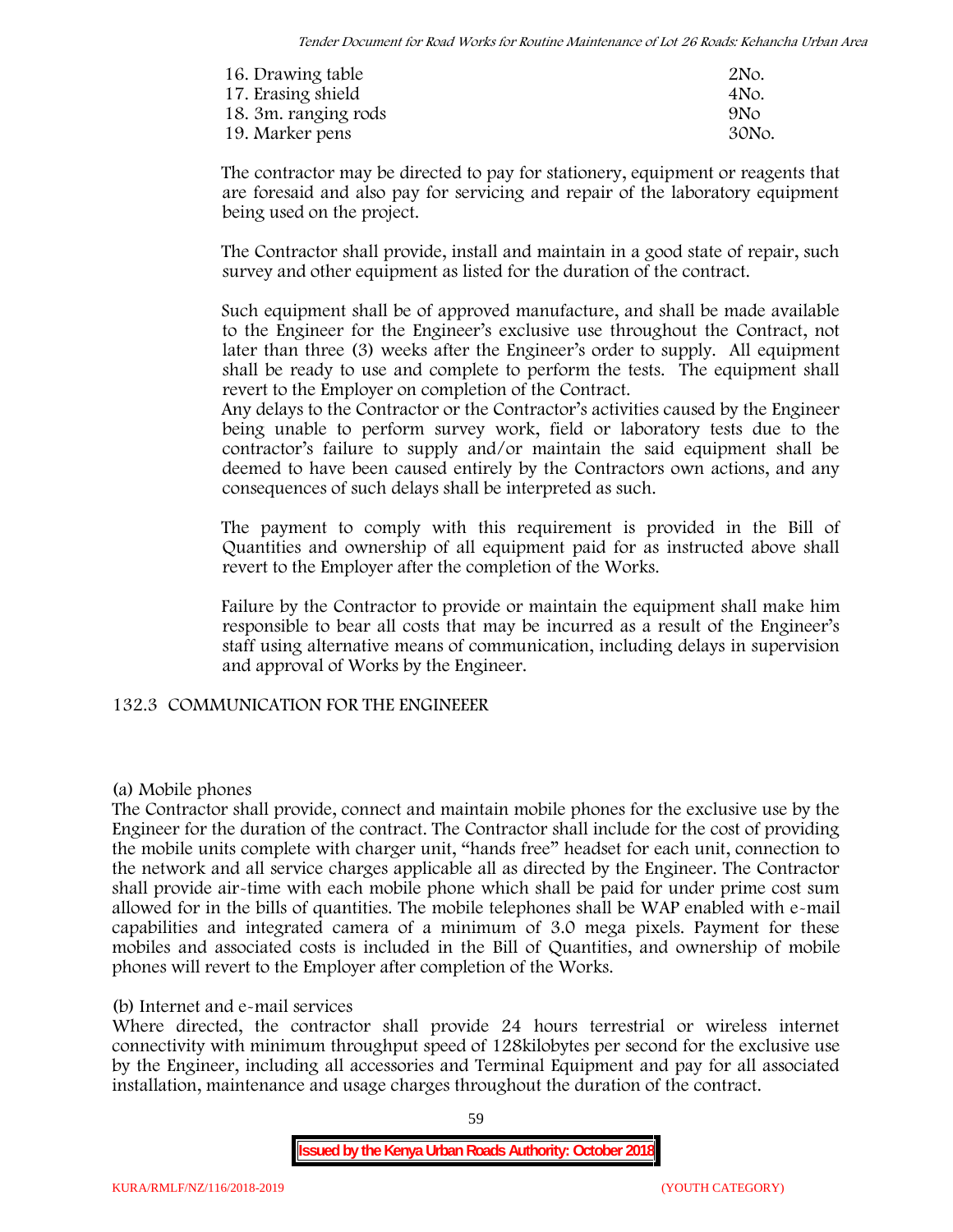The contractor shall allow for the provision and maintenance of internet connectivity and associated costs as per Appendix to item 1.17 of the Bills of Quantities.

# **137 ATTENDANCE UPON THE ENGINEER AND HIS STAFF**

In addition to the staff stated in Clause 135, the following staff will be provided for the supervision of work: 1No. Artisans, 2No. Labourers, 1No. Office assistants, 2No. Lab attendants. Additional attendant staff, as required by the Engineer, shall be paid for under Item 01-80-030 of the Bill of Quantities.

## **138 VEHICLES AND DRIVERS FOR THE ENGINEER AND HIS STAFF AND METHOD OF PAYMENT**

In addition to provisions of the Clause 138 of the Standard Specification, the Contractor shall when instructed, provide and maintain in good working condition for the exclusive use of the Engineer and his staff throughout the Contract, the following types and numbers of brand new vehicles or as specified. The Engineer shall approve the type of vehicles and confirm the number of each type to be provided. The Contractor shall insure the vehicles comprehensively for any licensed drivers and shall provide competent drivers during normal working hours and whenever required by the Engineer. The cost of provision of the vehicle shall be inclusive of the first 4,000 kilometers travelled in any month.

.Should any vehicle supplied not be in roadworthy condition, the Contractor shall provide an acceptable equivalent replacement vehicle until such a time as the original vehicle is repaired to the satisfaction of the Engineer and returned for use.

# **(a) Type 1 Vehicles (Double Cabin 4WD Pick up)**

Type 1 Vehicles should be four Wheel Drive (4WD), with power assisted steering, Double wishbone independent suspension at front axle and rigid axle with leaf springs at rear, diesel propelled engine maximum 2,500 cc. The starting mileage of the vehicles shall not exceed 60,000km odometer reading. The vehicles should be fitted with other accessories below:

- (a) Spare tyre and wheel jack;
- (b) FM radio and CD player;
- (c) Power Windows;
- (d) Full Air-conditioning;
- (e) Immobilizer and antitheft security system;
- (e) Driver and passenger SRS Airbags;
- (f) Canvas cover over the carrying deck at the back.

At the end of the contract, all type 1 vehicles shall revert to the Contractor.

## **(c) Type 2 Vehicles (station wagon/saloon)**

Specifications for Type 2 Vehicles shall be station wagon/saloon vehicles; petrol propelled engine maximum 1,800 cc. The starting mileage of the vehicles shall not exceed 60,000km odometer reading. shall in addition be fitted with a fibre glass body or similar and two columns of sitting benches on the carting deck at the back.

The Contractor shall insure comprehensively the vehicles for any licensed drivers and shall provide competent drivers during normal working hours and whenever required by the Engineer.

At the end of the contract, all type 2 vehicles shall revert to the Contractor.

60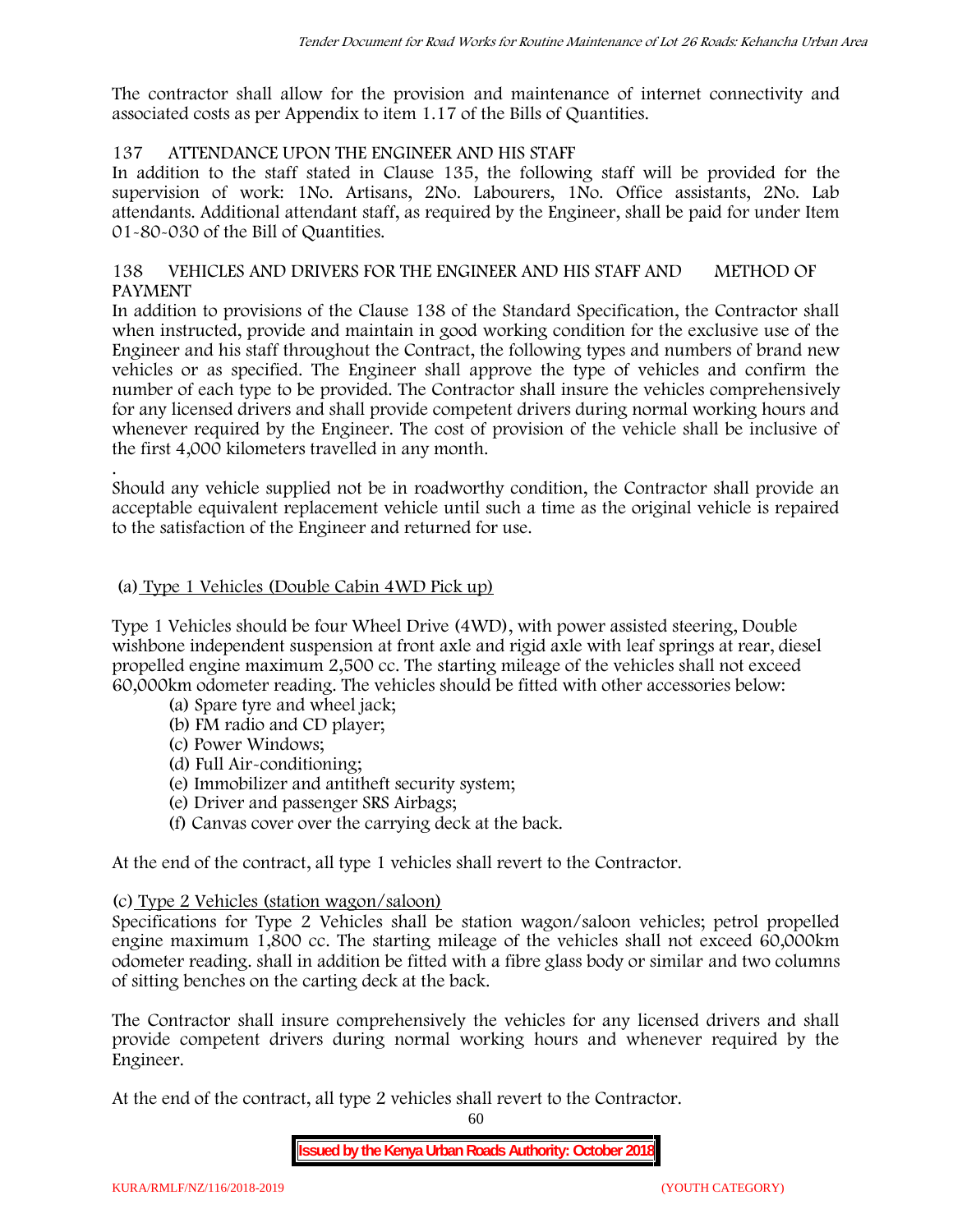Payment of vehicle shall be per vehicle month in item 01-80-017/18 of the BOQ.

# **139 MISCELLANEOUS ACCOUNTS**

The Contractor maybe instructed by the Engineer to make payments of general miscellaneous accounts for such items as stationary, stores and equipment and miscellaneous supervision personnel and claims or the Engineer may direct the Contractor to purchase or pay for the above. The Contractor will be paid on a prime cost basis plus a percentage for overheads and profits under appropriate items in the Bills of Quantities.

# **142 ENVIRONMENTAL PROTECTION**

The Contractor shall comply with the Statutory Regulations in force in Kenya regarding environmental protection and waste disposal, and shall liaise with the National Environmental Management Agency (NEMA).

The Contractor shall ensure so far as is reasonably practicable and to the satisfaction of the Engineer; that the impact of the construction on the environment shall be kept to a minimum and that appropriate measures are taken to mitigate any adverse effects during the construction.

- (a) The Contractor shall exercise care to preserve the natural landscape and shall conduct his construction operations so as to prevent any unnecessary destruction, scarring, or defacing of the natural surroundings in the vicinity of the work. Except where clearing is required for permanent works, all trees, native shrubbery, and vegetation shall be preserved and shall be protected from damage by the Contractor's construction operations and equipment. All unnecessary destruction, scarring, damage or defacing resulting from the Contractor's operations shall be repaired, replanted, reseeded or otherwise corrected as directed by the Engineer, and at the Contractor's expense.
- (b) The Contractor shall ensure that measures are in place to control soil erosion and water pollution, by use of berms, dykes, silt fences, brush barriers, dams, sediment basins, filter mats, netting, gravel, mulches, grasses, slope drains, contour banks, and other erosion control devices and methods. Temporary erosion control provisions shall be coordinated with permanent erosion control features to assure economical, effective and continuous measures throughout the period of the works. The Contractor's attention is drawn to the requirements of Clause 502, in that works need to be progressively finished so that permanent vegetation can establish quickly to mitigate soil erosion and erosion of drains.
- (c) The Contractor shall provide all the labour, equipment, materials, and means required and shall carry out proper and efficient measures wherever and as often as necessary to minimise the dust nuisance.
- (d) The Contractor shall comply with all applicable Kenyan laws, orders and regulations concerning the prevention, control and abatement of excessive noise. Blasting, use of jackhammers, pile driving, rock crushing, or any other activities producing highintensity impact noise may be performed at night only upon approval of the Engineer.
- (e) Immediately after extraction of materials, all borrows pits shall be backfilled to the satisfaction of the Engineer. In particular borrow pits near the project road shall be backfilled in such a way that no water collects in them.

61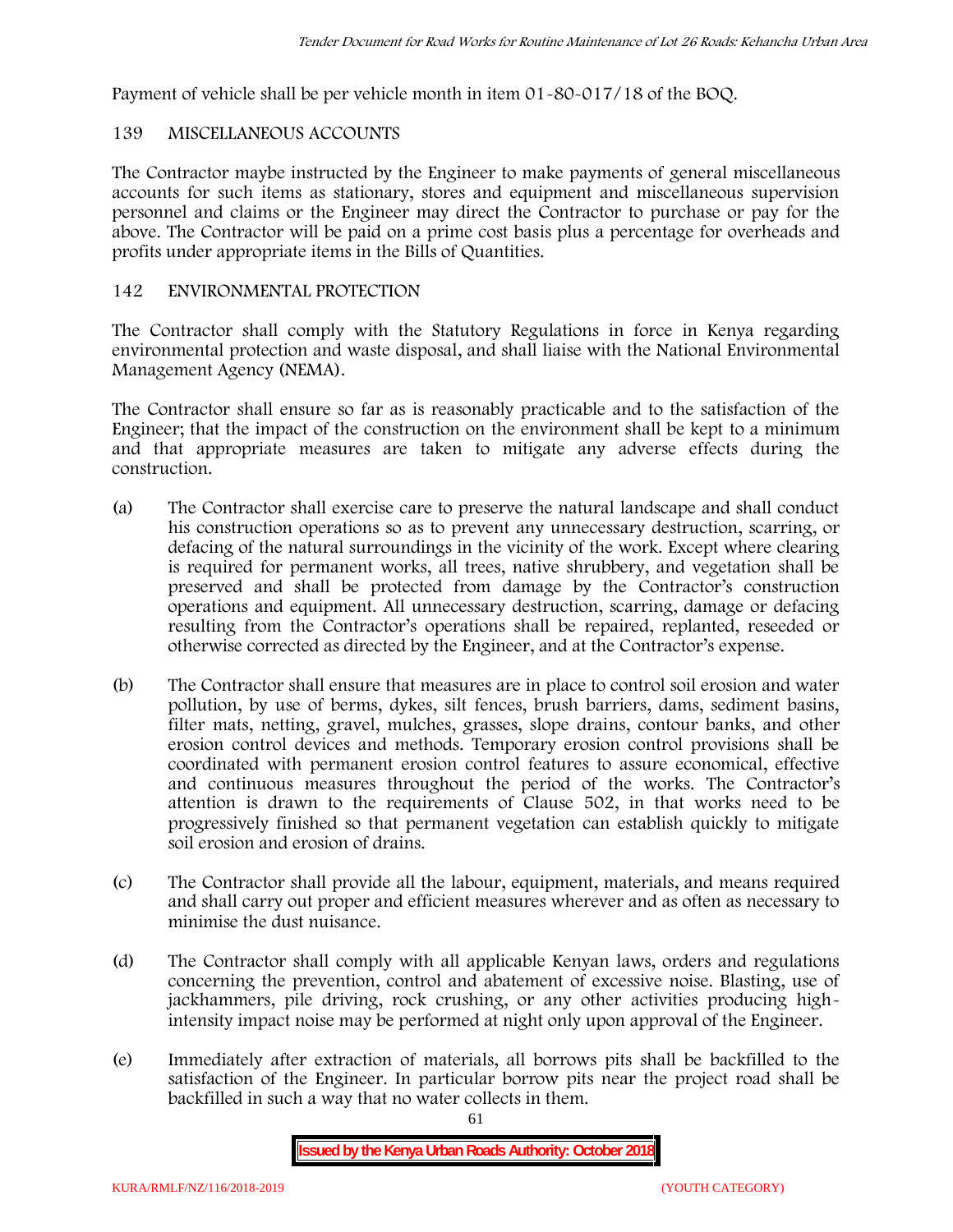- (f) Spilling of bitumen fuels Oils and other pollutants shall be cleared up.
- (g) The Contractor's attention is drawn to the requirements of the Standard Specification in regard to the environment and in particular to the following clauses: Clause 115: Construction Generally

| Clause 110. Construction denerally                                  |  |  |
|---------------------------------------------------------------------|--|--|
| Clause 116: Protection from Water                                   |  |  |
| Clause 136: Removal of Camps                                        |  |  |
| Clause 605: Safety and Public Health Requirements Clause            |  |  |
| Clause 607: Site Clearance and Removal of Topsoil and<br>Overburden |  |  |

(h) No additional payment will be made to the Contractor to cover costs arising from the requirements for this Clause and the Contractor must include these costs in the rates inserted into the Bills of Quantities.

#### **143 STAFF TRAINING**

The Contractor shall allow for training of engineers, technicians and other support staff as may be instructed by the Engineer.

The payment of the allowances of such staff shall be made as instructed by the Engineer under the relevant provisions in the Bills of Quantities.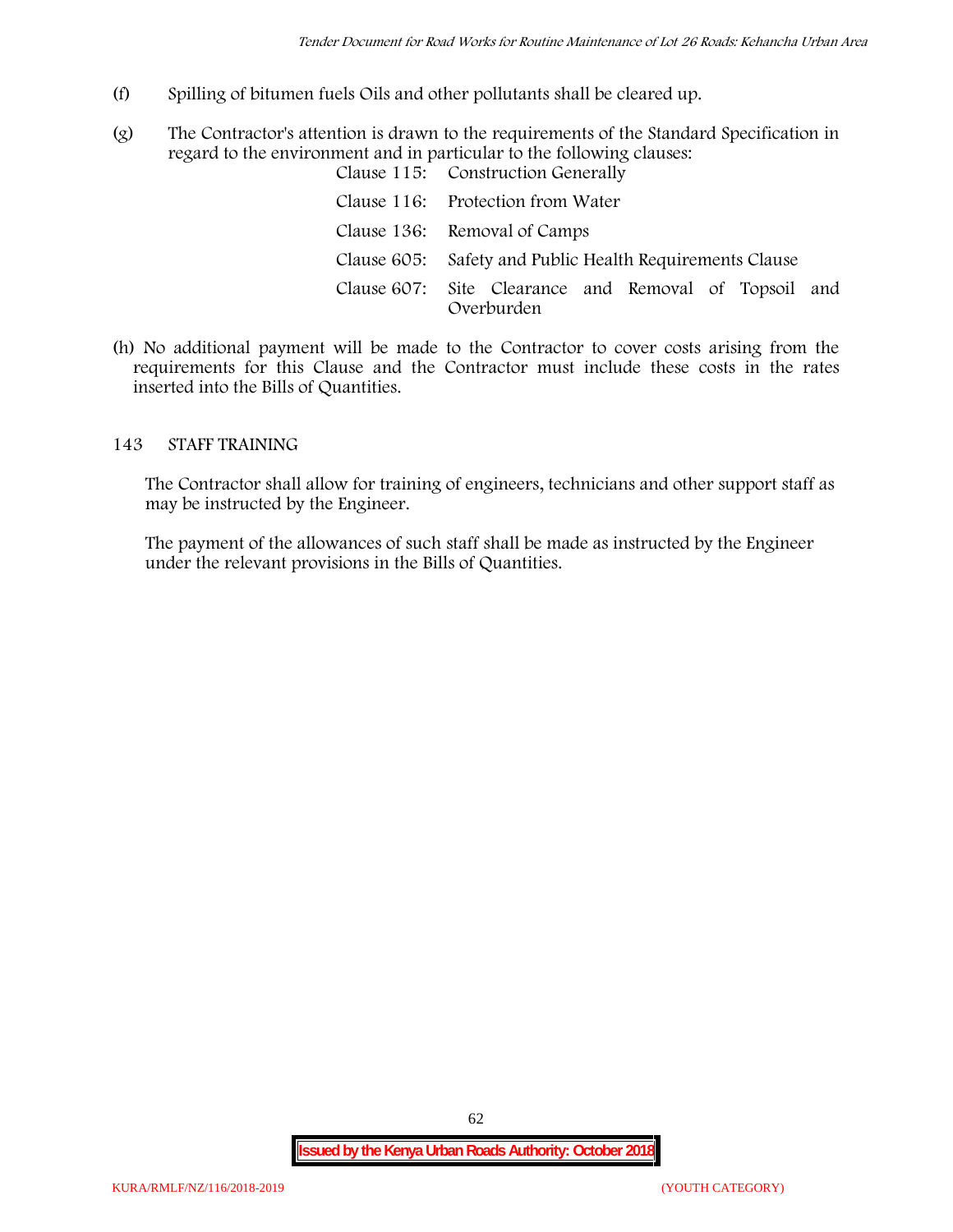## **SECTION 2 - MATERIALS AND TESTING OF MATERIALS**

All materials testing shall be in accordance with Section 2 of the Standard Specifications.

#### **SECTION 3 - SETTING OUT & TOLERANCES**

#### **301 SETTING OUT**

a) In addition to the provisions of clause 3.01(a) if the traverse points to be used for the setting out are close to the existing carriageway and interfere with construction works then the Contractor will have to relocate them to a location where they will not be disturbed. The co ordinates and heights of all traverse points so located shall be listed and provided to the Engineer for checking and/or approval. Contractor shall also monument the new centreline every 200m along straight and all salient points along curves by a pin in the concrete beacon before commencement of any works.

The road reserve boundary posts shall have 12mm diameter steel pins embedded in concrete, 200mm long with 25mm exposed to the air, sticking out form its top surface. This pin shall be co-ordinated and heighted and result of the same shall be provided to the Engineer for approval. Cost of these works shall be included in the rates as no separate item has been provided.

Commencement of the works shall not be permitted until this basic survey data has been provided and approved by the Engineer for at least 2 Kms of the road.

b) Detailed Setting Out

Reference pegs shall be 50mm by 50mm in section 600mm long driven 400mm firmly into ground and painted white above the ground. The offset from centre line shall be indicated by small nail 20mm to 25mm long with its head driven flush with the top of the peg.

Chainages, offset and reference elevation shall be clearly indicated to the sides of the peg to the satisfaction of the Engineer.

After cutting of benches and prior to commencement of earthworks or subgrade works, Contractor shall take cross-sections again and submit the copy of the same to Engineer for agreement. These cross-sections shall then be used as basis of measurement for all subsequent layers, unless otherwise stated.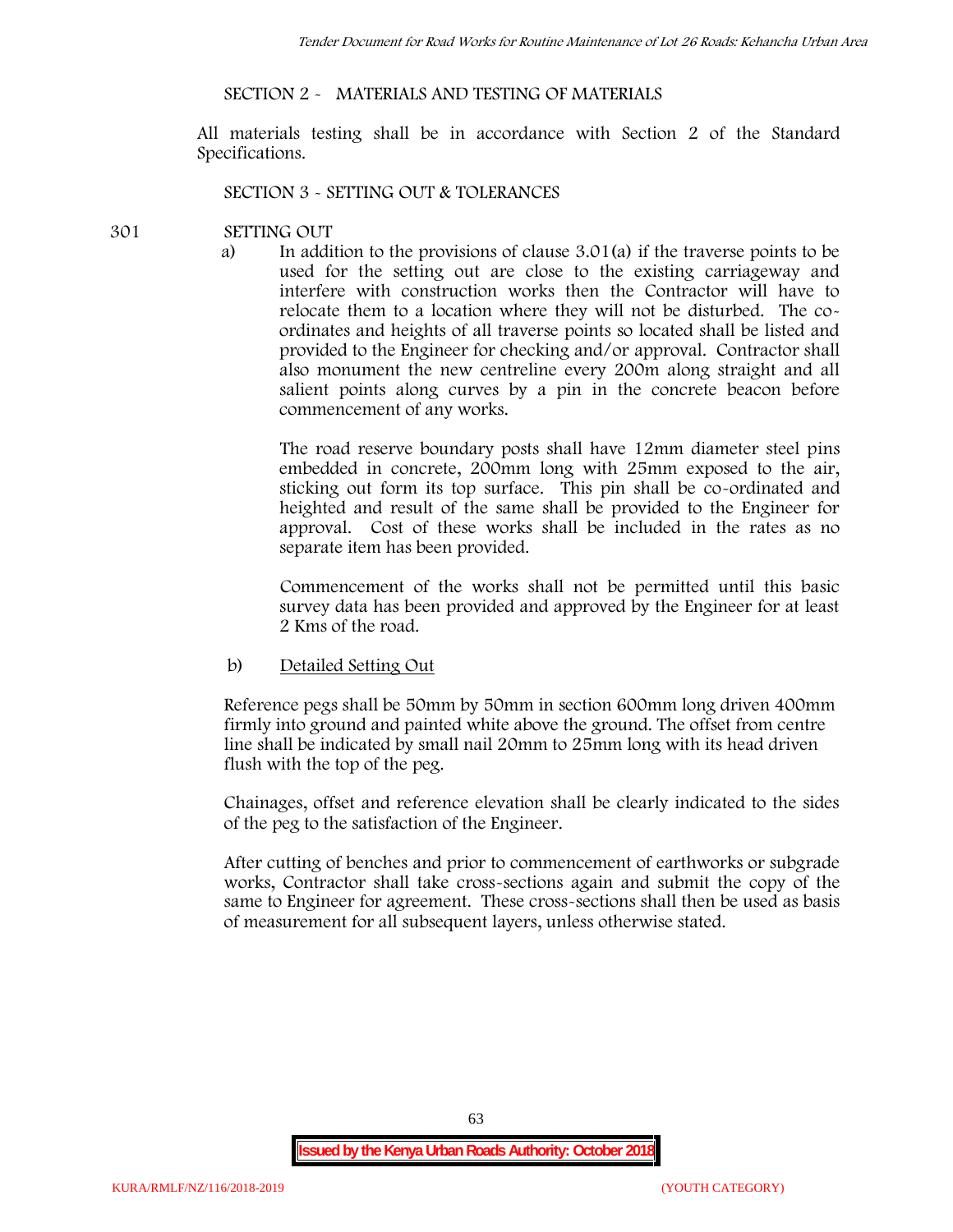**SECTION 4- SITE CLEARANCE AND TOP SOIL STRIPPING**

# **401 SITE CLEARANCE**

Site Clearance shall be carried out as directed by the Engineer.

**402 REMOVAL OF TOPSOIL**

Topsoil shall include up to 200mm depth of any unsuitable material encountered in existing or newly constructed drains, drainage channels, and accesses.

**403 REMOVAL OF STRUCTURES, FENCES AND OBSTRUCTIONS**

When instructed by the Engineer, the Contractor shall demolish or remove any structure and payment for this shall be made on day works basis.

**SECTION 5 - EARTHWORKS**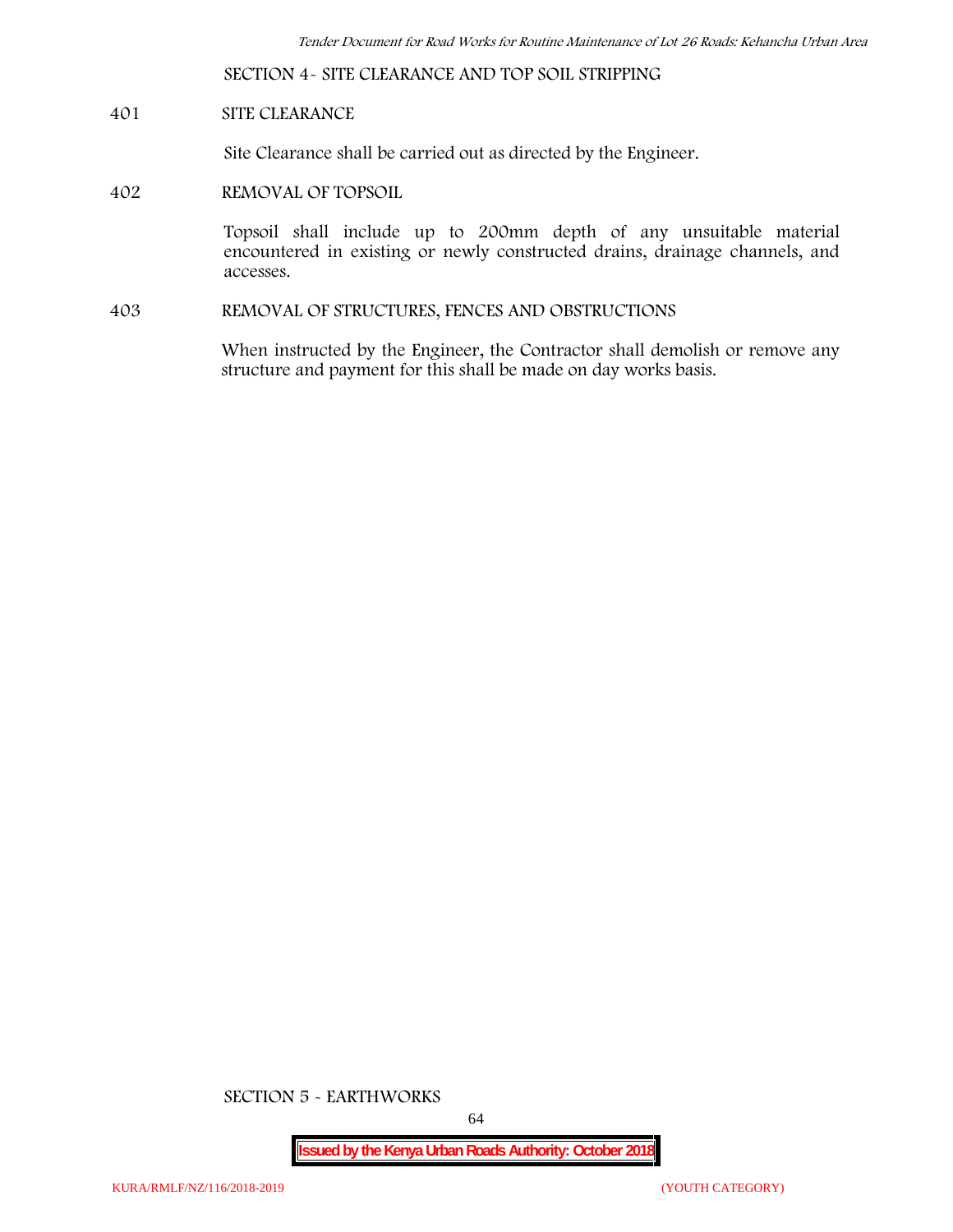## **504 PREPARATION PRIOR TO FORMING EMBANKMENT**

Where benching is required for existing pavement to accommodate earthworks subgrade or subbase for widening the road, the rate for compaction of existing ground shall be deemed to cover this activity.

Excavation in the pavement of the existing road shall be kept dry. In the event of water penetrating the underlying layer, construction of the subsequent layers shall be postponed until the underlying layers are dry enough to accommodate the construction plant without deforming or otherwise showing distress.

Step construction shall be carried out per layer at the joint where excavating both vertically and perpendicular to the direction of the travel. The step shall be 500mm perpendicular to the direction of the travel and 150mm vertical unless otherwise instructed by the Engineer.

Special care shall be taken when compacting the new material at the joint ensuring that specified density is achieved.

#### **505 CONSTRUCTION OF EMBANKMENTS**

Only material approved by the Engineer shall be used for fill in embankments. Material with high swelling characteristics or high organic matter content and any other undesirable material shall not be used, unless specifically directed by the Engineer. Unsuitable material shall include:

- (i) All material containing more than 5% by weight or organic matter (such as topsoil, material from swamps, mud, logs, stumps and other perishable material)
- (ii) All material with a swell of more than 3% (such as black cotton soil)
- (iii) All clay of plasticity index exceeding 50.
- (iv) All material having moisture content greater than 105% of optimum moisture content (Standard Compaction)

Subgrade: Shall mean upper 300mm of earthworks either insitu or in fill and subgrade shall be provided for as part of earthworks operation and payment shall be made as "fill". The material for subgrade shall have a CBR of not less than 8% measured after a 4 day soak in a laboratory mix compacted to a dry density of 100% MDD (AASHTO T99) and a swell of less than 1%.

Subgrade repair: Where directed by the Engineer, any localized failure in the subgrade shall be repaired by filling in selected soft, hard or natural of minimum CBR 30% and compacted in accordance with clauses in the specifications applying to normal subgrade.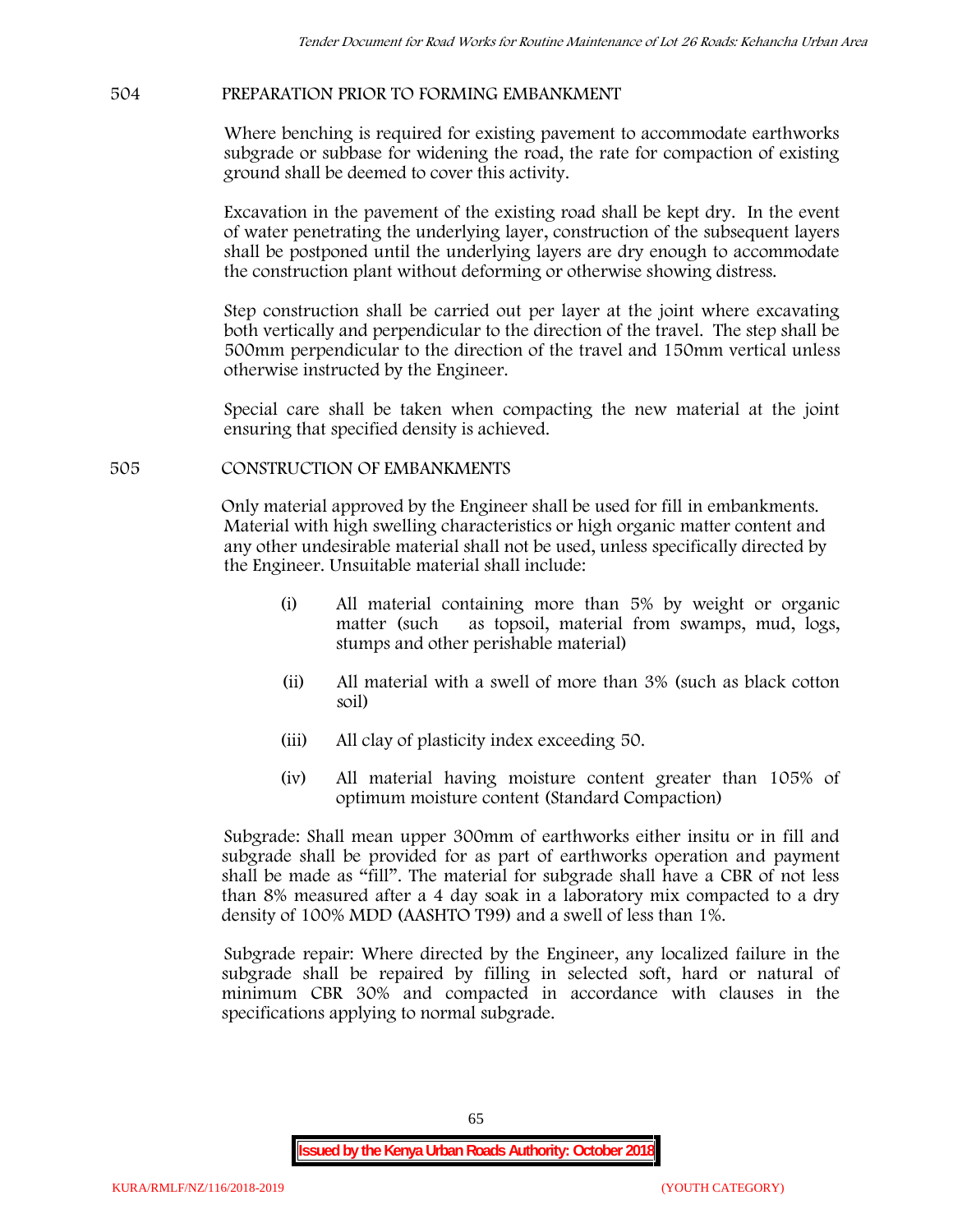Embankment repair: Where directed by the Engineer, any localized filling in soft, hard or natural; selected material requirements shall be executed in accordance with Clause 505.

#### **508 COMPACTION OF EARTHWORKS**

At pipe culverts, all fill above ground level around the culverts shall be compacted to density of 100% MDD (AASHTO T.99) up to the level of the top of the pipes or top of the surround(s), if any and for a width equal to the internal diameter of the pipe on either side of the pipe(s) or surround(s) as applicable.

At locations adjacent to structures, all fill above ground level upto the underside of the subgrade shall be compacted to density of 105% MDD (AASHTO T.99). In case of fill around box culverts this should be carried out for the full width of the fill and for a length bounded by the vertical plane passing through the ends of the wingwalls.

Notwithstanding the provision of clause 503 of the standard Specification, Compaction of subgrade material (i.e. material immediately below formation) in cut areas shall not be carried out by the contractor in areas where the formation is formed in hard material, unless specific instructions to the contrary are issued by the Engineer.

Where improved sub-grade material shall be required, this shall be compacted and finished to the same standards and tolerances as those required for normal subgrade and clauses in the specifications applying to normal subgrade shall also apply.

## **511 BORROW PITS**

The first part of the Standard Specification is amended as follows:

Fill material which is required in addition to that provided by excavation shall be obtained from borrow pits to be located and provided by the Contractor but to the approval of the Engineer contrary to what has been stated.

## **517 MEASUREMENT AND PAYMENT**

Notwithstanding the provisions of clause 517 of the standard specifications, the rate for compaction of fill in soft material shall allow for the requirements of clause 508 of the special specification and no extra payment shall be made for compaction around pipe culverts (100% MDD AASHTO T.99).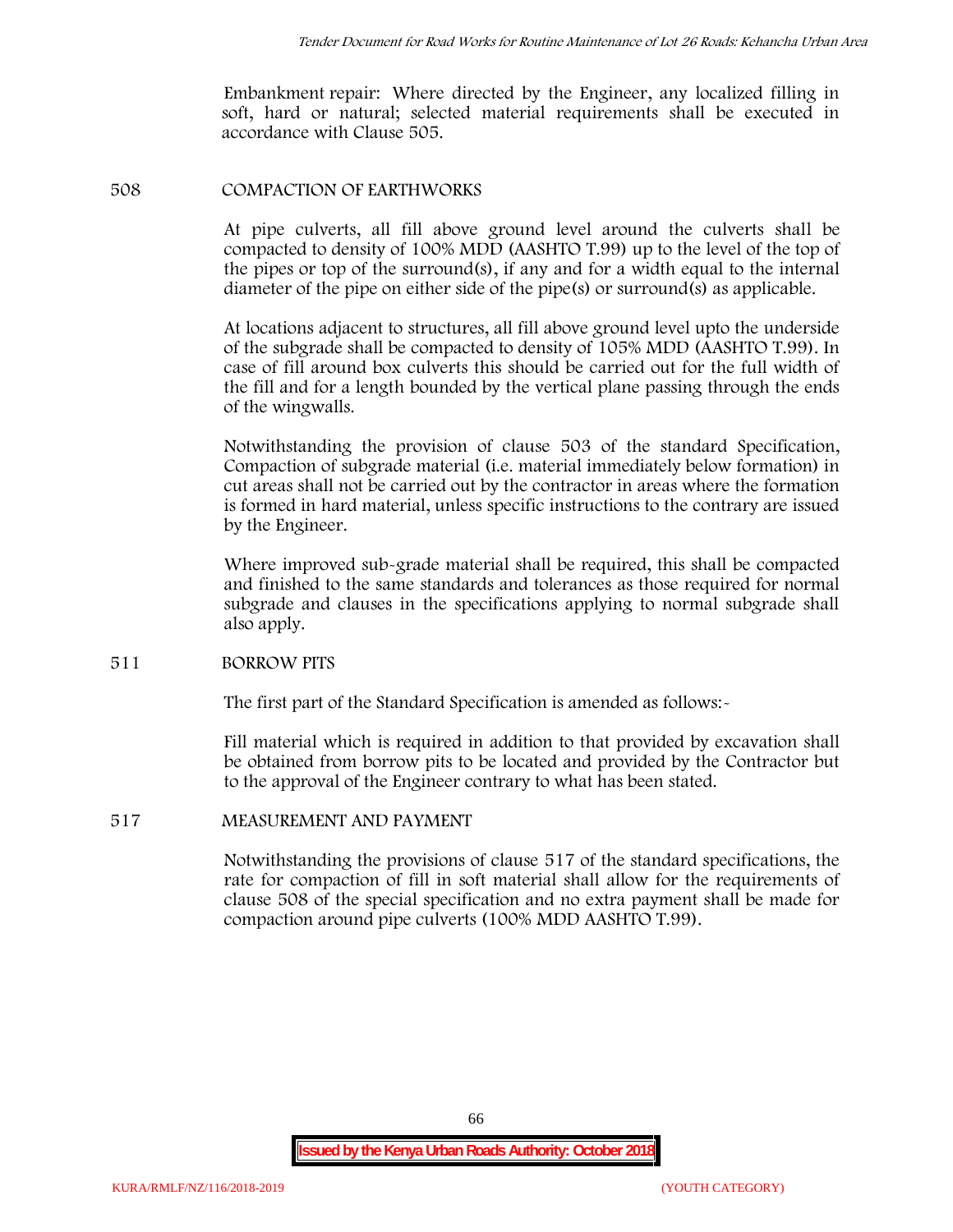**SECTION 6 - QUARRIES, BORROW PITS, STOCKPILES AND SPOIL AREAS**

#### **601 GENERAL**

Notwithstanding any indications to the contrary in the Standard specification the Engineer will not make available to the Contractor any land for quarries, borrow pits, stockpiles and spoil areas, except for those areas in road reserves specifically approved by him.

The contractor will be entirely responsible for locating suitable sources of materials complying with the Standard and Special Specifications, and for the procurement, Wining, haulage to site of these materials and all costs involved therein. Similarly the contractor will be responsible for the provision and costs involved in providing suitable areas for stockpiling materials and spoil dumps. Should there be suitable sites for spoil dumps or stockpiles within the road reserve forming the site of the works the Contractor may utilise these subject to the approval of the Engineer.

No additional payment will be made to the Contractor to cover costs arising from the requirements for this Clause and the Contractor must include these costs in the rates inserted into the Bills of Quantities.

#### **602 MATERIAL SITES**

The information on possible material sites is given for the general guidance of bidders. Bidders are however advised to conduct their own investigation as the information contained therein is neither guaranteed nor warranted

#### **603 PROVISION OF LAND**

Notwithstanding any indications to the contrary in the Standard specification the Engineer will not make available to the Contractor any land for quarries, borrow pits, stockpiles and spoil areas, except for those areas in road reserves specifically approved by him.

The contractor will be entirely responsible for locating suitable sources of materials complying with the Standard and Special Specifications, and for the procurement, Wining, haulage to site of these materials and all costs involved therein. Similarly the contractor will be responsible for the provision and costs involved in providing suitable areas for stockpiling materials and spoil dumps. Should there be suitable sites for spoil dumps or stockpiles within the road reserve forming the site of the works the Contractor may utilise these subject to the approval of the Engineer.

No additional payment will be made to the Contractor to cover costs arising from the requirements for this Clause and the Contractor must include these costs in the rates inserted into the Bills of Quantities.

#### **605 SAFETY AND PUBLIC HEALTH REQUIREMENTS**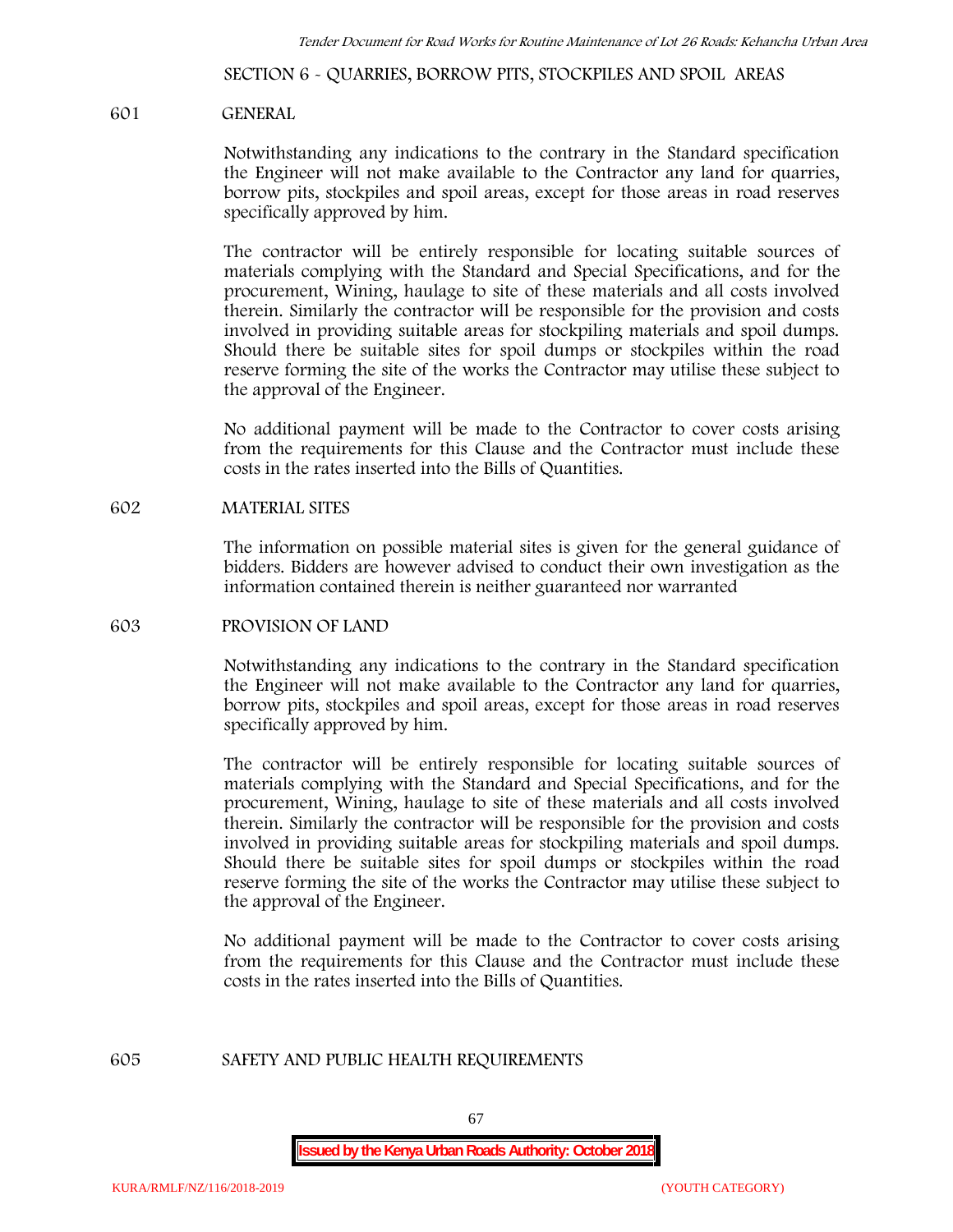In addition to clause 605, the contractor shall allow for professionals to conduct lectures to the workers regarding the spread of HIV/Aids.

**SECTION 7 - EXCAVATION AND FILLING FOR STRUCTURES**

#### **703 EXCAVATION OF FOUNDATIONS FOR STRUCTURES**

Unless otherwise instructed by the Engineer, all excavated surfaces in material other than hard material, on which foundations for structures shall be placed, shall be compacted to 100% MDD (AASHTO T.99) immediately before structures are constructed.

Paragraph 4, last line: - Replace "95%" with "100%".

#### **707 BACKFILLING FOR STRUCTURES**

Unless otherwise instructed by the Engineer, all backfilling material shall be compacted to a minimum of 100% MDD (AASHTO T.99).

## **709 EXCAVATIONS FOR RIVER TRAINING AND NEW WATER COURSES**

Payments for river training and establishment of new watercourses shall only be made where such work constitute permanent works. Works done for road deviation or other temporary works shall not qualify for payment.

#### **710 STONE PITCHING**

Stone pitching to drains, inlets and outlets of culverts to embankments and around structure shall consist of sound unweathered rock approved by the Engineer.

The stone as dressed shall be roughly cubical in shape with minimum dimensions of 150 x 150mm for normal thickness of stone pitching.

The surface to receive the pitching shall be compacted and trimmed to slope and the stone laid, interlocked and rammed into the material to give an even finished surface.

In areas where stone pitching has been damaged, the Contractor shall identify such areas and notify the Engineer for his agreement of the extent of the Works required and his approval and instructions to proceed with the Works. Stone Pitching Repair and Reconstruction shall be carried out in accordance with Clause 710 of the Standard Specifications.

The Works shall involve removal of the damaged stone pitching and reconstruction of the said areas in accordance with Clause 710 of the Standard Specifications by use of the sound salvaged material together with any necessary additional material where all such materials shall comply with Section 7 of the Standard Specifications.

Contrary to clause 713 of the standard specifications, the rates inserted for stone pitching shall allow for grouting.

68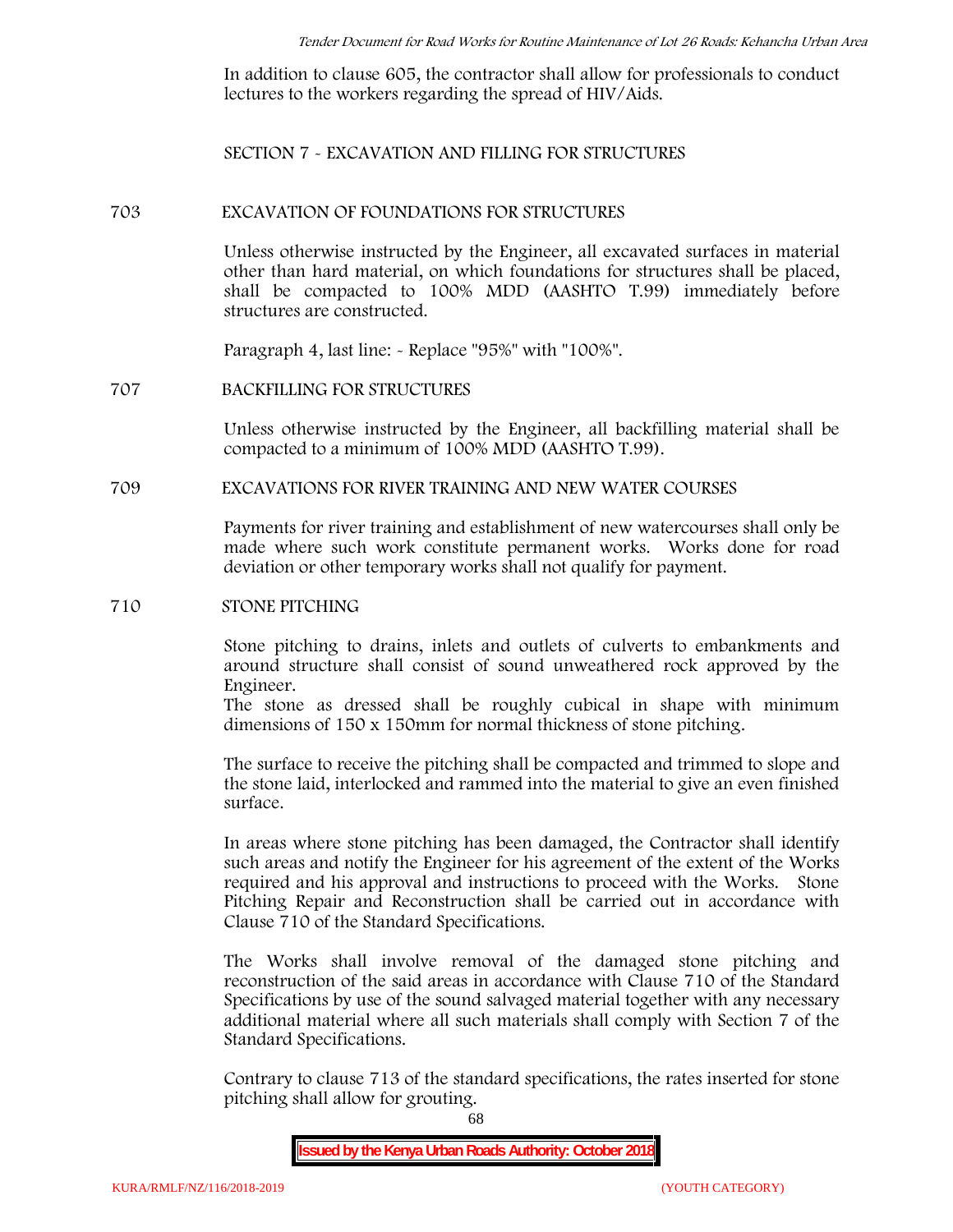## **711 GABIONS**

Where instructed by the Engineer the Contractor will install gabions as protection works to washout areas or bridge Piers and or Abutments. Gabions shall be constructed in accordance with Clause 711 of the Standard Specification.

I n cases where existing gabions have been damaged, the Contractor shall identify them and notify the Engineer for his agreement of the extent of the Work required and his approval and instructions to proceed with the Works.

The Works shall involve removal of the damaged gabions / rocks, excavation to the correct levels and grades as directed by the Engineer, and in accordance with Clause 711 of the Standard Specifications and reconstruction with new gabions and other necessary materials as necessary. The damaged gabions shall be recovered and transported to the nearest KURA'S Yard or M.O. R &P.W Department depot.

## **712 RIP-RAP PROTECTION WORK**

Quarry waste or similar approved material shall be used to backfill scoured and eroded side, outfall and cut-off drain. The material shall be compacted to form a flat or curved surface preparatory to stone [pitching of drainage channels, existing and new scour checks as directed by the Engineer.

The surface to receive the pitching shall be compacted and trimmed to slope and the stone hand laid, interlocked and rammed into the material to give an even finished surface. The interstices of the Pitching shall be rammed with insitu material. The insitu material immediately behind the pitching shall be compacted to minimum density of 100% MDD compaction (AASHTO T.99)

## **714 BACKFILL BELOW STRUCTRURES**

Where instructed this shall be carried out in compliance with the requirements of Clause 507 and 804 of the Standard Specification.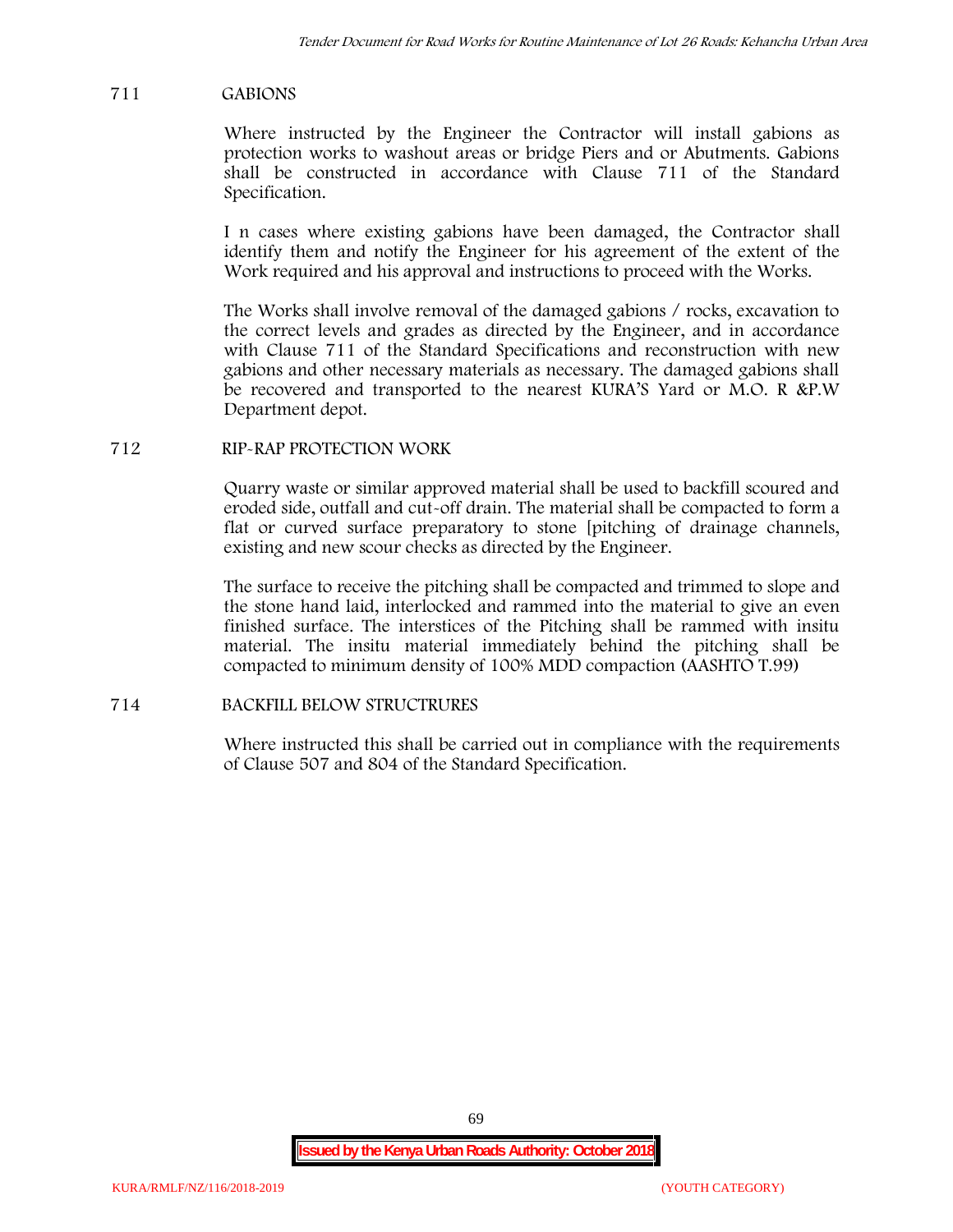**SECTION 8 - CULVERTS AND DRAINAGE WORKS**

#### **801 SCOPE OF SECTION**

The operations specified in this section apply to the installation of drainage works and reinstatement and improvement of the same.

In addition, this Section covers: -

- Extending of existing 450mm, 600mm and 900mm diameter pipes to be compatible with the increased road width or access.
- Desilting and cleaning of existing pipes and outfall drains to make them free flowing.

**804 EXCAVATION FOR CULVERTS AND DRAINAGE WORKS**

In the Standard Specifications, make the following amendments: -

culverts as shall be directed by the Engineer.

- (a) In paragraph 6, line 3, and in paragraph 7, line 5 and in paragraph 11, line 6, delete "95%" and insert "100%".
- (b) Removal of Existing Pipe Culverts

Where instructed by the Engineer, the Contractor shall excavate and remove all existing blocked or collapsed culvert pipes of 450mm, 600mm and 900mm diameter including concrete surround, bedding, inlet and outlet structure.

The void left after removal of culvert pipes shall be widened as necessary to accommodate new concrete bedding, pipe and haunching. The payment of this work shall be per linear metre of pipes removed, and the volume in m<sup>3</sup> of inlet/outlet structure removed. The void left by removal of these pipes shall be carefully preserved in order to accommodate replacement of 450mm, 600mm or 900mm diameter pipe

- (c) Removal of Other Existing Drainage Structures When instructed by the Engineer, the Contractor shall demolish or remove any other structure and payment for this shall be made on day work basis.
- (d) Excavation for Culverts and Drainage Works The Contractor shall carry out all excavations for new culverts and drainage works to the lines, levels, inclinations, and dimensions shown on the drawings or as instructed by the Engineer.

#### **805 EXCAVATION IN HARD MATERIAL**

In the Standard Specifications, Sub-clauses 805(a) and 805 (b) delete "95%" and insert "100%".

In sub-clause 809(a), paragraph 1, line 1, substitute "95%" with "100%".

70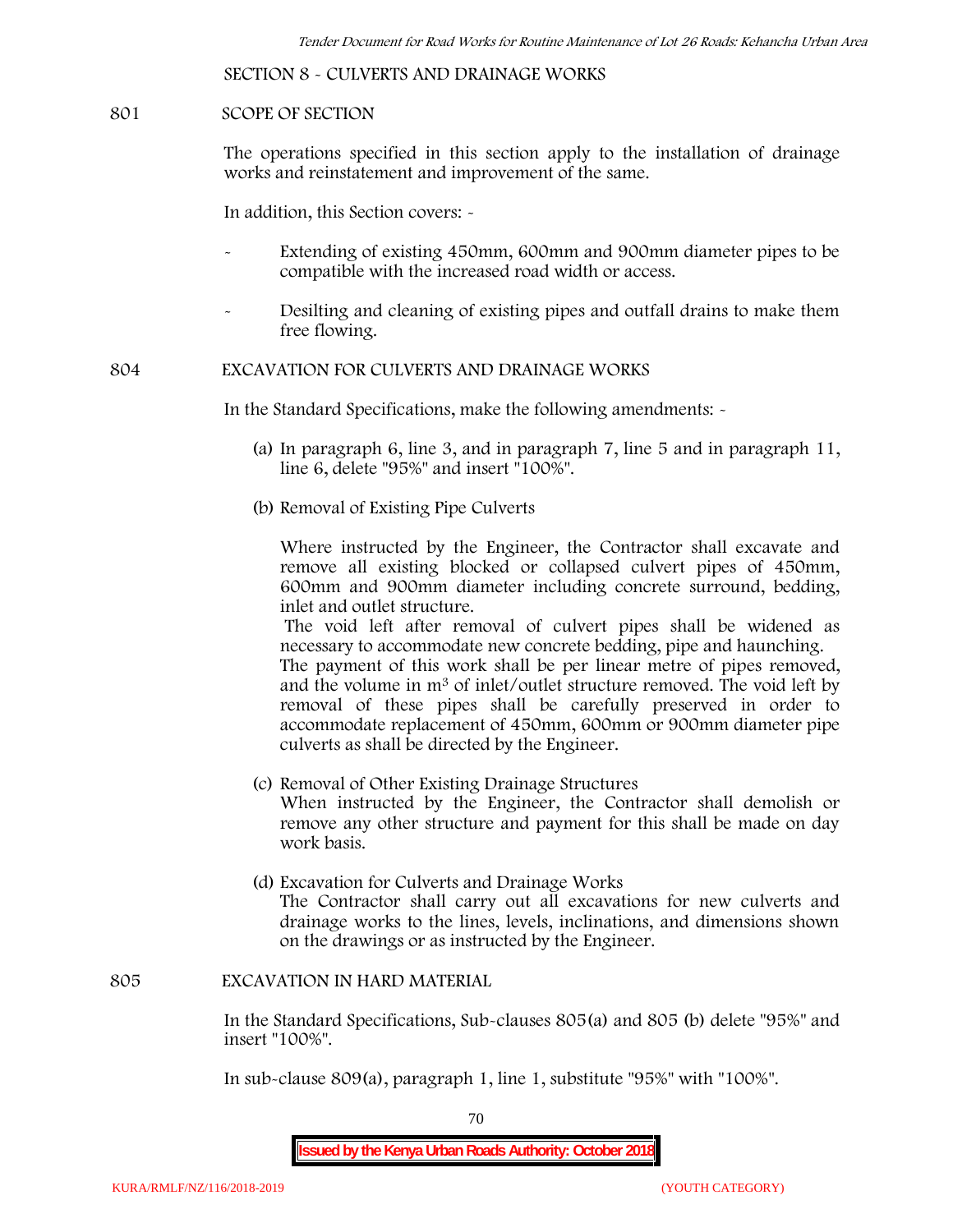In sub-clause 809(c), paragraph 2, line 4, between the words "compacted" and "and shaped" insert the words "to 100% MDD (AASHTO T.99)".

Hard material is material that can be excavated only after blasting with explosives or barring and wedging or the use of a mechanical breaker fitted with a rock point in good condition and operated correctly. Boulders of more than 0.2m<sup>3</sup> occurring in soft material shall be classified as hard material.

#### **809 BEDDING AND LAYING OF PIPE CULVERTS**

Concrete pipes shall be laid on a 150mm thick concrete bed of class 15/20 and the pipes shall be bedded on a 1:3 cement: sand mortar at least 50mm thick, 150mm wide and extending the full length of the barrel.

The rates inserted shall allow for compaction of the bottom of excavation to 100% MDD (AASHTO T.99).

#### **810 JOINTING CONCRETE PIPES**

The concrete pipes for the culverts shall have ogee joints and will be jointed by 1:2 cement: sand mortar and provided with fillets on the outside as described in clause 810 of the Standard Specification.

#### **812 BACKFILLING OVER PIPE CULVERTS**

In the Standard Specifications, clause 812

a) Wherever the expression "dry density of 95% MDD (AASHTO T. 99)" occurs delete and replace with "dry density of 100% MDD (AASHTO T.99)".

The rates entered for laying of pipe culverts shall allow for backfilling to pipe culverts and compacting to 100% MDD (AASHTO T.99) and these works shall not be measured and paid for separately.

## **814 SUBSOIL DRAINS**

In the event of excavation for repairs exposing local seepage, springs or unacceptably high water table, the Engineer may instruct the provision of counter fort or French drains.

These drains shall consist of a trench excavated to the alignment, width, depth and gradient instructed by the Engineer, and backfilled with approved compacted clean hard crushed rock material as specified in clause 815 of the standard specification. Where these drains lie within the carriageway the carriageway shall be reinstated with compacted stabilised gravel and surfaced with hot asphalt or a surface dressing as instructed by the Engineer.

#### **815 INVERT BLOCK DRAINS AND HALF ROUND CHANNELS**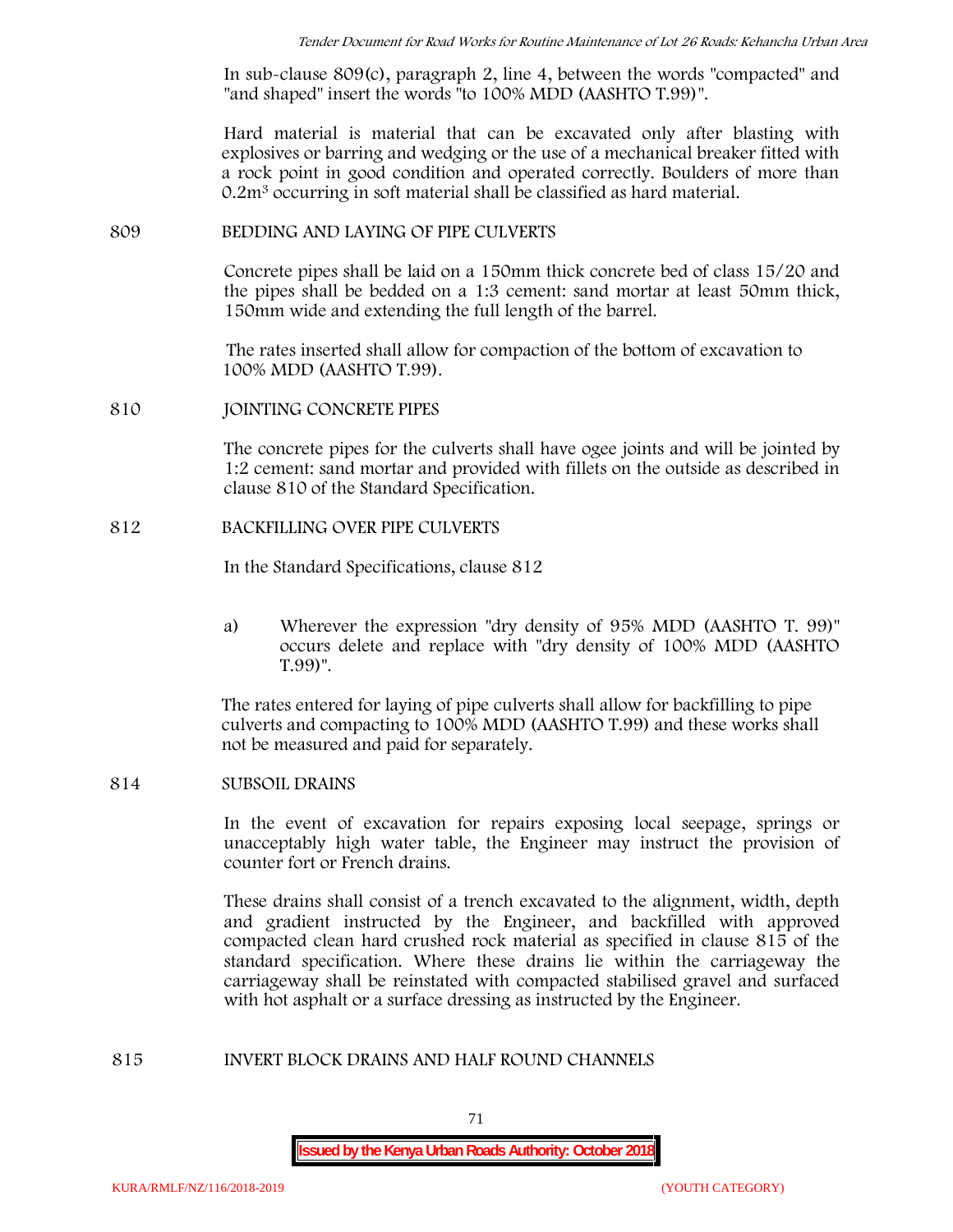Invert Block Drains and Half Round Channels shall be constructed as shown in the drawings provided in accordance with the Standard Specifications where directed by the Engineer.

### **817 REPAIRS TO DRAINS**

**817.1 Cleaning and Repair of Existing Drains**

In areas of existing side drains, mitre or outfall drains where such are blocked, the Engineer shall instruct the Contractor to clean and clear the drains to free flowing condition.

The work shall consist of:

- (a) Stripping and removal of any extraneous material to spoil including vegetation and roots in the drains to the satisfaction of the engineer.
- (b) Spreading of any spoil to the satisfaction of the Engineer.

Shaping the drains to free flowing condition as directed by the Engineer. Removing any broken side slabs for inverted block drains and replacing with a new removing any broken inverted block drains and replacing with a new one well jointed.

Measurement and Payment for cleaning drains shall be by linear metre of drain cleaned measured as the product of plan area and vertical depth of extraneous material instructed to be removed. No extra payment will be made for removal of vegetation and roots.

**817.2 Channels**

The Engineer may instruct that the Contractor provides open channels in place of existing subdrains where the latter may be damaged or in any other place. The rates entered by the Contractor in the bills of quantities must include for removal and disposal of any subdrain material, excavation to line and level, backfilling and compaction as directed by the engineer. The channels shall be constructed of precast class 20/20 concrete of minimum 80mm thickness and lengths or widths not exceeding 1000mm. Joints shall be at least 15mm wide filled with 1:2 cement sand mortar.

**817.3 Rubble fills for protection work**

Quarry waste or similar approved material shall be used to back fill scoured and eroded side, outfall and cut-off drains. The material shall be compacted to form a flat or curved surface preparatory to stone pitching of drainage channels, existing and new scour checks as directed by the Engineer.

## **817.4 Stone Pitching**

Stone pitching shall be constructed in accordance with clause 710 of the standard Specification.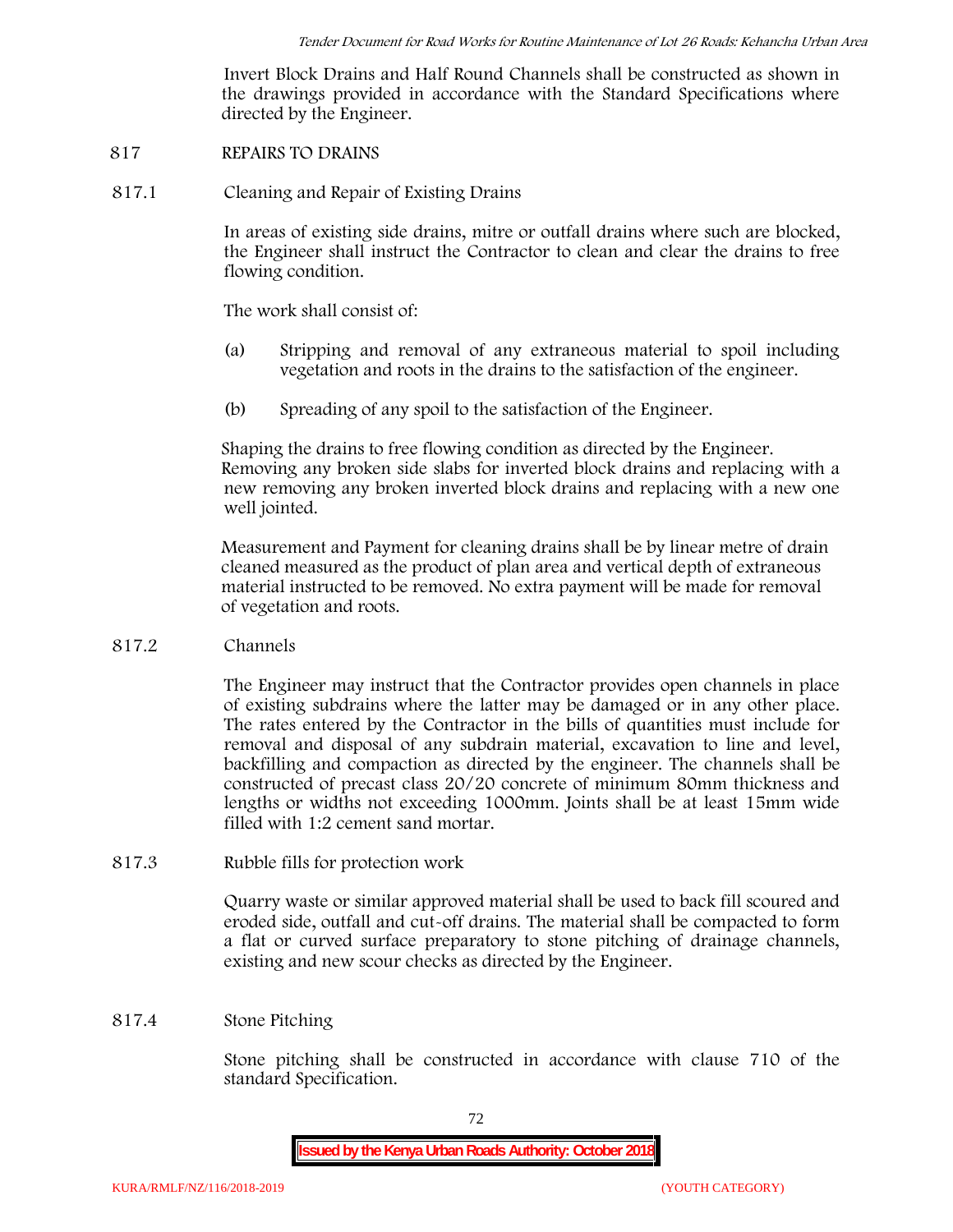**817.5 Gabions**

Gabions shall be constructed in accordance with clause 711 of the standard Specification.

**817.6 Spoil Material**

The Contractor shall be responsible for removal from site of all materials excavated in the course of undertaking works in this section of the specifications, unless suitable for re-use, and deposit of the material in a spoil dump to be approved by the Engineer.

**818 SCOUR CHECKS**

Scour checks are to be constructed in mass concrete in accordance with clause 818 of the standard Specifications and the drawings as shall be provided.

- **819 CLEANING AND MAINTENANCE**
- **819.1 Desilting of Pipe Culverts**

Where instructed, Contractor shall desilt the existing pipe culverts by removing all the material from the pipe to make them clean and free flowing.

Measurement and payment shall be by the linear metres of pipes de-silted, regardless of diameter size.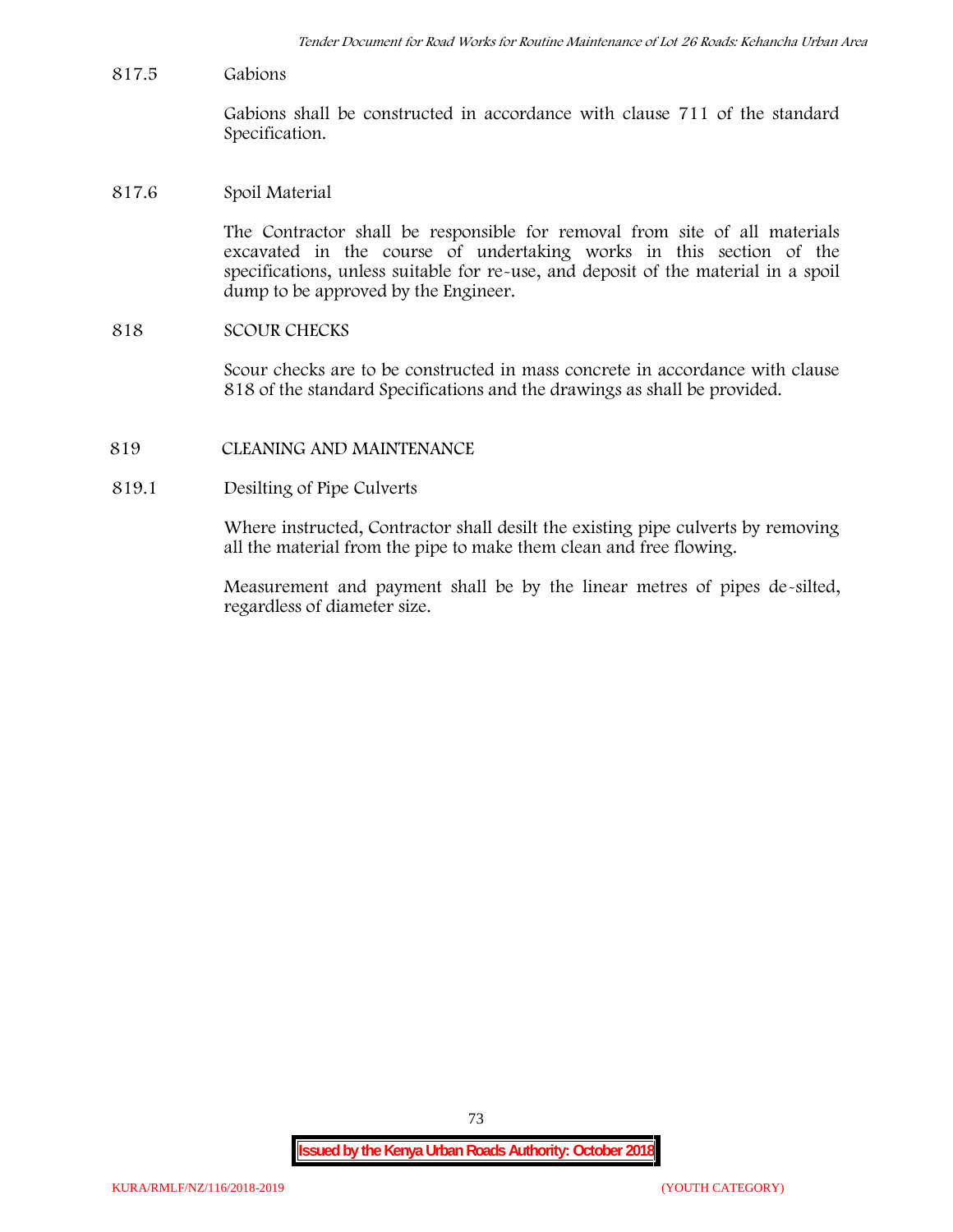**SECTION 9 - PASSAGE OF TRAFFIC**

#### **901 SCOPE OF THE SECTION**

The Contractor shall so arrange his work to ensure the safe passage of the Traffic at all times and if necessary construct and maintain an adequate diversion for traffic complete with all the necessary road traffic signs.

The contractor shall provide to the satisfaction of the Engineer adequate warning signs, temporary restriction signs, advance warning signs, barriers, temporary bumps and any other device and personnel equipped with two way radios to ensure the safe passage of traffic through the works.

When carrying out the Works the Contractor shall have full regard for the safety of all road users.

The Contractor shall also provide sign posts and maintain to the satisfaction of the Engineer all deviations necessary to complete the works. The contractor should allow for the costs of complying with the requirements of this clause in his rates.

The contractor will be deemed to have inspected the site and satisfied himself as to the adequacy of his bid for these works and no additional payments will be made to the contractor for any expenditure on traffic control or the provision of deviations. The employer shall not be liable for inadequate prior investigations of this nature by the contractor.

### **903 MAINTENANCE OF EXISTING ROADS**

The Contractor shall when instructed, maintain the existing project road ahead of works using compacted asphalt concrete type I in accordance with the provisions in clause 1601B – 1607B of the Special Specifications or gravel material depending on the nature of the wearing course surface.

### **904 CONSTRUCTION OF DEVIATIONS**

(a) **General**

In addition to requirement of this clause, the Contractor shall when instructed construct and complete deviations to the satisfaction of the Engineer before commencing any permanent work on the existing road. Also during these works the contractor is supposed to provide a detour of adequate pipe culverts for pedestrian and traffic crossing where there is bridge works.

Subject to the approval by the Employer, the Contractor may maintain and use existing roads for deviation. Payment for this, made in accordance with clause 912 (a) (i), shall be by the Kilometre used depending on the type of road used, whether bituminous or earth/gravel. The rates shall include for the provision of materials and the works involved.

b) **Geometry**

74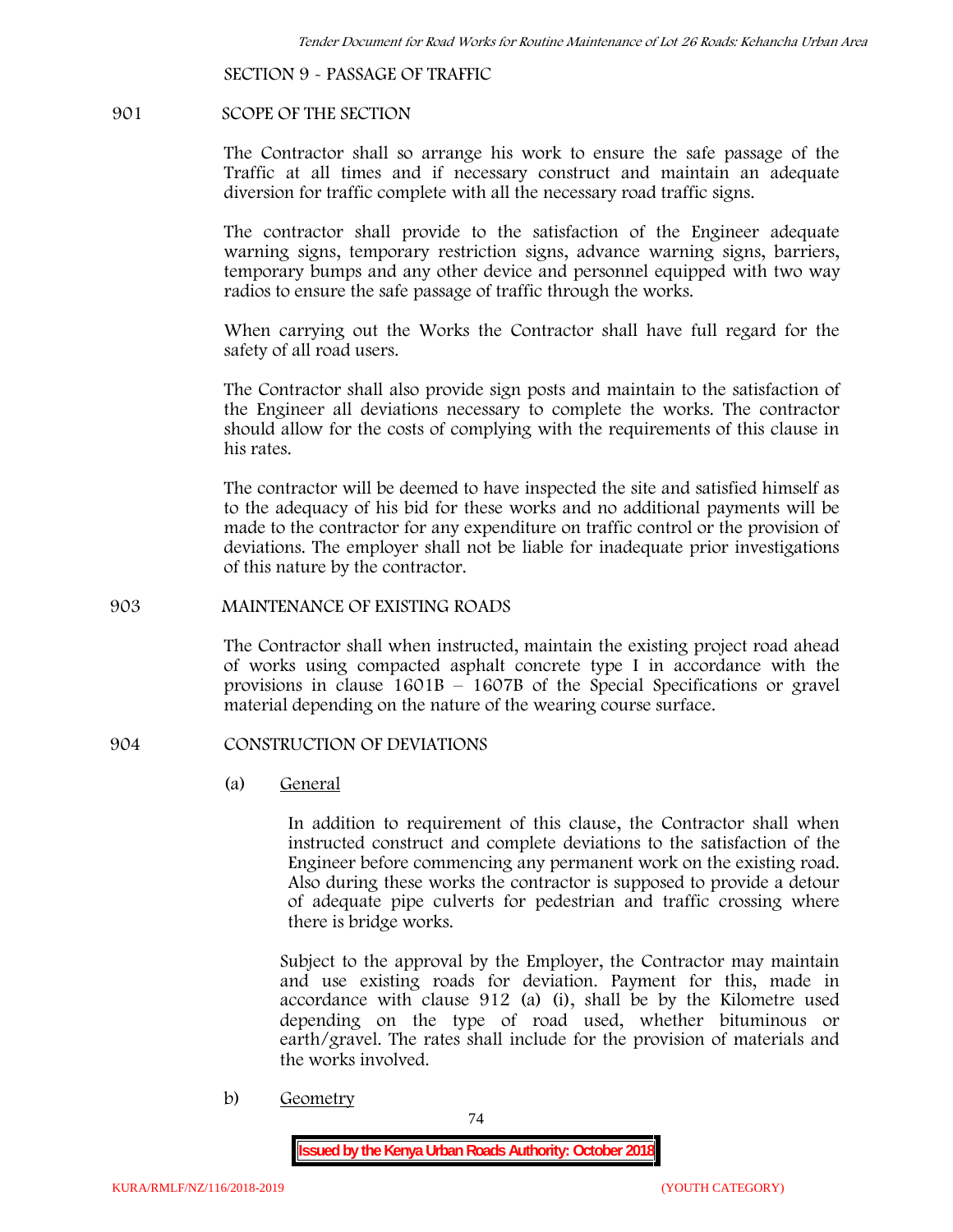The carriageway width of the deviations shall not be less than 6m wide and suitable for 2-way lorry traffic unless otherwise specified.

c) **Construction**

Unless otherwise instructed gravel wearing course for the deviation shall be 150mm compacted thickness complying with section 10 of the Standard Specification. The Contractor shall allow in his rate for removal of any unsuitable material before placing of gravel wearing course, as this will not be paid for separately.

In addition to provision of this clause, Contractor is required to sprinkle water at least 4 times a day at the rate of 1 to  $1.4$  litres/ $M<sup>2</sup>$  in regular interval to minimise the effects of dust. Latest sprinkling time shall be one hour before the sunset.

Where existing neighbouring roads are used as deviation, Contractor shall carry out repairs and maintenance in parent materials used for the existing base and surfacing of the road being used.

# **906 PASSAGE OF TRAFFIC THROUGH THE WORKS**

The Contractor shall arrange for passage of traffic through the works during construction whenever it is not practicable to make deviations.

Any damage caused by passing traffic through the works shall be made good at the contractor's own cost.

## **907 SIGNS, BARRIERS AND LIGHTS**

Contractor shall provide signs, barriers and lights as shown in the drawing in Book of Drawings at the locations where the traffic is being carried off the existing road to the deviation and back again to existing road. The Contractor shall provide ramps and carry out any other measures as instructed by the Engineer to safely carry traffic from the road to deviation.

Contrary to what has been specified in this clause the road signs provided shall be fully reflectorised and in conformity with clause 9.1 of the "Manual for Traffic Signs in Kenya Part II".

# **909 ASSISTANCE TO PUBLIC**

In addition to provision of clause 909, Contractor shall maintain close liaison with the relevant authorities to clear any broken down or accident vehicles from the deviations and the main road, in order to maintain smooth and safe flow of the traffic. Further, the Contractor shall provide a traffic management plan to be approved by the Engineer before the commencement of any construction works and execute the same, to the satisfaction of the Engineer, during the entire period of project implementation. A draft traffic management plan shall be submitted with Bid.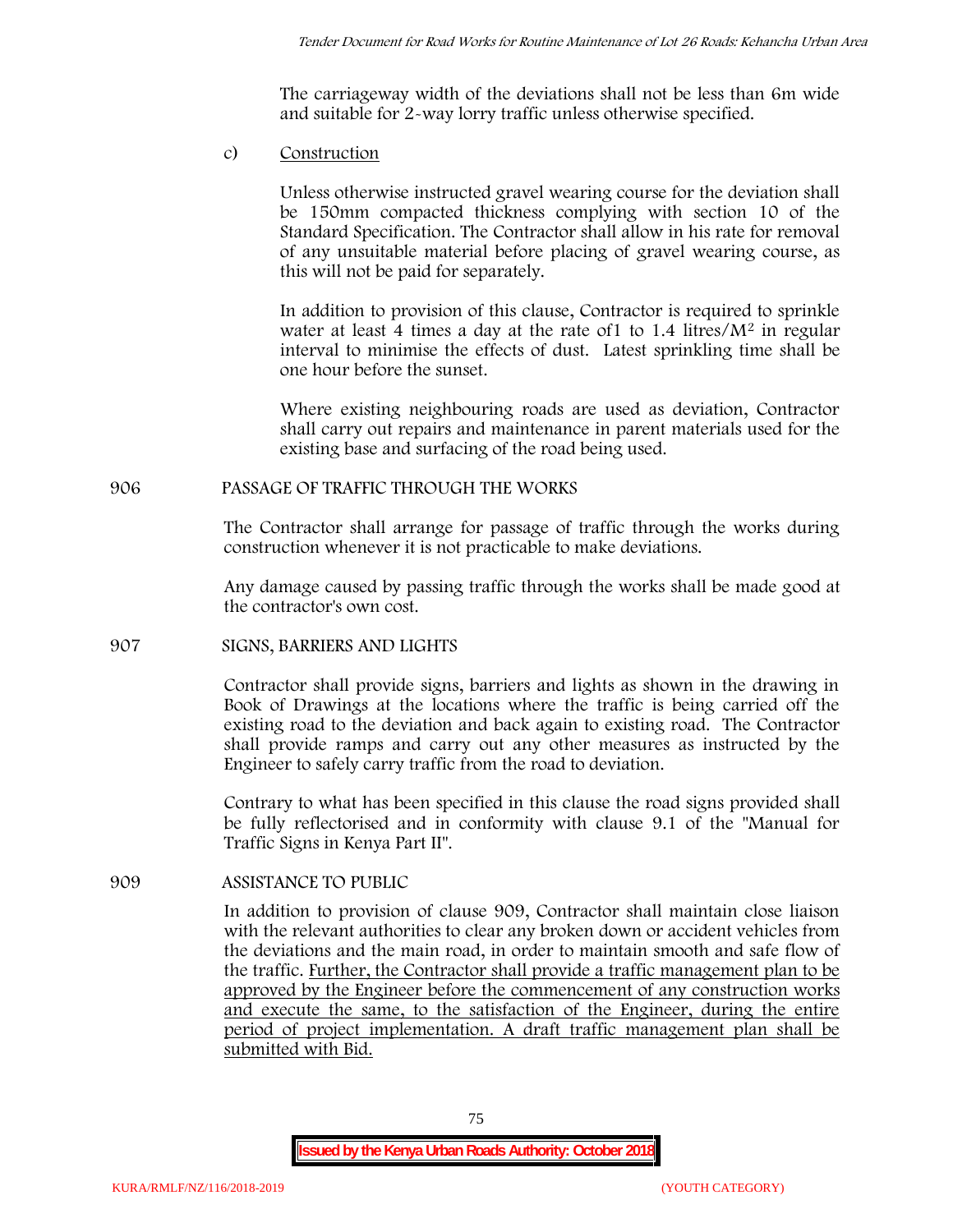# **912 MEASUREMENT AND PAYMENT**

### **Construct Deviation**

#### **Road Deviation**

The Contractor shall be paid only 50% of the rate for this when he completes deviation road to the satisfaction of the Engineer. The balance shall be paid in equal monthly instalments over the contract period, as he satisfactorily maintains the deviation (as per clause 904 and 905 above) when it is in operation.

Where existing neighbouring road has been used as deviation, payment shall be by the kilometre rate and shall include the cost of repairs and maintenance of the road carried out in parent base and subbase materials.

### **Deviation using Pipe Culverts**

The Contractor shall be paid only 50% of the rate for this when he completes deviation to the satisfaction of the Engineer. The balance shall be paid in equal monthly instalments over the contract period, as he satisfactorily maintains the deviation when it is in operation. The Contractor shall be paid full amount when the bridge under construction will be in use.

### **Maintain existing road**

Asphalt Concrete or gravel for maintaining the existing road shall be measured by the cubic metre placed and compacted upon the road

#### **Passage of traffic through the works**

Payment shall be made on Lump Sum basis.

#### **Assistance to Public**

The Contractor will be deemed to have included cost of this item in other items and no separate payment shall be made.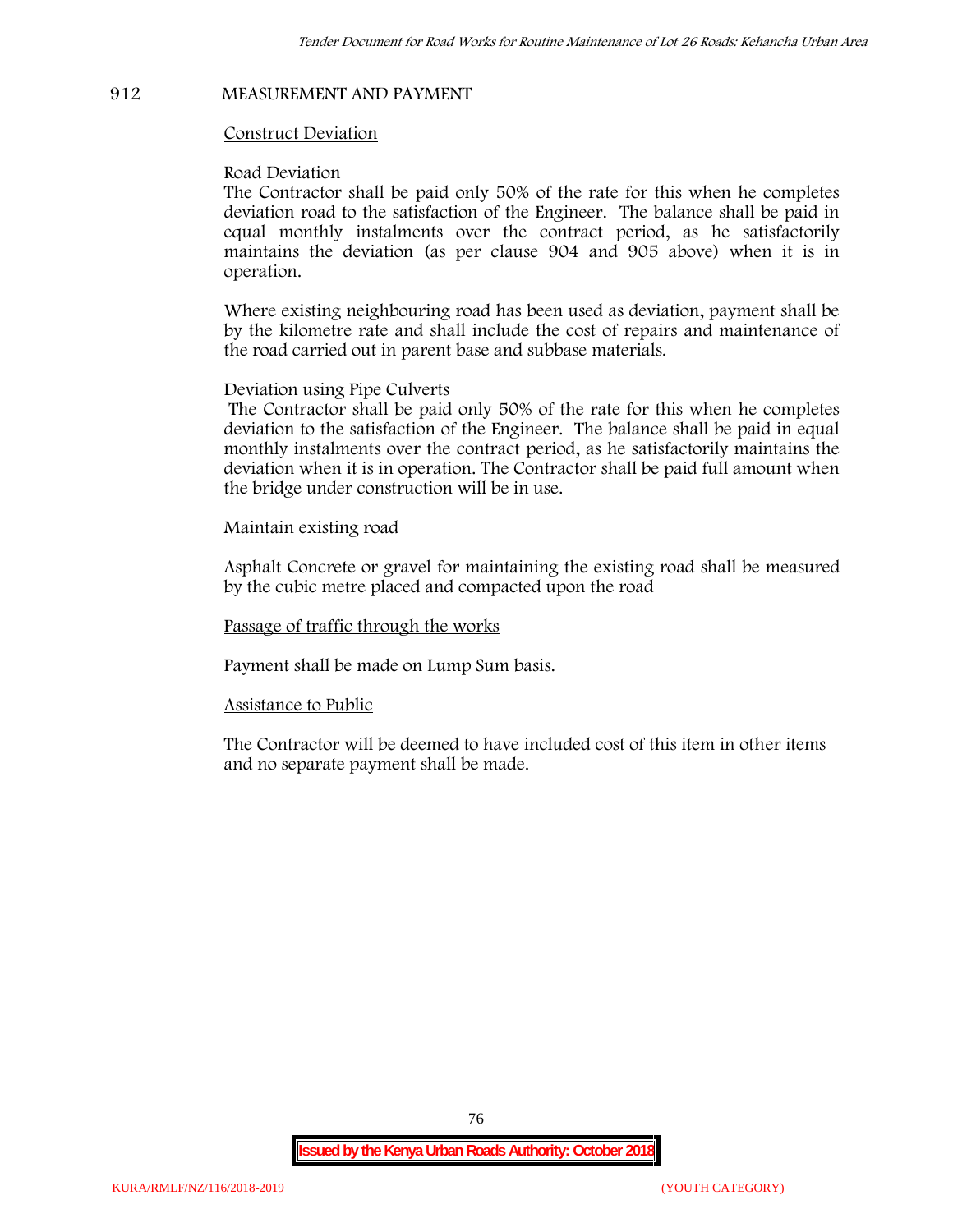## **SECTION 10 – GRADING AND GRAVELLING**

## **1001 GENERAL**

Grading covers the works involved in the reinstatement of the road carriageway to the camber by removing the high points and filling up gullies, corrugations and wheel ruts to restore smooth running surface. Gravelling consists of excavation, loading, hauling, spreading, watering and compaction of gravel or softstone wearing course material on the formation of the road carriageway.

## Ditch and Shoulder grading

The activity consists of cutting of a  $V$  – ditch and reinstating or reforming of the shoulders of road using either Towed or Motor grader.

## Carriageway grading

## **(i) Light grading**

This consists of trimming of the carriageway to control roughness and corrugations using either a towed grader or a motorized grader.

### **(ii) Heavy grading**

This consists of scarifying the existing carriageway surface, cutting high spots and moving materials to fill potholes, corrugations and wheel ruts and reshaping of the surface to the specified camber, using either a towed grader or a motorized grader. All loose rocks, roots, grasses shall be removed and disposed well clear off the drains.

Heavy grading will be considered if 70% of the road has potholes, corrugations and wheel ruts of over 200mm deep.

The material shall be bladed toward the center of the road starting from both edges until the specified camber is achieved.

## **1002 MATERIALS**

Gravel shall include lateritic gravel, quartzitic gravel, calcareous gravel, decomposed rock, softstone/quarry waste material, clayey sand and crushed rock.

#### **1003 MATERIAL REQUIREMENTS**

Gravel material shall conform to the requirements given below: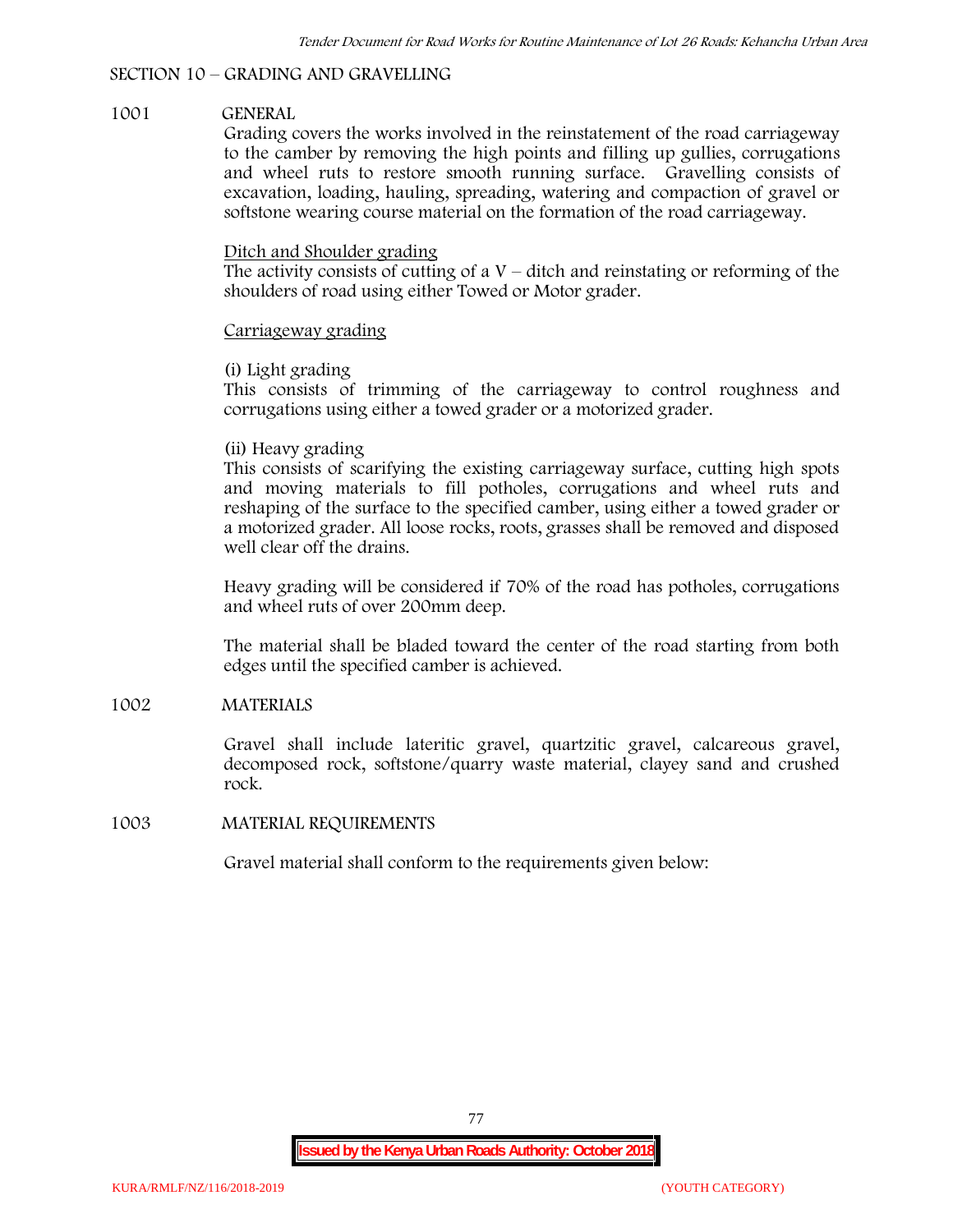| <b>GRADING REQUIREMENTS</b> |                                  |     |
|-----------------------------|----------------------------------|-----|
| AFTER COMPACTION            |                                  |     |
| Sieve                       | % by weight                      |     |
| (mm)                        | passing                          |     |
| 40                          | 100                              |     |
| 28                          | $95 - 100$                       |     |
| 20                          | $85 - 100$                       |     |
| 14                          | $65 - 100$                       |     |
| 10                          | $55 - 100$                       |     |
| 5                           | $35 - 92$                        |     |
| 2                           | $23 - 77$                        |     |
| 1                           | $18 - 62$                        |     |
| 0.425                       | $14 - 50$                        |     |
| 0.075                       | $10 - 40$                        |     |
|                             | PLASTICITY INDEX REQUIREMENTS PI |     |
| Zone                        | Min                              | Max |
| WET                         | 5.                               | 15  |
| DRY                         | 10                               | 25  |

| BEARING STRENGTH REQUIREMENTS                   |            |                |  |  |
|-------------------------------------------------|------------|----------------|--|--|
| Traffic                                         | <b>CBR</b> | DCP Equivalent |  |  |
| Commercial                                      |            | mm/Blow        |  |  |
| VPD                                             |            |                |  |  |
| Greater than                                    | 20         | 11             |  |  |
| 15                                              |            |                |  |  |
| Less than 15                                    | 15         | 14             |  |  |
| CBR at 95% at MDD, Modified AASHTO and 4        |            |                |  |  |
| days soak                                       |            |                |  |  |
| Lower quality material (CBR 15) may be accepted |            |                |  |  |
| if no better material can be found              |            |                |  |  |

NB: Wet Zone – mean annual rainfall greater than 500mm Dry Zone – mean annual rainfall less than 500mm

78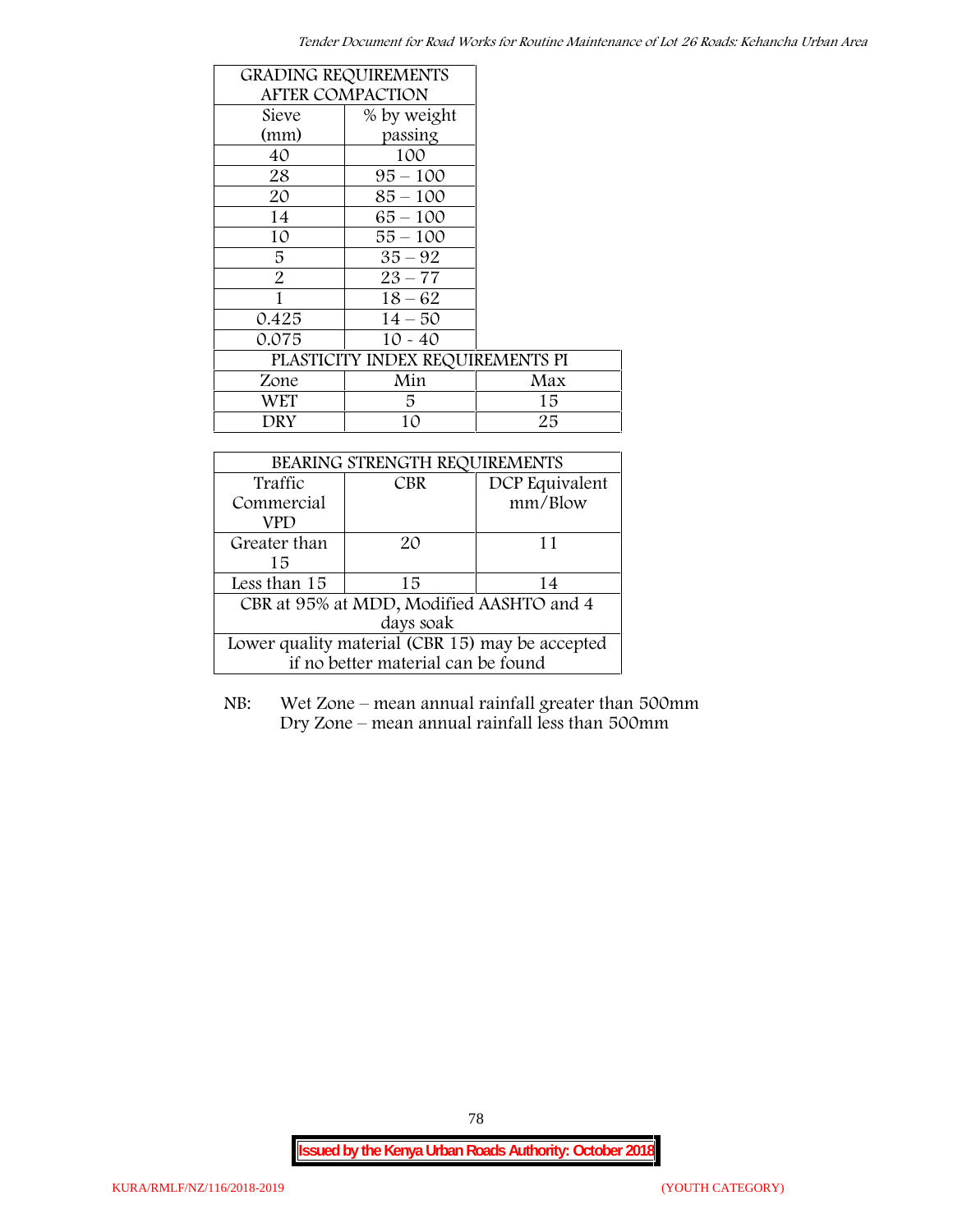## **SECTION 11 – SHOULDERS TO PAVEMENT**

### **1101 GENERAL**

Shoulders shall be constructed in accordance with guidelines given in 1102 and as directed by the Engineer.

For sections where shoulders are extremely low and requires fill material before the shoulder is reconstructed, the construction of fill embankment shall be in accordance with Section 5 of this specification.

#### **1102 MATERIAL FOR CONSTRUCTION OF SHOULDERS**

The shoulders shall be 1.0m wide both sides and shall be formed of 150mm thick well compacted soft stone material and topsoiled with red coffee soil and planted with grass.

Low shoulder shall be reconstructed by cutting benches, filling and compacting approved fill material to form the formation to the shoulders.

Shoulder reconstruction shall be same in all sections including the slip roads.

### **1105 SURFACE TREATMENT OF SHOULDERS**

The shoulders shall be planted with creeping type kikuyu grass.

#### **1106 MEASUREMENT AND PAYMENT**

Payment for shoulder construction shall be in accordance with the relevant clauses in sections 11, 12, 14, 15 and 23 of the relevant Specifications. Payment for fill material on shoulder shall be in accordance with Section 5 of this specification.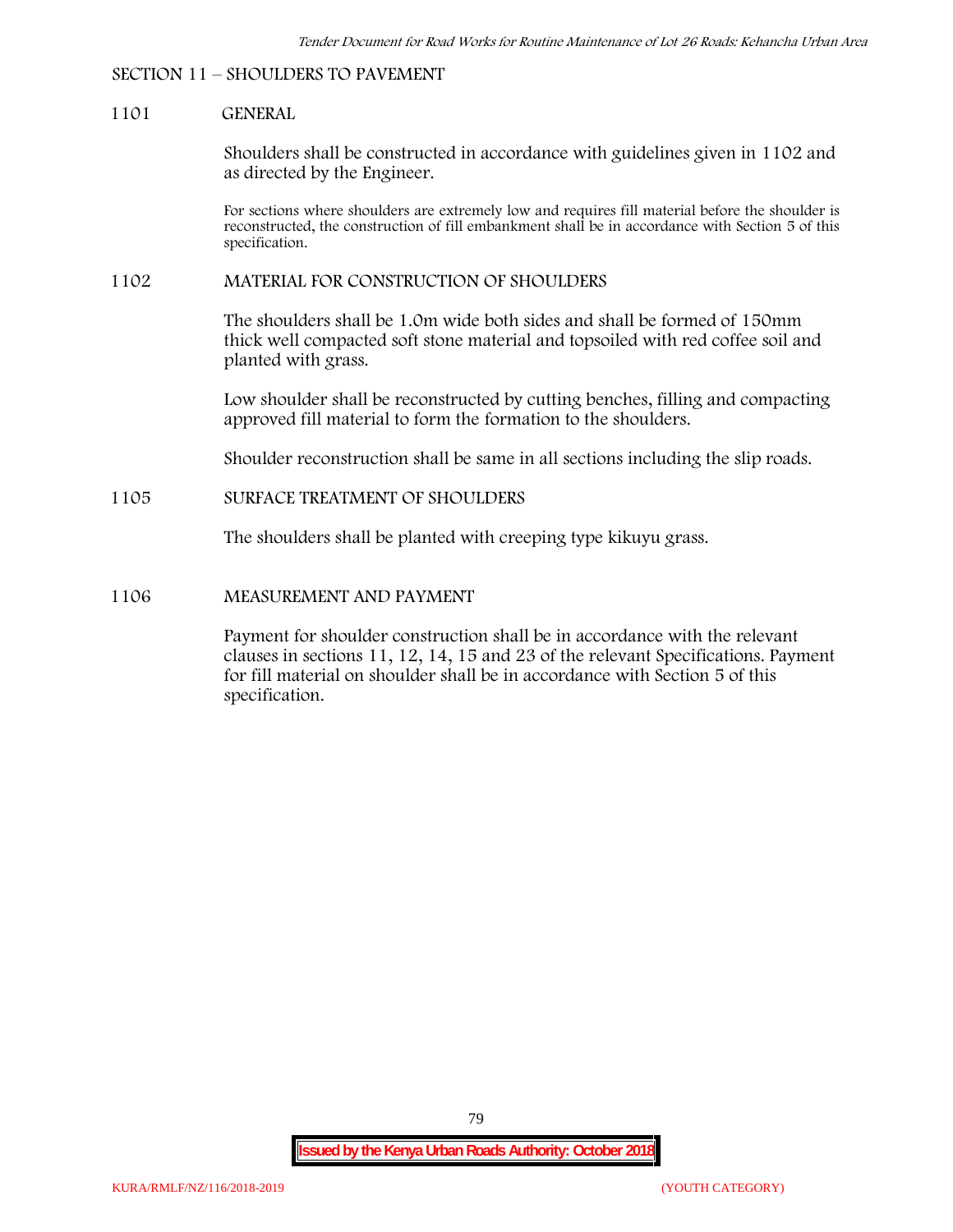#### **SECTION 12 - NATURAL MATERIAL SUBBASE AND BASE**

### **1201 GENERAL**

Where instructed by the Engineer, the Contractor shall undertake repairs, widening and reprocessing to the existing carriageway and shoulders in accordance with sections 12 and 14 of the Special Specifications.

**a) Areas to be scarified and reprocessed**

The contractor will scarify, add new material and reprocess sections as determined by the Engineer.

**b) Pavement repairs**

The Contractor will carry out repairs to base and subbase as directed by the Engineer and according to Specifications given in Sections 12 and 14 of the Standard Specifications.

**c) Pavement widening**

The Contractor shall, as directed by the Engineer, bench and compact the subgrade to 100% MDD (AASHTO T99), provide lay and compact material for subbase and base as directed by the Engineer and in accordance with Sections 5 and 12 of the Standard Specifications.

#### **1203 MATERIAL REQUIREMENTS**

Natural materials for base and subbase shall conform to the specifications given in Section 12 of the Standard Specifications for Road and Bridge Construction for cement and lime improved base and subbase.

**1209 MEASUREMENT AND PAYMENT**

Natural material for subbase and base shall be measured by the cubic metre placed and compacted upon the road calculated as the product of the compacted sectional area laid and the length.

**1210 HAND PACKED STONE**

Hand packed stone base is a layer of hand laid stone of defined size and durable in nature, laid in a manner such that when proof rolled and compacted it forms a stable and dense matrix as a road base.

**a) Material for Hand Packed Stone Base**

This shall consist of durable stone with nominal base dimensions of 75 mm square and minimum height of 150 mm or when compacted to give a layer of 150 mm. The stone shall be class C with the following requirements: **LAA 45 max ACV 32 max SSS 12 max**

80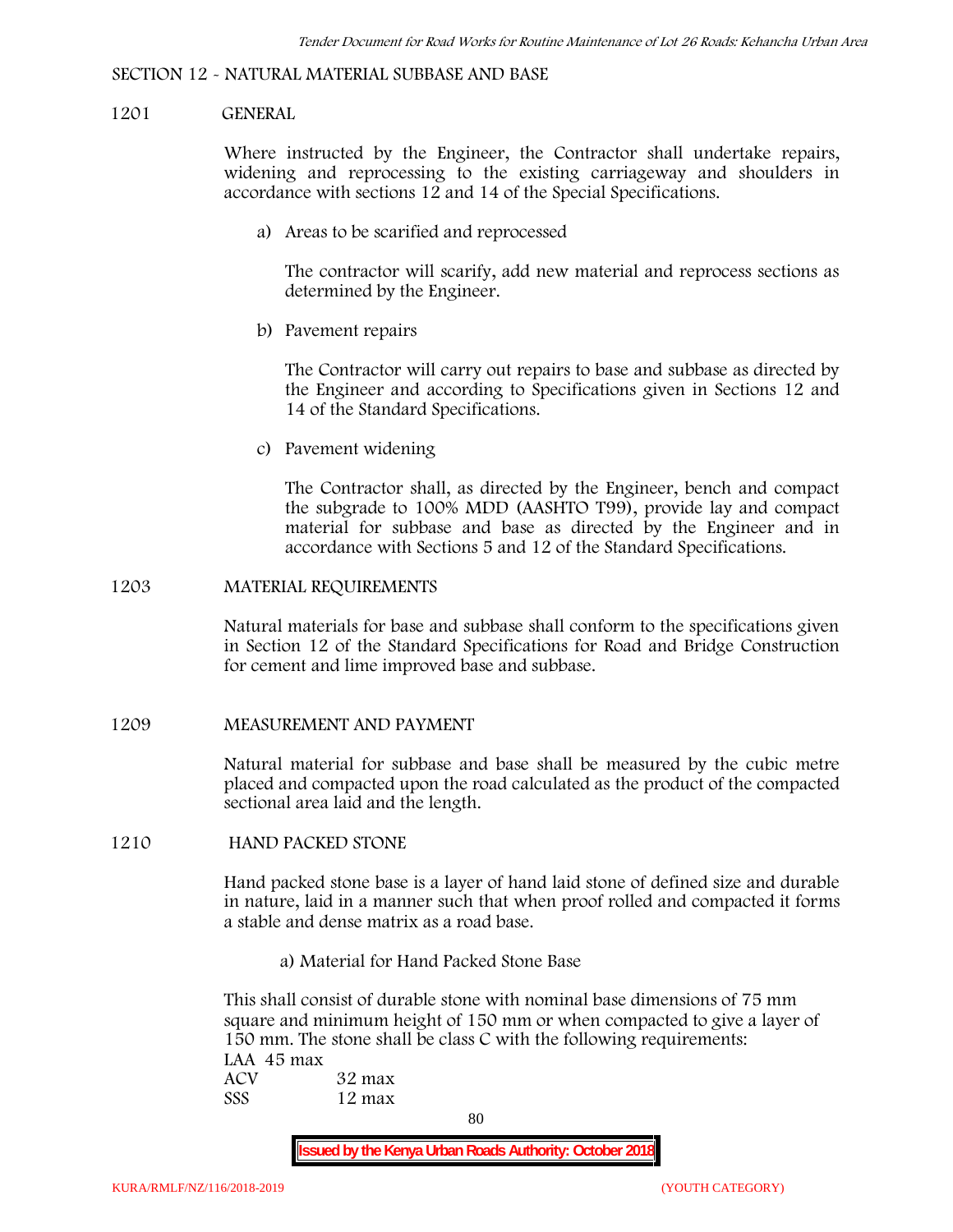| FI | 30 max  |
|----|---------|
| CR | 60 min. |

It shall be free from foreign matter. The fines passing 0.425 mm sieve shall be **NONPLASTIC**

## **b) Laying**

The stone shall be laid by hand closely together. The stone shall be carefully bedded and tightly wedged with suitable spalls. The base of the stone shall alternate with the apex in all directions or as directed by the Engineer. The layer shall be proof rolled with a loaded scrapper or truck with a minimum axle load of 8 tonnes in the presence of the Engineer who shall approve of its stability before compaction.

### **c) Compaction**

This shall be by a steel wheeled roller of at least five tonnes per metre width of roll. It shall consist of four static runs or until there is no movement under the roller. There shall follow vibratory compaction until an average dry density of 85% minimum of specific gravity of stone has been achieved. No result shall be below 82% of specific gravity. The surface of the compacted layer shall then be levelled by quarry dust (0/6 mm). The dust shall have the following specifications:

| Grading    |            |  |  |  |
|------------|------------|--|--|--|
| Sieve Size | % Passing  |  |  |  |
| 10         | 100        |  |  |  |
| 6.3        | $90 - 100$ |  |  |  |
|            | 75-95      |  |  |  |
| 2          | $50 - 70$  |  |  |  |
|            | $33 - 50$  |  |  |  |
| 0.425      | 20-33      |  |  |  |
| 0.300      | 16-28      |  |  |  |
| 0.150      | $10 - 20$  |  |  |  |
| 0.075      | $6 - 12$   |  |  |  |

The stone shall be class C

The dust shall be free from foreign matter and fines passing 0.425 mm sieve shall be **NON-PLASTIC**. The maximum layer shall be 40 mm or as directed by the Engineer

## **d) Measurement and Payment**

Payment shall be by the cubic metre laid  $(m<sup>3</sup>)$ . Measurement of volume shall be determined as the product of length and compacted thickness laid. The rate quoted for this item should include the cost for laying the levelling quarry dust layer, as no extra payment shall be made for this layer.

## **1211 REPROCESSING EXISTING PAVEMENT LAYERS**

**(b) General**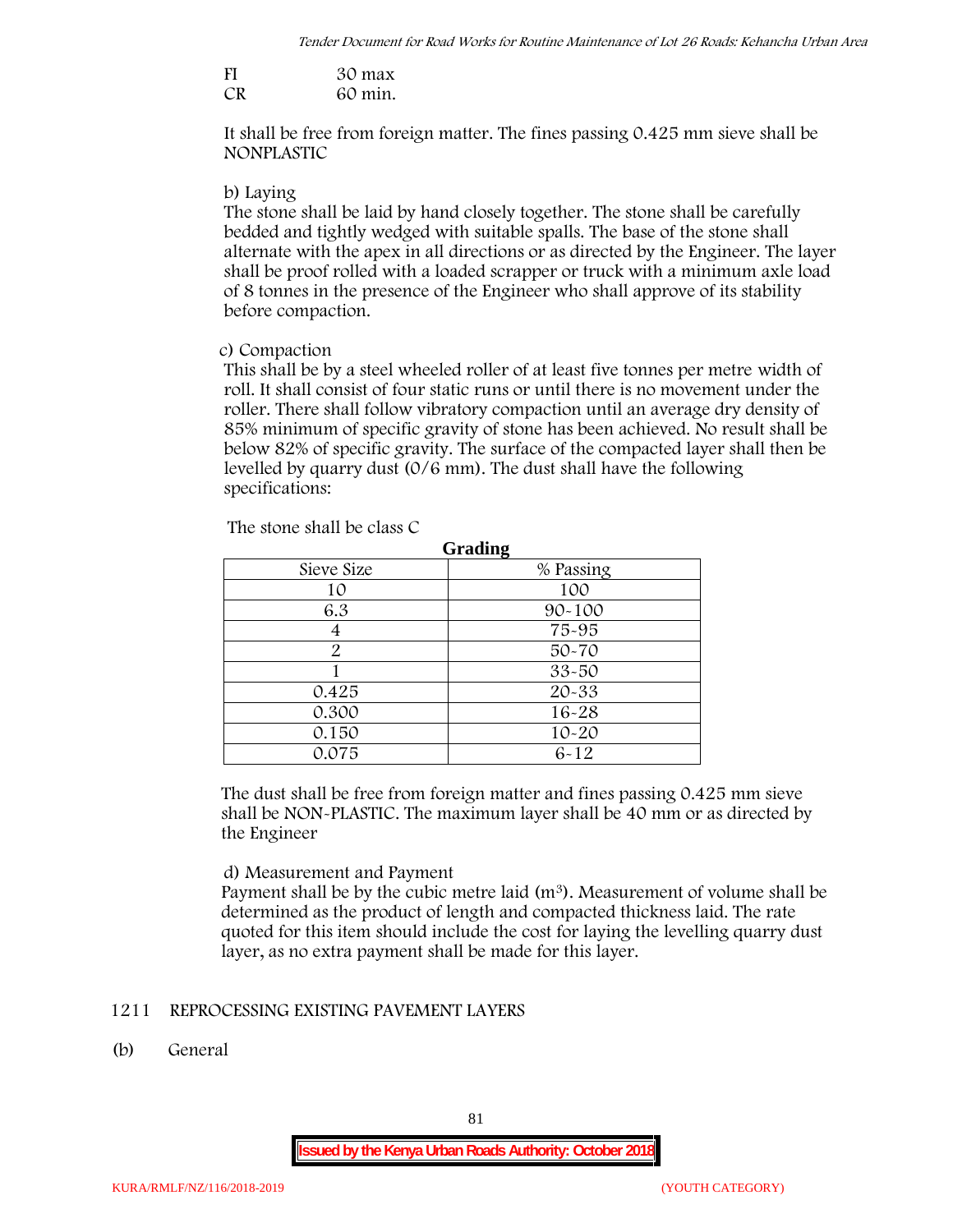The existing surfacing and the base shall be reprocessed with additional material and the composite mixture shall be compacted to form the subbase layer.

Before commencement of the work the Contractor shall propose plants and equipments he proposes to use for this activity.

The Contractor after approval of his proposal shall carry out test section in accordance with Section 3 of the Standard Specifications.

- (c) The existing surfacing and base course shall be broken up to specified depth and reprocessed in place, where required. The underlying layers shall not be damaged, and material from one layer may normally not be mixed with that of another layer. Where unauthorized mixing occurs or where the material is contaminated in any way by the actions of the Contractor, and the contaminated material does not meet the specified requirements of for the particular layer, he shall remove such material and replace it with other approved material, all at his own expense.
- (d) Any mixture composition of the new layer must not contain more than 30% of the bituminous material by volume. The mixture must not contain pieces of bound bituminous material larger than 37.5mm, and any such material shall be removed at the Contractor's cost.
- (e) The requirements for imported material used in the respective pavement layers shall comply with the limitations, norms, sizes and strengths specified in the Standard Specifications clause 1203(b) and (d) and shall be worked as per Section 14 of the Standard Specification.
- (f) Material reworked in-situ or that obtained from existing pavement is not expected to comply with the material requirements but the reworking should achieve the specified requirements.
- (g) Where the thickness of any existing pavement layer requires to be supplemented within reprocessing and the thickness of the additional material after compaction will be less than 100mm, the existing layer shall be scarified to a depth that will give a layer thickness of at least 100mm after compacting the loosened existing and the additional material.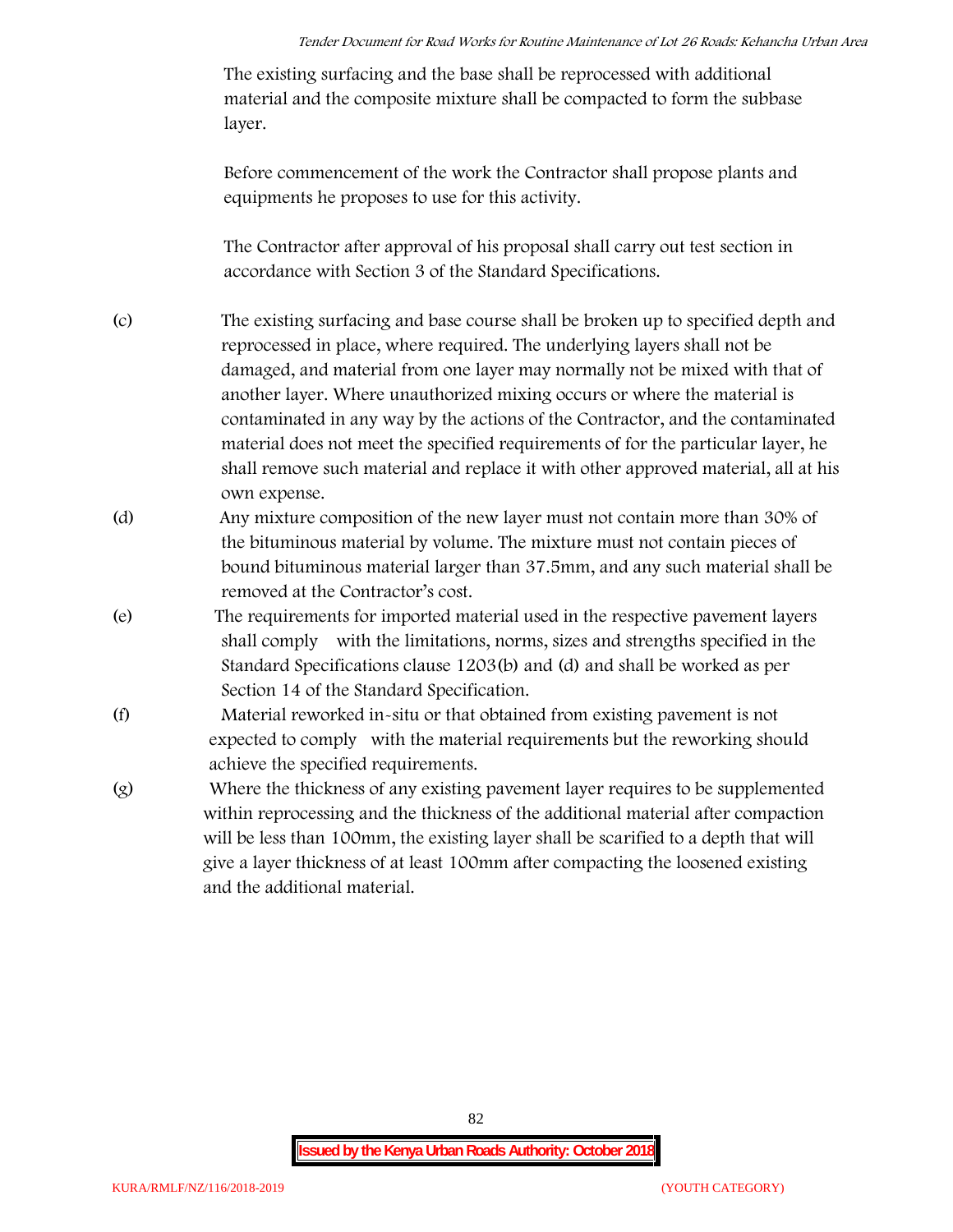# **Controlling the Reworked Depth**

The Contractor shall submit a proven method to method to control the depth of excavation, or layer to be reworked, to the Engineer for approval. The Engineer may order a trial section to be reprocessed before any major length of the road is rehabilitated.

# **Excavations**

Excavations in the pavement shall be kept dry. In the event of water penetrating the underlying layers, construction of the consecutive layers shall be postponed until the underlying layers are dry enough to accommodate the construction plant without deforming or otherwise showing distress.

Step construction shall be carried out per layer at the joint when excavating, both longitudinally (if appropriate) and perpendicular to the direction of travel. The step width shall be 500mm perpendicular to the direction of travel, and 150mm long longitudinally, unless otherwise instructed by the Engineer.

Special care shall be taken when compacting the new material at the joint, ensuring that the specified density is achieved.

# **Measurement and Payment**

(a) Item: In-situ reprocessing of existing pavement layers as subbase compacted to specified density (95% MDD AASHTO T180) and thickness.

## Unit: M<sup>3</sup>

The tendered rate shall include full compensation for breaking up the existing pavement layer to specified depth, breaking down and preparing the material and the spreading and mixing in of any additional material

(b)Item: The addition of extra gravel to subbase.

Unit: M<sup>3</sup>

The tendered rate shall include full compensation for procuring and addition of the material to the in-situ scarified layers and the transportation of the material over unlimited free-haul distance. The tendered rates will also include full compensation for prospecting for materials and any payments necessary to acquire the specified quality material.

(c) Excavation of existing bituminous pavement materials including unlimited free-haul.

Unit: M<sup>3</sup>

The tendered rates shall include full compensation for excavating the existing bituminous material from the pavement layers and for loading, transporting the material for unlimited free-haul, off-loading and disposing of the materials as specified.

(d) Excavation of the existing pavement

Unit:  $M^3$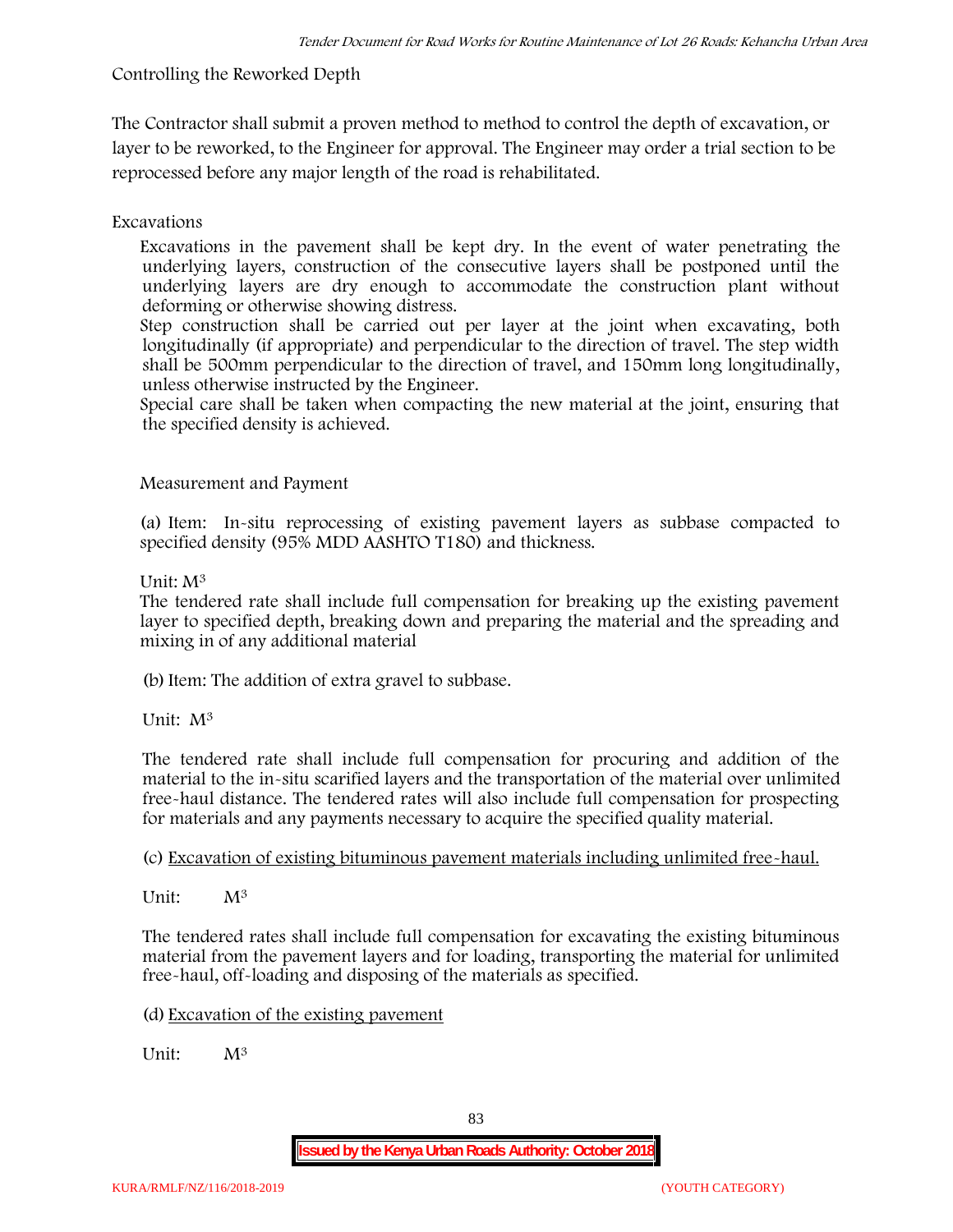The tendered rate shall include full compensation for excavating the existing material from the pavement layers and for loading, transporting the material for unlimited free-haul distance, off-loading and disposing of the material as specified.

Payment will only be made for breaking up and excavating existing pavement layers to the specified depth if the material is to be removed to spoil.

## **SECTION 15 - BITUMINOUS SURFACE TREATMENTS**

## **1501B PREPARATION OF SURFACE**

In addition to requirements of Clause 1503B of the Standard Specifications, the contractor shall prepare and Repair Cracks, Edges, Potholes and Other Failures as follows: **-**

a) **Cracks 3.0mm or less in width**

The entire crack area shall be cleaned by brushing with a wire brush and then blowing with a compressed air jet and the crack sealed with 80/100 cutback bitumen using a pouring pot or pressure lance and hand squeegee. The surface shall then de dusted with sand or crushed dust.

b) **Cracks greater than 3.0mm in width**

Before these cracks are filled a steel wire brush or router shall be used to clean them and then a compressed air jet shall be used to clean and remove any foreign or lose material in the crack until the entire crack area is clean.

When the crack and surrounding area have been thoroughly cleaned, dry sand shall be forced into the crack until it is sealed in the manner specified for cracks less than 3.0mm width.

c) **Potholes, edges and other repair areas**

Where instructed, the Contractor shall prepare areas for the repair of potholes, road edges and other repair areas by excavating off unsuitable or failed material and debris, trimming off excavated edges, cleaning and compacting the resulting surfaces and applying MC 30 or MC 70 cut-back bitumen prime coat at a rate of  $0.8-1.2$  litres/m<sup>2</sup>, all as directed by the Engineer. Measurement and payment shall be made under the relevant item of Bill No 15. Where the surface repair on potholes and edges are to be carried out, Asphalt Concrete Type I (0/14gradation) shall be used. Bituminous material for repair of failures and other repair areas shall be paid for under the relevant item of Bill No 16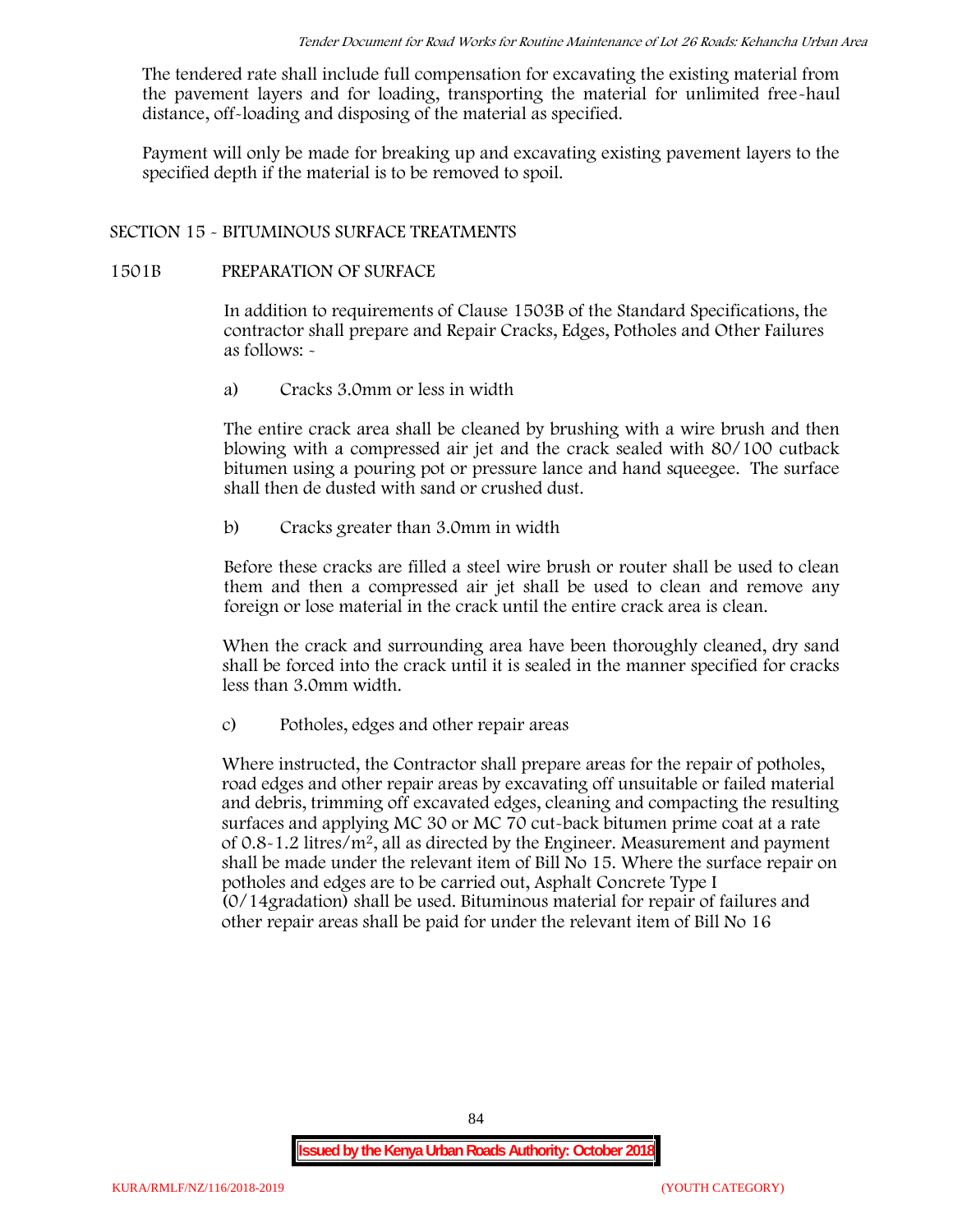#### **PART B - PRIME COAT**

## **1502B MATERIALS FOR PRIME COAT AND TACK COAT.**

For prime coat, the binder shall be a medium-curing cutback MC 70 unless otherwise directed by the Engineer.

The rate of spray of bituminous prime coat refers to the gross volume of the cutback bitumen, that is to say the volume of the bitumen plus dilatants.

Prime coat shall be applied to gravel areas that are to receive bituminous mixes as directed by the Engineer.

The tack coat shall consist of bitumen emulsion KI-60 unless otherwise directed by the Engineer.

The rates of spray of the binder shall be as instructed by the Engineer and shall generally be within the range 0.8-1.2 litres/square metre.

## **1511C MEASUREMENT AND PAYMENT**

(a) Seal coat

Seal coats shall be measured by the litre, for each type of bituminous binder for each seal coat, calculated as the product of the area in square metres sprayed and the rate of application in litres/square metres, corrected to 15.6  $\circ$  C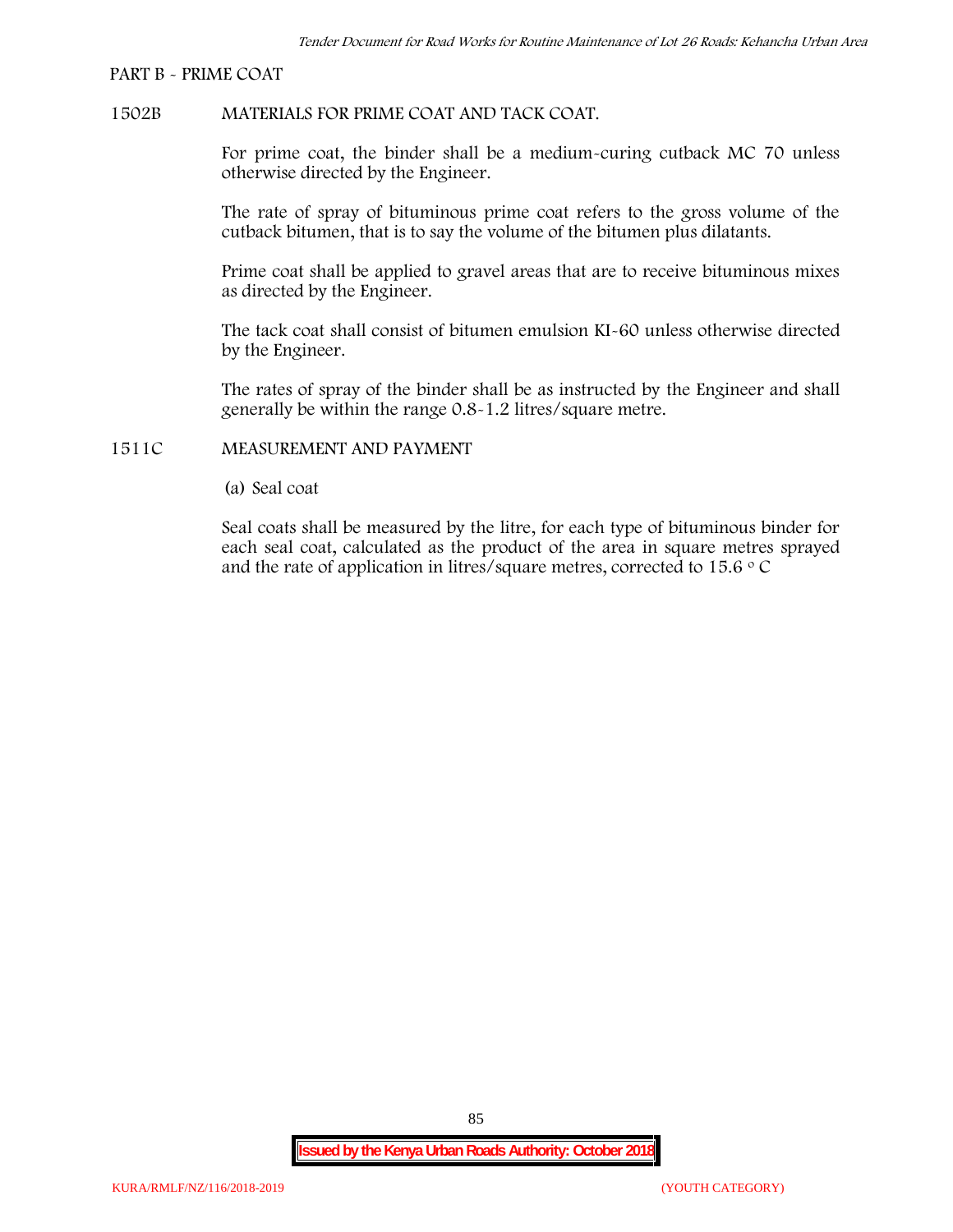**SECTION 16 - BITUMINOUS MIX BASES, BINDER COURSES AND WEARING COURSES**

This section covers different types of bituminous mixes for base and surface (wearing and binder courses) and is divided into the following parts: -

- Part A General
- Part B Asphalt Concrete for carriageway

## **PART A –GENERAL**

## **1601A SCOPE OF PART A**

Part A comprises all the general requirements for bituminous mixes, which apply to Part B as well.

### **1602A REQUIREMENTS FROM OTHER SECTIONS**

The following sections of this Specification apply to Part B of this section and shall be read in conjunction therewith:-

| Section 2  | Materials and Testing of Materials                 |
|------------|----------------------------------------------------|
| Section 3  | Setting Out and Tolerances                         |
| Section 6  | Quarries, Borrow Pits, Stockpile and Spoil Areas   |
| Section 15 | Bituminous Surface Treatments and Surface Dressing |

## **1603A CONSTRUCTION PLANT**

(a) **General**

The Contractor shall submit to the Engineer in accordance with Section 1 of its Specification, full details of the construction plant he proposes to use and the procedures he proposes to adopt for carrying out the permanent Works.

The Engineer shall have access at all times to construction plant for the purposes of inspection. The Contractor shall carry out regular calibration checks in the presence of the Engineer and shall correct forthwith any faults that are found.

All construction plant used in the mixing, laying and compacting of bituminous mixes shall be of adequate rated capacity, in good working condition, and shall be acceptable to the Engineer. Obsolete or worn-out plant will not be allowed on the work.

## (b) **Mixing Plant**

Bituminous materials shall be mixed in a plant complying with ASTM Designation D995 and shall be located on the Site unless otherwise agreed by the Engineer. It shall be equipped with at least three bins for the storage of heated aggregates and a separate bin for filler. All bins shall be covered to prevent the ingress of moisture.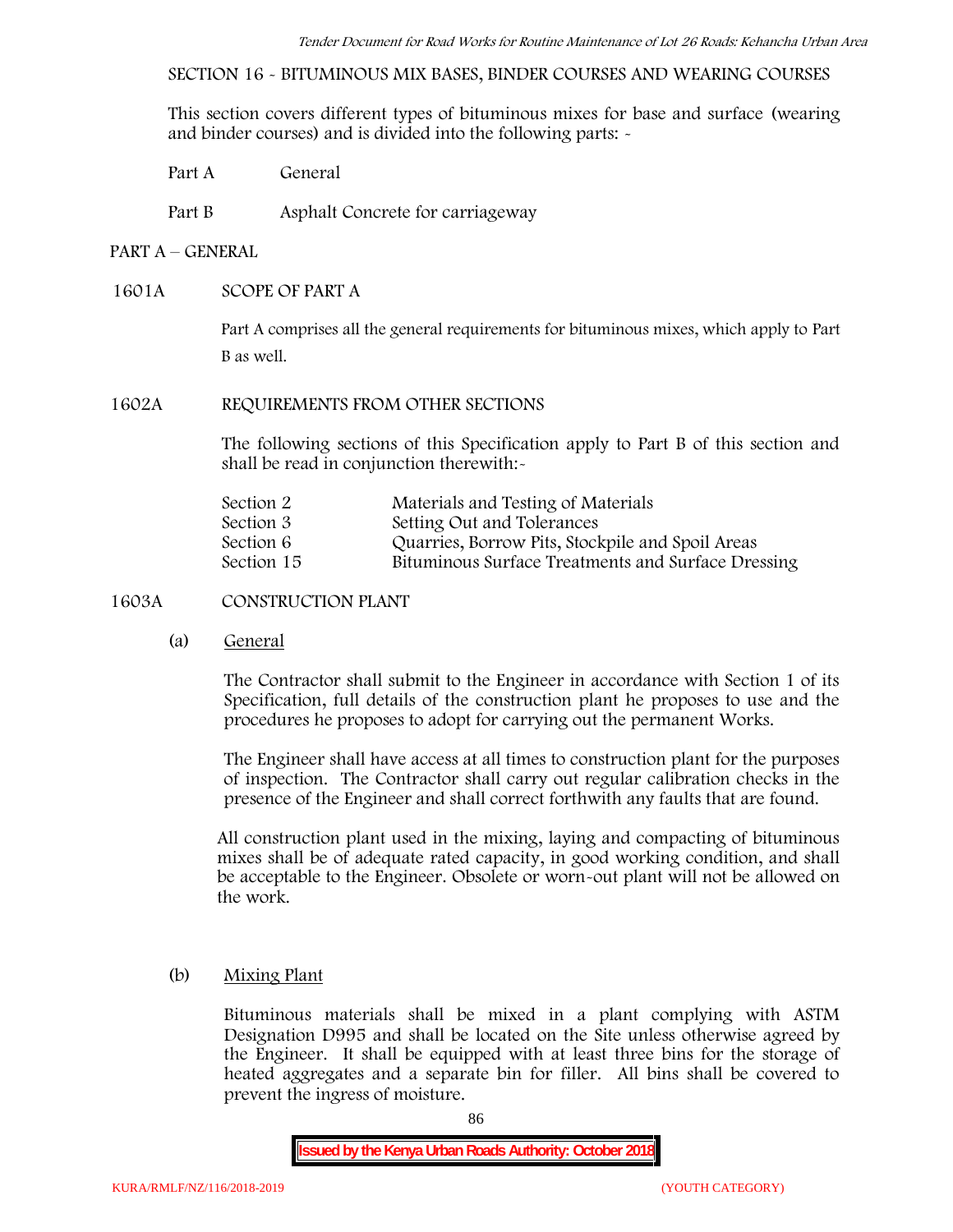The plant may be either the batch-mix type or the continuous-mix type and shall be capable of regulating the composition of the mixture to within the tolerances specified in Clause 1614A of this Specification.

The bitumen tank shall be capable of maintaining its contents at the specified temperature within a tolerance of  $5^{\circ}$ C and a fixed thermometer easily read from outside the tank. Any bitumen that has been heated above  $180^{\circ}$ C or has suffered carbonisation from prolonged heating shall be removed from the plant and disposed of.

# (c) **Laying Plant**

Bituminous materials shall be laid by a self-propelled spreader finisher equipped with a hopper, delivery augers and a heated adjustable vibrating screed. It shall be capable of laying bituminous materials with no segregation, dragging, burning or other defects and within the specified level and surface regularity tolerance. Delivery augers shall terminate not more than 200mm from the edge plates.

# (d) **Compaction Plant**

The Contractor shall provide sufficient rollers of adequate size and weight to achieve the specified compaction. Prior to commencing the laying of bituminous mixes in the permanent Works the Contractor shall carry out site trials in accordance with Section 2 of this Specification to demonstrate the adequacy of his plant and to determine the optimum method of use and sequence of operation of the rollers.

It is important to achieve as high a density as possible at the time of construction and it is expected that vibrating rollers will be required to produce the best results. However, it is essential that thorough pre-construction trials are carried out to ensure that:-

- (a) The roller is set up to have the optimum amplitude and frequency of vibration for the particular material being laid
- (b) That the roller does not cause breakdown of the aggregate particles.
- (c) That the optimum compaction temperatures are established which allow compaction without causing ripple effects or other distortions of the surfacing.

# **1604A PREPARATION OF SURFACE**

Immediately before placing the bituminous mix in the pavement, the existing surface shall be cleaned of all material and foreign matter with mechanical brooms or by other approved methods. The debris shall be deposited well clear of the surface to be covered.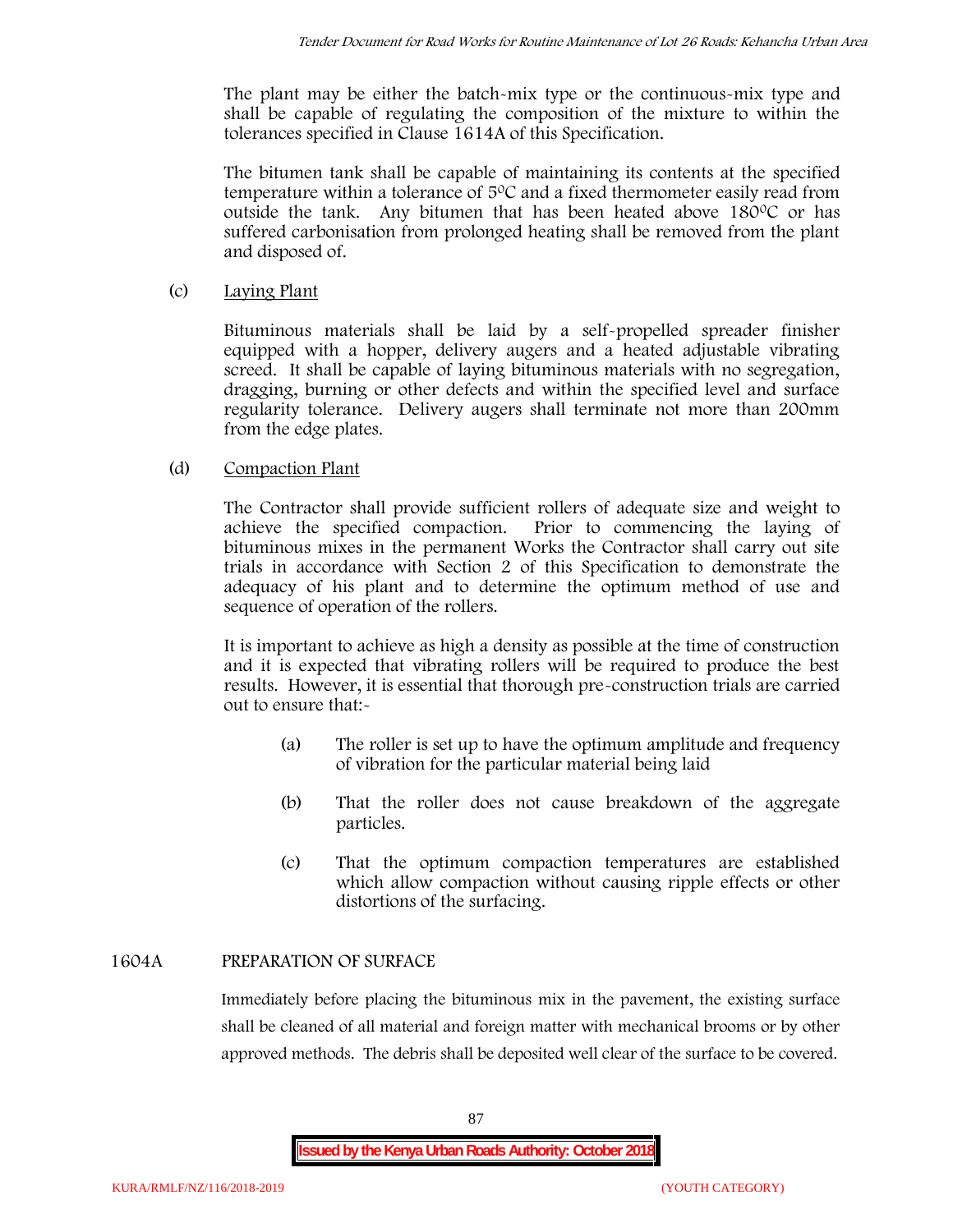Any defect of the surface shall be made good and no bituminous mix shall be laid until the Engineer has approved the surface.

A tack coat shall be applied in accordance with Section 15 of this Specification. If the Engineer considers a tack coat is required prior to laying the bituminous mix or between layers of the bituminous mix, due solely to the

Contractor's method of working, then such tack coat shall be at the Contractor's expense.

#### **1605A DESIGN AND WORKING MIXES**

At least two months prior to commencing work using a bituminous mix, the Contractor shall, having demonstrated that he can produce aggregates meeting the grading requirements of the Specification, submit samples of each constituent of the mix to the Engineer. The Engineer will then carry out laboratory tests in order to decide upon the proportion of each constituent of the initial design mix or mixes to be used for site trials to be carried out in accordance with Clause 1606A of this Specification.

Should the Engineer conclude from the site trials that the mix proportion or aggregate grading are to be changed, the Contractor shall submit further samples of the constituents and carry out further site trials all as directed by the Engineer.

The Engineer may instruct the alteration of the composition of the -75 micron fraction of the aggregates by the addition or substitution of mineral filler. The Engineer may also instruct the alteration of all or part of the -6.3mm fraction of the aggregates by the addition or substitution of natural sand.

The Contractor shall make the necessary adjustments to his plant to enable the revised mix to be produced.

Following laboratory and site trials the Engineer will determine the proportions of the working mix and the Contractor shall maintain this composition within the tolerances given in Clause 1614A.

Should any changes occur in the nature or source of the constituent materials, the Contractor shall advise the Engineer accordingly. The procedure set out above shall be followed in establishing the new mix design.

## **1606A SITE TRIALS**

Full scale laying and compaction site trials shall be carried out by the Contractor on all asphalt pavement materials proposed for the Works using the construction plant and methods proposed by the Contractor for constructing the Works. The trials shall be carried out with the agreement, and in the presence of the Engineer, at a location approved by the Engineer.

The trials shall be carried out to: -

a) Test materials, designed in the laboratory, so that a workable mix that satisfies the specification requirements can be selected.

88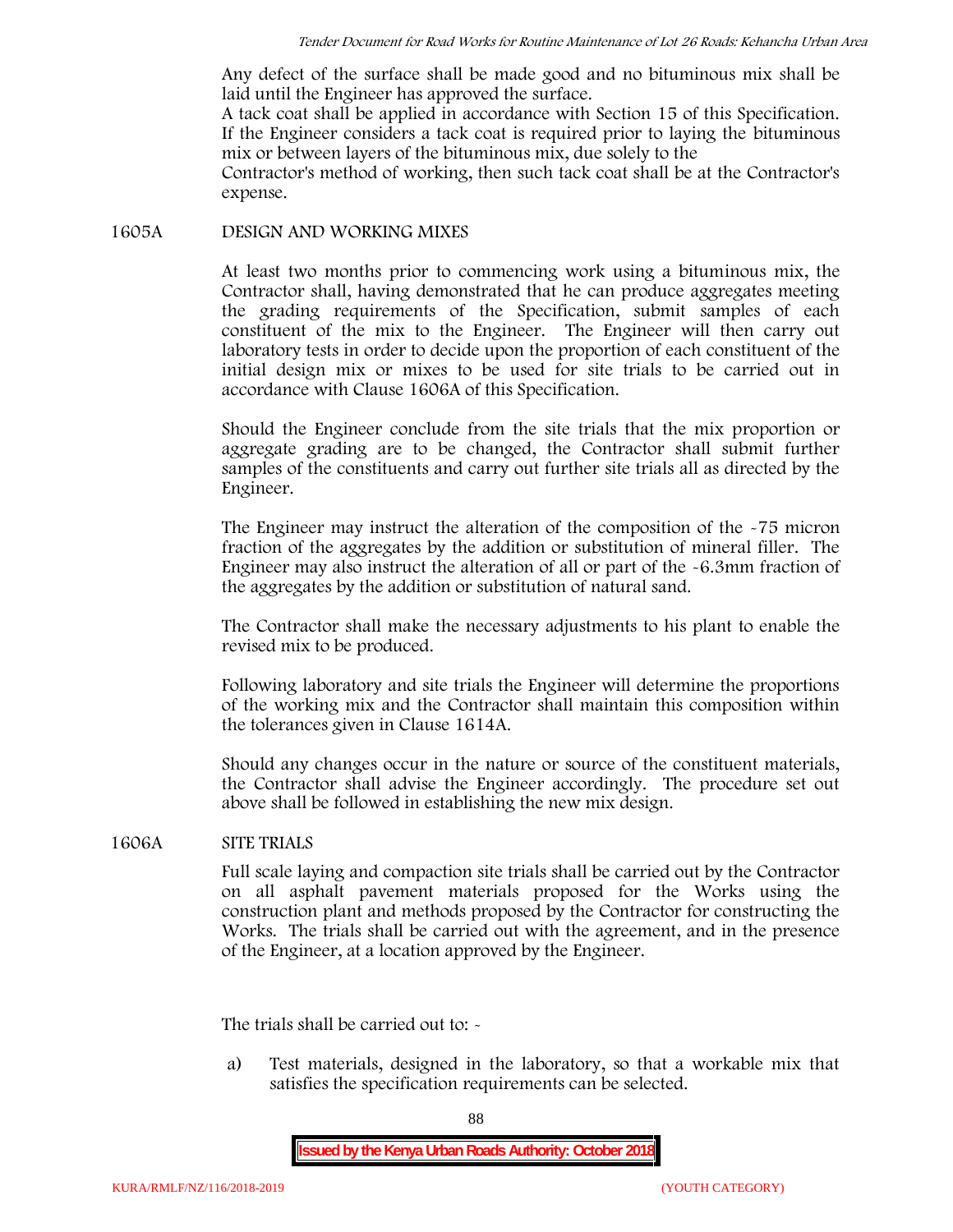b) To enable the Contractor to demonstrate the suitability of his mixing and compaction equipment to provide and compact the material to the specified density and to confirm that the other specified requirements of the completed asphalt pavement layer can be achieved.

Each trial area shall be at least 100 metres long and to the full construction width and depth for the material. It may form part of the Works provided it complies with this Specification. Any areas that do not comply with this Specification shall be removed.

The Contractor shall allow in his programme for conducting site trials and for carrying out the appropriate tests on them. The trial on any pavement layer shall be undertaken at least 21 days ahead of the Contractor proposing to commence full-scale work on that layer.

The Contractor shall compact each section of trial over the range of compactive effort the Contractor is proposing and the following data shall be recorded for each level of compactive effort at each site trial:  $\sim$ 

- i. The composition and grading of the material including the bitumen content and type and grade of bitumen used.
- ii. The moisture content of aggregate in the asphalt plant hot bins.
- iii. The temperature of the bitumen and aggregate immediately prior to entering the mixer, the temperature of the mix on discharge from the mixer and the temperature of the mix on commencement of laying, on commencement of compaction and on completion of compaction. The temperature of the mixture is to be measured in accordance with BS 598, Part 3, Appendix A.
- iv. The type, size, mass, width of roll, number of wheels, wheel load, tyre pressures, frequency of vibration and the number of passes of the compaction equipment, as appropriate for the type of roller.
- v. The target voids and other target properties of the mix together with the results of the laboratory tests on the mix.
- vi. The density and voids achieved.
- vii. The compacted thickness of the layer.
- viii. Any other relevant information as directed by the Engineer.

At least eight sets of tests shall be made by the Contractor and the Engineer on each 100 metres of trial for each level of compactive effort and provided all eight sets of results over

the range of compactive effort proposed by the Contractor meet the specified requirements for the material then the site trial shall be deemed successful. The above data recorded in the trial shall become the agreed basis on which the particular material shall be provided and processed to achieve the specified requirements.

## **1607A MIXING OF AGGREGATES AND BITUMEN**

The bitumen shall be heated so that it can be distributed uniformly and care shall be taken not to overheat it. The temperature shall never exceed 170 $\degree$ C for 80/100-penetration grade bitumen.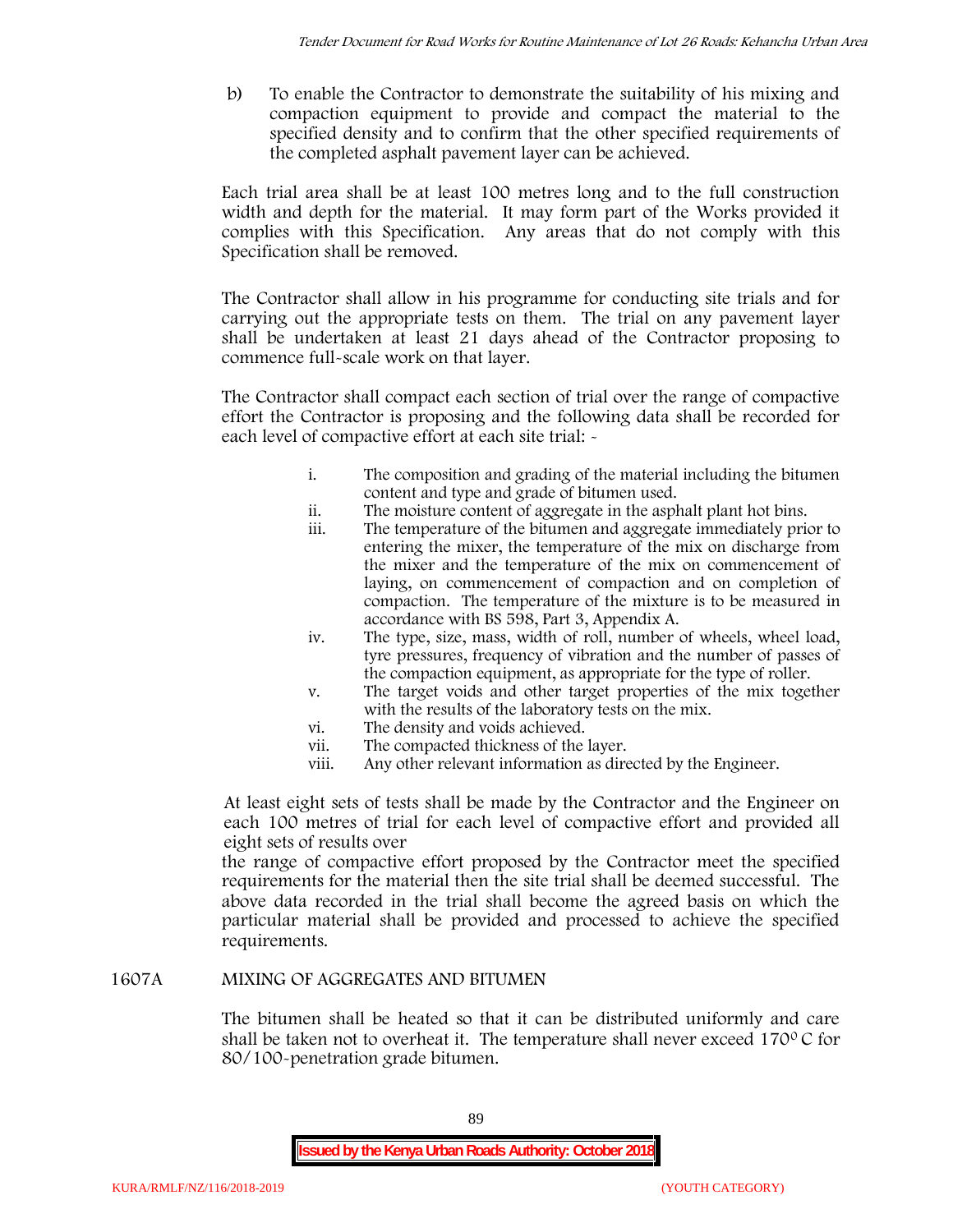The aggregates shall be dried and heated so that they are mixed at the following temperatures: -

## 125-1650C when 80/100 bitumen is used

The dried aggregates shall be combined in the mixer in the amount of each fraction instructed by the Engineer and the bitumen shall then be introduced into the mixer in the amount specified. The materials shall then be mixed until a complete and uniform coating of the aggregate is obtained.

The mixing time shall be the shortest required to obtain a uniform mix and thorough coating. The wet mixing time shall be determined by the Contractor and agreed by the Engineer for each plant and for each type of aggregate used. It shall normally not exceed 60 seconds.

### **1608A TRANSPORTING THE MIXTURE**

The bituminous mix shall be kept free of contamination and segregation during transportation. Each load shall be covered with canvas or similar covering to protect it from the weather and dust.

## **1609A LAYING THE MIXTURE**

Immediately after the surface has been prepared and approved, the mixture shall be spread to line and level by the laying plant without segregation and dragging.

The mixture shall be placed in widths of one traffic lane at a time, unless otherwise agreed by the Engineer. The compacted thickness of any layer shall be at least 2.5 times the maximum size of the aggregate for wearing course and at least 2 times for binder course. The minimum thickness shall be 25mm.

Only on areas where irregularities or unavoidable obstacles make the use of mechanical laying impracticable, may the mixture be spread and compacted by hand.

## **1610A COMPACTION**

Immediately after the bituminous mixture has been spread, it shall be thoroughly and uniformly compacted by rolling.

The layer shall be rolled when the mixture is in such a condition that rolling does not cause undue displacement or shoving.

The number, weight and type of rollers furnished shall be sufficient to obtain the required compaction while the mixture is in a workable condition. The sequence of rolling operations shall be as agreed with the Engineer and proved during site trials. Initial rolling

with steel tandem or three-wheeled roller shall follow the laying plant as closely as possible. The rollers shall be operated with the drive roll nearest the laying plant, at a slow and uniform speed (not exceeding 5 Km/Hr).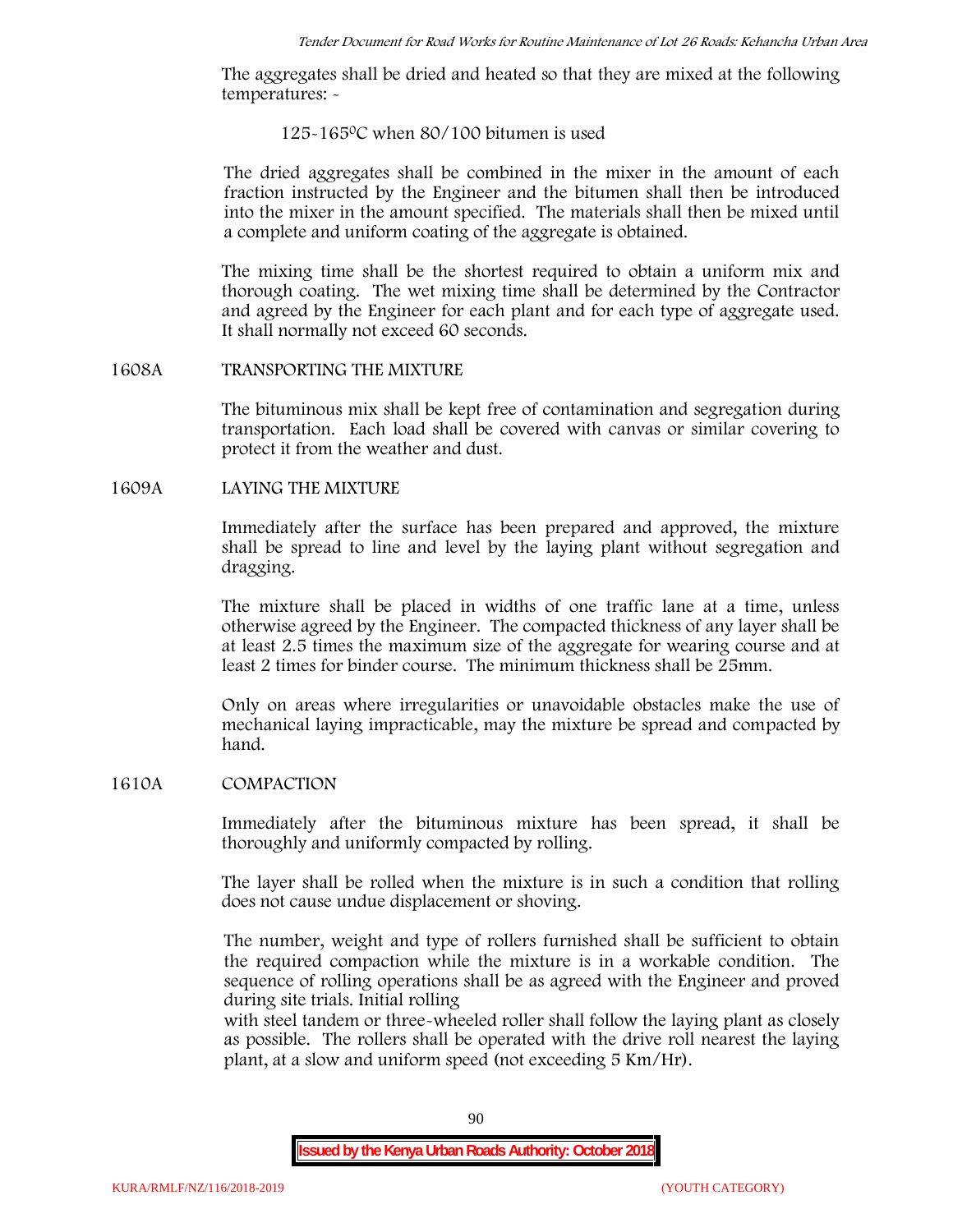Rolling shall normally commence from the outer edge and proceed longitudinally parallel to the centreline, each trip overlapping one half of the roller width. On super elevated curves, rolling shall begin at the low side and progress to the high side. Where laying is carried out in lanes care must be taken to prevent water entrapment.

Intermediate rolling with a pneumatic-tyred or vibratory roller shall follow immediately. Final rolling with a steel-wheeled roller shall be used to eliminate marks from previous rolling.

To prevent adhesion of the mixture to the rollers, the wheels shall be kept lightly moistened with water.

In areas too small for the roller, a vibrating plate compactor or a hand tamper shall be used to achieve the specified compaction.

## **1611A FINISHING, JOINTS AND EDGES**

Any mixture that becomes loose and broken, mixed with dirt or foreign matter or is in any way defective, shall be removed and replaced with fresh hot mixture, which shall be compacted to conform to the surrounding area.

Spreading of the mixture shall be as continuous as possible. Transverse joints shall be formed by cutting neatly in a straight line across the previous run to expose the full depth of the course. The vertical face so formed shall be painted lightly with hot 80/100 penetration grade bitumen just before the additional mixture is placed against it.

Longitudinal joints shall be rolled directly behind the paving operation. The first lane shall be placed true to line and level and have an approximately vertical face. The mixture placed in the abutting lane shall then be tightly crowded against the face of the previously placed lane. The paver shall be positioned to spread material overlapping the joint face by 20-30mm. Before rolling, the excess mixture shall be raked off and discarded.

When the abutting lane is not placed in the same day, or the joint is destroyed by traffic, the edge of the lane shall be cut back as necessary, trimmed to line and painted lightly with hot 80/100 penetration grade bitumen just before the abutting lane is placed.

Any fresh mixture spread accidentally on the existing work at a joint shall be carefully removed by brooming it back on to uncompacted work, so as to avoid formation of irregularities at the joint. The finish at joints shall comply with the surface requirements and shall present the same uniformity of finish, texture and density as other sections of the work.

The edges of the course shall be rolled concurrently with or immediately after the longitudinal joint. In rolling the edges, roller wheels shall extend 50 to 100mm beyond the edge.

## **1612A SAMPLING AND TESTING OF BITUMINOUS MIXTURES**

The sampling of bituminous mixtures shall be carried out in accordance with AASHTO T168 (ASTM Designation D979).

91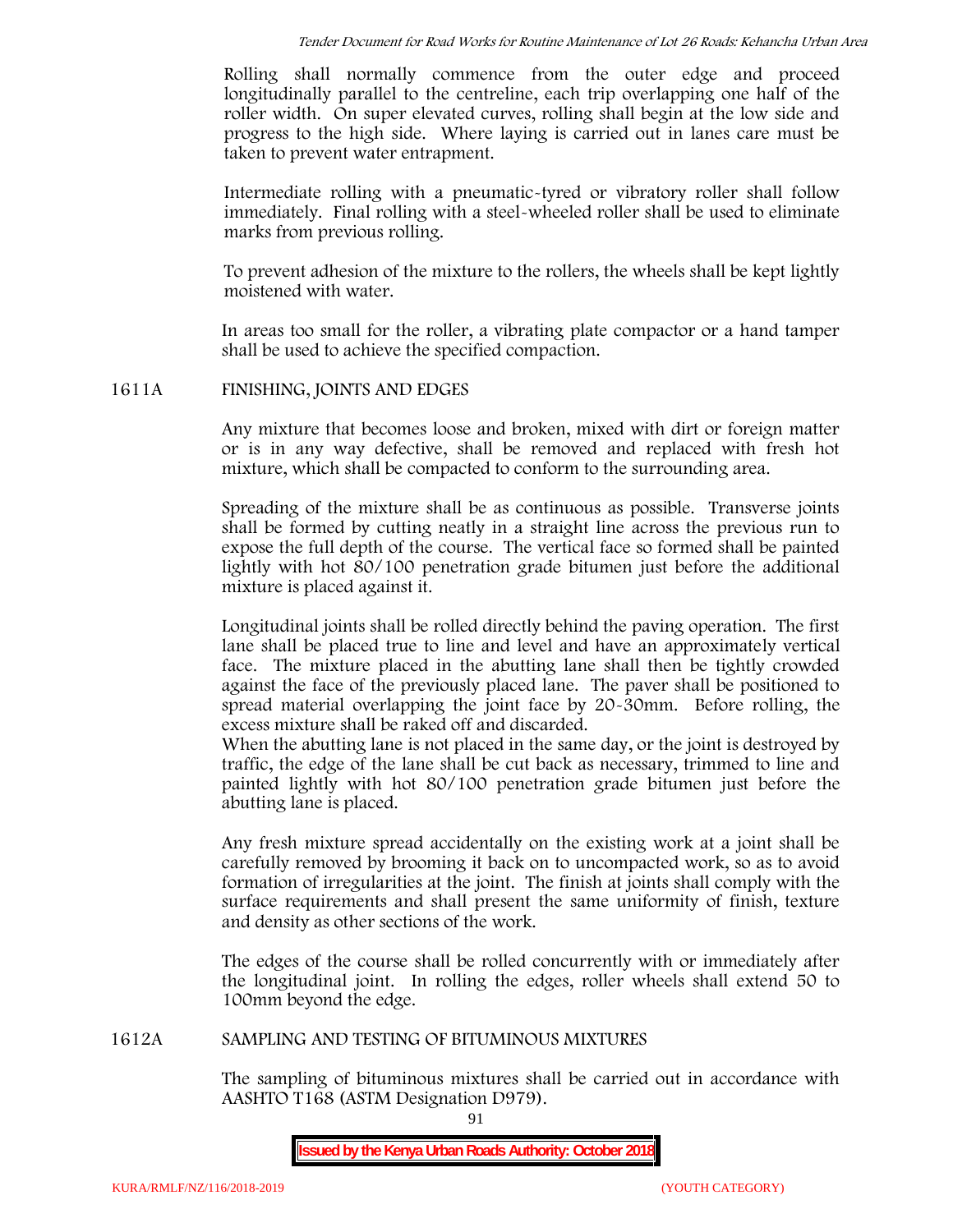## **1613A QUALITY CONTROL TESTING**

During mixing and laying of bituminous mixtures, control tests on the constituents and on the mixed material shall be carried out in accordance with Clause 1612A and Section 2 of this Specification.

If the results of any tests show that any of the constituent materials fail to comply with this Specification, the Contractor shall carry out whatever changes may be necessary to the materials or the source of supply to ensure compliance.

If the results of more than one test in ten on the mixed material show that the material fails to comply with this Specification, laying shall forthwith cease until the reason for the failure has been found and corrected. The Contractor shall remove any faulty material laid and replace it with material complying with this Specification all at his own expense.

### **1614A TOLERANCES**

Surfacing courses and base shall be constructed within the geometric tolerances specified in Section 3 of this Specification.

The Contractor shall maintain the composition of the mixture as determined from the laboratory and site trials within the following tolerances, per single test: -

| Bitumen Content         | 0.3% (by total weight of total mix)                               |
|-------------------------|-------------------------------------------------------------------|
| Passing 10mm sieve      | 6% (by total weight of dry aggregate                              |
| and larger sieves       | including mineral filler)                                         |
| Passing sieves between  | 4% (by total weight of dry aggregate                              |
| 10mm and 1.0mm sieves   | including mineral filler)                                         |
| Passing sieves between  | 3% (by total weight of dry aggregate                              |
| 1.0mm and 0.075mm sieve | including mineral filler)                                         |
| Passing 0.075mm sieve   | 2% (by total weight of dry aggregate<br>including mineral filler) |

The average amount of bitumen in any length of any layer, calculated as the product of the bitumen contents obtained from single tests and the weight of mixture represented by each test, shall not be less than the amount ordered.

The average amount of bitumen for each day's production calculated from the checked weights of mixes shall not be less than the amount ordered.

The average amount of bitumen in any length of any layer, calculated as the product of the bitumen contents obtained from single tests and the weight of mixture represented by each test, shall not be less than the amount ordered.

The average amount of bitumen for each day's production calculated from the checked weights of mixes shall not be less than the amount ordered.

92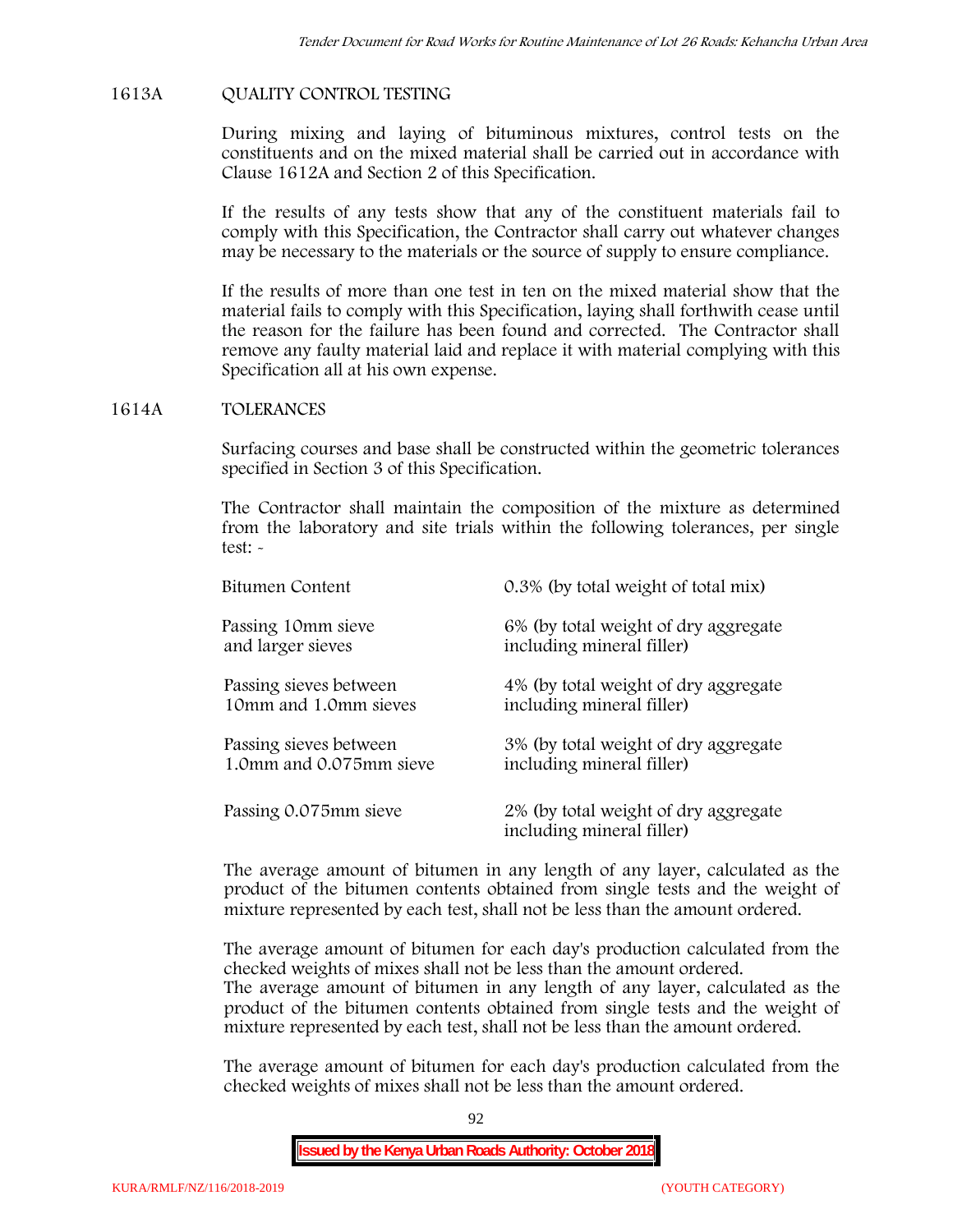The final average overall width of the upper surface of a bituminous mix layer measured at six equidistant points over a length of 100m shall be at least equal to the width specified. At no point shall the distance between the centreline of the road and the edge of the upper surface of a bituminous mix layer be narrower than that specified by more than 13mm.

## **1615A MEASUREMENT AND PAYMENT**

No separate measurement and payment shall be made for complying with the requirements of Clauses 1601A to 1614A inclusive and the Contractor shall be deemed to have allowed in his rates in Parts B and C of Section 16 of this Specification for the costs of complying with the requirements of Part A of Section 16 of this Specification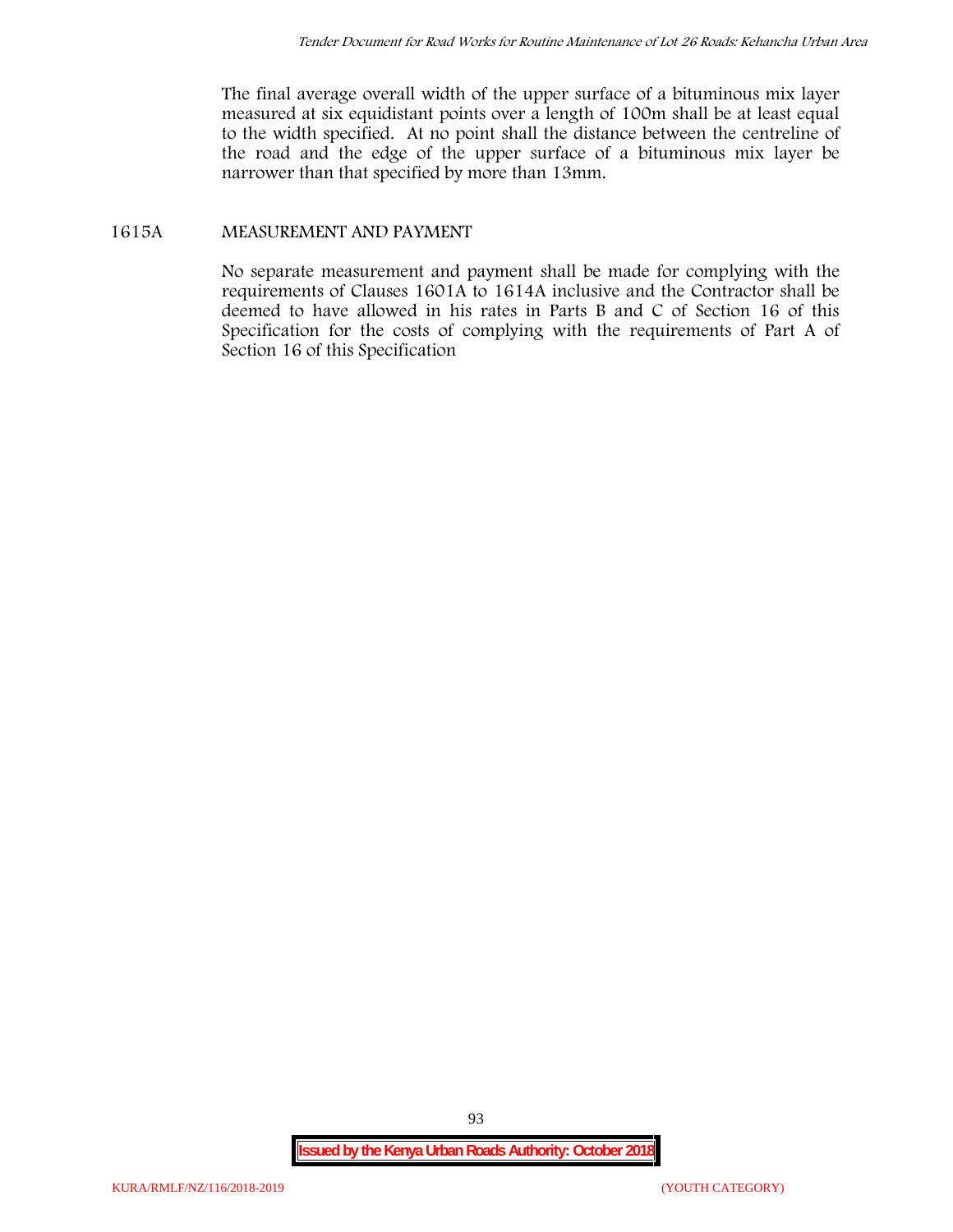### **PART B - ASPHALT CONCRETE FOR SURFACING**

#### **1601B DEFINITION**

Asphalt concrete means a thoroughly controlled, hot-mixed, hot-laid, plant mixture of well-graded dried aggregate and penetration grade bitumen, which, when compacted forms a dense material.

A distinction is drawn between asphalt concrete Type I (High Stability) and asphalt concrete Type II (Flexible). The asphalt concrete type to be used will be Type I.

## **1602B MATERIALS FOR ASPHALT CONCRETE TYPE 1**

a) **Type of bituminous material**

The type of material to be used on severe sites will be of the continuously graded type similar to Asphaltic Concrete or Close Graded Macadam. It is essential that these materials are sealed with a single or double surface dressing or a Cape seal.

b) **Penetration Grade Bitumen**

Bitumen shall be 80/100 penetration grade since material is being laid at an altitude of more than 2,500m.

c) **Aggregate**

Coarse aggregate (retained on a 6.3mm sieve) shall consist of crushed stone free from clay, silt, organic matter and other deleterious substances. The aggregate class will be specified in the Special Specification and it shall comply with the requirements given in Table 16B-1(b). The grading for 0/20 mm for carriageway and 0/14mm for shoulders for binder course is as specified below:

| <b>Sieve size</b> | 0/20       | 0/14       |
|-------------------|------------|------------|
| 28                | 100        |            |
| 20                | $90 - 100$ | 100        |
| 14                | 75-95      | $90 - 100$ |
| 10                | 60-82      | 70-90      |
| 6.3               | $47 - 68$  | $52 - 75$  |
| 4                 | $37 - 57$  | $40 - 60$  |
| $\overline{2}$    | 25-43      | $30 - 45$  |
|                   | 18-32      | $20 - 35$  |
| 0.425             | $11 - 22$  | $12 - 24$  |
| 0.300             | $9 - 17$   | $10 - 20$  |
| 0.150             | $5 - 12$   | $6 - 14$   |
| 0.075             | $3 - 7$    | $4 - 8$    |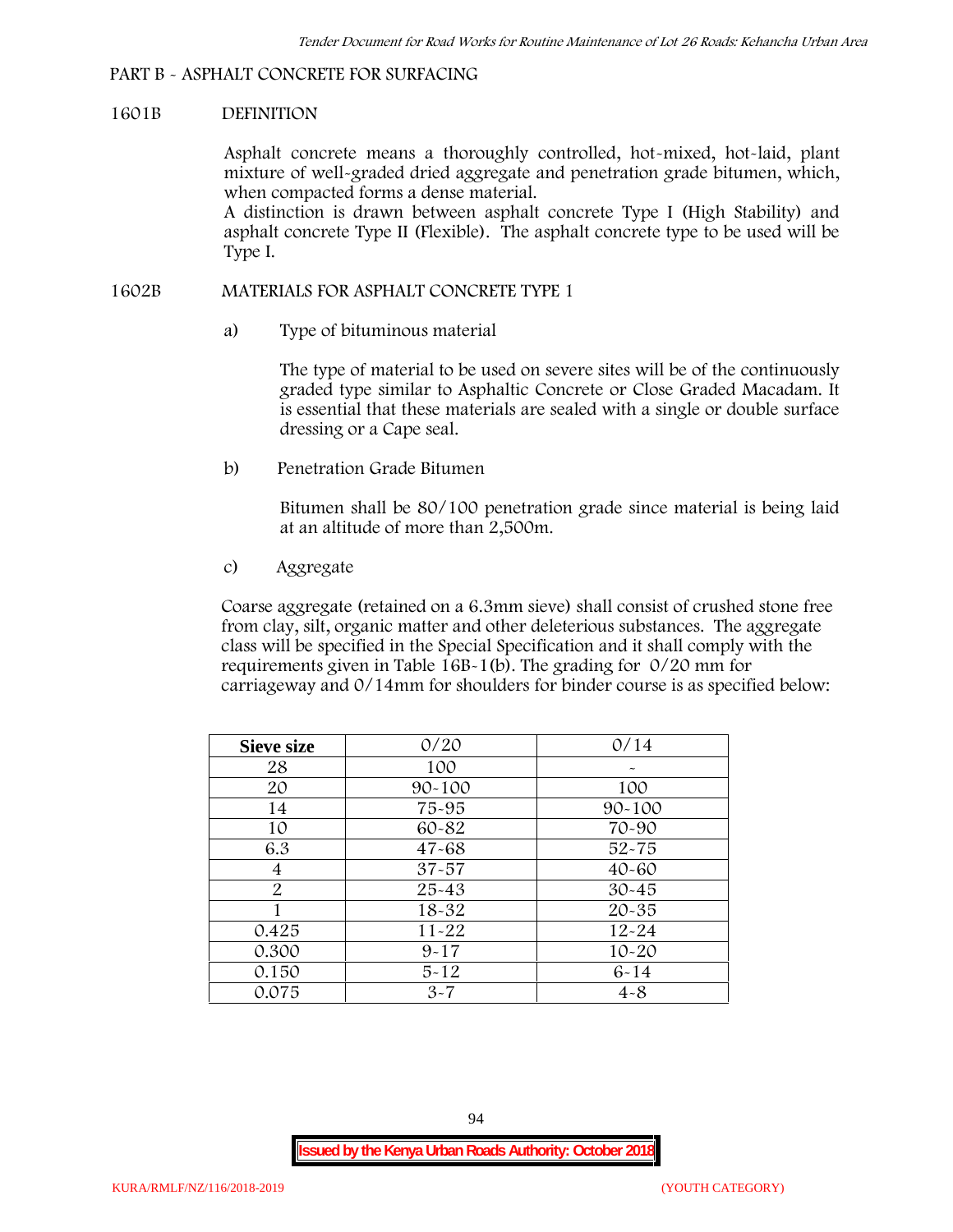### **TABLE 16B-1(b) - REQUIREMENTS FOR COARSE AGGREGATE**

| Coarse Aggregate<br>(Retained on a 6.3mm Sieve) |                      |  |  |  |
|-------------------------------------------------|----------------------|--|--|--|
| Test                                            | Maximum Value        |  |  |  |
| LAA<br><b>ACV</b><br>SSS                        | 30<br>25<br>12<br>25 |  |  |  |

Fine aggregate (passing a 6.3mm sieve) shall be free from clay, silt, organic and other deleterious matter and shall be non-plastic. Unless otherwise specified in the Special Specification it shall consist of entirely crushed rock produced from stone having a Los Angeles Abrasion of not more than 40. The Sand Equivalent of the fine aggregate shall not be less than 40 and the SSS not more than 12.

### **b) Mineral Filler**

Mineral Filler shall consist of ordinary Portland Cement

### **1603B GRADING REQUIREMENTS**

The grading of the mixture of coarse and fine aggregate shall be within and approximately parallel to the grading envelopes given in Table 16B-1(b), for 0/14mm as specified for binder course, as described below.

## **GRADING REQUIREMENTS**

To arrive at a suitable design it is necessary to investigate a number of gradings so that a workable mix, which also retains a minimum of 3 % voids at refusal density, is identified.

The largest particle size used should not be more than 25mm so that the requirements of the Marshall test method can be complied with.

Although the complete range of nominal maximum particle sizes is shown in the Tables, the total thickness of material laid should not be more than 75mm.

#### **1604B REQUIREMENTS FOR ASPHALT CONCRETE TYPE 1**

The mixture shall comply with the requirements given in Table 16B-2 as specified in the Specification. In addition, minimum Marshall Stability for 2 x 75 blows shall be 9 kN and maximum 18 kN and at compaction to refusal shall have 3% VIM.

The proportion, by weight of total mixture, of bitumen shall be  $5.0 - 6.5 %$  for  $0/14$  mm and  $4.5 - 6.5$  % for  $0/20$ mm. This shall be termed the nominal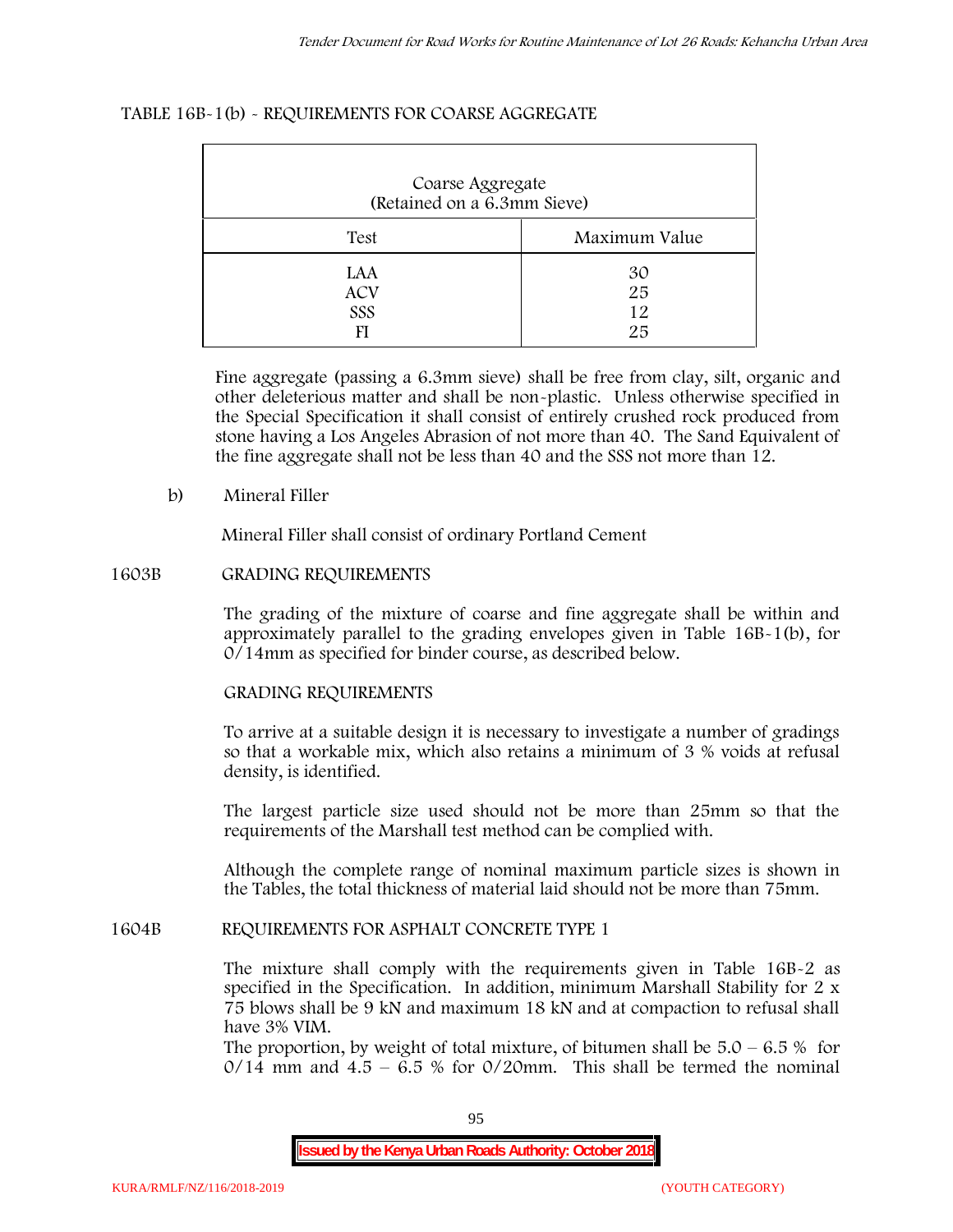binder content. The binder content of the working mix will be instructed by the Engineer following laboratory and site trials.

In order to determine the suitability of a coarse aggregate source a Marshall test programme shall be carried out. It will be advantageous to use a crushed rock which is known from past experience to give good results in this test procedure. A grading conforming to the Type I Binder Course detailed in Table 16B-1(a) 0/20 of this Specification should be tested (but with 100% passing the 25mm sieve) and it shall meet the requirements of Table 16B-2 of this Specification.

Having established the suitability of the aggregate source several grading shall be tested in the laboratory, including that used for the Marshall test, to establish relationships between bitumen content and VIM at refusal density. For each mix, samples will be made up to a range of bitumen contents and compacted to refusal using a gyratory compactor and a vibratory hammer in accordance with the procedure described in BS 598 (Part 104 : 1989), with one revision.

It should first be confirmed that compaction on one face of the sample gives the same refusal density as when the same compaction cycle is applied to both faces of the same sample. The procedure, which gives the highest density, must be used.

From the bitumen content-VIM relationship it will be possible to identify a bitumen content which corresponds to a VIM of 3 - 7%. If it is considered that the workability of the mix may be difficult then compaction trials should be undertaken. It is advisable to establish two or more gradings for compaction trials.

The mixes identified for compaction trials should be manufactured to the laboratory design bitumen content and to two other bitumen contents of +0.5% and +1% additional bitumen. Cores will be cut to determine the density of the compacted material, having completed this the core will then be reheated to  $145+/5$  C in the appropriate mould and compacted torefusal in the vibrating hammer test. To be acceptable the cores cut from the compaction trial must have a density equivalent to at least 95% of refusal density.

The compaction trials will identify a workable mix which can be made to a bitumen content which gives 3% VIM at refusal density.

## **1605B MIXING AND LAYING HEAVY DUTY ASPHALT**

The temperature of the bitumen and aggregates when mixed shall be  $110+/$ 3C above the softening point (R&B) of the bitumen.

Compaction should commence as soon as the mix can support the roller without undue displacement of material and completed before the temperature of the mix falls below 900C.

The minimum thickness of individual layers should be as follows:-

| a) | For the 37.5mm mix | 65mm |  |
|----|--------------------|------|--|
| b) | For the 25.0mm mix | 60mm |  |
| C) | For the 19.0mm mix | 50mm |  |
| d) | For the 12.5mm mix | 40mm |  |
|    |                    |      |  |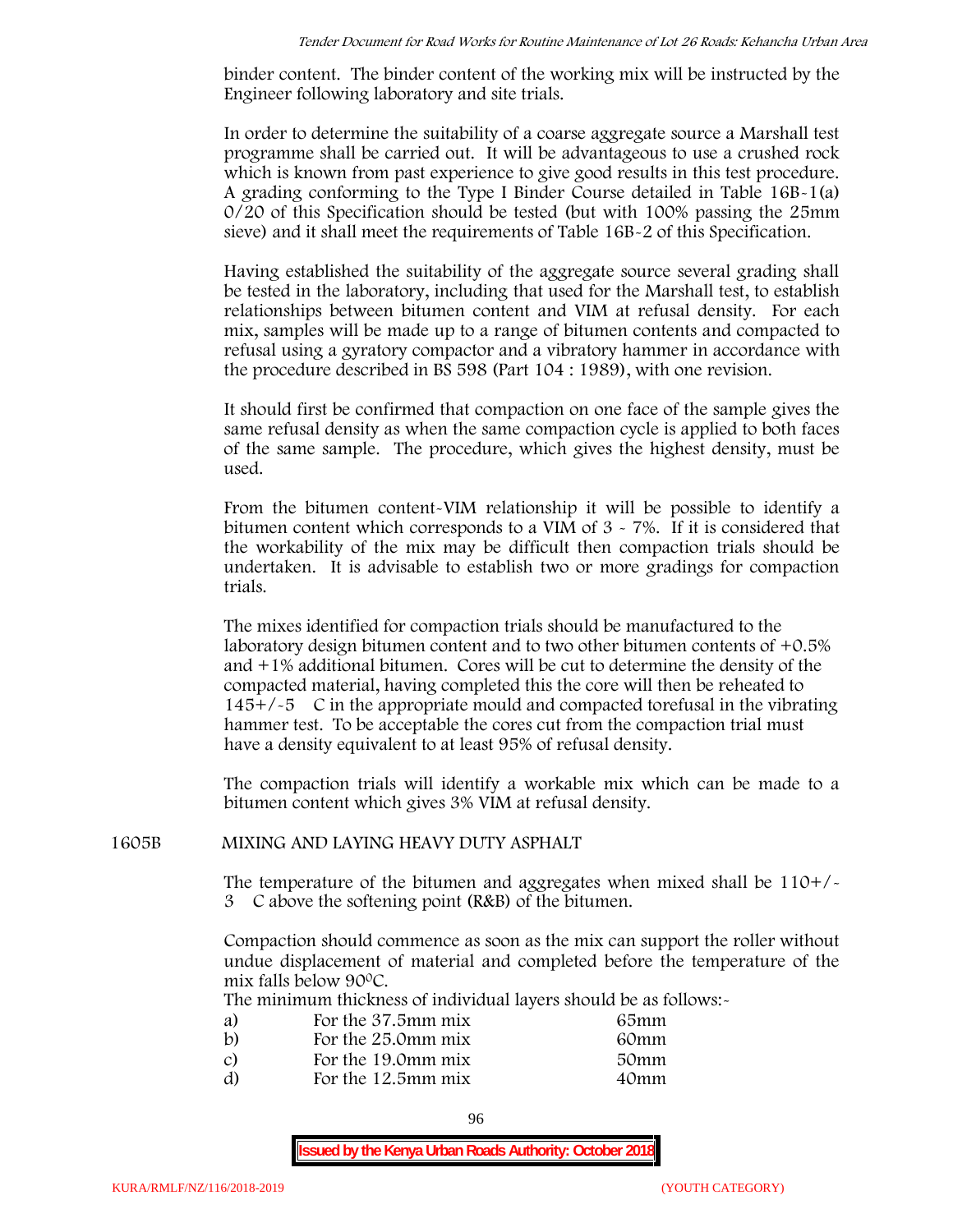### **1606B COMPACTION**

Rolling shall be continued until the voids measured in the completed layer are in accordance with the requirement for a minimum density of 98% of Marshall optimum, or, a minimum mean value of 95% of refusal density (no value less than 93%) as appropriate.

## **1607B MEASUREMENT AND PAYMENT**

a) Item : Asphalt Concrete

Unit : m<sup>3</sup> of Asphalt Concrete Used

Asphalt concrete shall be measured by the cubic metre compacted on the road calculated as the product of the length instructed to be laid an the compacted cross-sectional area shown on the Drawings or instructed by the Engineer.

The rate for asphalt concrete shall include for the cost of providing, transporting, laying and compacting the mix with the nominal binder content and complying with the requirements of Parts A and B of Section 16 of this Specification.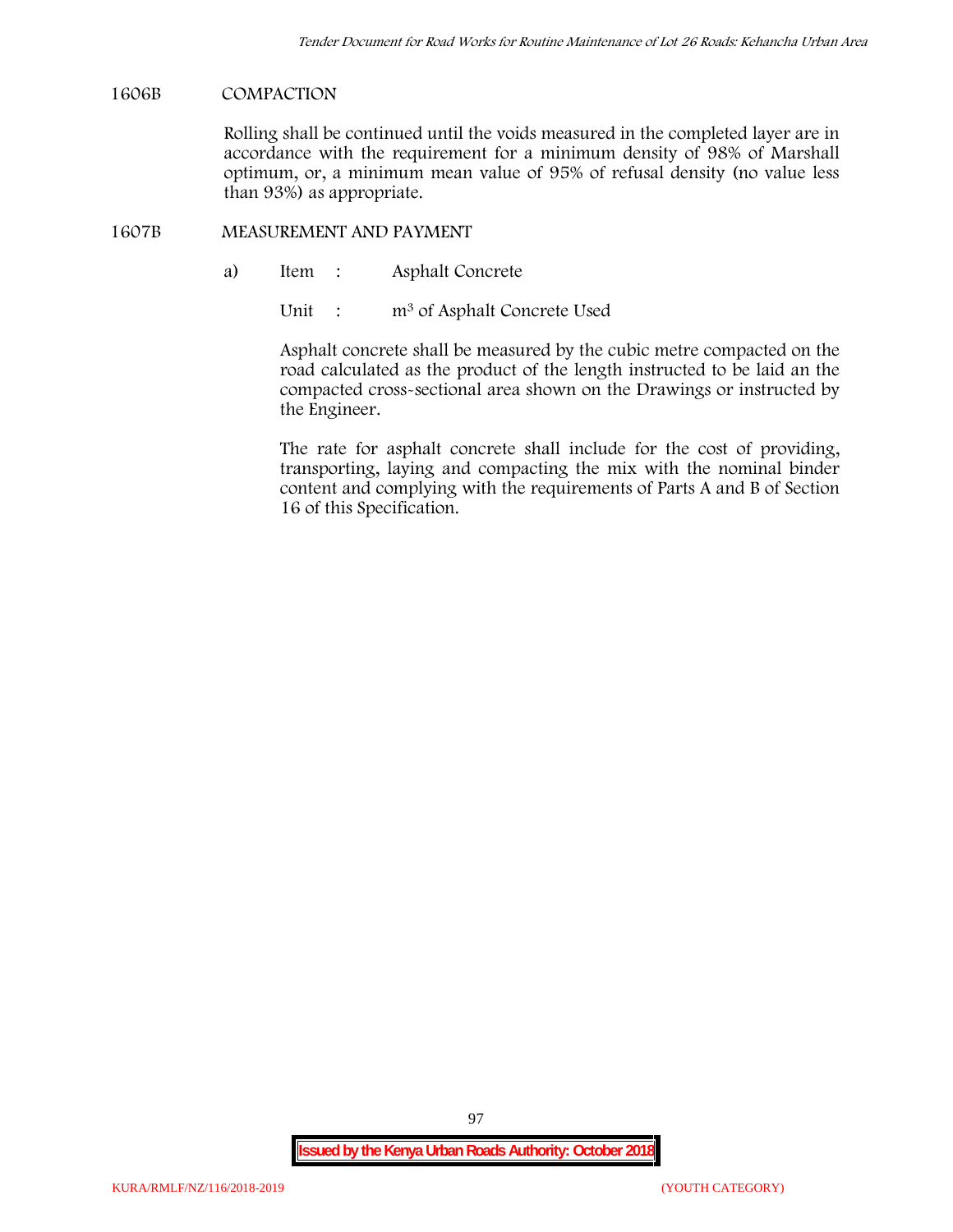### **SECTION 17 - CONCRETE WORKS**

## **1703 MATERIALS FOR CONCRETE**

This work shall consist of placing selected approved material of 250mm minimum diameter on the foundation put after excavation to receive levelling concrete in accordance with these specifications and in conformity with the lines, grades and cross sections shown on the Drawings as directed by the Engineer.

(a) **Materials**

Selected rock: The selected rock builders to be placed for this work shall be hard, sound, durable quarry stones as approved by the Engineer. Samples of the stone to be used shall be submitted to and approved by the Engineer before any stone is placed.

The maximum size of the stone boulders shall be 300mm.

(b) **Construction Method**

After completion of the structural excavation the surface of the loose soil shall be levelled and compacted. Then the stone of the above sizes shall be placed in one layer of 250mm over the compacted bed where the bottom slab will rest. Coarse sand shall be spread to fill up the voids in the stone boulders, and compaction with vibratory compactors should be performed to make this layer dense whereon a concrete of levelling course shall be placed.

(c) **Measurement and payment**

Measurement for the bedding materials shall be made in cubic metres for the completed and accepted work, measured from the dimension shown on the Drawings, unless otherwise directed by the Engineer.

Payment for the bedding Materials for Levelling Concrete Works shall be full compensation for furnishing and placing all materials, all labour equipment, tools and all other items necessary for proper completion of the work in accordance with the Drawings and specifications and as directed by the Engineer.

# **1703(A) LEVELLING CONCRETE (CLASS 15/20) FOR BOTTOM SLAB INCLUSIVE OF COST OF FORM WORKS**

This work shall consist of placing and levelling lean concrete class 15/20 over the prepared bed of stone boulders in the foundation for bottom slab and wingwalls in accordance with these specifications and which conformity with the lines, grades, thickness and typical cross-sections shown on the drawings unless otherwise directed by the Engineer.

(a) **Materials for Levelling Concrete**

Requirement for the concrete class  $15/20$  is specified as follows:-Design compressive strength (28) days : 15N/mm2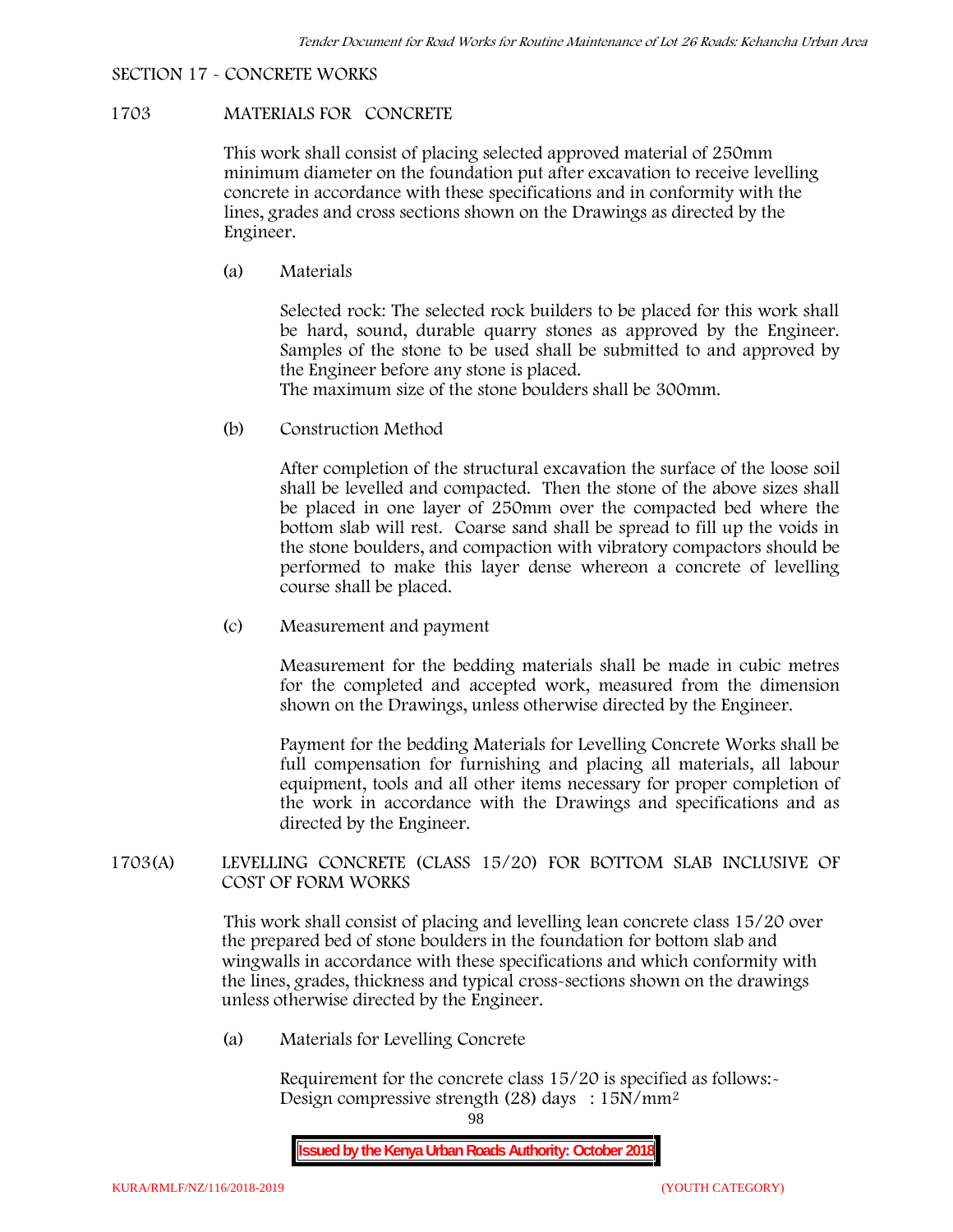Maximum size of coarse aggregate : 20mm Maximum cement content  $: 300 \text{ kg/m}^3$ . Maximum water/cement ration of 50% with slump of 80mm.

## (b) **Construction Method**

The bed of stone boulders upon which the levelling concrete will be placed shall be smooth, compacted and true to the grades and crosssection shall be set to the required lines and grades.

## **37.2** (c) **Measurement and payment**

Measurement for levelling concrete (class 15/20) shall be made in cubic metres completed and accepted levelling concrete work measured in place which is done in accordance with the Drawings and the Specifications.

Payment for this work shall be the full compensation for furnishing and placing all materials, labour, equipment and tools, and other incidentals to Specifications and as directed by the Engineer.

Pay item No. 17/02 Levelling Concrete Works (Class 15/20) for Box Culvert and wingwalls inclusive of Cost of Form works.

## **1703 (C) FORMWORK FOR CULVERT WALLS**

This work shall consist of all temporary moulds for forming the concrete for culvert walls and slabs together with all temporary construction required for their support. Unless otherwise directed by the Engineer all formworks shall be removed on completion of the walls and slabs.

(a) **Materials**

Forms shall be made of wood or metal and shall conform to the shape, lines and dimensions shown on the Drawings.

All timber shall be free from holes, loose material, knots, cracks, splits and warps or other defects affecting the strength or appearance of the finished structure.

Release Agents – Release agents shall be either neat oils containing a surface activating agent, cream emulsions, or chemical agents to be approved by the Engineer.

# (b) **Construction Method**

(i) **Formworks**

Formworks shall be designed to carry the maximum loads that may be imposed, and so be rigidly constructed as to prevent deformation due to load, drying and wetting, vibration and other causes. After forms have been set in correct location, they shall be inspected and approved by the Engineer before the concrete is placed.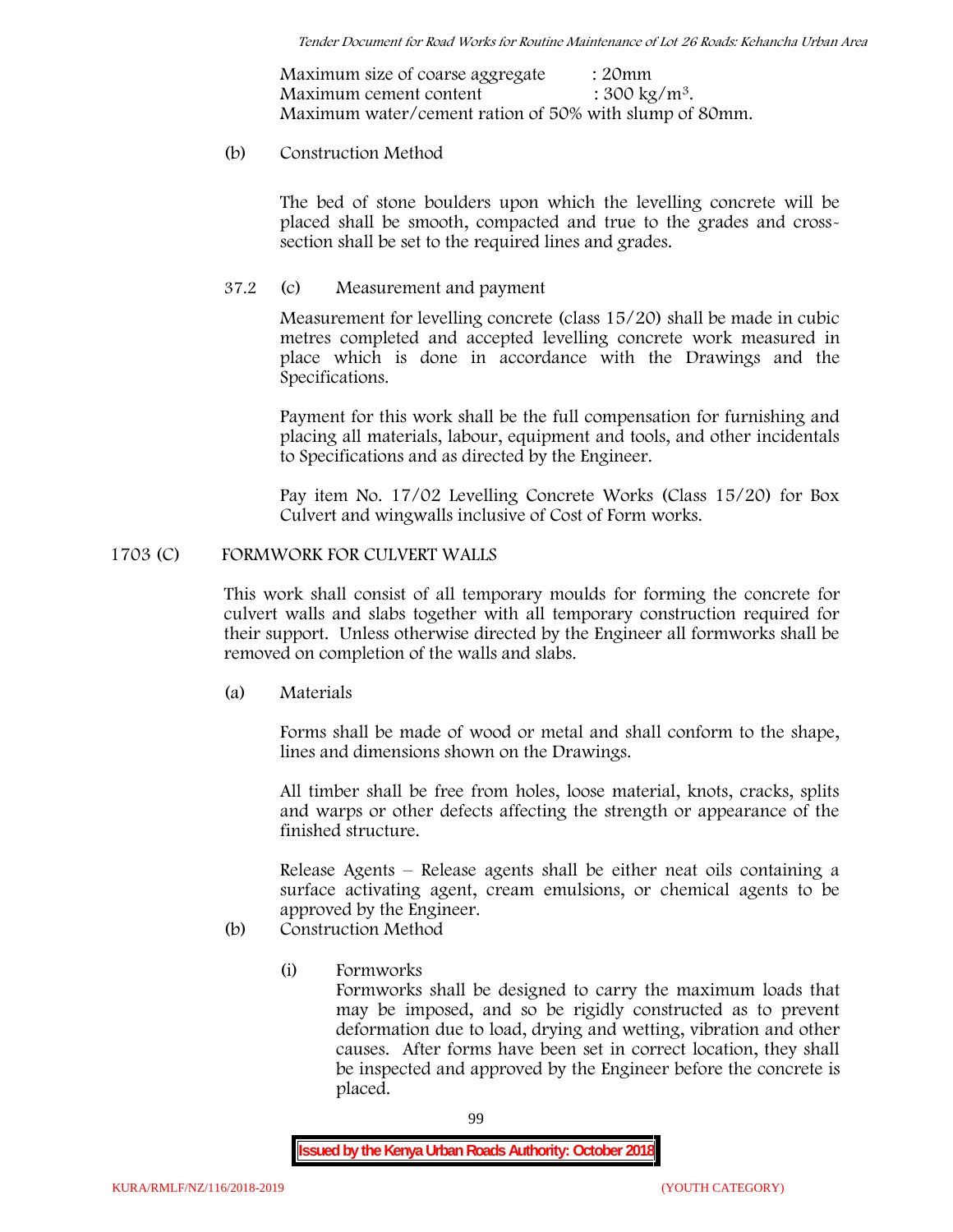If requested, the contractor shall submit to the Engineer working drawings of the forms and also, if requested, calculations to certify the rigidity of the forms.

## **1703(D) CONCRETE WORKS (CLASS 20/20) OF CULVERT WALLS AND SLABS**

This work shall consist of furnishing, mixing, delivering and placing of the concrete for the construction of culvert walls and slabs, in accordance with these Specifications and in conformity with the requirements shown on the Drawings.

Concrete class 20/20 shall be used for Culvert walls and slabs.

**(a) Concrete Materials**

(i) Cement: Cement shall be of Portland type and shall conform to the requirements of BS 12 or equivalent.

The contractor shall select only one type or brand of cement or others. Changing of type or brand of cement will not be permitted without a new mix design approved by the Engineer. All cement is subject to the Engineer's approval; however, approval of cement by the Engineer shall not relieve the Contractor of the responsibility to furnish concrete of the specified compressive strength.

Conveyance of cement by jute bags shall not be permitted. Storage in the Contractor's silo or storehouse shall not exceed more than two (2) months, and age of cement after manufacture at mill shall not exceed more than four (4) months. The Contractor shall submit to the Engineer for his approval the result of quality certificate prepared by the manufacturer.

Whenever it is found out that cement have been stored too long, moist, or caked, the cement shall be rejected and removed from the project.

# **(b) Aggregates**

Fine and coarse aggregates must be clean, hard, strong and durable, and free from absorbed chemicals, clay coating, or materials in amounts that could affect hydration, bonding, strength and durability of concrete. Grading of aggregates shall conform to the following requirements: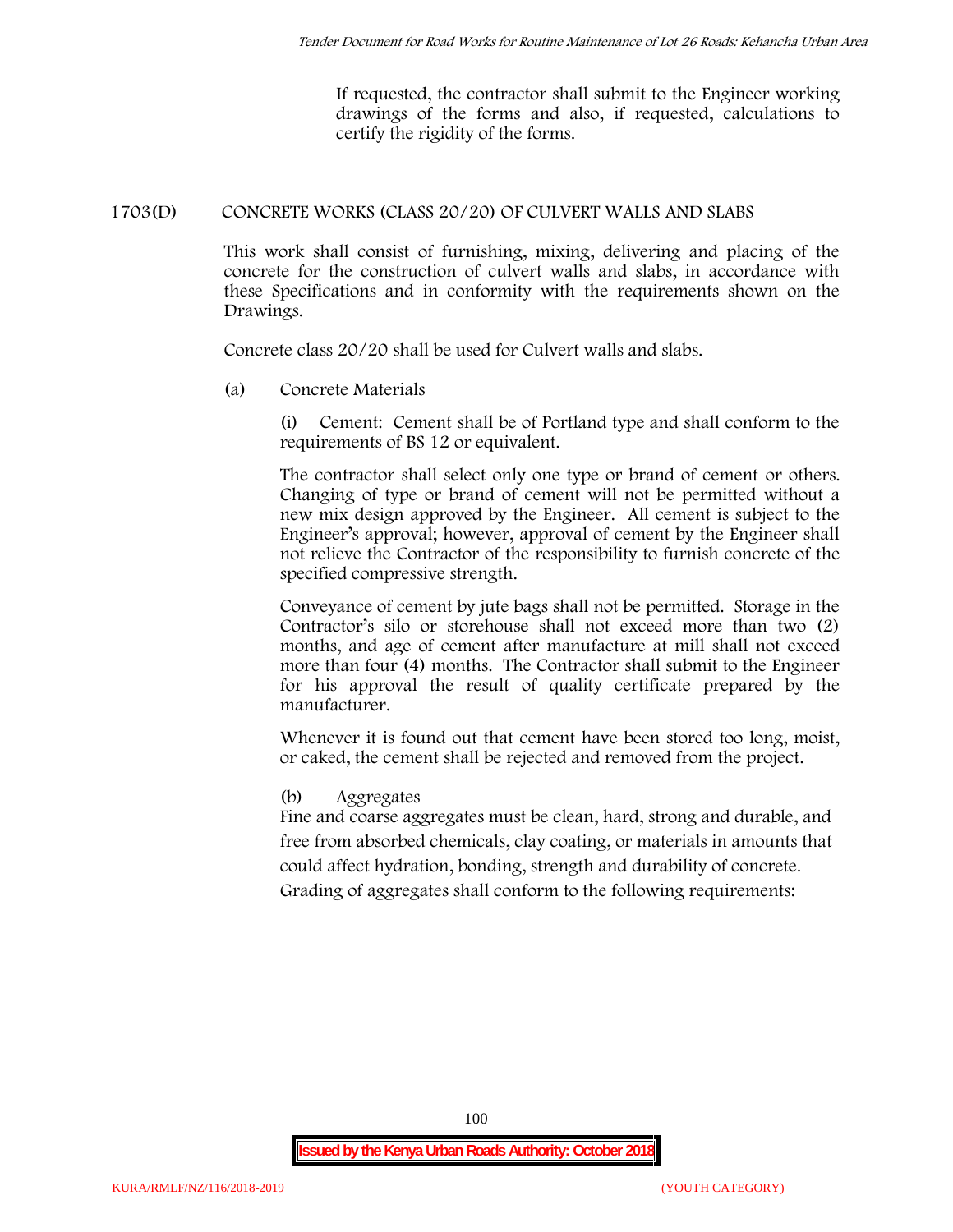# **(i) Grading of Fine Aggregates**

| <b>Sieve Size</b> | <b>Percentage by Weight Passing</b> |
|-------------------|-------------------------------------|
| 10<br>mm          | 100                                 |
| 5.<br>mm          | 89-100                              |
| $2.5$ mm          | $60 - 100$                          |
| $1.2$ mm          | $30 - 100$                          |
| 0.6 mm            | $15 - 54$                           |
| $0.3$ mm          | $5 - 40$                            |
| $0.15 \text{ mm}$ | $0 - 15$                            |

# **(ii) Grading of Coarse Aggregates**

| Size     |                       |                           |    | of Amounts finer than each standard sieve percentage by |        |       |          |
|----------|-----------------------|---------------------------|----|---------------------------------------------------------|--------|-------|----------|
| Coarse   | weight                |                           |    |                                                         |        |       |          |
| Aggregat | 40                    | 30                        | 25 | 20                                                      | 15     |       | 5        |
|          | 2.5                   |                           |    |                                                         |        |       |          |
|          | 100                   | $\widetilde{\phantom{m}}$ |    | $90 - 100$                                              | $\sim$ | 30-69 | $0 - 10$ |
|          | $\tilde{\phantom{a}}$ |                           |    |                                                         |        |       |          |

Other requirements for aggregates are as follows:

# **(iii) Fine Aggregates**

| Fitness Modulus, AASHTO M-6                           | $: 2.3 - 3.1$      |
|-------------------------------------------------------|--------------------|
| Sodium Sulphate Soundness, AASHTO T104: Max. 10% loss |                    |
| Content of Friable Particles AASHTO 112               | : Max 1% by weight |
| Sand Equivalent, AASHTO T176                          | : Min. 75          |

**(iv) Coarse Aggregate**

| Abrasion, AASGTO T96                             | : Max. $405$ loss      |
|--------------------------------------------------|------------------------|
| Soft Fragment and shale, AASHTO M80              | : Max. $5\%$ by weight |
| Thin and elongated Pieces, AASHTO M80 : Max. 15% |                        |

**(v) Water**

All sources of water to be used with cement shall be approved by the Engineer. Water shall be free from injurious quantities of oil, alkali, vegetable matter and salt as determined by the Engineer.

**(vi) Admixture**

Only admixture, which have been tested and approved in the site laboratory through trial mixing for design proportion shall be used. Before selection of admixture, the Contractor shall submit to the Engineer the specific information or guarantees prepared by the admixture supplier.

The contractor shall not exclude the admixture from concrete proportions.

**Concrete class 20/20**

101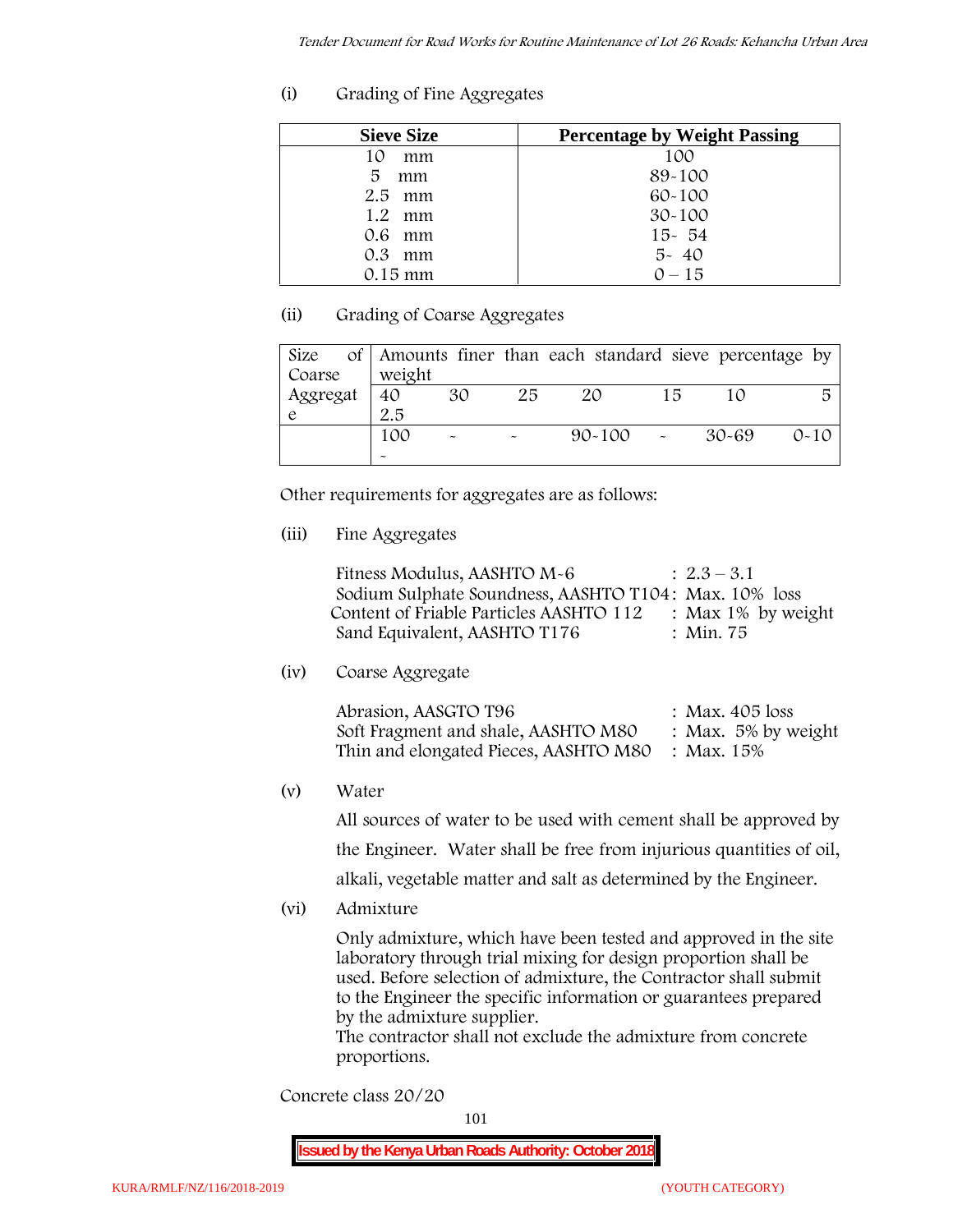Concrete class 20/20 shall be used for culvert walls and slabs. The requirements of Concrete class 20/20 are provided as follows unless otherwise the Engineer will designate any alteration.

Design compressive strength (28 days) : 20N/mm<sup>2</sup> Maximum size of coarse aggregates : 20mm Maximum water/cement ratio of 45% with slump of 80mm

(d) **Proportioning Concrete**

The Contractor shall consult with the Engineer as to mix proportions at least thirty (30) days prior to beginning the concrete work. The actual mix proportions of cement, aggregates, water and admixture shall be determined by the Contractor under supervision of the Engineer in the site laboratory.

The Contractor shall prepare the design proportions which has 120% of the strength requirement specified for the designated class of concrete.

No class of concrete shall be prepared or placed until its job-mix proportions have been approved by the Engineer.

- (e) **Concrete Work**
	- **(ii) Batching**

Batching shall be done by weight with accuracy of:

| Cement              | $\frac{1}{2}$ percent |
|---------------------|-----------------------|
| Aggregate           | $\frac{1}{2}$ percent |
| Water and Admixture | : 1 percent.          |

Equipment should be capable of measuring quantities within these tolerances for the smartest batch regularly used, as well as for larger batches.

The accuracy of batching equipment should be checked every month in the presence of the Engineer and adjusted when necessary.

**(iii) Mixing and delivery**

Slump of mixed concrete shall be checked and approved at an accuracy of +25mm against designated slump in these specifications.

**(iv) Concrete in hot weather**

No concrete shall be placed when the ambient air temperature is expected to exceed thirty three degrees celsius (330c) during placement operations).

102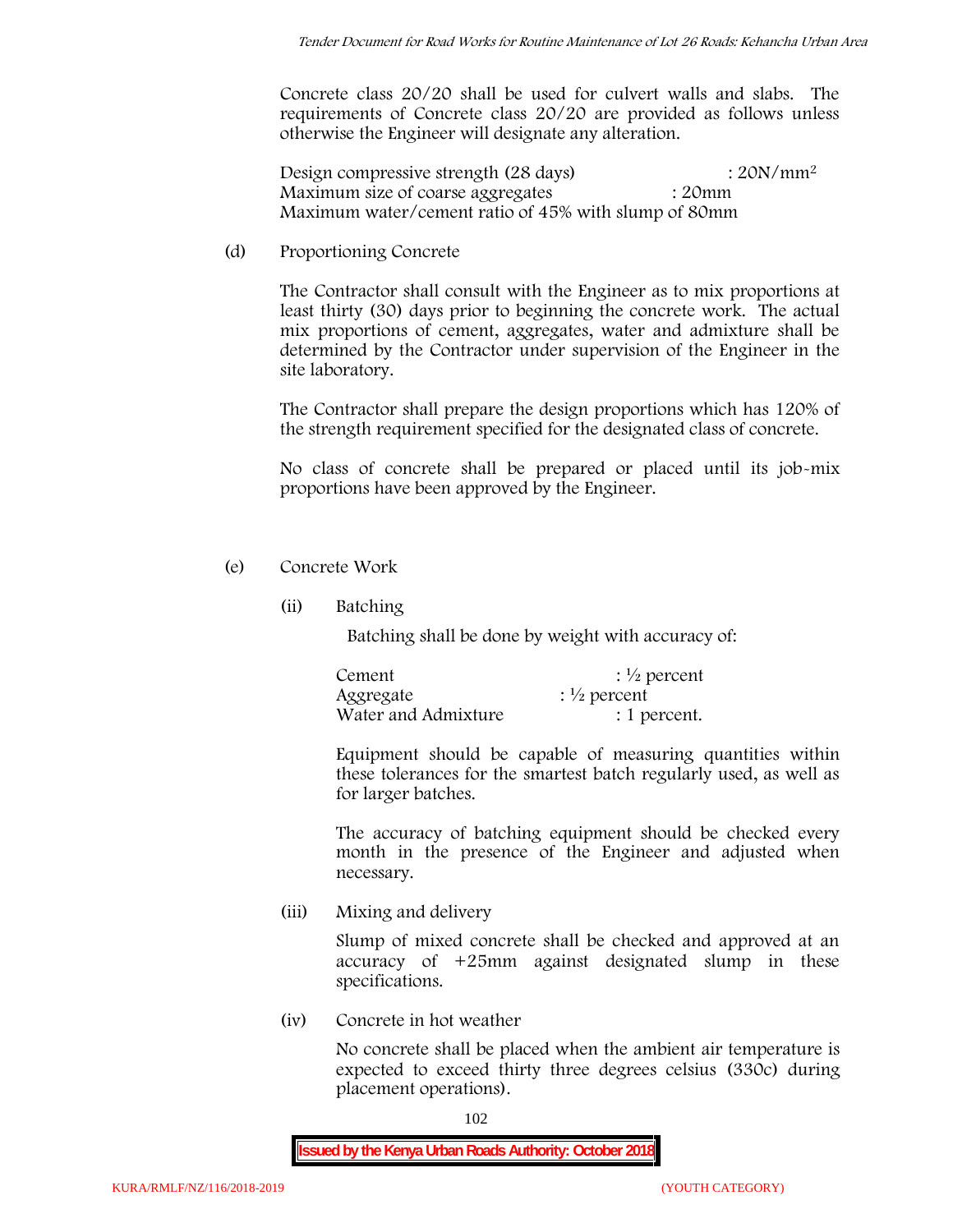*Tender Document for Road Works for Routine Maintenance of Lot 26 Roads: Kehancha Urban Area*

**(v) Concreting at night**

No concrete shall be mixed, placed or finished when natural light is insufficient, unless an adequate approved artificial lighting system is operated; such night work is subject to approval by the engineer.

**(vi) Placing**

In preparation of the placing of concrete, the interior space of forms shall be cleaned and approved by the engineer prior to placing concrete. All temporary members except tie bars to support forms shall be removed entirely from the forms and not buried in the concrete. The use of open and vertical chute shall not be permitted unless otherwise directed by the engineer.

The Contractor shall provide a sufficient number of vibrators to properly compact each batch immediately after it is placed in the forms.

(f) **Measurement and Payment**

Measurements for the Concrete Works Class 20/20 of culvert walls and slabs shall be made in cubic metres for the walls and slabs actually constructed, measured from their dimensions shown on the Drawings. Payment for the Concrete Works (Class 20/20) of culvert walls and slabs shall be the full compensation for furnishing all materials of the concrete mixing, delivering, placing and curing the concrete, equipment and tools, labour and other incidental necessary for the completion of the work in accordance with the Drawings and these Specifications and as directed by the Engineer.

## **SECTION 20 - ROAD FURNITURE**

## **2001 ROAD RESERVE BOUNDARY POSTS**

Road reserve boundary posts shall be provided as directed by the Engineer and in compliance with Standard Specification clause 2001. They shall be placed at 50m. intervals along the boundary of the road reserve.

#### **2003 EDGE MARKER POST**

Edge marker post shall be provided as directed by the Engineer and in compliance with Standard Specification clause clause 2003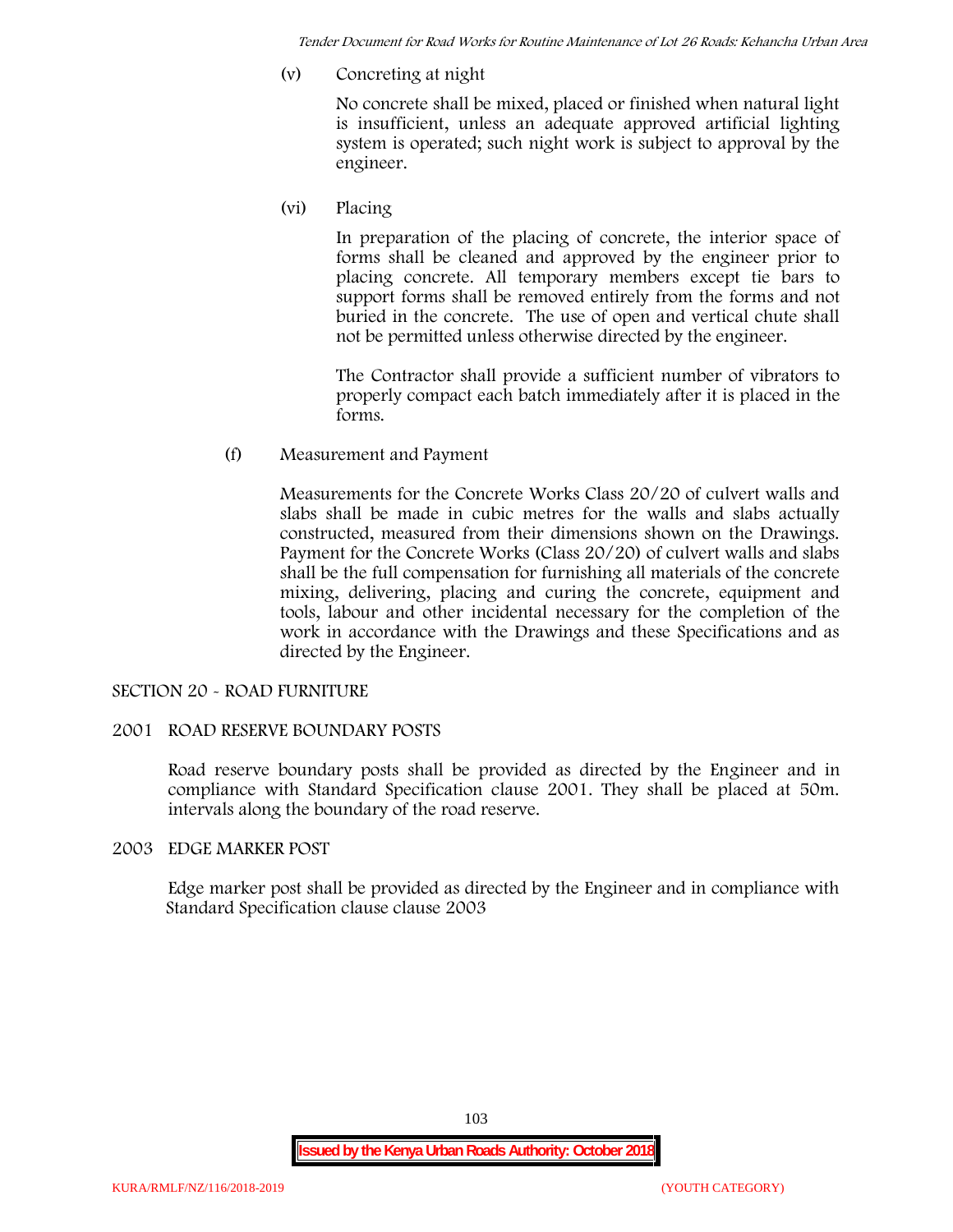#### **2004 PERMANENT ROAD SIGNS**

Permanent Road Signs shall be provided as directed by the Engineer and in compliance with the requirements of the "Manual for Traffic Signs in Kenya" Part II and standard Specification clause 2004.

#### **2004B EXISTING ROAD SIGNS**

Where directed by the Engineer, the Contractor shall take down road signs including all posts, nuts, bolts and fittings, and remove and dispose of the concrete foundation and backfill the post holes. The signs shall be stored as directed by the Engineer.

Measurement and payment for taking down road signs shall be made by the number of signs of any type and size taken down, cleaned and stored as directed.

### **2005 ROAD MARKING**

Paint for road marking shall be internally reflectorised hot applied thermoplastic material in accordance with Clause 219 of the Standard Specification.

The rates inserted in the Bills of Quantities for road marking shall include for prior application of approved tack coat.

### **2005A RAISED PAVEMENT MARKERS – ROAD STUDS**

#### **MATERIAL**

Road studs are moulded of acrylonitrile butadiene styrene (ABS) conforming to ASTM Specification D1788 – 68, class  $5 - 2 - 2$  shell filled with inert, thermosetting compound and filler. The lens portion of the marker of the marker is of optical menthly methacrylic.

#### **CONSTRUCTION**

The road studs shall be constructed of high impact ABS containing a multi-biconvex glass lens reflector system. It shall be of monolithic construction, and not less than 98.5. m2. The height of the marker shall not exceed 17mm and the underside shall contain a non-honeycomb base (flat).

#### **REQUIREMENTS**

The markers shall conform to the following requirements

**Colour**

Shall be white, yellow or red as specified and the Retro – reflectance values should conform to the testing procedures of ASTME 809.

## **Impact Resistance**

The market shall not crack or break when tested using a 1000**-**gram weight from a height of 1 metre. (ASTM D 2444) or BS 3900 Part E3.

## **Resistance to Water Penetration**

104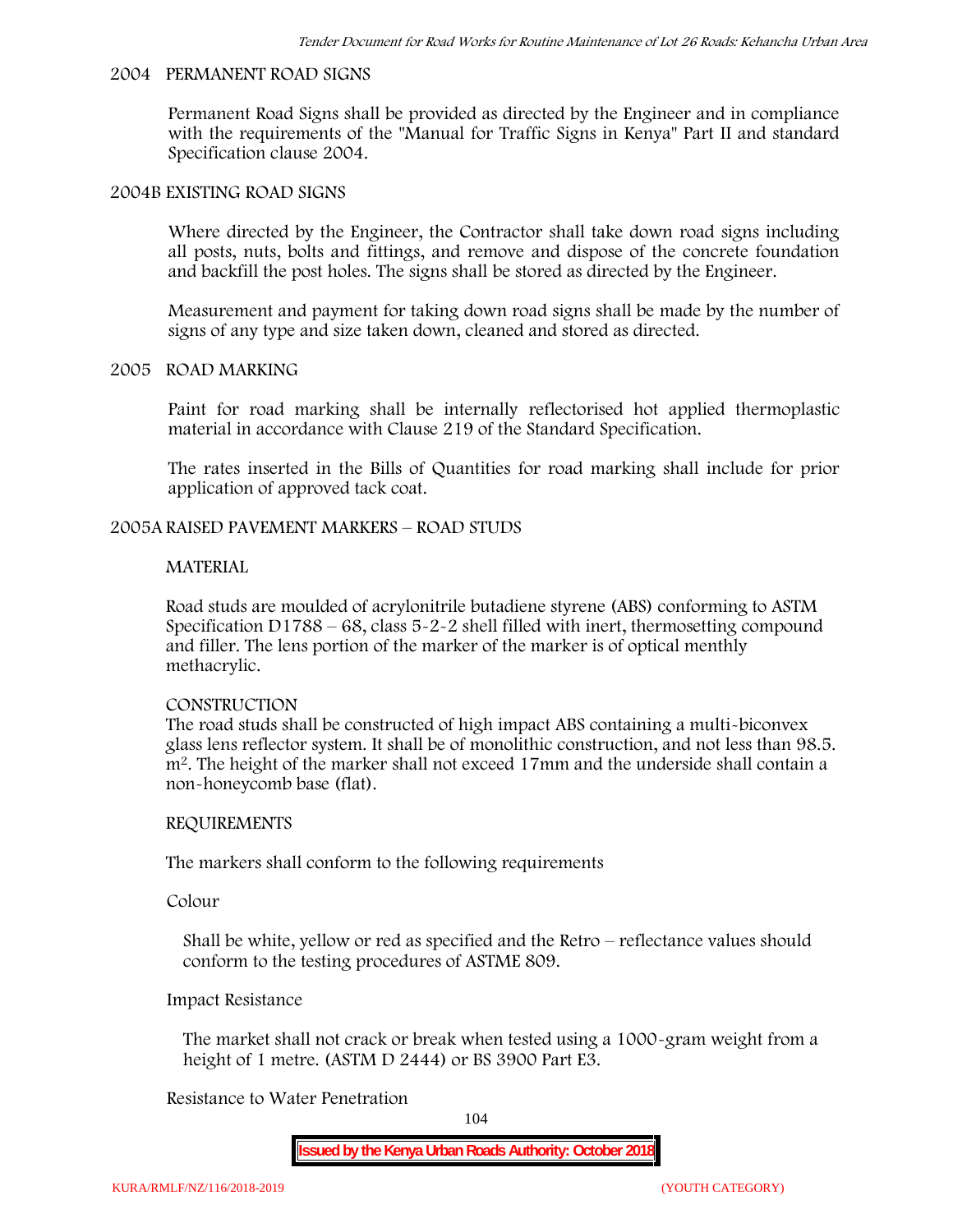Shall not have water penetration behind the lens after submerged in a water bath at 70 + 50 oF for 10 minutes. And it should still meet the reflectance Requirement. BS 998.

**Heat Resistance**

Shall comply with the initial brightness as per BS 873 Part IV of 1978

**Night Visibility**

The marker shall be bright as per BS 873 Part IV of 1978

**Compression Resistance**

There shall be no cracking sound at a pressure lower than 25 tones as per BS 873 Part IV of 1978.

**Corrosion Resistance**

After immersing a sample of Road stud in a solution containing 30g/1 of sodium chloride for 30 days, there shall not be any signs of corrosion **-**(BS998).

**NOTE**: These markers are intended for application directly to pavement surfaces and are compatible with raised pavement makers. These adhesives should be of high quality and tested for conformance to customer requirements.

## **ADHESIVES**

They shall be of Resin Type–Epoxy of 2 different components part 1 and 2 i.e Adhesive and Reactor without any volatile solvents in both.

| Pot life:             | not less than 20 minutes at 20 $\mathrm{^{\circ}C}$ |
|-----------------------|-----------------------------------------------------|
| Rotational cure time: | between 20 and 30 minutes at 20 $\degree$ C         |
| Hard cure:            | Between 40 and 60 minutes at 20 $\degree$ C         |

# **APPLICATION INSTRUCTION**

**Preparation of Pavements**

Make sure that the road surface is absolutely dry and free of oil and grease**.**

**Mixing of Adhesive**

Pour component B into the container of component A. Stir mixture by hand with a wooden or metal stick until uniform Grey Tint without a striae is obtained.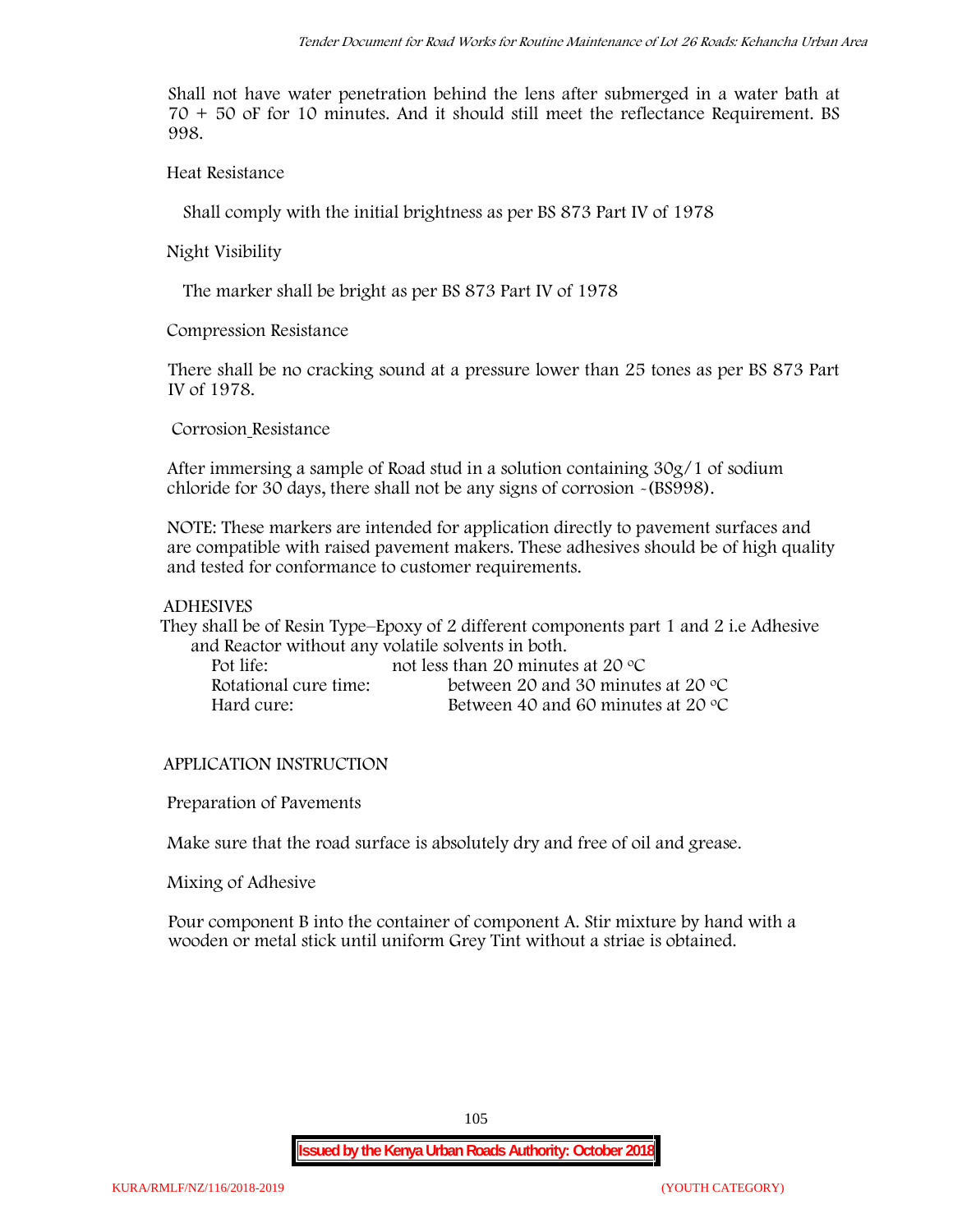## **Installation**

Pour the mixture on to the underside of the road stud. Then place the road stud firmly on the road surface. Adhesive should stand out for about 5mm to 10 mm over the edges of the stud.

**Protection from the Traffic**

Protect studs from traffic for 2 hours until the adhesive has properly hardened. Try by touching the adhesive.

**NUMBER OF STUDS NEEDED FOR LABORATORY TESTS.**

In order to approve a particular type of road stud, 4 sample road studs of each colour shall be submitted.

## **2006 GUARDRAILS**

Contrary to the Standard Specification, guardrail posts shall be concrete 200 mm diameter set vertically at least 1.2m into the shoulder as directed by the Engineer. Spacer blocks shall also be made of concrete.

Beams for guardrails shall be "Armco Flexbeam" or similar obtained from a manufacturer approved by the Engineer.

## **2007 KERBS**

a) **Vertical Joints**

Vertical joints between adjacent Kerbs shall not be greater than 5 mm in width and shall be filled with a mortar consisting of 1:3 cement: sand by volume.

## b) **Transition between flush and raised kerbs**

The transition between flush and raised kerbs (e.g. at bus bays) shall be termed as ramped kerbs. The transition between flush and raised kerbs shall occur within a length of 2.0 m.

## **2008 KILOMETRE MARKER POSTS**

Kilometre marker posts shall be provided as directed by the Engineer and in compliance with Standard Specification clause 2008.

## **2009 RUMBLE STRIPS**

Where directed by the Engineer, the Contractor shall provide, place, trim, shape and compact to line and level asphalt concrete rumble strips on the finished shoulders. This shall be done to the satisfaction of the Engineer

# **2011 MEASUREMENT AND PAYMENT**

106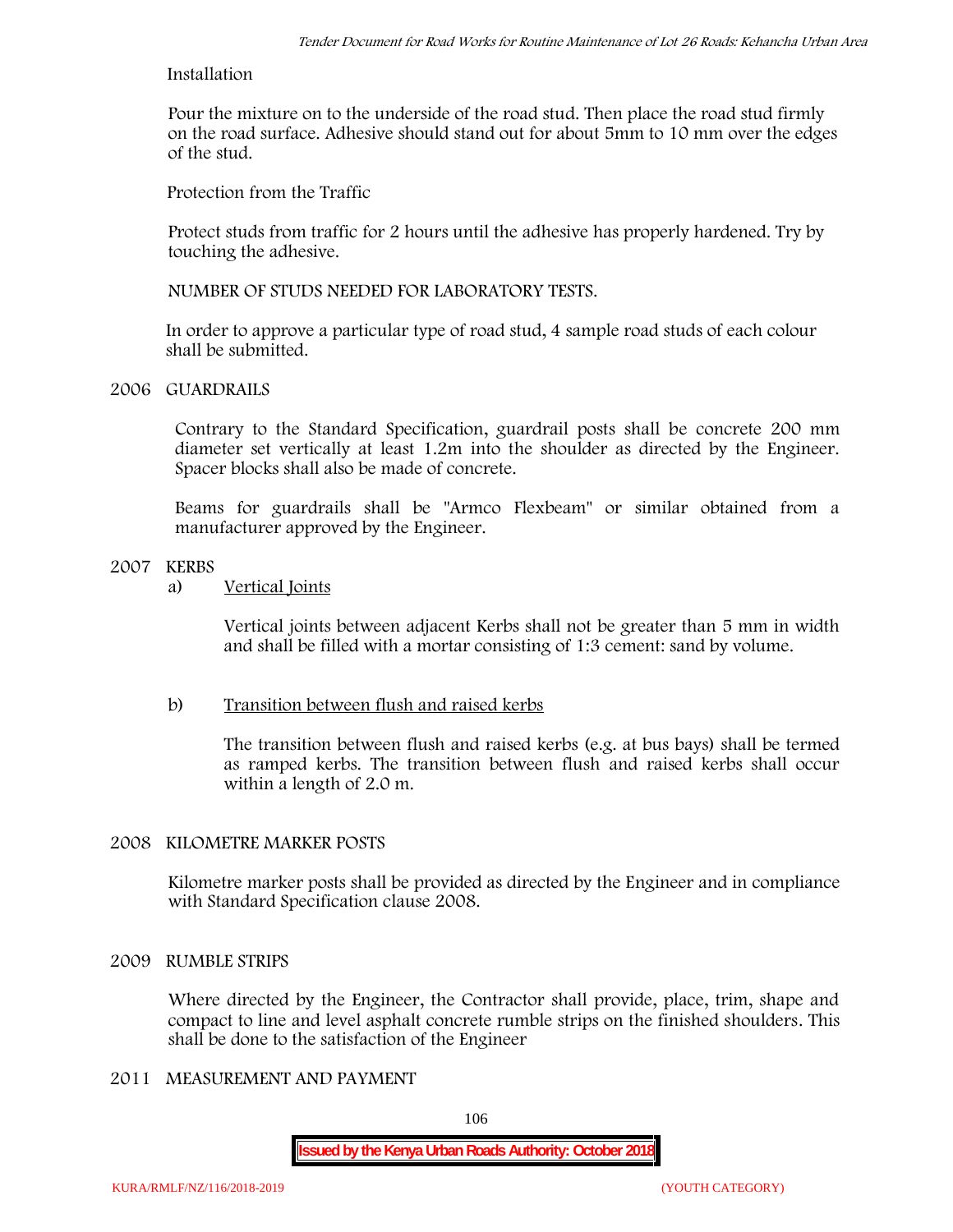## **Road reserve boundary posts**

Road reserve boundary posts shall be measured by the number erected

## **Permanent road signs**

Permanent road signs shall be measured by the number of each particular size erected.

## **Road marking**

Road markings in yellow or white material shall be measured in square metres calculated as the plan area painted.

## **Road Studs**

Road studs shall be measured by the number of each particular size erected.

## **Guardrail**

Guardrail shall be measured by the metre as the length of the guardrail constructed.

**Kerbs**

Kerbs shall be measured by the metre as the length of kerb constructed

# **SECTION 22-DAYWORKS**

## **2202 MEASUREMENTS AND PAYMENT**

(a) Plant

Where items of major plant listed in the schedule of Day works are specified by type (e.g. Concrete mixer etc.) the power rating if such items of plant are provided by the Contractor shall not be lower than the power ratings of such plant manufactured within the last two years prior to the date of BID. Any item of major plant employed upon Dayworks that has a power rating lower than specified above shall be paid for at rates lower than those in the schedule of Dayworks. The reduction in the rate payable shall be in proportion to the reduction in power rating below that specified above.

## **SECTION 23: CONCRETE PAVING BLOCKS**

This works shall consist of providing, laying and fixing of concrete paving blocks and concrete paving slabs on a sand base on the driveway and walkways and other areas as directed by the Engineer.

# **a. Concrete Paving Blocks**

The paving blocks shall be of type S of any shape fitting within a 295 mm square coordinating space and a work size thickness of at least 30 mm. The blocks shall confirm to the requirements of BS 6717:Pt. 1:1986 or Kenya standard equivalent.

The laying shall be broken at intervals of 50 m by concrete ribs of class 25 concrete.

107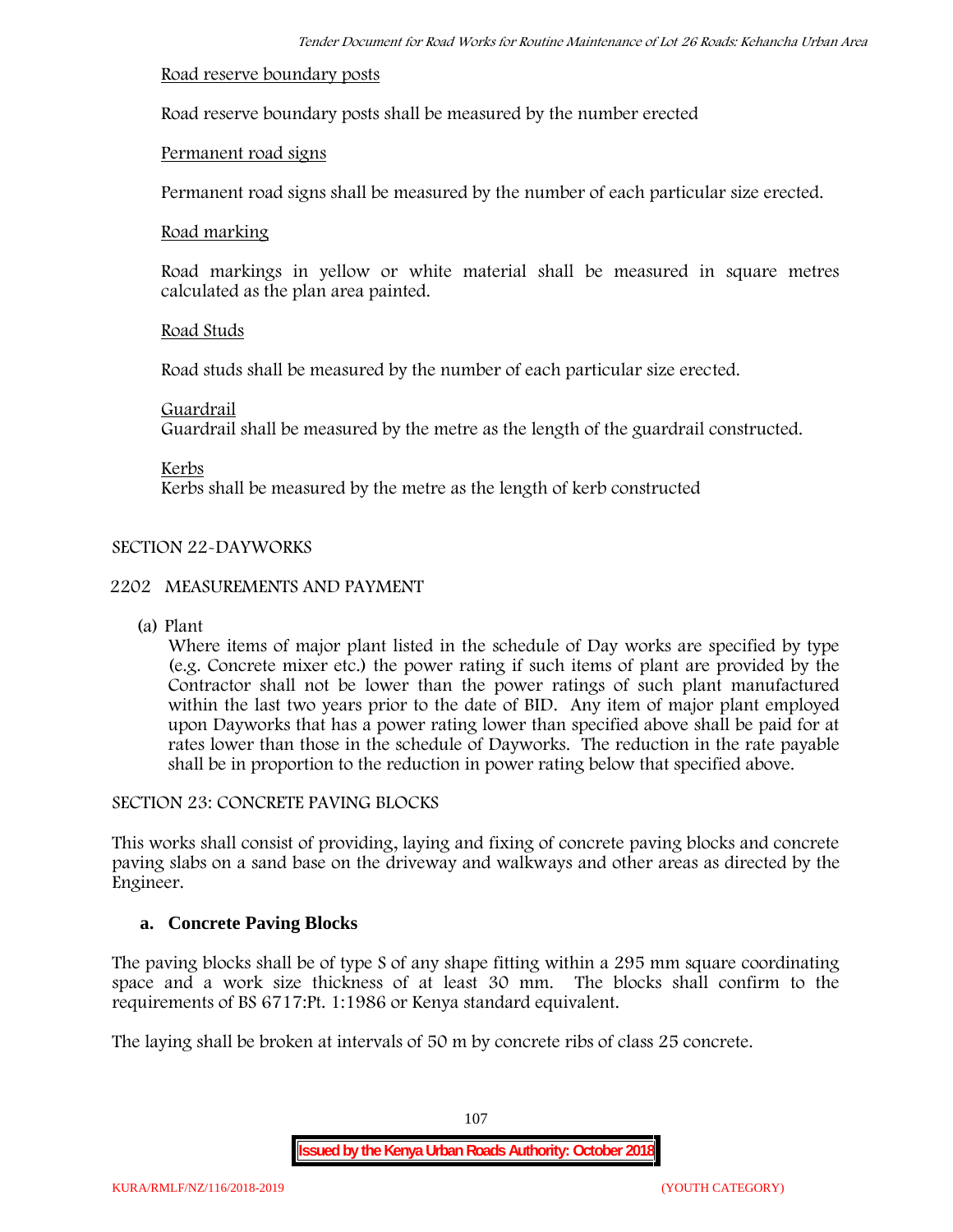The blocks shall be laid on a 40 mm minimum sand base whose specifications are as in section (b) of this specification.

#### **b. Sand For Sand Base**

Sand used as bedding for paving blocks and slabs shall be natural sand either pit or river sand. The grading shall conform and be parallel as much as possible to  $KSO2 - 95$  Parts 1 &2: 1984 for zones 1,2 or 3. The other requirements shall be as specified in section 1703 (c ) of Standard Specifications.

#### **c. Measurement and Payment**

Payment for paving blocks and paving slabs shall be by square metre laid. The rate quoted would include the cost of haulage to site of the blocks, slabs and sand, as no extra payment shall be made for haulage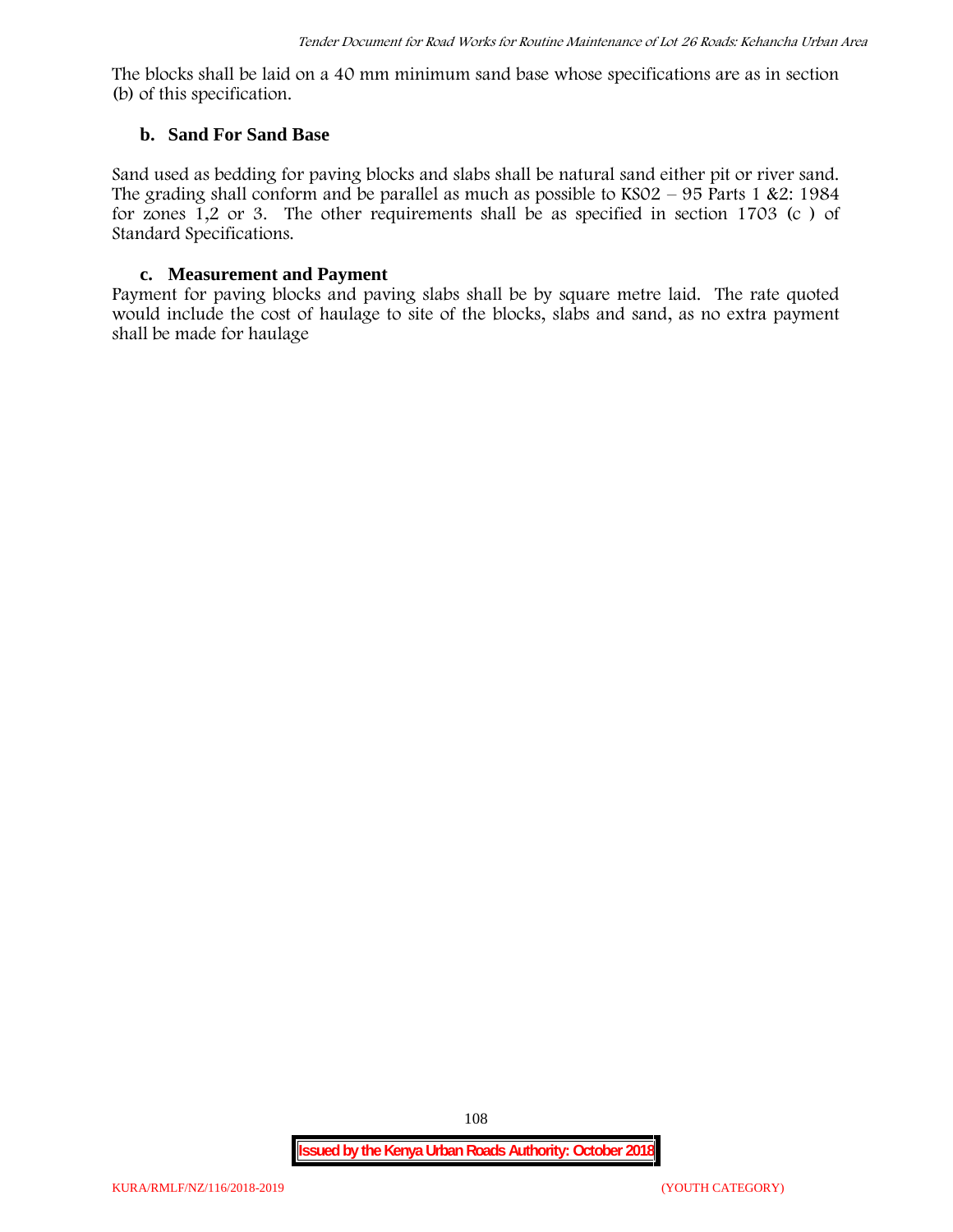**SECTION VI: SUPERVISION AND CONTRACT EVALUATION MANUAL 2012**

The Manual refers to the Ministry of Roads 'Supervision and Contract evaluation Manual for Road Maintenance Works 2012.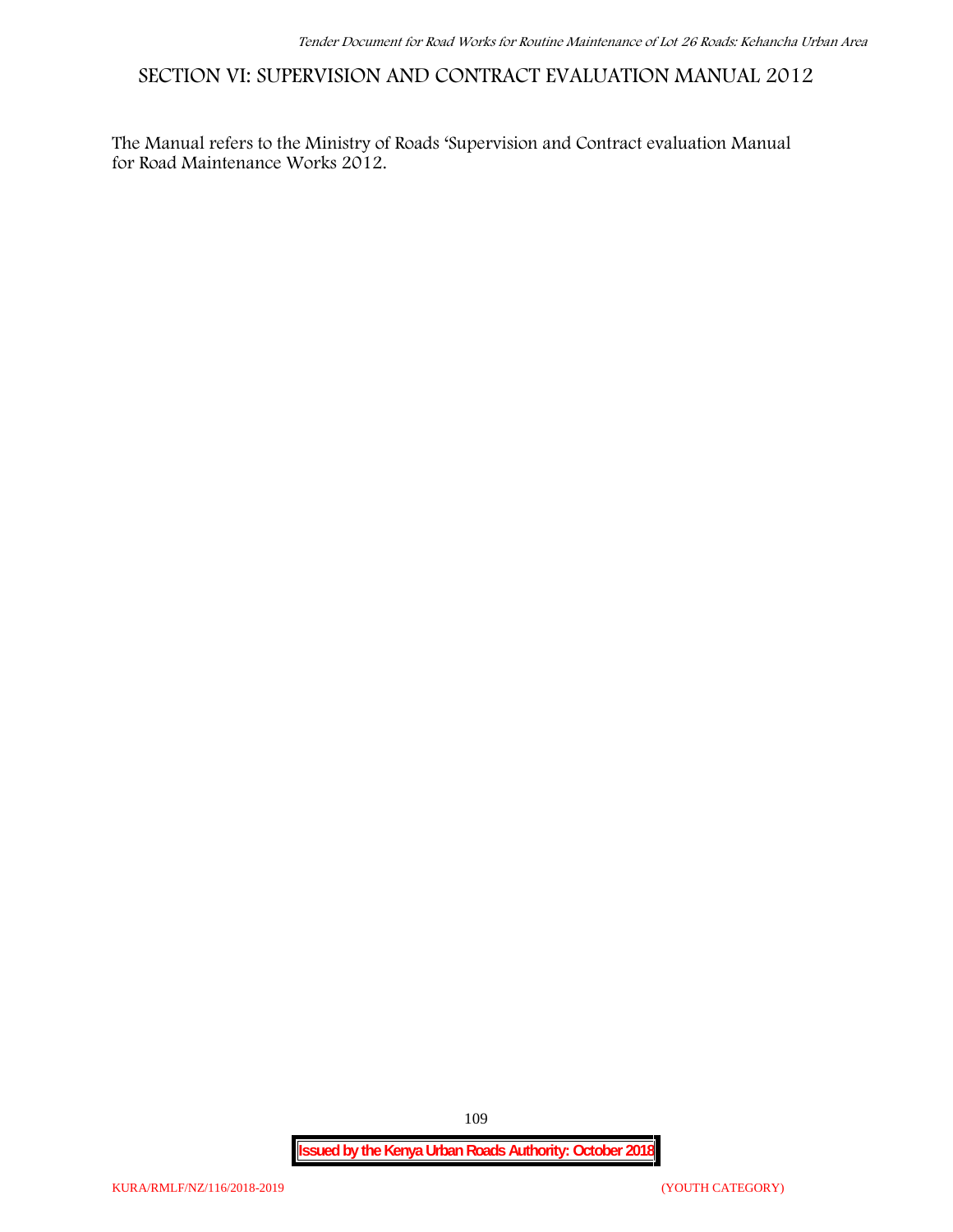# **SECTION VII: DRAWINGS**

The bidder shall provide design drawings on A3 sheets including plan and profile, typical cross-sections, layouts and standard drawings, setting out data and design reports which should include design standards used and key project features as described in section 14.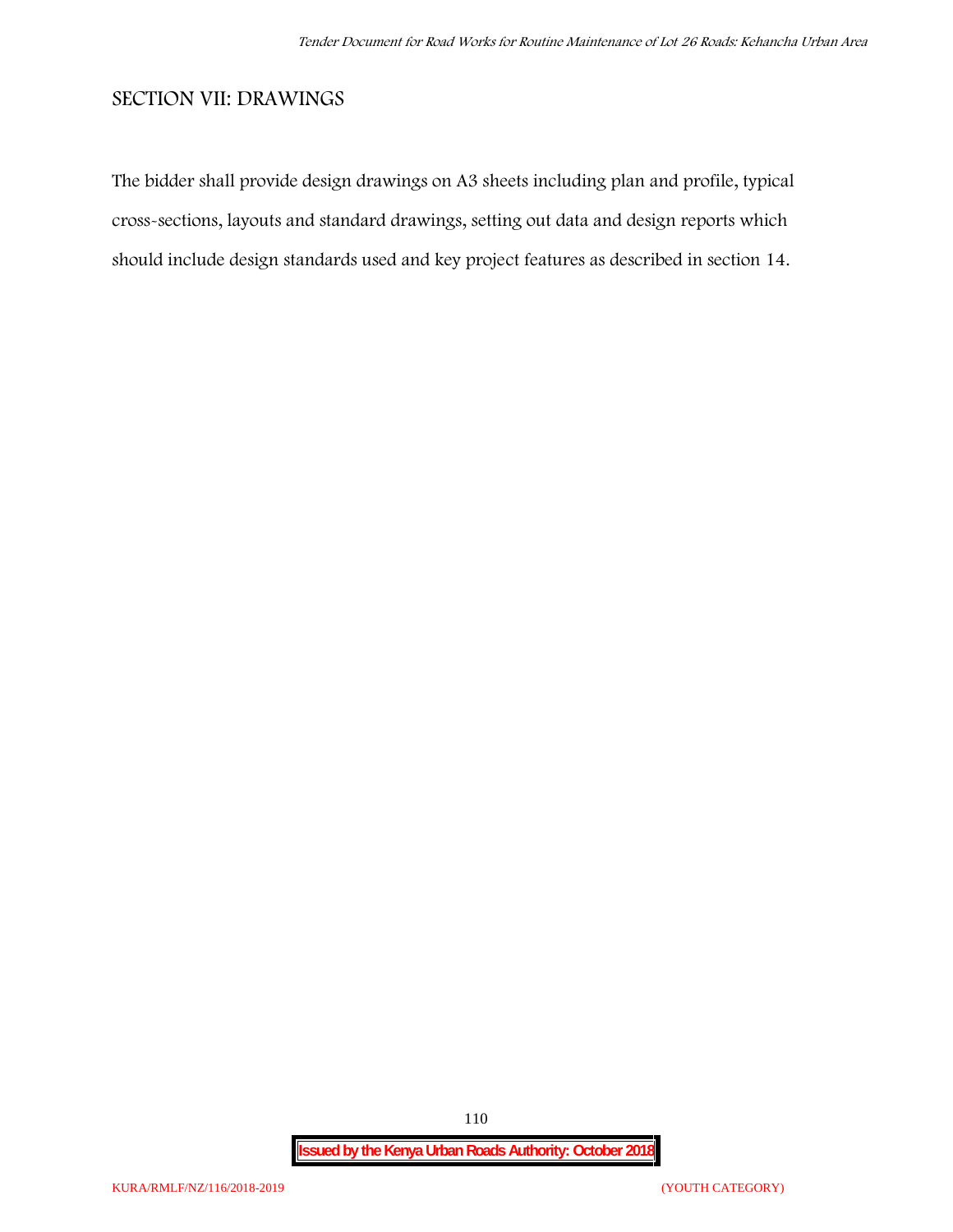# **SECTION VIII: ROAD MAINTENANCE MANUAL**

The Manual refers to the Ministry of Roads 'Road Maintenance Manual, May 2010 Edition'.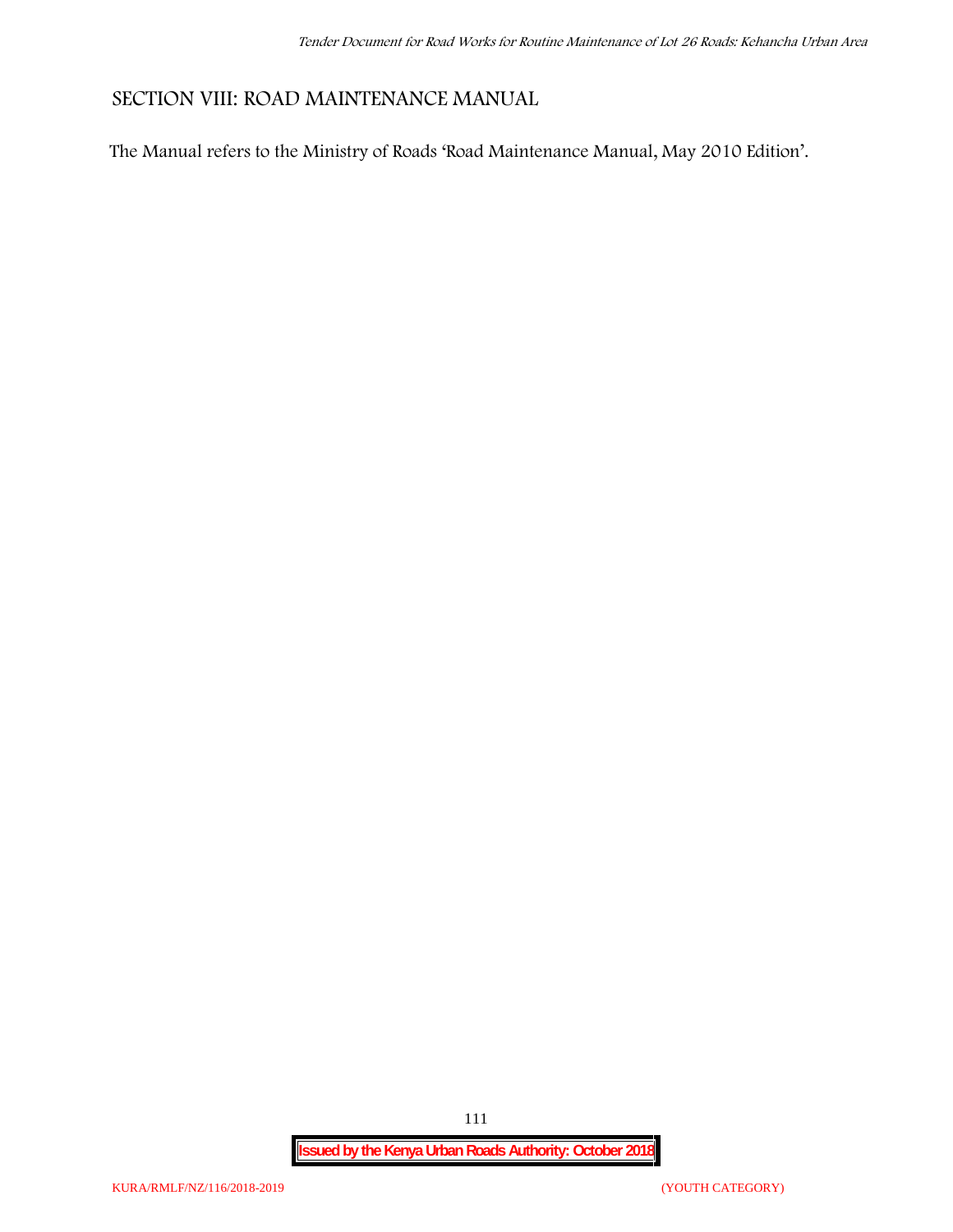# **SECTION IX: BILLS OF QUANTITIES**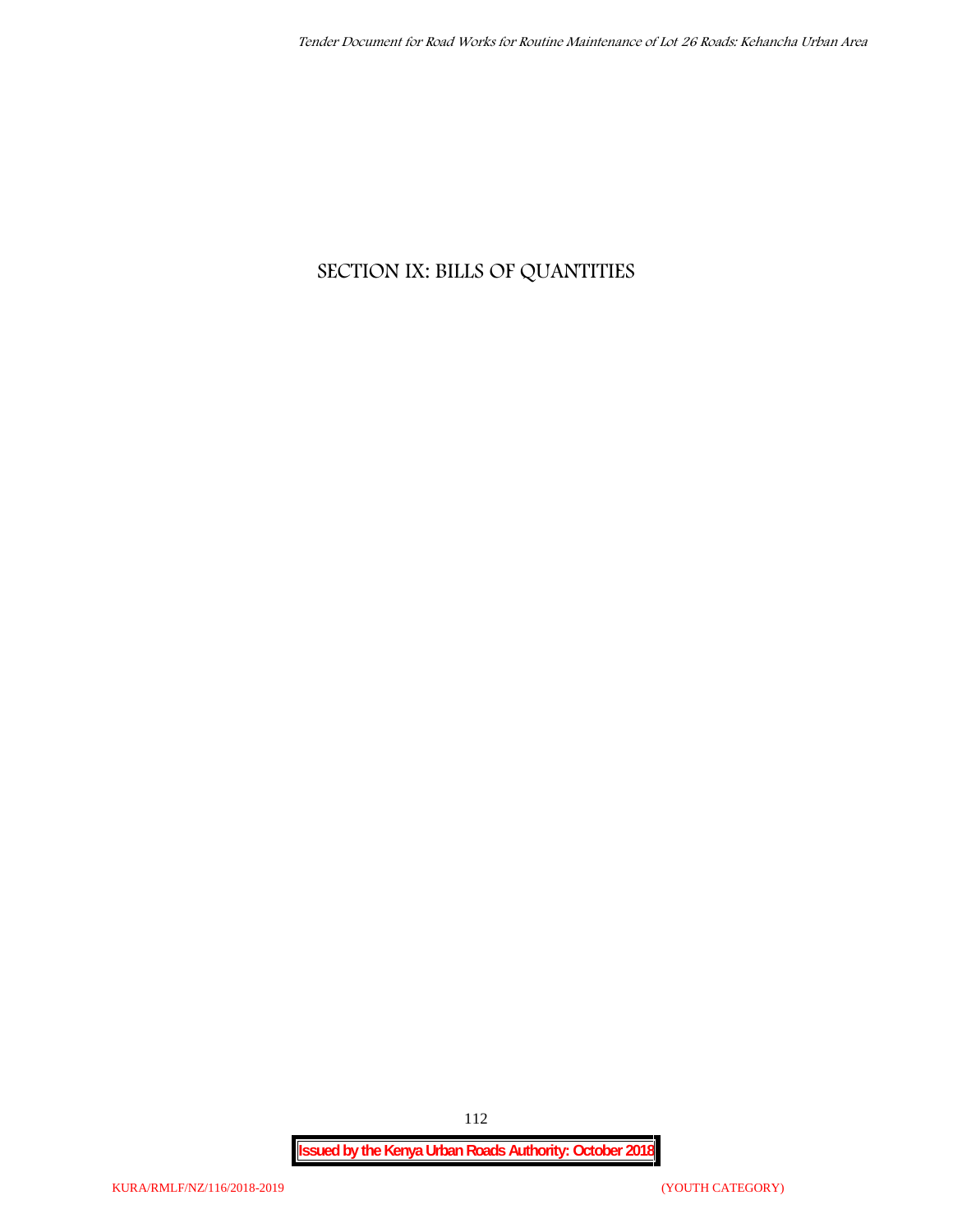#### **PREAMBLE TO BILL OF QUANTITIES**

- 1. The Bills of Quantities forms part of the Contract Documents and are to be read in conjunction with the Instructions to Bidders, Conditions of Contract Parts I and II, Specifications and Drawings.
- 2. The brief description of the items in the Bills of Quantities is purely for the purpose of identification, and in no way modifies or supersedes the detailed descriptions given in the conditions of Contract and Specifications for the full direction and description of work and materials.
- 3. The Quantities set forth in the Bills of Quantities are estimated, representing substantially the work to be carried out, and are given to provide a common basis for bidding and comparing of Bids. There is no guarantee to the Contractor that he will be required to carry out all the quantities of work indicated under any one particular item or group of items in the Bill of Quantities. The basis of payment shall be the Contractor's rates and the quantities of work actually done in fulfilment of his obligation under the Contract.
- 4. The prices and rates inserted in the Bills of Quantities will be used for valuing the work executed, and the Engineer will only measure the whole of the works executed in accordance with this Contract.
- 5. The rates inserted in any road in the tender shall apply to other roads within the same lot upon written instructions to be issued by the Engineer or his representative during execution of works and shall be used only to pay for activities of similar description and nature which may not have been included in the Bills of Quantities for that road.
- 6. A price or rate shall be entered in ink against every item in the Bills of Quantities with the exception of items that already have Provisional sums affixed thereto. The bidders are reminded that no "nil" or "included" rates or "lump-sum" discounts will be accepted. The rates for various items should include discounts if any. Bidders who fail to comply will be disqualified.
- 7. Provisional sums (including Dayworks) in the Bills of Quantities shall be expended in whole or in part at the discretion of the Engineer or his representative.
- 8. Where there are no quantities against the line item especially on dayworks, the bidder shall only fill his rates
- 9. Quantified instructions shall be extracted from the main BOQ for purposes of part implementation of the works and interim measurements/payments shall be based on the quantified instructions read together with the bills of quantities.

The price and rates entered in the Bills of Quantities shall, except insofar as it is otherwise provided under the Contract, include all Constructional plant to be used, labour, insurance, supervision, compliance testing, materials, erection, maintenance of works, overheads and profits, taxes and duties together with all general risks, liabilities and obligations set out or implied in the Contract, transport, electricity and telephones, water, use and replenishment of all consumables, including those required under the contract by the Engineer and his staff.

Errors in the pricing of the Bills of Quantities will be corrected in accordance with Clause (29) of instructions to bidders.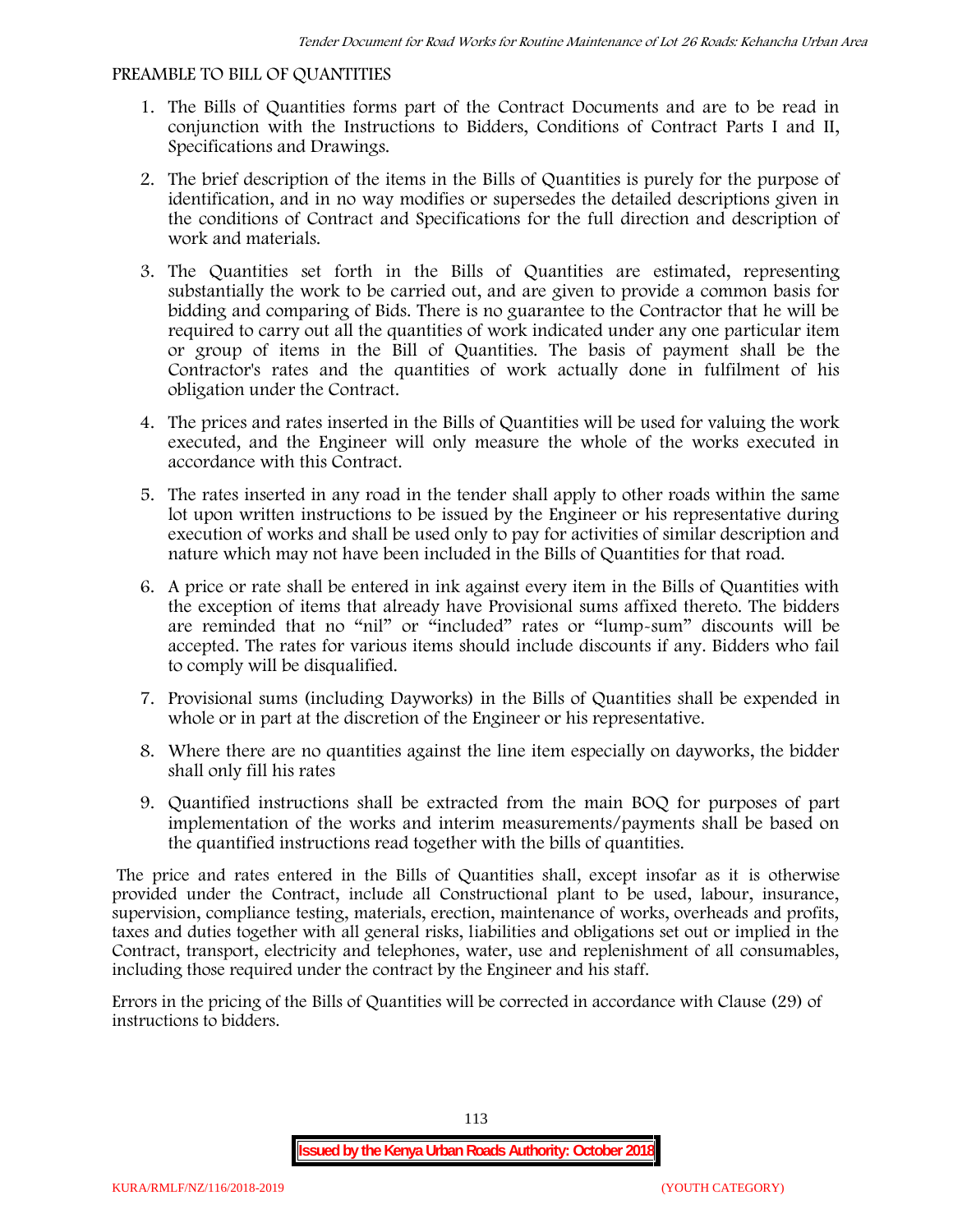**2018- 2019**

#### **ROUTINE MAINTENANCE OF LOT 26 ROADS (KEHANCHA MUNICIPALITY) Nyanza**

**Contract Name**

**BILL OF QUANTITIES**

**No.**

Activity Group Title **Road Code** UCB6-Kehancha Section Name Ikerege-Masaba (4.2KM) **Bill** ITEM CODE **IDESCRIPTION Quantity** UNIT **Unit Bid RATE (KShs) Bill Item Cost without VAT (KSHs)** 1 01-80-010 Allow a prime cost of sum for material testing as for material testing as  $\begin{array}{|l|c|c|c|c|c|} \hline 10,000.00 & \text{PC SUM} & 1.00 \hline \end{array}$  $1 \quad 01 - 80 - 011$ Extra over item 01-80- 010 for contractors 010 for contractors  $\begin{vmatrix} 10,000.00 \end{vmatrix}$  % 1 01-80-026 Allow a prime cost sum for the REs miscellaneuos  $\begin{array}{|l|l|}\n10,000.00 & PCSUM\n\end{array}$  1.00  $1 \begin{array}{|l|l|} \hline 1 \end{array}$  01-80-027 Extra over 01-80-026 for <br>profits and overheads 10,000.00 profits and overheads  $10,000.00$   $\frac{1}{8}$ 1 01-80-030a Prime cost sum for payment of allowances for Engineer's site staff (Permanent staff) 150,000.00 PC SUM 1.00 1 01-80-030b Extra Over on Item 01- 80-030a for the Contractor's Overheads and Profit. 150,000.00 <sup>%</sup> 1 01-80-030 Allow a prime cost for attendance to the RE,s supervisory staff including overtime 150,000.00 PC SUM 1.00 1 01-80-031 Include percentage of PC sum in item 01-80-030 for contractors overhead and profit 150,000.00  $\frac{\%}{\%}$  $4 \mid 04 - 50 - 004 \mid$  Light bush clearing  $16,800.00 \mid$  Sq.Metres

culverts to free flowing condition 54.00 Metres

**Issued by the Kenya Urban Roads Authority: October 2018**

8 08-50-034

 $8 \begin{array}{|l|} \hline \text{08-50-005} & \text{Ditch/Mitre drain} \\ \hline \text{excavation} & \hline \end{array}$ 

Desilt and clean existing

80.00 Cub.Metres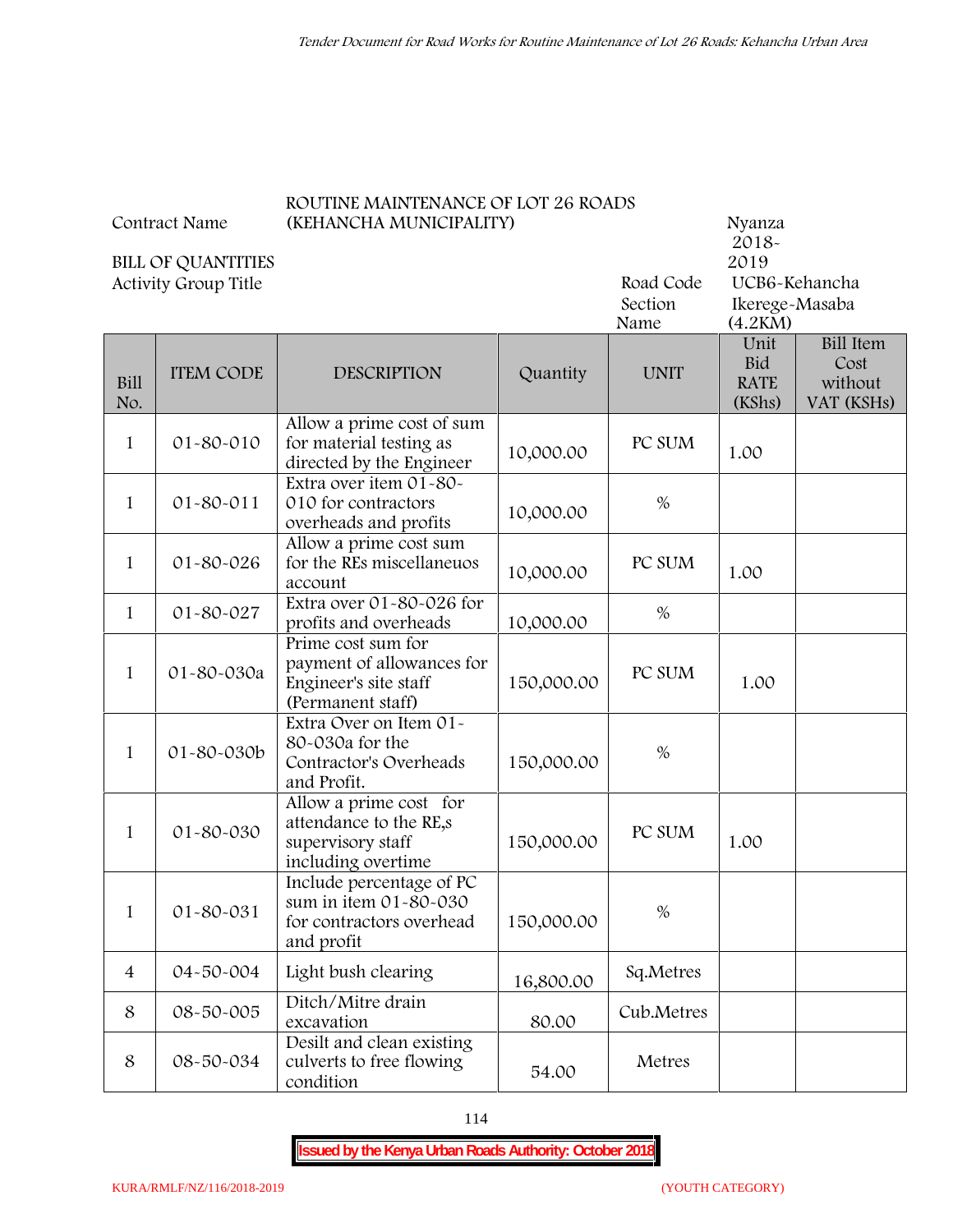| 8  | 08-60-030       | Excavate for pipe culverts<br>in soft material                                                                      | 27.00     | Cub.Metres  |  |
|----|-----------------|---------------------------------------------------------------------------------------------------------------------|-----------|-------------|--|
| 8  | 08-60-033       | Provide, lay and join<br>600mm inner dia<br>concrete pipes                                                          | 18.00     | Metres      |  |
| 8  | 08-60-035       | Concrete class 15/20 for<br>bed and sorrounds and<br>haunches                                                       | 9.00      | Cub.Metres  |  |
| 8  | 08-60-036       | Concrete class 25/20 for<br>apron, wingwalls and<br>headwalls                                                       | 6.00      | Cub.Metres  |  |
| 8  | 08-60-037       | Provide and place A<br>142fabric mesh<br>reinforcement fabric                                                       | 40.00     | Sq.Metres   |  |
| 10 | $10 - 50 - 003$ | Light Grading of<br>Carriageway including<br>slopes and ditches                                                     | 33,600.00 | Sq.Metres   |  |
| 10 | 10-60-003       | Provide gravel wearing<br>course-excavation, free<br>haul, spread, water and<br>compact gravel to<br>specifications | 1,340.00  | Cub.Metres  |  |
| 22 | 22-50-002       | Unskilled Labour                                                                                                    | 50.00     | Person days |  |
|    |                 | Sub Total                                                                                                           |           |             |  |
|    |                 | VAT @ 16%                                                                                                           |           |             |  |
|    |                 | Total taken to Summary                                                                                              |           |             |  |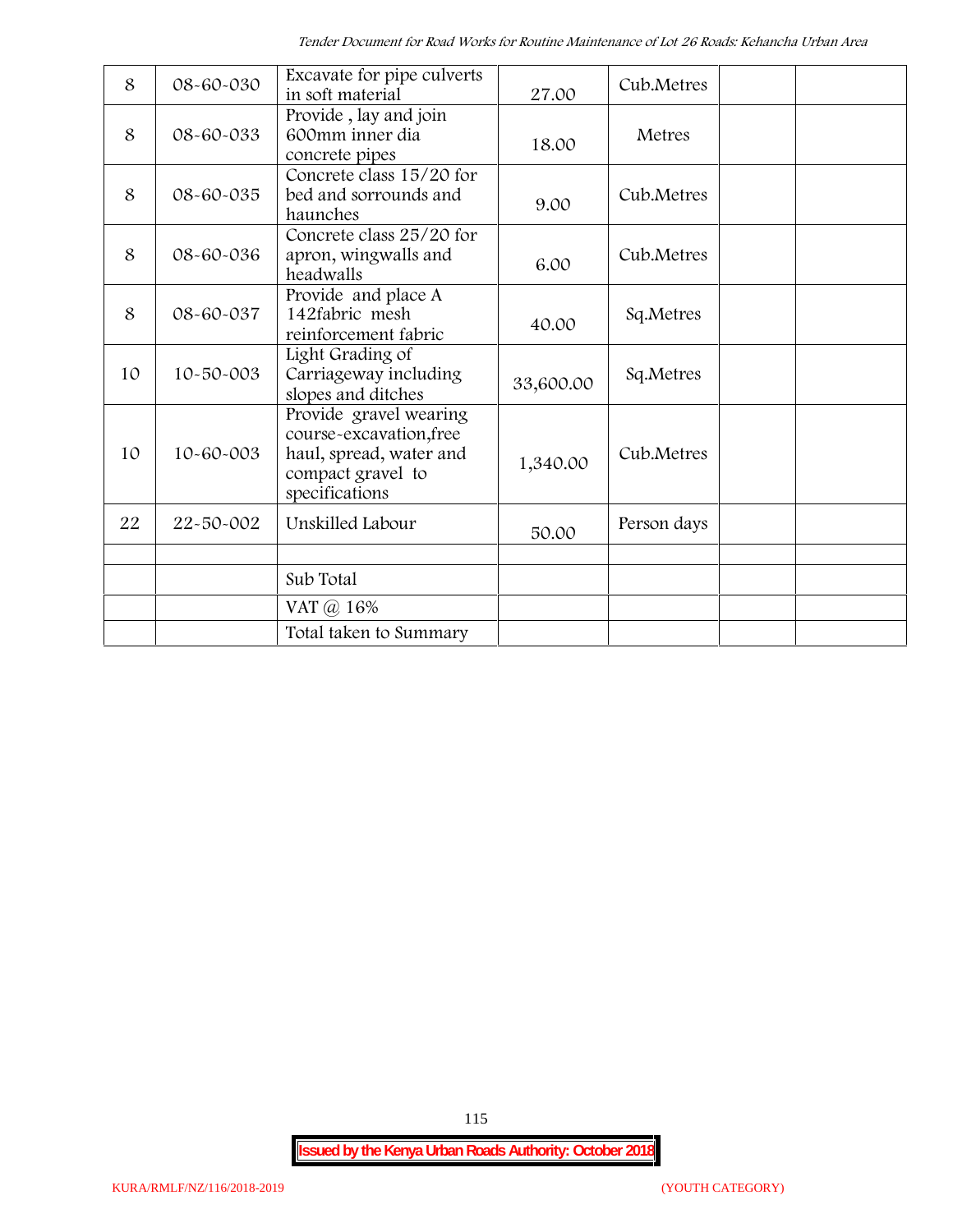| Contract Name |  |
|---------------|--|
|---------------|--|

#### **ROUTINE MAINTENANCE OF LOT 26 ROADS (KEHANCHA MUNICIPALITY) Nyanza**

#### **BILL OF QUANTITIES**

**Activity Group Title**

| $2018-$ |  |
|---------|--|
| 2019    |  |

UCB4-Kehancha Section Ikerege-Masaba

Name (7.5KM)

Road<br>Code

| Bill<br>No.    | <b>ITEM CODE</b> | <b>DESCRIPTION</b>                                                                            | Quantity   | <b>UNIT</b>    | Unit Bid<br><b>RATE</b><br>(KShs) | <b>Bill Item</b><br>Cost<br>without<br>VAT (KSHs) |
|----------------|------------------|-----------------------------------------------------------------------------------------------|------------|----------------|-----------------------------------|---------------------------------------------------|
| $\mathbf 1$    | 01-80-010        | Allow a prime cost of sum<br>for material testing as<br>directed by the Engineer              | 15,000.00  | PC SUM         | 1.00                              |                                                   |
| $\mathbf{1}$   | $01 - 80 - 011$  | Extra over item 01-80-<br>010 for contractors<br>overheads and profits                        | 15,000.00  | $\%$           |                                   |                                                   |
| $\mathbf{1}$   | 01-80-026        | Allow a prime cost sum<br>for the REs miscellaneuos<br>account                                | 20,000.00  | PC SUM         | 1.00                              |                                                   |
| $\mathbf{1}$   | 01-80-027        | Extra over 01-80-026 for<br>profits and overheads                                             | 20,000.00  | %              |                                   |                                                   |
| $\mathbf{1}$   | 01-80-030a       | Prime cost sum for<br>payment of allowances for<br>Engineer's site staff<br>(Permanent staff) | 150,000.00 | PC SUM         | 1.00                              |                                                   |
| $\mathbf{1}$   | 01-80-030b       | Extra Over on Item 01-<br>80-030a for the<br>Contractor's Overheads<br>and Profit.            | 150,000.00 | $\%$           |                                   |                                                   |
| $\mathbf{1}$   | 01-80-030        | Allow a prime cost for<br>attendance to the RE,s<br>supervisory staff<br>including overtime   | 150,000.00 | PC SUM         | 1.00                              |                                                   |
| $\mathbf{1}$   | 01-80-031        | Include percentage of PC<br>sum in item 01-80-030<br>for contractors overhead<br>and profit   | 150,000.00 | $\%$           |                                   |                                                   |
| $\overline{4}$ | 04-50-004        | Light bush clearing                                                                           | 30,000.00  | Sq.Metre<br>S  |                                   |                                                   |
| 8              | 08-50-005        | Ditch/Mitre drain<br>excavation                                                               | 100.00     | Cub.Met<br>res |                                   |                                                   |
| 8              | 08-50-034        | Desilt and clean existing<br>culverts to free flowing<br>condition                            | 36.00      | Metres         |                                   |                                                   |
| 8              | 08-60-030        | Excavate for pipe culverts<br>in soft material                                                | 27.00      | Cub.Met<br>res |                                   |                                                   |
| $\,8\,$        | 08-60-033        | Provide, lay and join<br>600mm inner dia<br>concrete pipes                                    | 18.50      | Metres         |                                   |                                                   |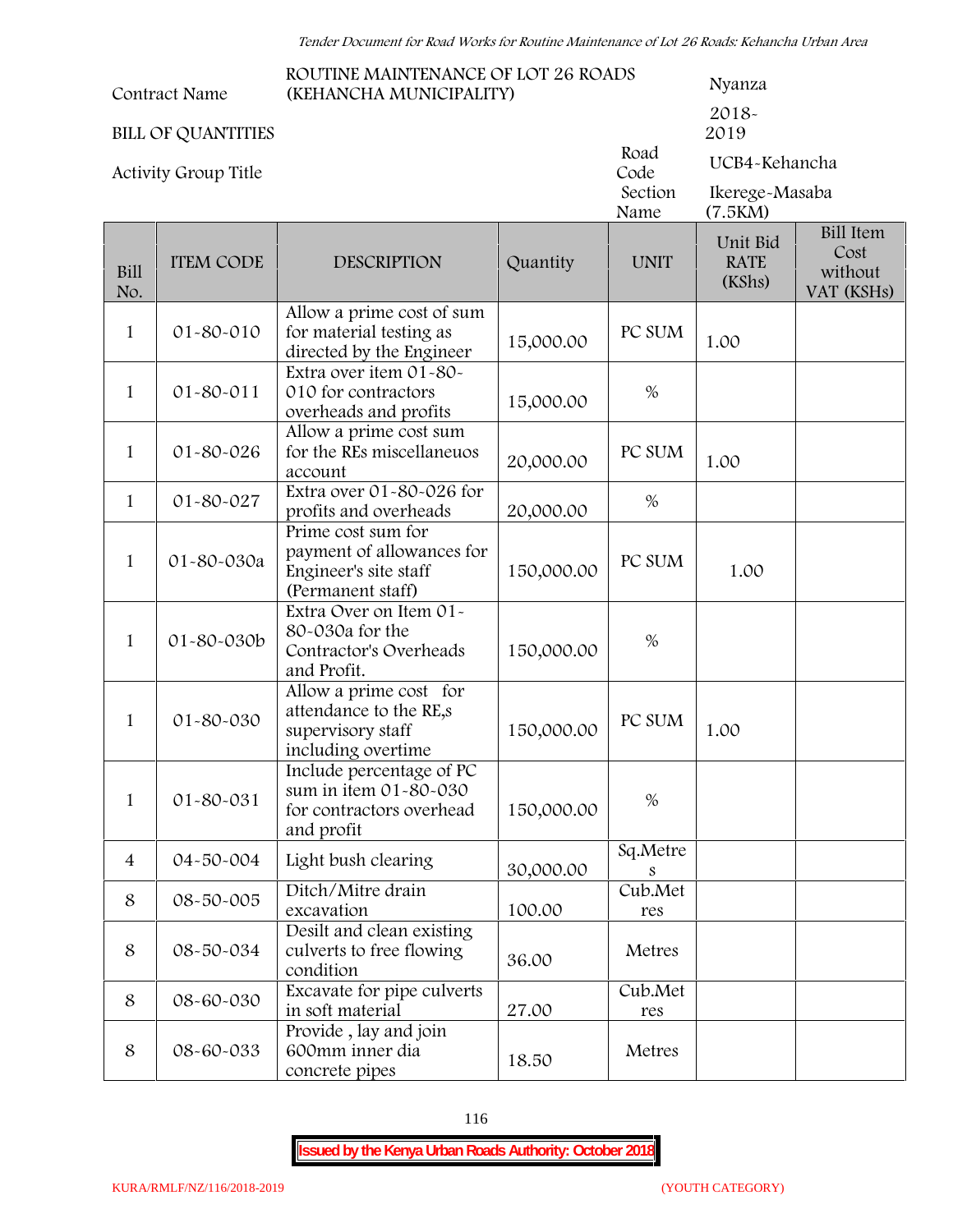| 8  | 08-60-035  | Concrete class 15/20 for<br>bed and sorrounds and<br>haunches                                                                                             | 9.00      | Cub.Met<br>res |  |
|----|------------|-----------------------------------------------------------------------------------------------------------------------------------------------------------|-----------|----------------|--|
| 8  | 08-60-036  | Concrete class 25/20 for<br>apron, wingwalls and<br>headwalls                                                                                             | 6.00      | Cub.Met<br>res |  |
| 8  | 08-60-037  | Provide and place A<br>142fabric mesh<br>reinforcement fabric                                                                                             | 42.39     | Sq.Metre<br>S  |  |
| 10 | 10-50-003  | Light Grading of<br>Carriageway including<br>slopes and ditches                                                                                           | 67,500.00 | Sq.Metre<br>s  |  |
| 10 | 10-60-003  | Provide gravel wearing<br>course-excavation, free<br>haul, spread, water and<br>compact gravel to<br>specifications                                       | 1,250.00  | Cub.Met<br>res |  |
| 22 | 22-50-002  | Unskilled Labour                                                                                                                                          | 100.00    | Person<br>days |  |
| 25 | 25-50-029a | Collect, erect, brand,<br>maintain publicity sign<br>and return to the<br>employer upon expiry of<br>the contract period as<br>intructed by the Engineer. | 1.00      | No.            |  |
|    |            |                                                                                                                                                           |           |                |  |
|    |            | Sub Total                                                                                                                                                 |           |                |  |
|    |            | VAT @ 16%                                                                                                                                                 |           |                |  |
|    |            | Total taken to Summary                                                                                                                                    |           |                |  |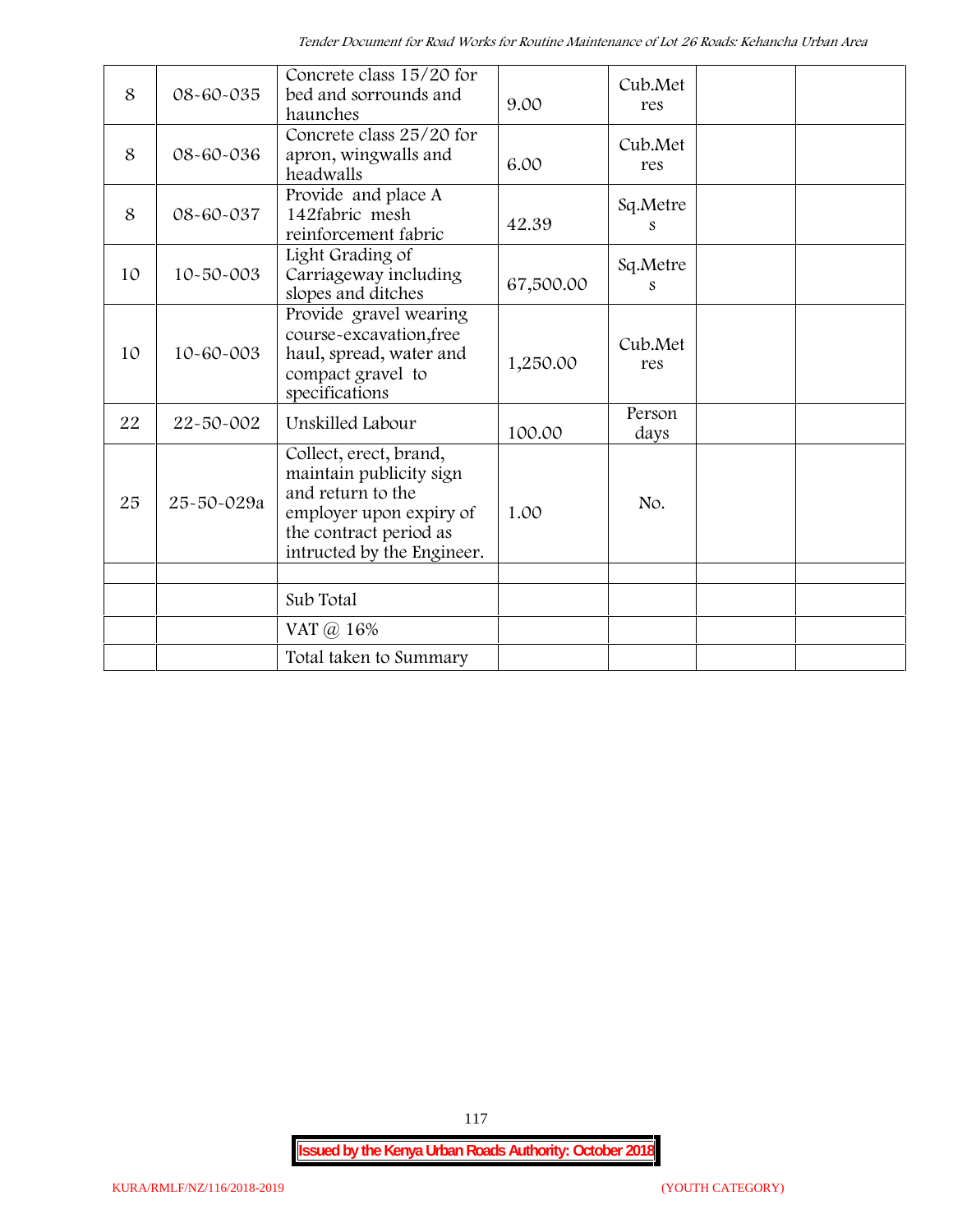| SUMMARY OF LOT 1 ROADS |                                            |  |  |  |
|------------------------|--------------------------------------------|--|--|--|
| $S/NO$ .               | Road Name<br>Amount (Kshs.)                |  |  |  |
| 1.                     | Ikerege – Masaba (UCB 6)                   |  |  |  |
| 2                      | Ikerege – Masaba (UCB 4)                   |  |  |  |
|                        | Grand Total Carried Forward to Form of Bid |  |  |  |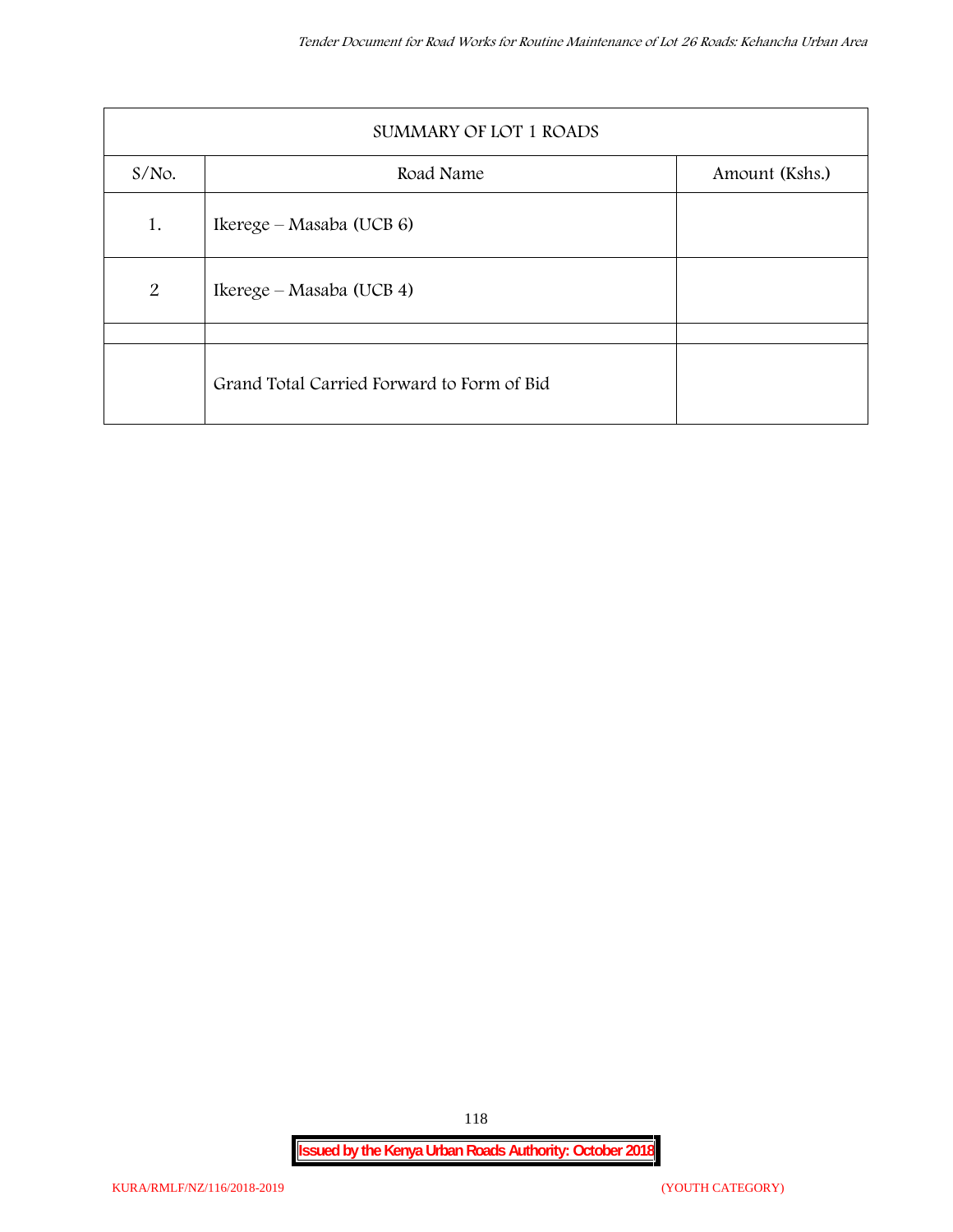# **SECTION X: STANDARD FORMS**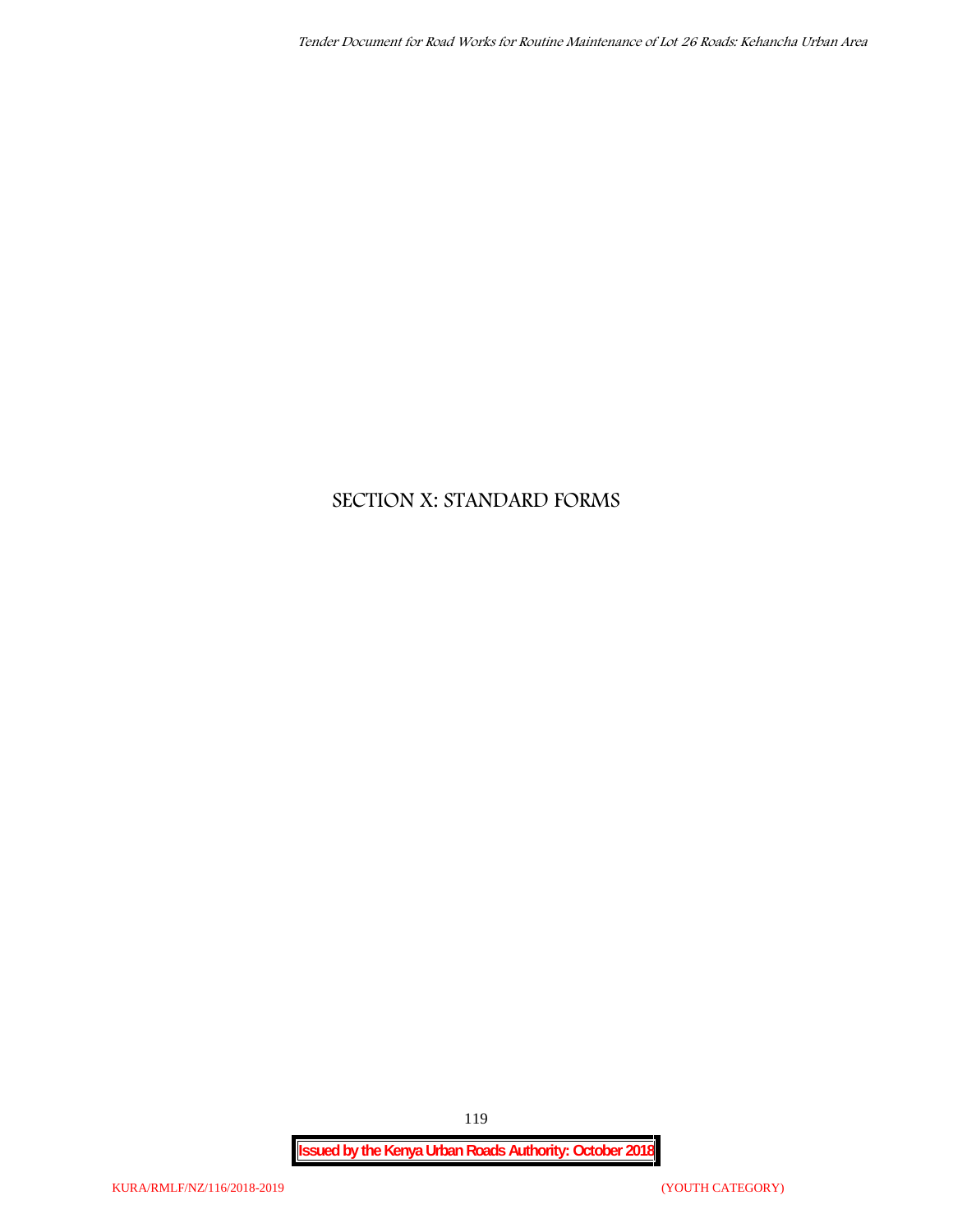# **Form of Bid**

(NOTE: The Appendix forms part of the Bid. Bidders are required to fill all the blank spaces in this form of Bid and Appendix)

**NAME OF CONTRACT:**

#### **ROUTINE MAINTENANCE OF LOT 26 ROADS: KEHANCHA URBAN AREA**

TO: Director General, Kenya Urban Roads Authority, P. O. Box 41727-00100, **NAIROBI, KENYA**

Sir,

1. Having examined the Conditions of Contract, Specifications, Bill of Quantities, and Drawings for the execution of the above-named works we, the undersigned, offer to construct and install such works and remedy any defects therein in conformity with the said Bill of Quantities, Conditions of Contract, Specifications and Drawings for the sum of

(Insert amount in words)

………………………………………………………………………………………………..

…………………………………………………………………………………………………

(Insert amount in figures)…………………………………………………………………

as specified in the Appendix to Bid or such other sums as may be ascertained in accordance with the said Conditions.

- 2. We undertake, if our bid is accepted, to commence the works within fourteen (14) days of receipt of the Engineer's order to commence, and to complete and deliver the whole of the works comprised in the contract within the time stated in the Appendix to Bid.
- 3. If our bid is accepted we will, when required, obtain the guarantee of a Bank or other sureties (to be approved by you) to be jointly and severally bound with us in a sum not exceeding 5% of the above named sum for the due performance of the contract under the terms of a Bond to be approved by you.
- 4. We agree to abide by this bid for the period of 90 days from the date fixed for receiving the same and it shall remain binding upon us and may be extended at any time before the expiration of that period.
- 5. We understand that you are not bound to accept the lowest or any bid you may receive.
- 6. On the basis of our previous experience we are fully experienced and competent in the type of work included in this tender and we have adequate financial resources to carry

120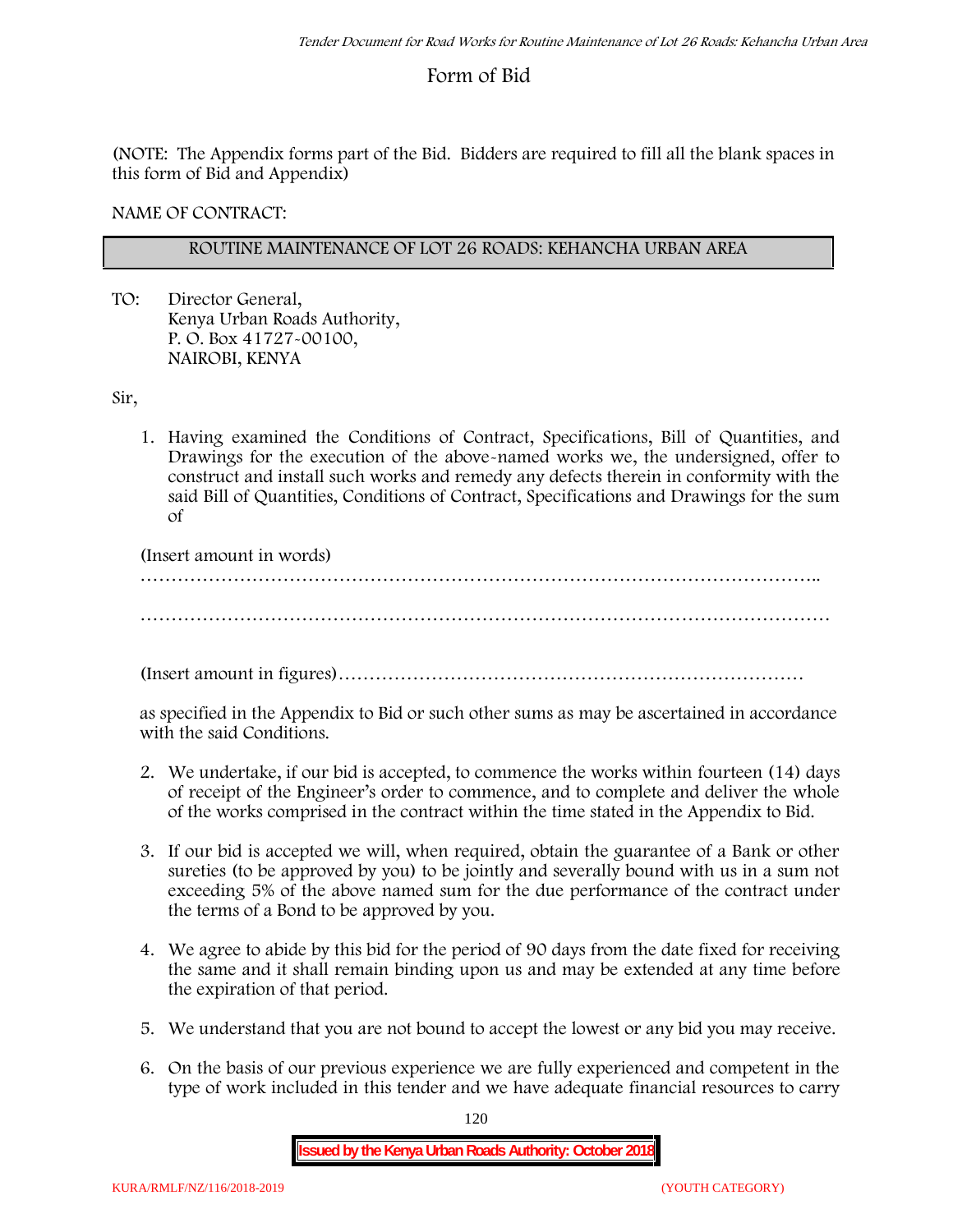out the works described within the period for completion. We are in a position to fulfil the contract for which we have tendered.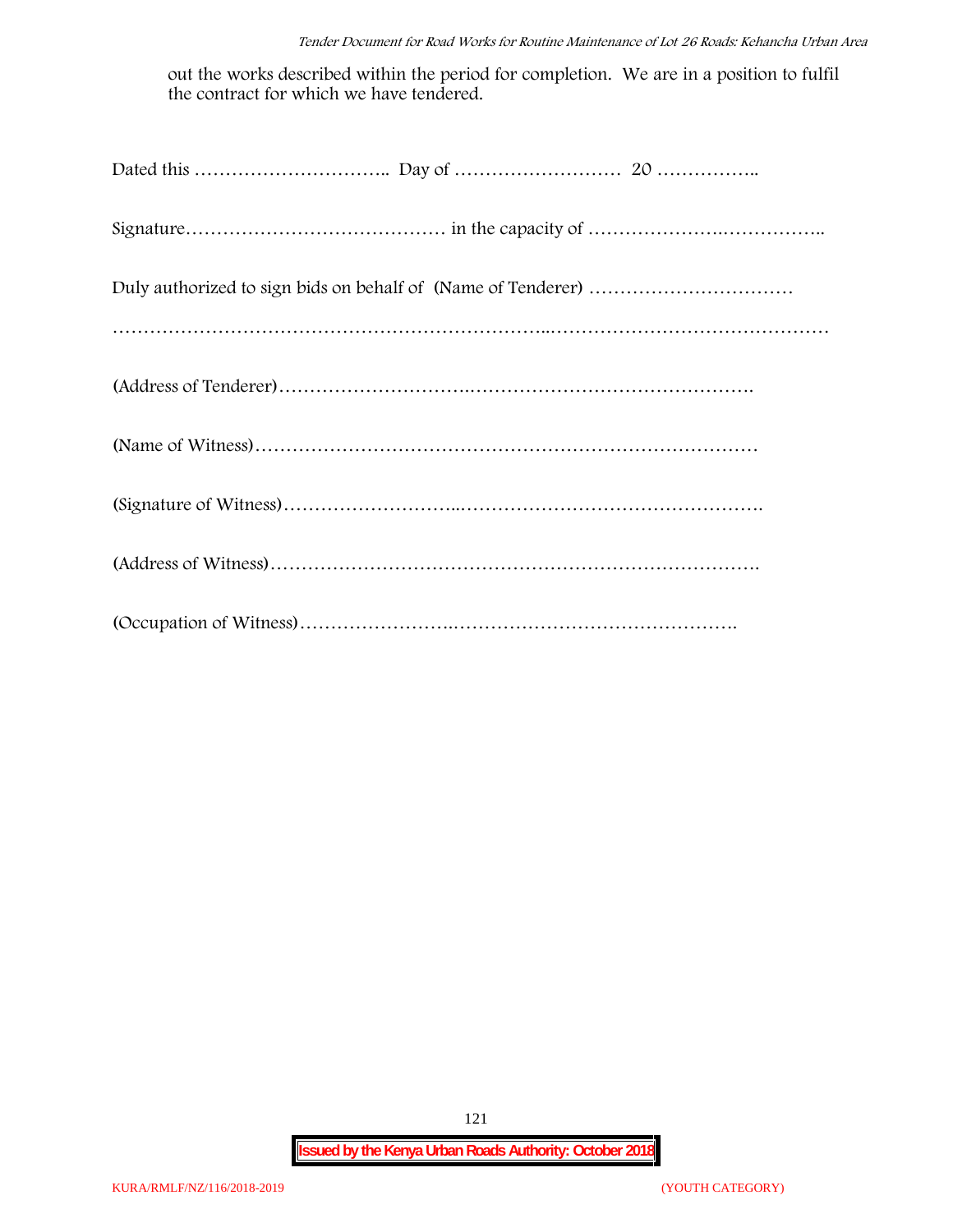**Appendix to Form of Bid**

**Issued by the Kenya Urban Roads Authority: October 2018**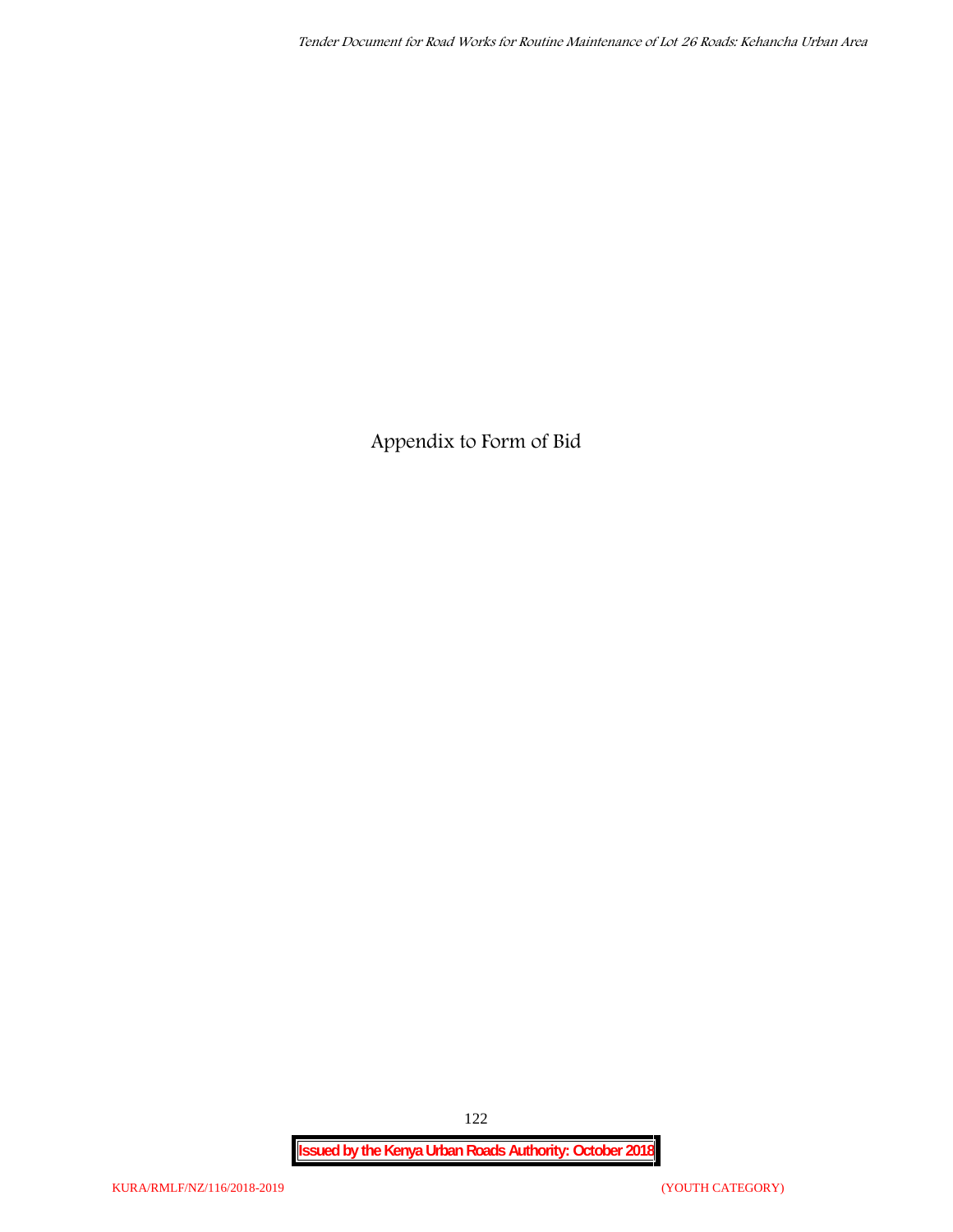| (This appendix forms part of the bid)          |               |                                            |  |  |
|------------------------------------------------|---------------|--------------------------------------------|--|--|
| CONDITIONS OF CONTRACT                         | <b>CLAUSE</b> | <b>AMOUNT</b>                              |  |  |
| <b>Bid Security</b>                            |               | The bidder must fill the Bid Securing      |  |  |
|                                                |               | Declaration Form                           |  |  |
| Instructions in Writing                        | 2.5           | Execution of works under site instructions |  |  |
|                                                |               | from Resident Engineer to commence         |  |  |
|                                                |               | within three (3) days                      |  |  |
| Amount of Performance Security                 | 10.1          | 1 per cent of Tender Sum in the form of    |  |  |
| (Unconditional Bank Guarantee)                 |               | Unconditional Bank Guarantee               |  |  |
| Program to be submitted                        | 14.1          | Immediately after issuance of Order to     |  |  |
|                                                |               | Commence                                   |  |  |
| Cash flow estimate to be submitted             | 14.3          | Immediately after issuance of Order to     |  |  |
|                                                |               | Commence                                   |  |  |
| Minimum amount of Third Party Insurance        | 23.2          | 1% of the Contract Sum                     |  |  |
| Period for commencement, from Engineer's       | 41.1          | 14 days                                    |  |  |
| order to commence                              |               |                                            |  |  |
| Time for completion                            | 43.1          | 6 months                                   |  |  |
| Amount of liquidated damages                   | 47.1          | 0.05% of Contract Sum per day              |  |  |
| Limit of liquidated damages                    | 47.1          | 5% of Contract Sum                         |  |  |
| Defects Liability period                       | 60.3          | 1 month                                    |  |  |
| Percentage of Retention                        | 60.3          | 5% of Interim Payment Certificate          |  |  |
| Limit of Retention Money                       | 60.3          | 5% of Contract Sum                         |  |  |
| Minimum amount of interim certificates         | 60.2          | Kshs. 1,000,000.00                         |  |  |
| Time within which payment to be made after     | 60.10         | 28 days                                    |  |  |
| Interim Payment Certificate signed by Engineer |               |                                            |  |  |
| Time within which payment to be made after     | 60.10         | 28 days                                    |  |  |
| Final Payment Certificate signed by Engineer   |               |                                            |  |  |
| Appointer of Adjudicator                       | 67.3          | The Chartered Institute of Arbitrators     |  |  |
|                                                |               | (Kenya)                                    |  |  |
| Notice to Employer and Engineer                | 68.2          | The Employers address is:                  |  |  |
|                                                |               | The Director General,                      |  |  |
|                                                |               | Kenya Urban Roads Authority (KURA),        |  |  |
|                                                |               | P.O. Box 41727 - 00100                     |  |  |
|                                                |               | <b>NAIROBI</b>                             |  |  |
|                                                |               |                                            |  |  |
|                                                |               | The Engineer's address is:                 |  |  |
|                                                |               | Director (Road Asset and Corridor          |  |  |
|                                                |               | Management),                               |  |  |
|                                                |               | Kenya Urban Roads Authority (KURA),        |  |  |
|                                                |               | P.O. Box 41727 - 00100                     |  |  |
|                                                |               | <b>NAIROBI</b>                             |  |  |

# **Appendix to Form of Bid**

Signature of Tenderer…………………………………….……. Date ………………………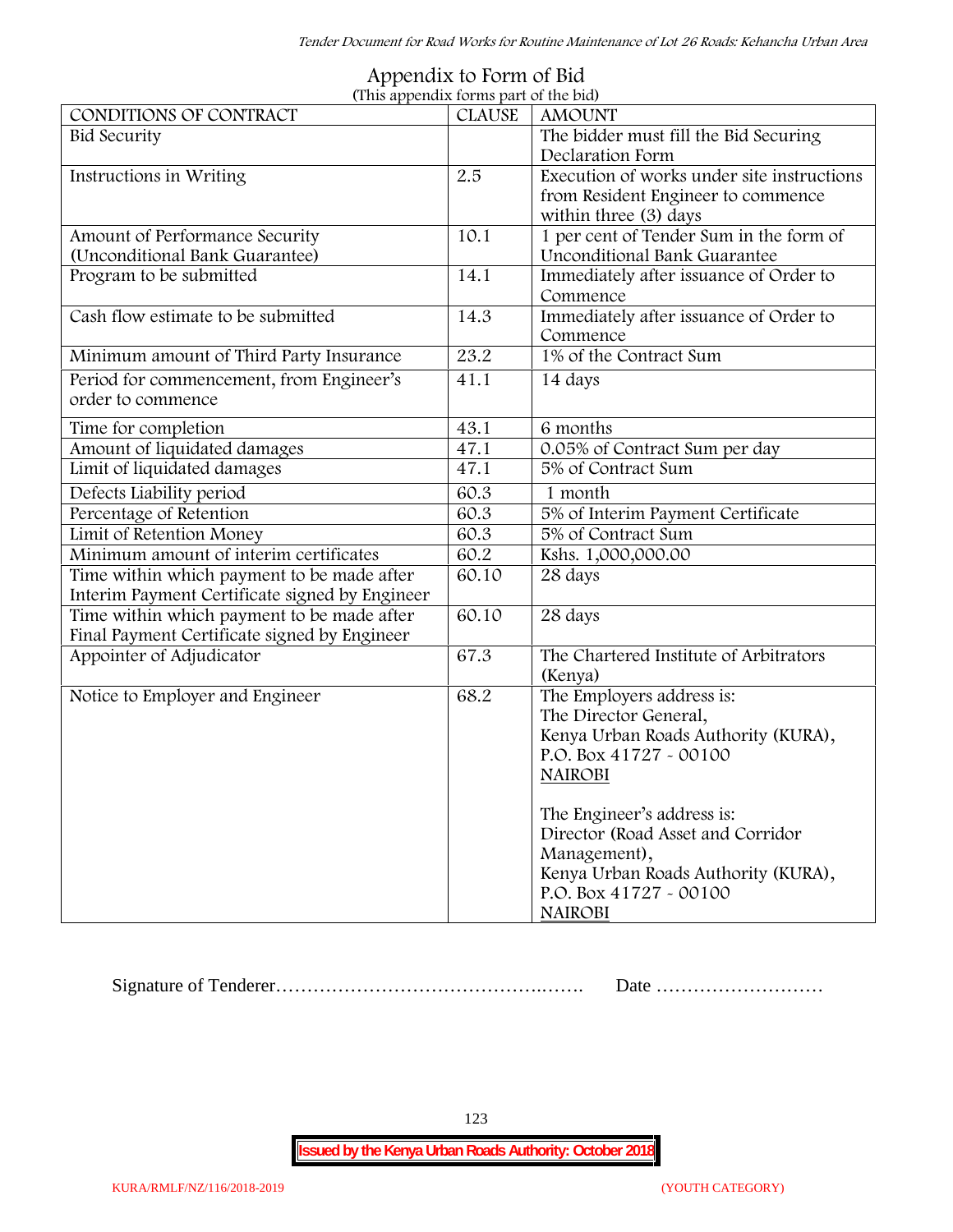**Bid Securing Declaration Form**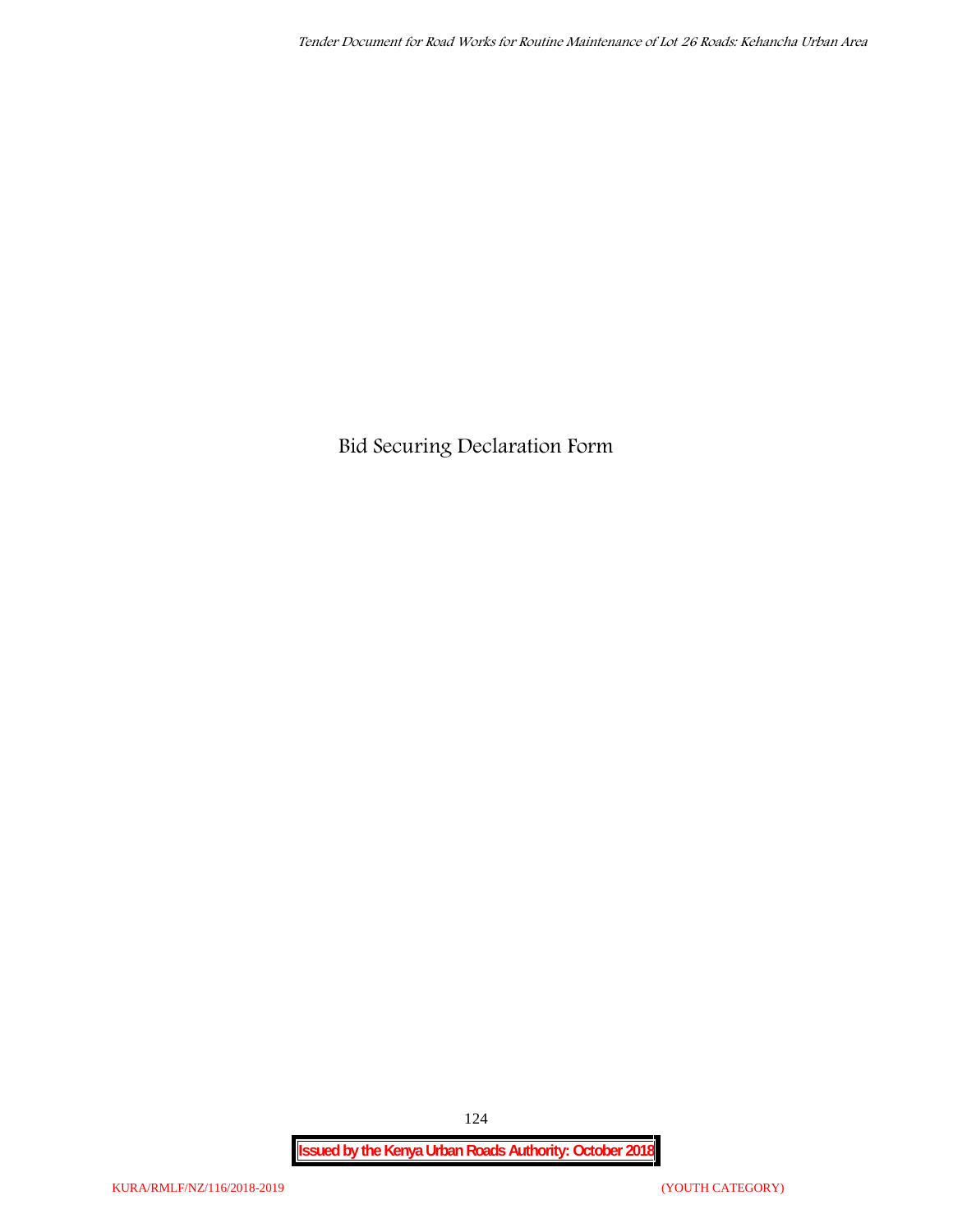#### **BID -SECURING DECLARATION FORM**

[The Bidder shall complete in this Form in accordance with the instructions indicated]

Date:…………………….. [insert date (as day, month and year) of Bid Submission] Tender No. ……………………………………….[insert number of bidding process]

To:..…………………………………………………………………………………………… insert complete name of Purchaser]

We, the undersigned, declare that:

- 1 We understand that, according to your conditions, bids must be supported by a Bid-Securing Declaration.
- 2 We accept that we will automatically be suspended from being eligible for bidding in any contract with the Purchaser for the period of time of **5 years** starting on the date of expiration of tender validity period, if we are in breach of our obligation(s) under the bid conditions, because we –
	- (a) have withdrawn our Bid during the period of bid validity specified by us in the Bidding Data Sheet; or
	- (b) having been notified of the acceptance of our Bid by the Purchaser during the period of bid validity,
		- (i) fail or refuse to execute the Contract, if required, or
		- (ii) fail or refuse to furnish the Performance Security, in accordance with the Instruction to tenderers.
- 3 We understand that this Bid Securing Declaration shall expire if we are not the successful Bidder, upon the earlier of
	- (i) our receipt of a copy of your notification of the name of the successful Bidder; or
	- (ii) twenty-eight days after the expiration of our Tender.
- 4 We understand that if we are a Joint Venture, the Bid Securing Declaration must be in the name of the Joint Venture that submits the bid, and the Joint Venture has not been legally constituted at the time of bidding, the Bid Securing Declaration shall be in the names of all future partners as named in the letter of intent.

Signed: …………………………[insert signature of person whose name and capacity are shown] in the capacity of ……………………………………………………… [insert legal capacity of person signing the Bid Securing Declaration]

Name: ………………………………………………[insert complete name of person signing the Bid Securing Declaration]

Duly authorized to sign the bid for and on behalf of: ………………………………….. [insert complete name of Bidder]

Dated on …………………. day of ……………., ………………. [insert date of signing

125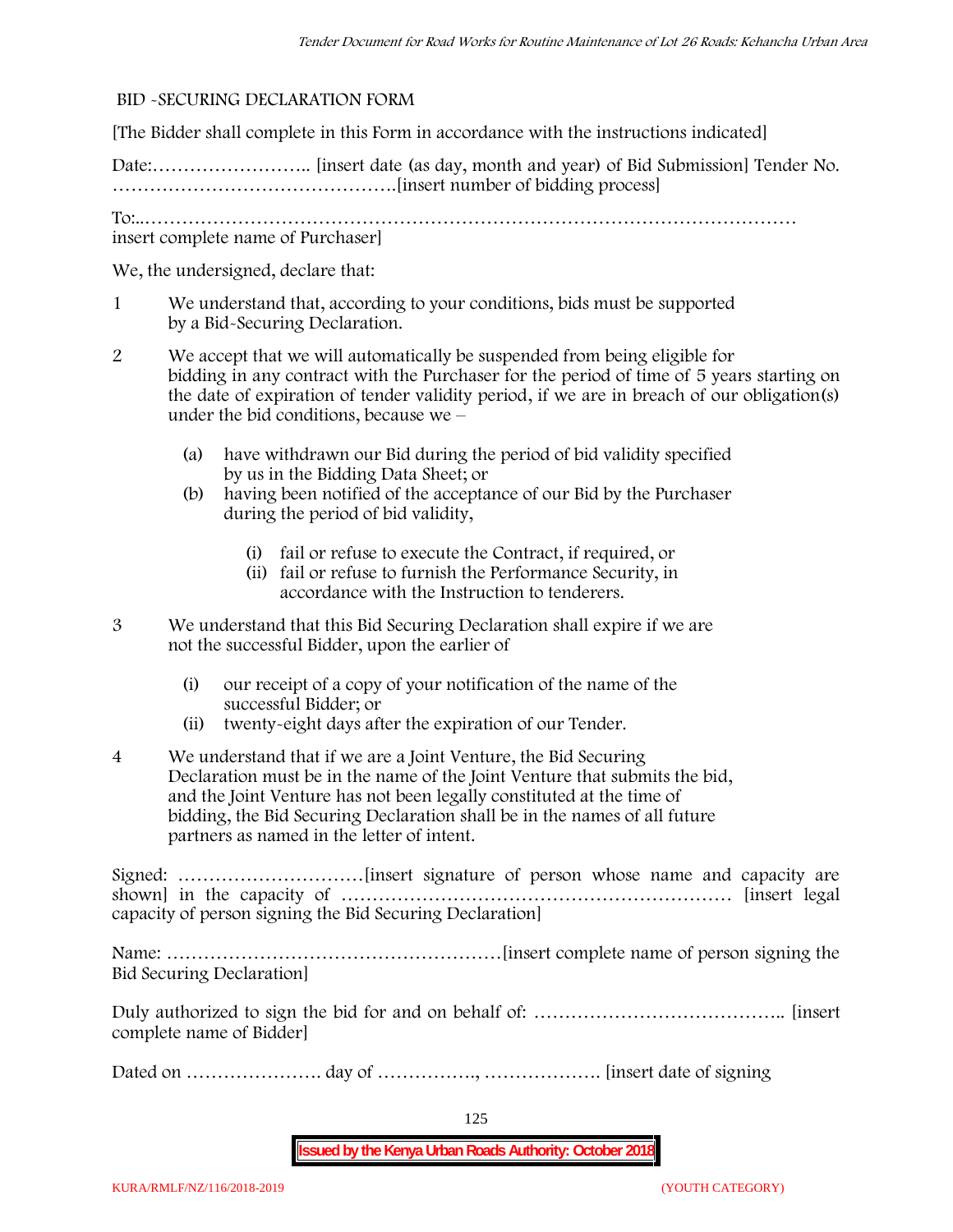# **SECTION XI: SCHEDULES OF SUPPLEMENTARY INFORMATION**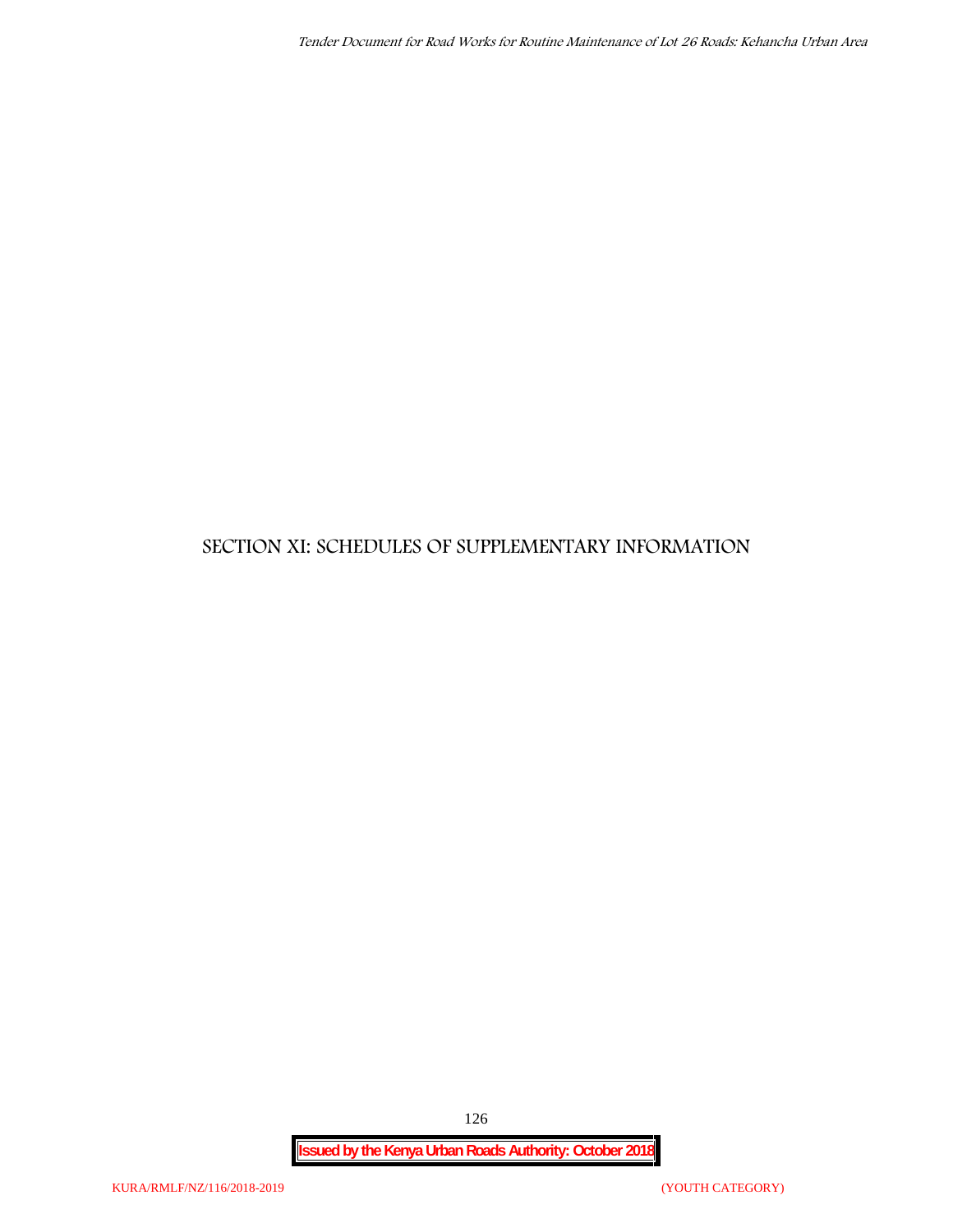| SCHEDULE 4: MAJOR ITEMS OF CONSTRUCTION PLANT AND EQUIPMENT Error! Bookmark not |  |
|---------------------------------------------------------------------------------|--|
| defined.                                                                        |  |
|                                                                                 |  |
| SCHEDULE 6: SCHEDULE OF ROADWORKS CARRIED OUT BY THE BIDER IN THE LAST          |  |
|                                                                                 |  |
|                                                                                 |  |
|                                                                                 |  |
|                                                                                 |  |
|                                                                                 |  |
| SCHEDULE 11: DECLARATION FORM (DEBARMENT) Error! Bookmark not defined.          |  |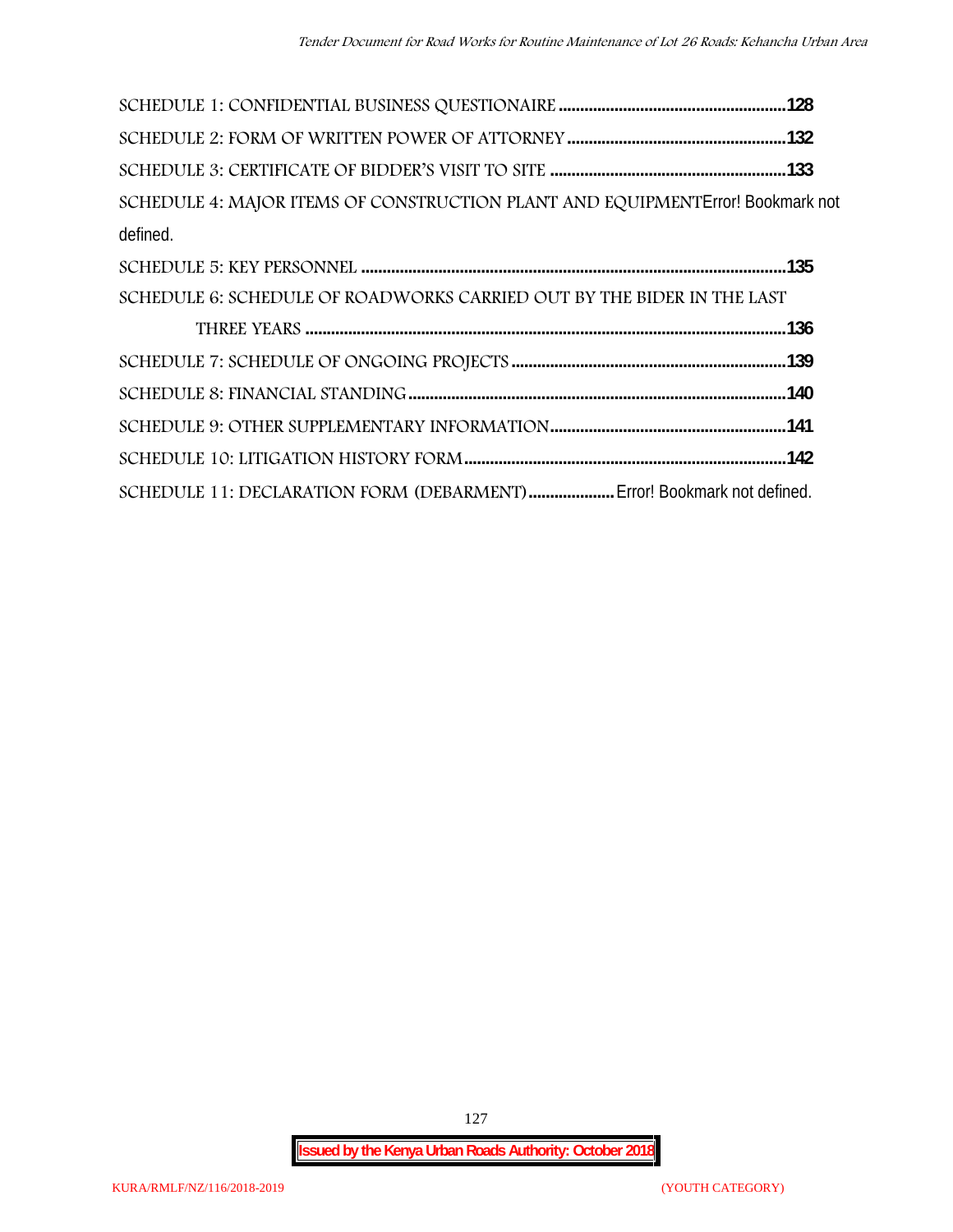**SCHEDULE 1: CONFIDENTIAL BUSINESS QUESTIONAIRE**

This Confidential Business Questionnaire of the Government of Kenya shall be completed by the Bidder.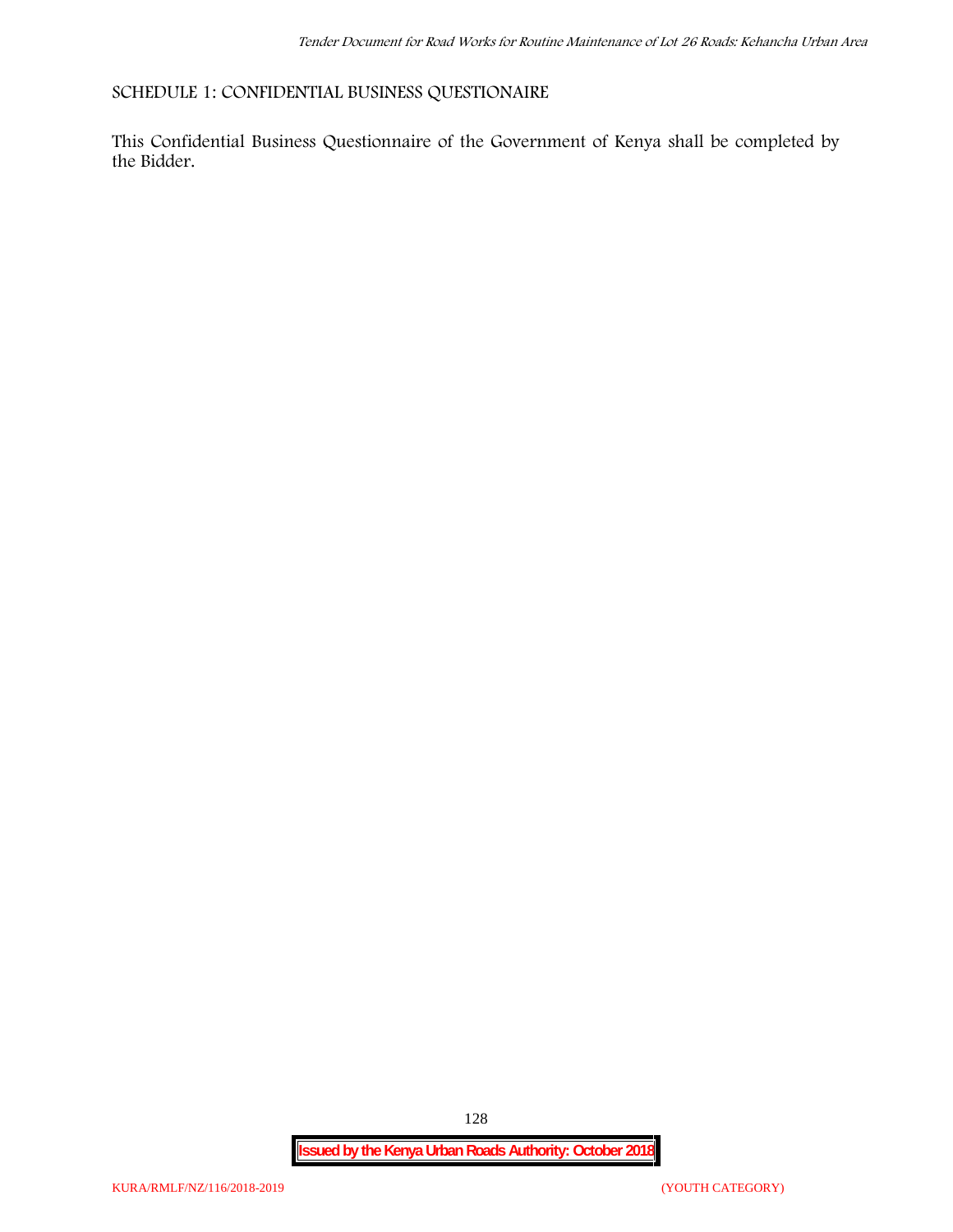#### **REPUBLIC OF KENYA**

#### **CONFIDENTIAL BUSINESS QUESTIONNAIRE**

| You are requested to give the particulars indicated in Part 1 and either Part 2 (a). $2(b)$ or $2(c)$<br>whichever applies to your type of business.<br>You are advised that it is a serious offence to give false information on this Form.<br>Part 1 - General. |  |  |  |  |  |
|-------------------------------------------------------------------------------------------------------------------------------------------------------------------------------------------------------------------------------------------------------------------|--|--|--|--|--|
| Business name                                                                                                                                                                                                                                                     |  |  |  |  |  |
| Location of business premises                                                                                                                                                                                                                                     |  |  |  |  |  |
|                                                                                                                                                                                                                                                                   |  |  |  |  |  |
|                                                                                                                                                                                                                                                                   |  |  |  |  |  |
|                                                                                                                                                                                                                                                                   |  |  |  |  |  |
|                                                                                                                                                                                                                                                                   |  |  |  |  |  |
| Maximum value of business which you can handle at any one time:                                                                                                                                                                                                   |  |  |  |  |  |
|                                                                                                                                                                                                                                                                   |  |  |  |  |  |
|                                                                                                                                                                                                                                                                   |  |  |  |  |  |
|                                                                                                                                                                                                                                                                   |  |  |  |  |  |
| Part $2(a)$ - Sole Proprietor:                                                                                                                                                                                                                                    |  |  |  |  |  |
| Your name in full                                                                                                                                                                                                                                                 |  |  |  |  |  |
|                                                                                                                                                                                                                                                                   |  |  |  |  |  |
|                                                                                                                                                                                                                                                                   |  |  |  |  |  |
|                                                                                                                                                                                                                                                                   |  |  |  |  |  |
|                                                                                                                                                                                                                                                                   |  |  |  |  |  |

129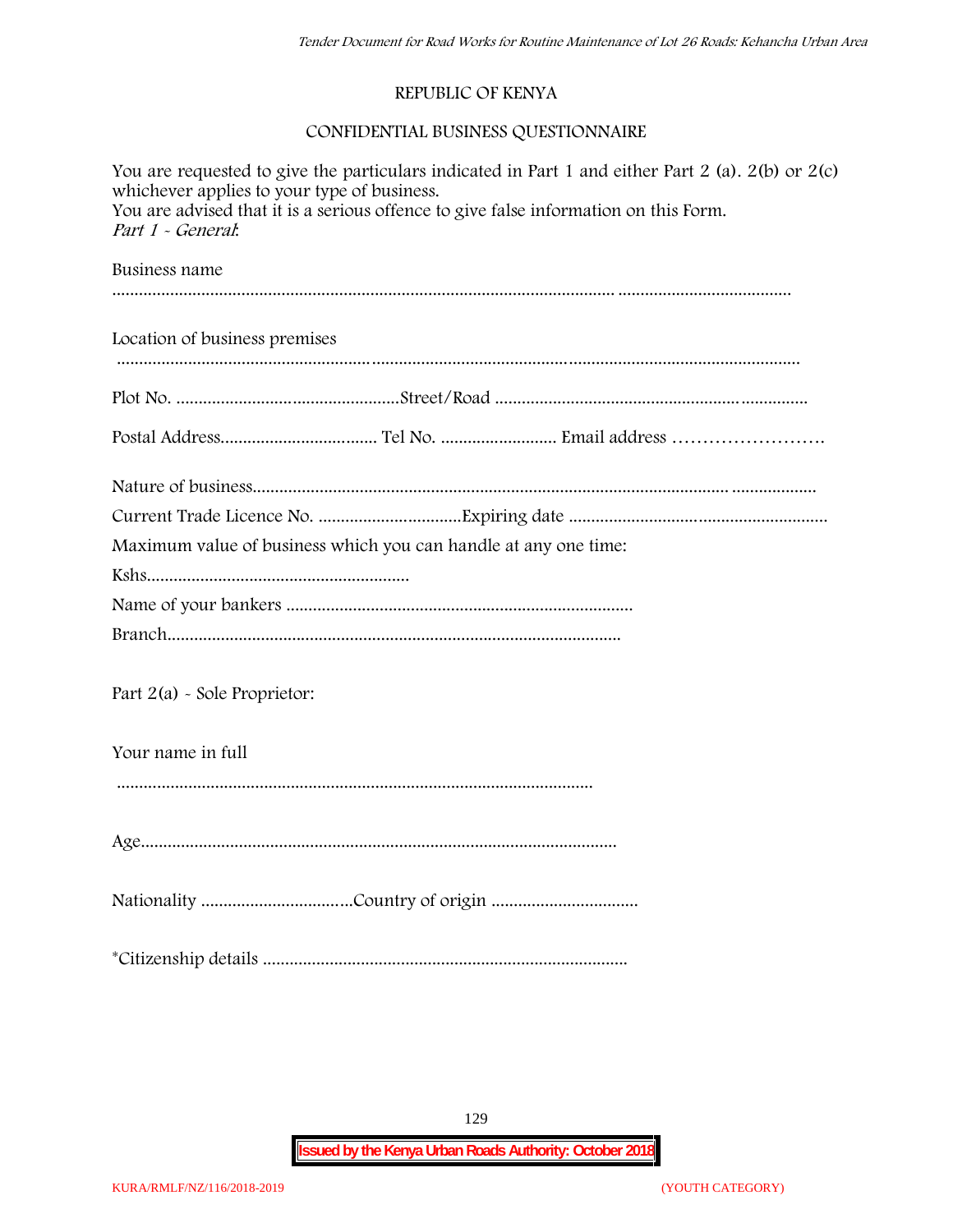| Part $2(b)$ - Partnership: |                                                          |                                  |        |
|----------------------------|----------------------------------------------------------|----------------------------------|--------|
| Name                       | Give details of partners as follows:<br>Nationality      | Citizenship Details <sup>•</sup> | Shares |
|                            |                                                          |                                  |        |
|                            |                                                          |                                  |        |
|                            |                                                          |                                  |        |
|                            |                                                          |                                  |        |
|                            |                                                          |                                  |        |
|                            | Part 2(c) - Registered Company:                          |                                  |        |
|                            |                                                          |                                  |        |
|                            | State the nominal and issued capital of the company-     |                                  |        |
|                            |                                                          |                                  |        |
|                            |                                                          |                                  |        |
| Name                       | Give details of all directors as follows:<br>Nationality | Citizenship Details <sup>•</sup> | Shares |
|                            |                                                          |                                  |        |
|                            |                                                          |                                  |        |
|                            |                                                          |                                  |        |
|                            |                                                          |                                  |        |
|                            |                                                          |                                  |        |

- Attach proof of citizenship (Compulsory)
- Attach certified copy of Form CR12 (Compulsory)  $\bullet$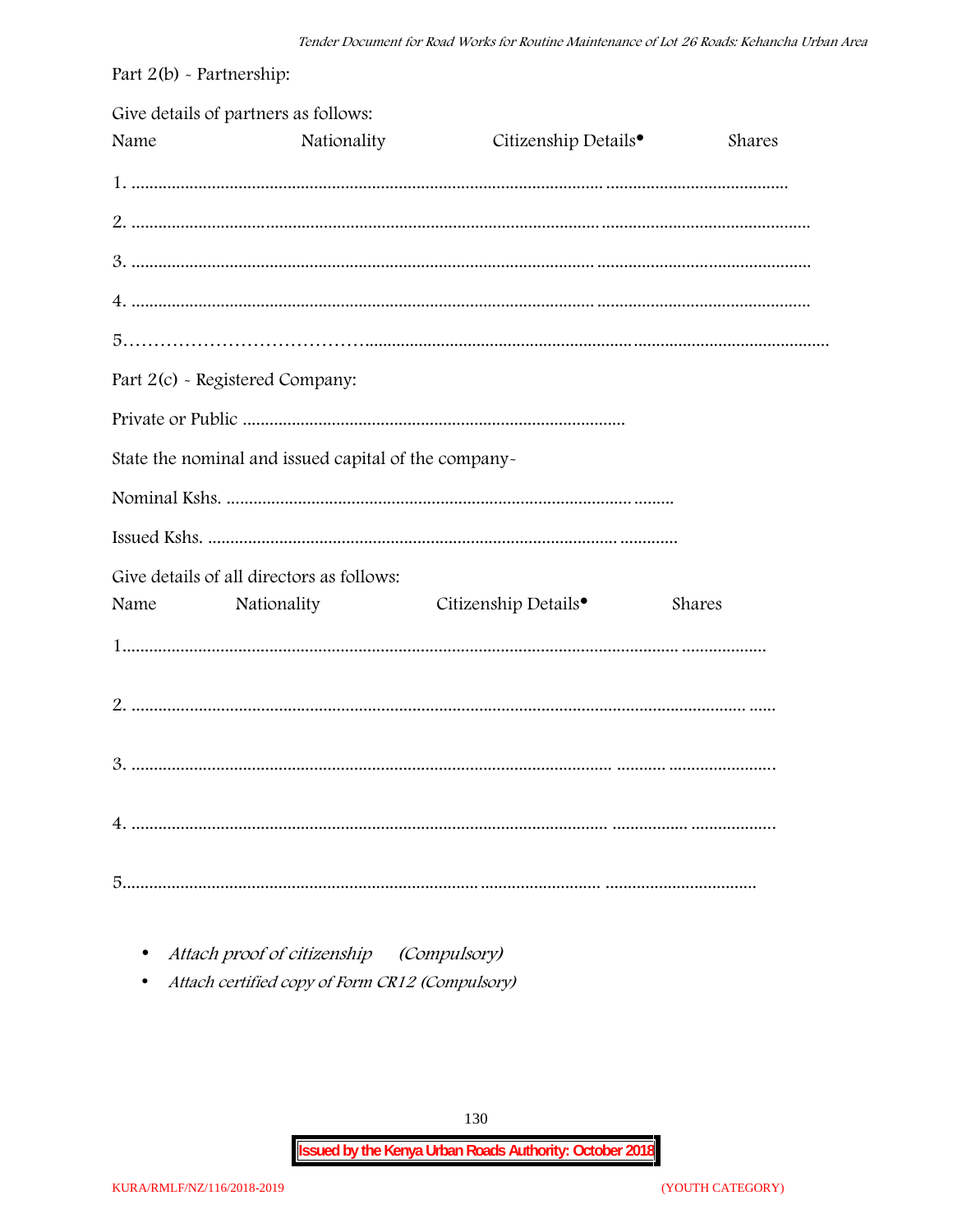Part 3: Interest in the Firm:

Is there any person / persons in the Kenya Urban Roads Authority (KURA) who has interest in this firm? Yes /No\*\*………………………….

I certify that the information given above is correct.

............................... .............................................................. Date Signature of Bidder

**\*\* Delete as necessary**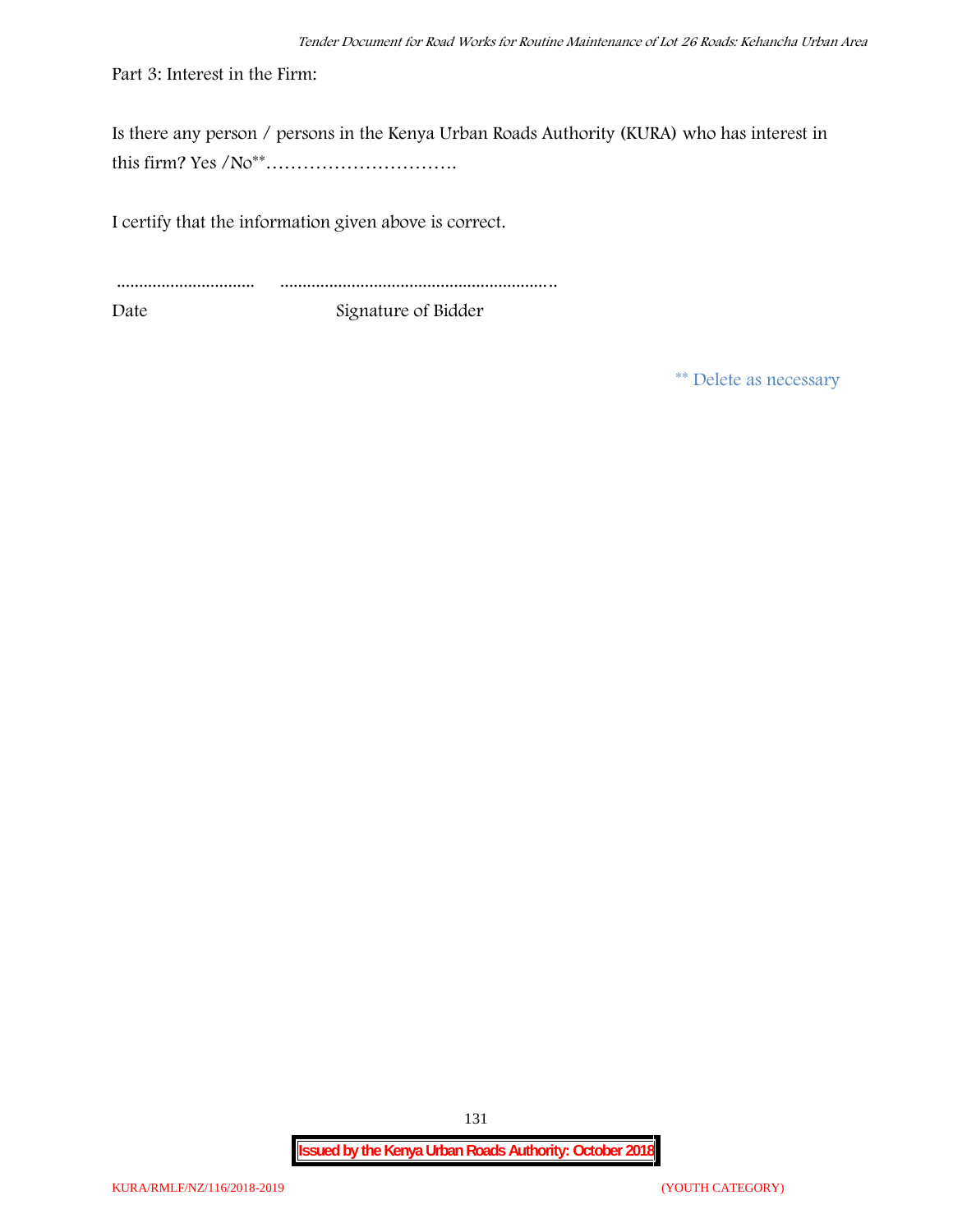#### **SCHEDULE 2: FORM OF WRITTEN POWER OF ATTORNEY**

The Bidder shall state here below the name(s) and address of his representative(s) who is/are authorized to receive on his behalf correspondence in connection with the Bid.

………………………………………………………….. (Name of Bidder's Representative in block letters)

………………………………………………………….. (Address of Bidder's Representative)

………………………………………………………….. (Signature of Bidder's Representative)

Alternate:

………………………………………………………….. (Name of Bidder's Representative in block letters)

……………………………………………………………………… (Address of Bidder's Representative)

………………………………………………………….. (Signature of Bidder's Representative)

\*To be filled by all Bidders.

\*Both representative and alternate **must** attach copy of National Identification card or Passport.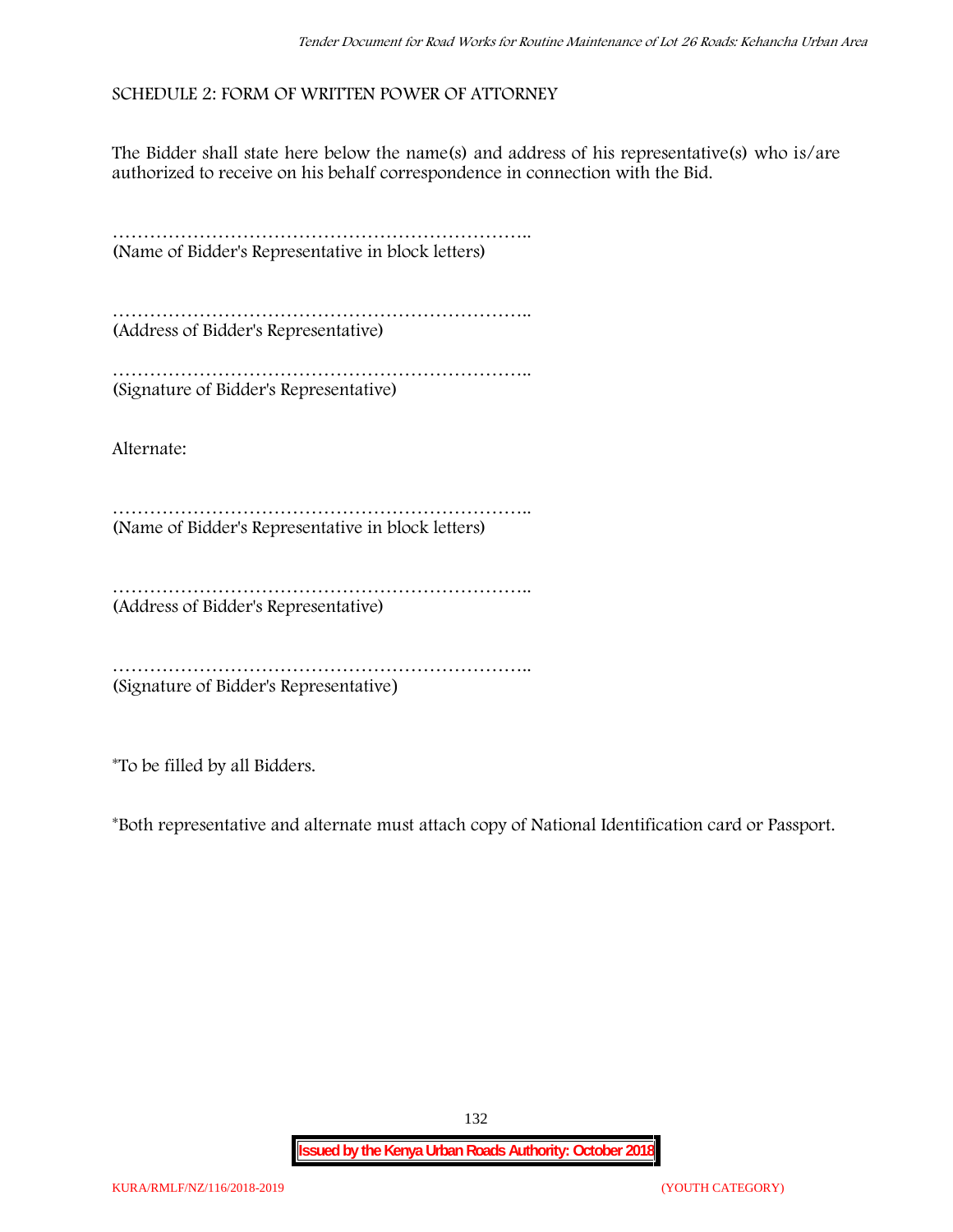**SCHEDULE 3: CERTIFICATE OF BIDDER'S VISIT TO SITE**

This is to certify that

[*Name/s*]……………………………………………………………………………………

………………………………………………………………….

Being the authorized representative/Agent of [*Name of bidder*]

…………………………………………………………………………………………………

…………………………………………………………………………………………………

participated in the organised inspection visit of the site of the works for the

#### **ROUTINE MAINTENANCE OF LOT 26 ROADS: KEHANCHA URBAN AREA**

held on………………………..day of……………………………20……………………….

| (Employer's Representative)         |               |
|-------------------------------------|---------------|
|                                     |               |
|                                     |               |
| (Name of Employer's Representative) | (Designation) |

NOTE: This form is to be completed at the time of the organized site visit.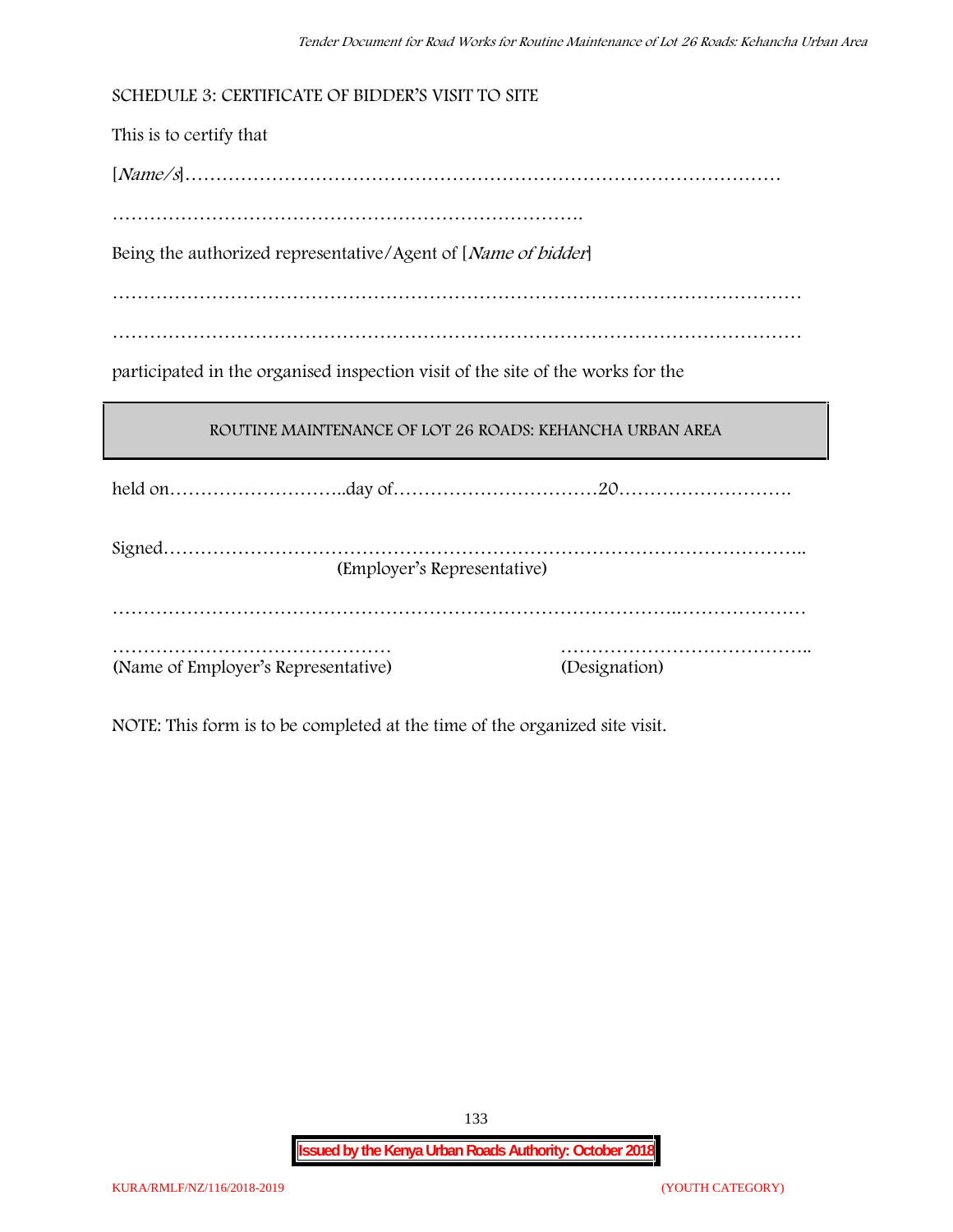#### **SCHEDULE 4: MAJOR ITEMS OF CONSTRUCTION PLANT AND EQUIPMENT**

The Bidder shall enter in this schedule all major items of plant and equipment which he proposes to bring to site. Only reliable plant in good working order and suitable for the work required of it shall be shown on this Schedule. Summary of the same shall be entered in Section 5: Qualification Criteria, Part 7.

| commence)<br>Days after<br>Arrival on<br>Date of<br>Project    |             |
|----------------------------------------------------------------|-------------|
| Power<br>Rating                                                |             |
| $\frac{\mbox{Leased}}{\mbox{imported}}$<br>Owned/              |             |
| Source                                                         |             |
| Imported)<br>Estimated<br>CIF<br>Mombasa<br>(If to be<br>Value |             |
| Capacity t or $\mathbf{m}^3$                                   |             |
| Used<br>New or                                                 |             |
| Year of Manufactur $_{\rm e}$                                  |             |
| each<br>Σό.                                                    |             |
| Description<br>Type,<br>Model,<br>Make                         |             |
| I certify that the above information is correct.               |             |
| (Signature of Bidder)                                          | .<br>(Date) |

134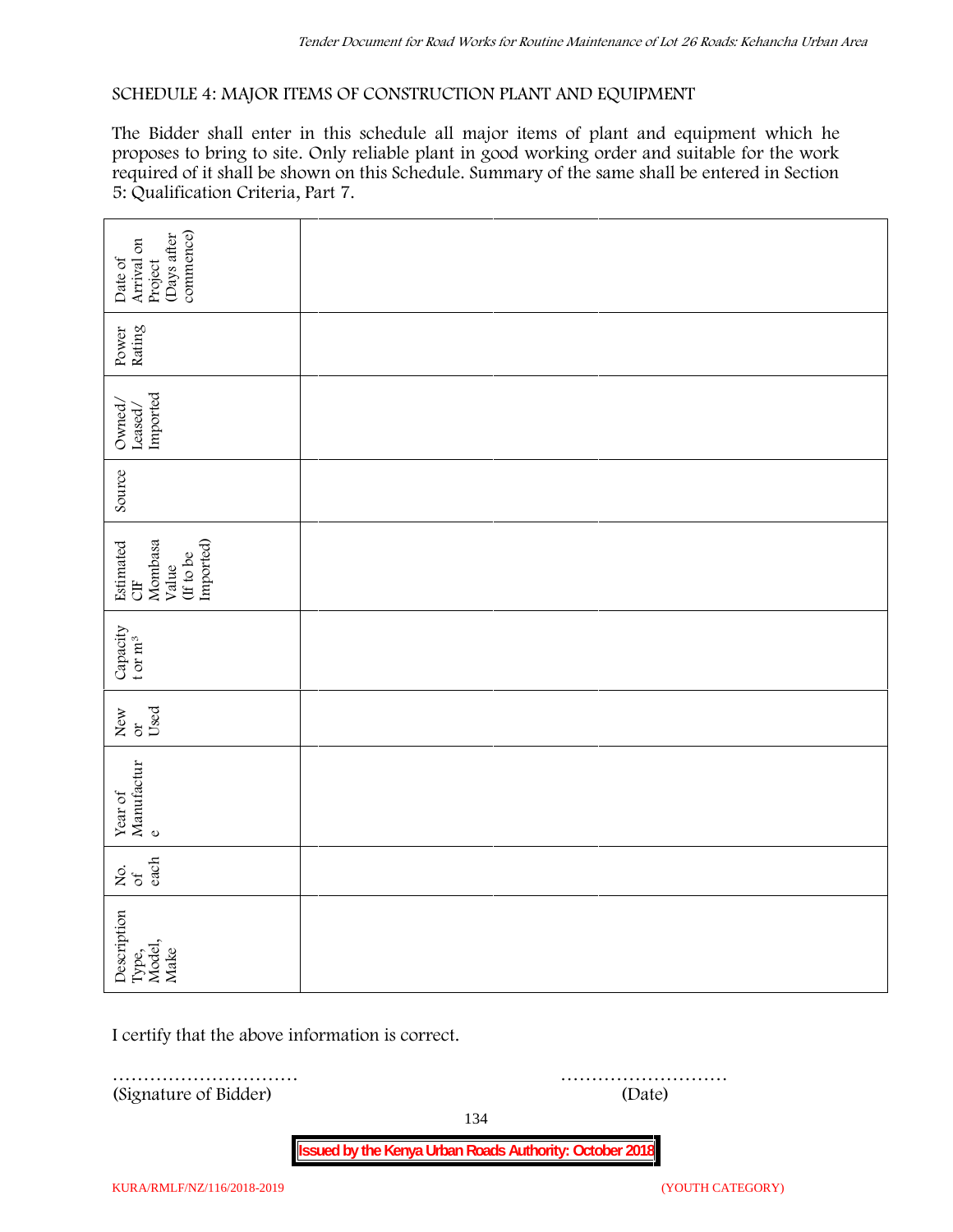#### **SCHEDULE 5: KEY PERSONNEL**

| <b>DESIGNATION</b> | <b>NAME</b> | <b>NATIONALITY</b> | SUMMARY OF QUALIFICATIONS AND<br><b>EXPERIENCE</b> |                     |                     |  |
|--------------------|-------------|--------------------|----------------------------------------------------|---------------------|---------------------|--|
|                    |             |                    | Qualifications                                     | General             | Specific            |  |
|                    |             |                    |                                                    | Experience<br>(Yrs) | Experience<br>(Yrs) |  |
|                    |             |                    |                                                    |                     |                     |  |
|                    |             |                    |                                                    |                     |                     |  |
| Headquarters       |             |                    |                                                    |                     |                     |  |
| Partner/Director   |             |                    |                                                    |                     |                     |  |
| or other key staff |             |                    |                                                    |                     |                     |  |
| (give designation) |             |                    |                                                    |                     |                     |  |
|                    |             |                    |                                                    |                     |                     |  |
|                    |             |                    |                                                    |                     |                     |  |
| Site Office        |             |                    |                                                    |                     |                     |  |
| 1. Site Agent      |             |                    |                                                    |                     |                     |  |
|                    |             |                    |                                                    |                     |                     |  |
| 2. Site Surveyor   |             |                    |                                                    |                     |                     |  |
|                    |             |                    |                                                    |                     |                     |  |
| 3. Foreman         |             |                    |                                                    |                     |                     |  |
|                    |             |                    |                                                    |                     |                     |  |
|                    |             |                    |                                                    |                     |                     |  |
|                    |             |                    |                                                    |                     |                     |  |
|                    |             |                    |                                                    |                     |                     |  |

**Note:** The Bidder shall list in this schedule the key personnel he will employ from the Contractor's headquarters and from the Contractor's site office to direct and execute the work together with their qualifications, experience, position held and nationality in accordance with Clause 15.2 and 16.3 of the Conditions of Contract Part II (where required, use separate sheets to add extra data for column 4). Bidders shall attach certified copies of academic certificates, and CVs of all key staff.

I certify that the above information is correct.

(Signature of Bidder) (Date)

………………………… ………………………

135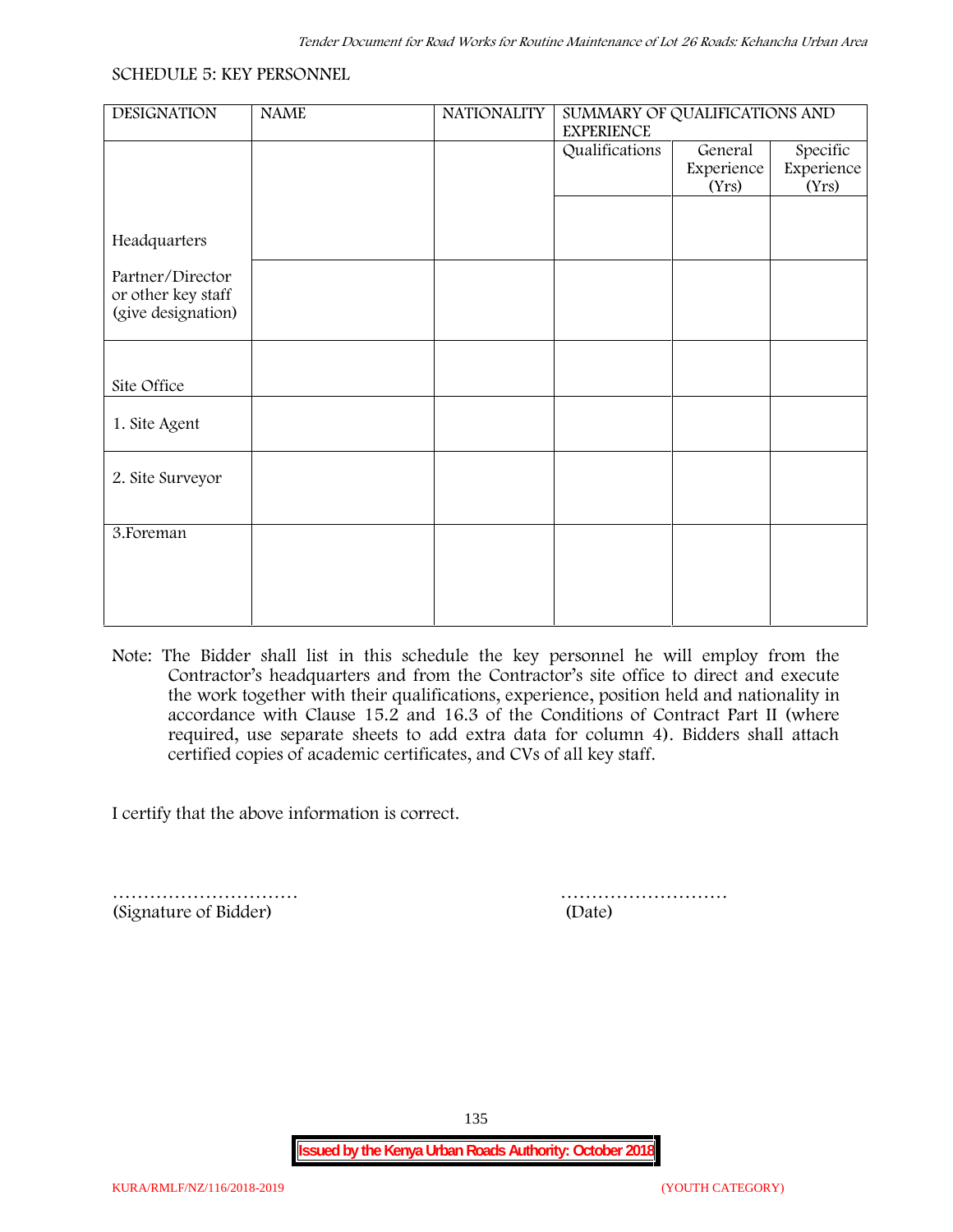#### **SCHEDULE 6: SCHEDULE OF ROADWORKS CARRIED OUT BY THE BIDER IN THE LAST THREE YEARS**

#### **SCHEDULE 6A: COMPLETED WORKS**

| DESCRIPTION OF WORKS | NAME OF CLIENT | VALUE OF<br>WORKS (KSHS) * | YEAR COMPLETED/<br><b>REMARKS</b> |
|----------------------|----------------|----------------------------|-----------------------------------|
|                      |                |                            |                                   |
|                      |                |                            |                                   |
|                      |                |                            |                                   |
|                      |                |                            |                                   |
|                      |                |                            |                                   |
|                      |                |                            |                                   |
|                      |                |                            |                                   |
|                      |                |                            |                                   |
|                      |                |                            |                                   |
|                      |                |                            |                                   |
|                      |                |                            |                                   |
|                      |                |                            |                                   |
|                      |                |                            |                                   |
|                      |                |                            |                                   |
|                      |                |                            |                                   |
|                      |                |                            |                                   |

**Note:** Bidders shall attach certified copies of letters of award (for each listed project), certified copies of completion certificates.

I certify that the above works were successfully carried out by this Bidder.

(Signature of Bidder) (Date)

………………………… ………………………

\* **Value in KShs using Central Bank of Kenya mean exchange rate at a reference date 7 days before date of BID opening**

136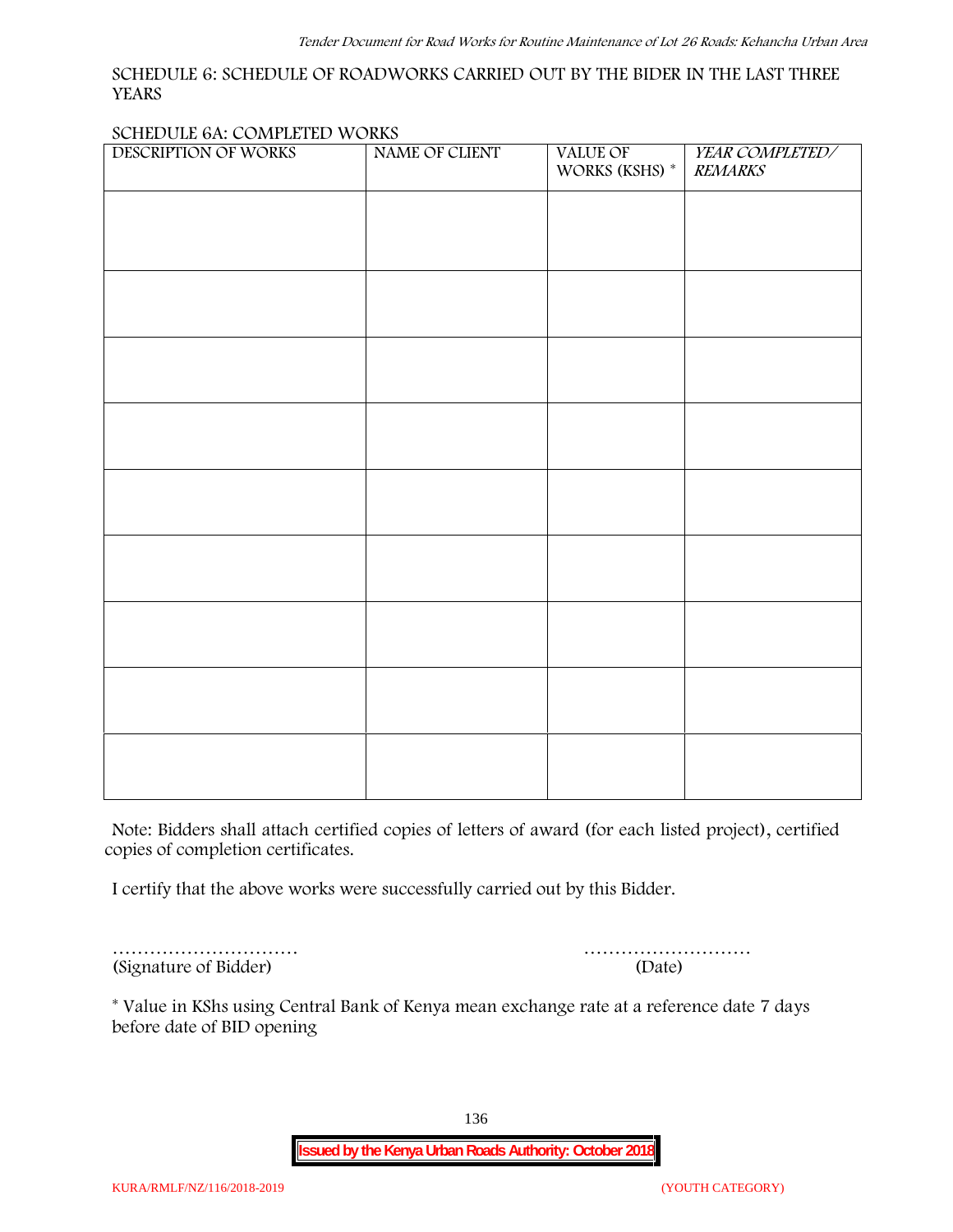#### **SCHEDULE 6B: NON-COMPLETED WORKS BEYOND COMPLETION DATE**

| DESCRIPTION OF WORKS | NAME OF CLIENT | VALUE OF<br>WORKS (KSHS) * | YEAR COMPLETED/<br><b>REMARKS</b> |
|----------------------|----------------|----------------------------|-----------------------------------|
|                      |                |                            |                                   |
|                      |                |                            |                                   |
|                      |                |                            |                                   |
|                      |                |                            |                                   |
|                      |                |                            |                                   |
|                      |                |                            |                                   |
|                      |                |                            |                                   |
|                      |                |                            |                                   |
|                      |                |                            |                                   |
|                      |                |                            |                                   |
|                      |                |                            |                                   |
|                      |                |                            |                                   |
|                      |                |                            |                                   |
|                      |                |                            |                                   |
|                      |                |                            |                                   |
|                      |                |                            |                                   |
|                      |                |                            |                                   |
|                      |                |                            |                                   |

**Note:** Bidders shall attach certified copies of letters of award (for each listed project), certified evidence for executed works for non-copleted projects e.g copy of recent payment certificate.

I certify that the above works were successfully carried out by this Bidder.

(Signature of Bidder) (Date)

………………………… ………………………

\* **Value in KShs using Central Bank of Kenya mean exchange rate at a reference date 7 days before date of BID opening**

137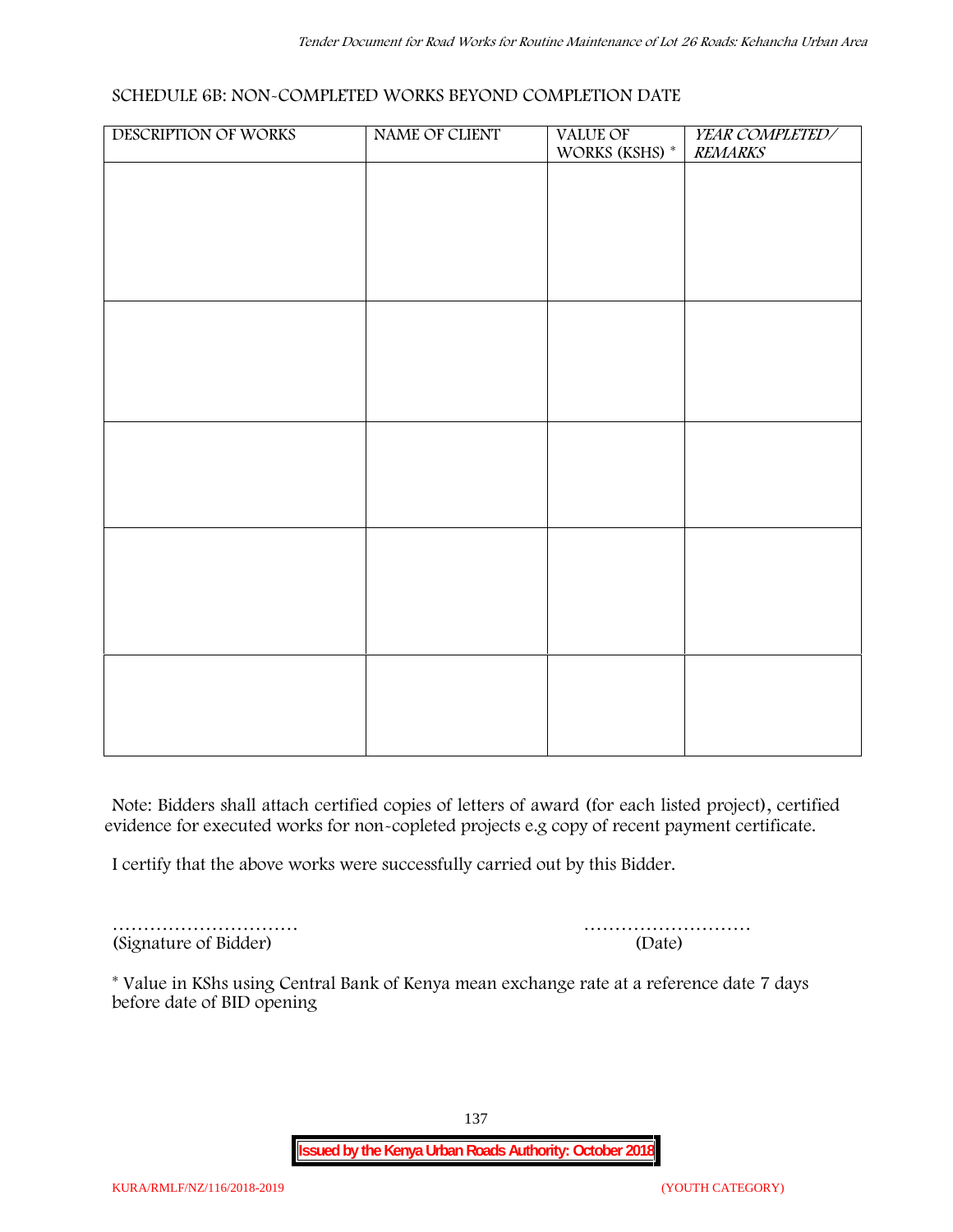#### **SCHEDULE 6C: SPECIFIC EXPERIENCE**

| DESCRIPTION OF WORKS | NAME OF CLIENT | VALUE OF<br>WORKS (KSHS) $^\ast$ | YEAR COMPLETED/<br><b>REMARKS</b> |
|----------------------|----------------|----------------------------------|-----------------------------------|
|                      |                |                                  |                                   |
|                      |                |                                  |                                   |
|                      |                |                                  |                                   |
|                      |                |                                  |                                   |
|                      |                |                                  |                                   |
|                      |                |                                  |                                   |
|                      |                |                                  |                                   |
|                      |                |                                  |                                   |
|                      |                |                                  |                                   |
|                      |                |                                  |                                   |
|                      |                |                                  |                                   |
|                      |                |                                  |                                   |
|                      |                |                                  |                                   |
|                      |                |                                  |                                   |
|                      |                |                                  |                                   |
|                      |                |                                  |                                   |
|                      |                |                                  |                                   |
|                      |                |                                  |                                   |
|                      |                |                                  |                                   |
|                      |                |                                  |                                   |

**Note:** Bidders shall attach certified copies of letters of award (for each listed project), certified evidence for executed works for non-completed projects e.g copy of recent payment certificate.

I certify that the above works were successfully carried out by this Bidder.

(Signature of Bidder) (Date)

………………………… ………………………

\* **Value in KShs using Central Bank of Kenya mean exchange rate at a reference date 7 days before date of BID opening**

138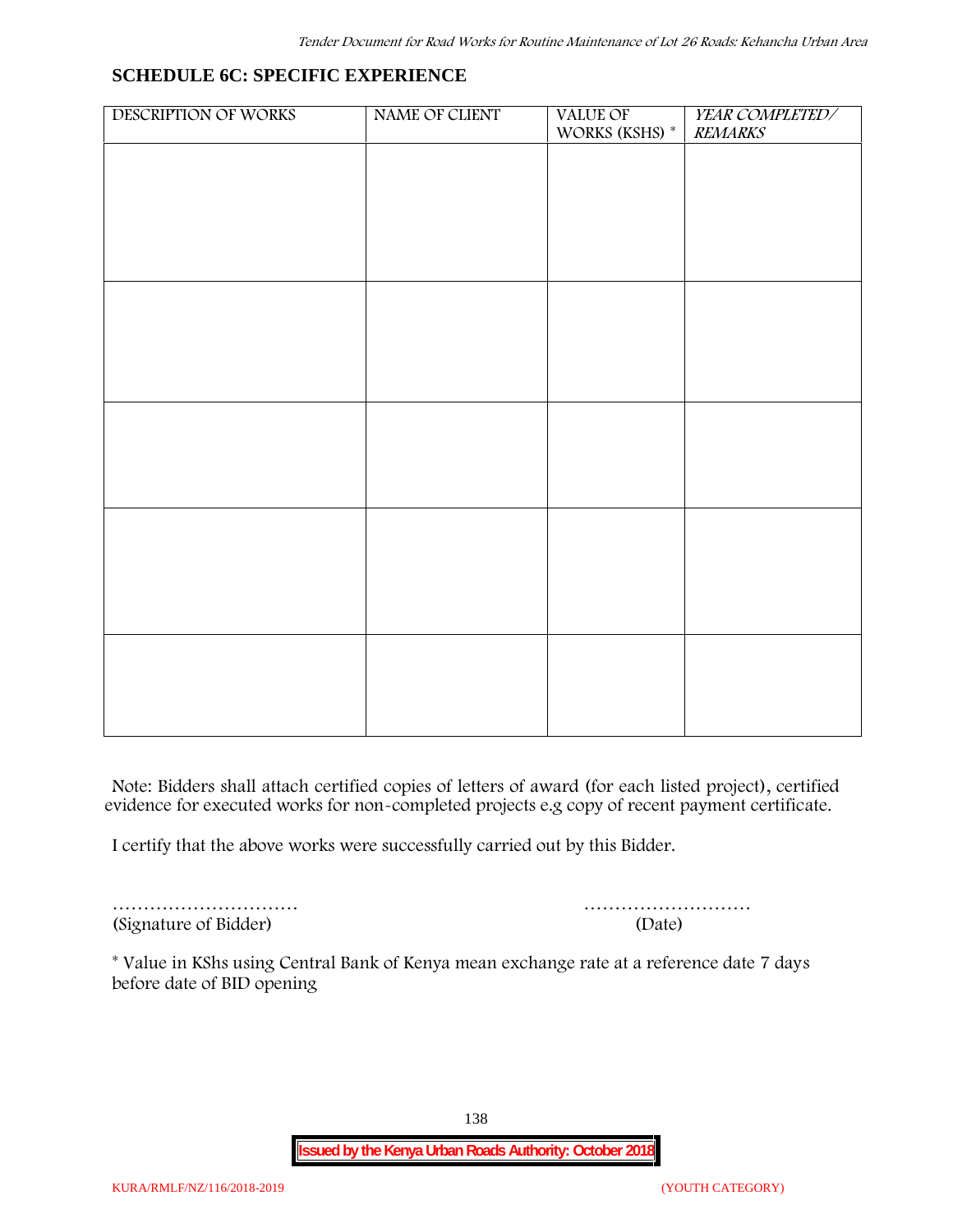#### **SCHEDULE 7: SCHEDULE OF ONGOING PROJECTS**

| DESCRIPTION OF<br><b>WORKS</b> | NAME OF<br><b>CLIENT</b> | DATE OF<br>$\mathsf{COMMENC}$<br><b>EMENT</b> | DATE OF<br>COMPLETION | VALUE OF<br>WORKS (KSHS) | <b>VALUE</b><br>COMPLETED<br>$\,$ UP TO DATE<br>$\%$ | PHYSICALLY<br>COMPLETED<br>$\,$ UP TO DATE<br>$\%$ |  |
|--------------------------------|--------------------------|-----------------------------------------------|-----------------------|--------------------------|------------------------------------------------------|----------------------------------------------------|--|
|                                |                          |                                               |                       |                          |                                                      |                                                    |  |
|                                |                          |                                               |                       |                          |                                                      |                                                    |  |
|                                |                          |                                               |                       |                          |                                                      |                                                    |  |
|                                |                          |                                               |                       |                          |                                                      |                                                    |  |
|                                |                          |                                               |                       |                          |                                                      |                                                    |  |
|                                |                          |                                               |                       |                          |                                                      |                                                    |  |
|                                |                          |                                               |                       |                          |                                                      |                                                    |  |
|                                |                          |                                               |                       |                          |                                                      |                                                    |  |
|                                |                          |                                               |                       |                          |                                                      |                                                    |  |

**Note:** 1. Bidders shall attach certified copies of letters of award (for each listed project) and any certified evidence for executed works e.g copy of recent payment certificate.

2. Bidders must indicate all their on-going works as at the time of bidding. Any non disclosure shall constitute non-responsiveness)

I certify that the above works are being carried out by me and that the above information is correct.

(Signature of Bidder) (Date)

………………………… ………………………

139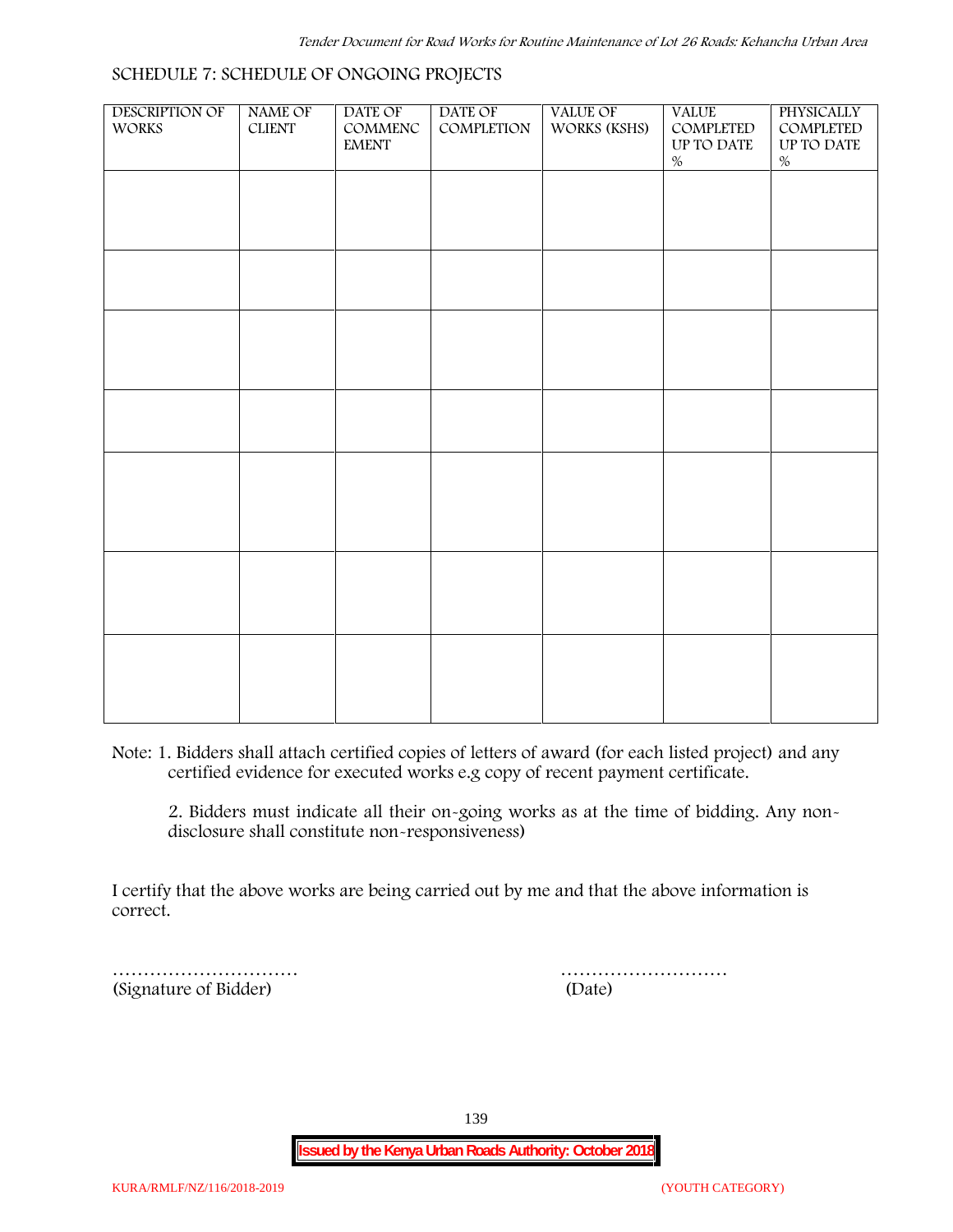#### **SCHEDULE 8: FINANCIAL STANDING**

- 1 Submit copies of audited profit and loss statements and balance sheet for the last five calendar years and estimated projection for the next two years with certified English translation where appropriate.
- 2 Give turnover figures for each of the last two (2) financial years. Quote in millions and decimal thereof.

|                               | Year 1(2016) | Year 2(2017) |
|-------------------------------|--------------|--------------|
|                               | Ksh.         | Ksh.         |
| Road works                    |              |              |
| Other civil Engineering works |              |              |
| Other (specify)               |              |              |
| Total                         |              |              |

#### SUMMARY OF ASSETS AND LIABILTIES OF THE AUDITED FINANCIAL STATEMENTS OF THE LAST TWO (2) FINANCIAL YEARS.

|                              | Year 1(2016) | Year 2(2017) |
|------------------------------|--------------|--------------|
|                              | KShs.        | KShs.        |
| 1. Total Assets              |              |              |
| 2. Current Assets            |              |              |
| 3. Bank Credit Line Value    |              |              |
| 4. Total Liabilities         |              |              |
| 5. Current Liabilities       |              |              |
| 6. Net Worth $(1-4)$         |              |              |
| 7. Working capital $(2+3-4)$ |              |              |

#### (a) Name/Address of Commercial Bank providing credit line

………………………………………………………………………………………………

………………………………………………………………………………………………

(b) Total amount of credit line KShs………………………………………………

Attach a certified copy of Undertaking of the Bank to provide the credit.

(c) Attach bank statements for the last six (6) months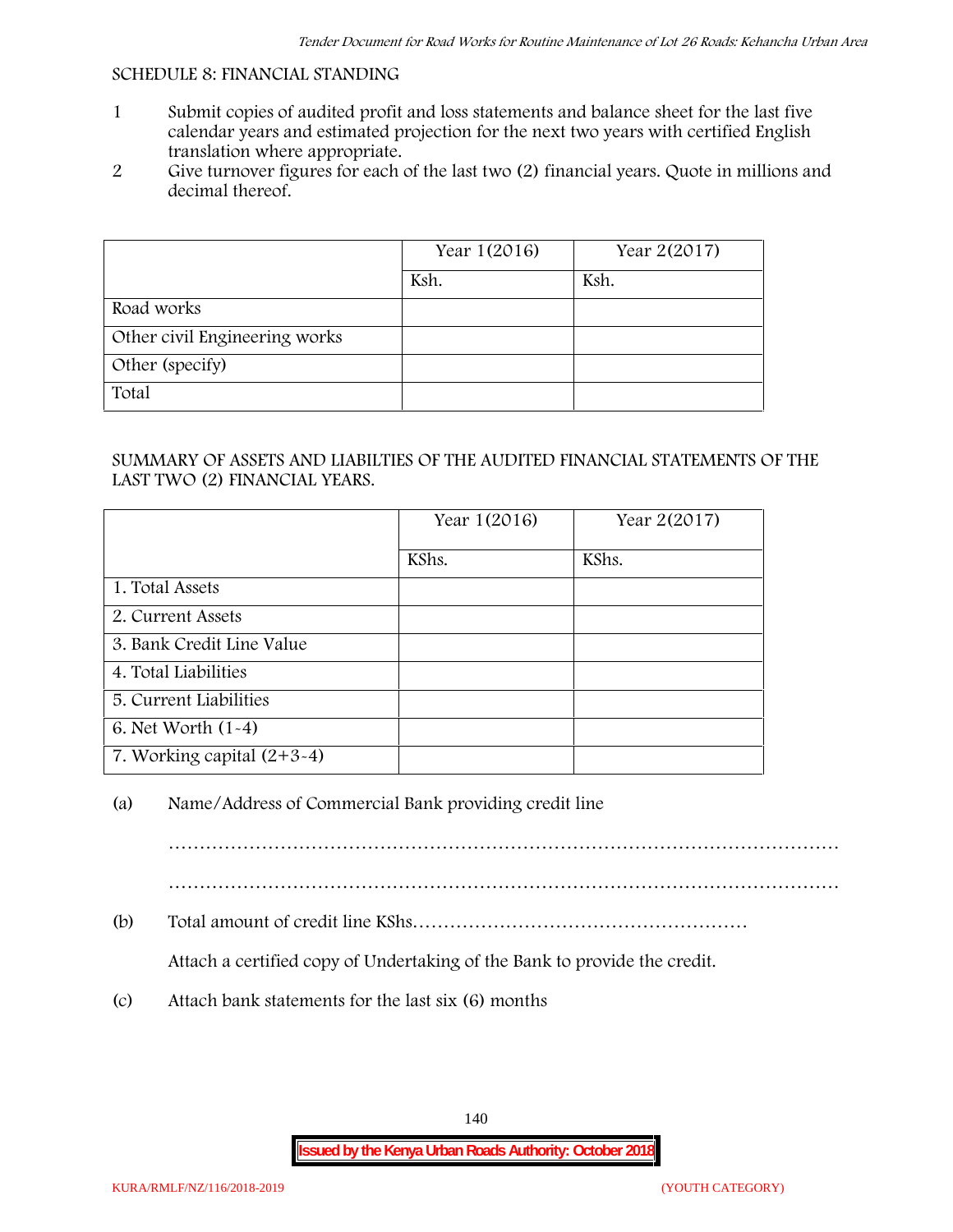#### **SCHEDULE 9: OTHER SUPPLEMENTARY INFORMATION**

Financial reports for the last three years, balance sheets, profit and loss statements, auditors' reports etc. List them below and attach copies. ………………………………………………………………………………………………… ………………………………………………………………………………………………… ………………………………………………………………………………………………… ………………………………………………………………………………………………… Evidence of access to financial resources to meet the qualification requirements. Cash in hand, lines of credit etc. List below and attach copies of supporting documents ………………………………………………………………………………………………… …………………………………………………………………………………………………. ………………………………………………………………………………………………… Name, address, telephone, telex, fax numbers and email of the Bidders Bankers who may provide reference if contacted by the Contracting Authority. ……………………………………………………………………………………………….. ………………………………………………………………………………………………. ………………………………………………………………………………………………. I certify that the above information is correct. ……………………………. …………………………………….. Date Signature of Bidder

(To be signed by authorized representative and officially stamped)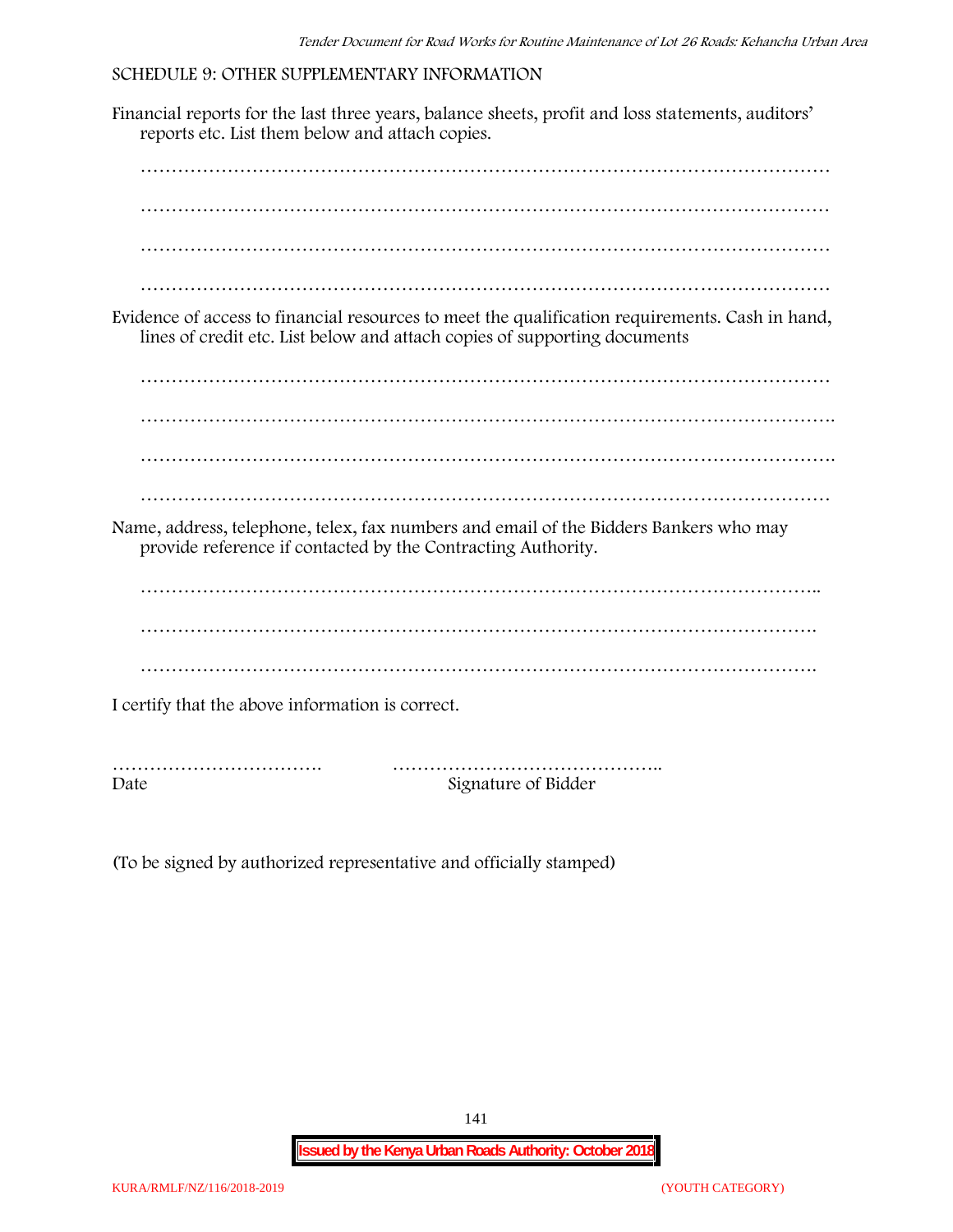### **SCHEDULE 10: LITIGATION HISTORY FORM**

Information on current litigation in which the Bidder is involved.

| <b>OTHER PARTY (IES)</b> | CAUSE OF DISPUTE | AMOUNT INVOLVED (KSHS) |
|--------------------------|------------------|------------------------|
|                          |                  |                        |
|                          |                  |                        |
|                          |                  |                        |
|                          |                  |                        |
|                          |                  |                        |

I certify that the above information is correct.

| Date | Signature of Bidder |
|------|---------------------|

(To be signed by authorized representative and officially stamped)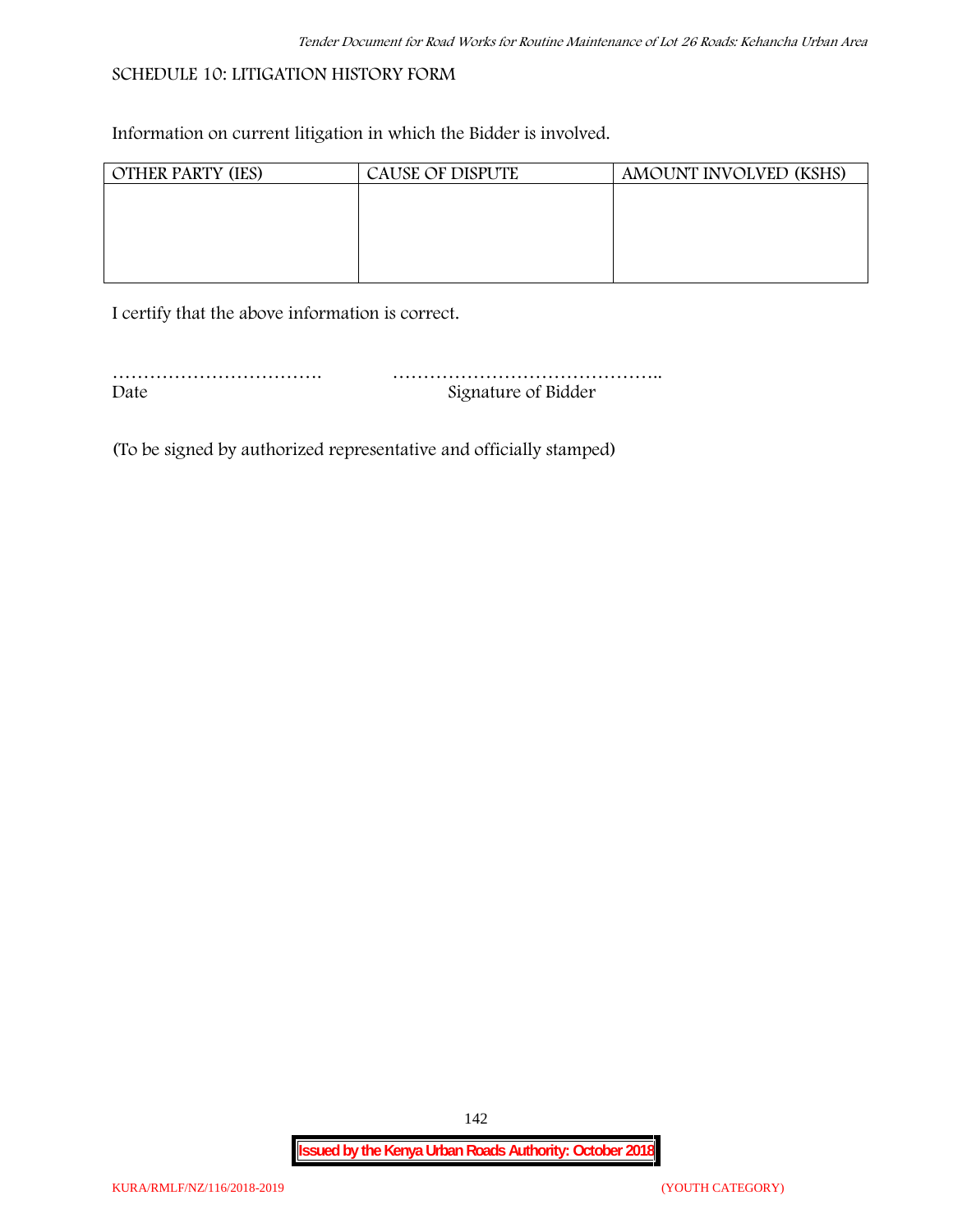#### **SCHEDULE 11: DECLARATION FORM FOR BANKRUPT OR INSOLVENT**

**AND DEBARMENT** Date To The Kenya Urban Roads Authority P.O Box 41727 – 00100, IKM Place, 5th Ngong Ave, Nairobi, KENYA. Ladies and Gentlemen, The Tenderer i.e. (full name and complete physical and postal address) ……………………………………………………………………………………………………… ……………………declare the following: a) That I/ We have not been debarred from participating in public procurement by anybody,

institution or person.

b) That I/ We have not been involved in and will not be involved in corrupt and fraudulent practices regarding public procurement anywhere.

c) That I/ We are not insolvent, in receivership, bankrupt or in the process of being wound up and is not the subject of legal proceedings relating to the foregoing.

d) That I/We are not under any ongoing investigation by the Ethics and Anti-Corruption Commission (EACC) for any corrupt and/or economic crimes or practices.

e) That I/ We are not associated with any other Tenderer participating in this Tender.

f) That I/We do hereby confirm that all the information given in this tender is accurate, factual and true to the best of our knowledge.

Yours sincerely,

……………………………………………………

Name of Tenderer

………………………………………………………………………………..

Signature of duly authorised person signing the Tender

…………………………………………………………………………..

Name and Capacity of duly authorised person signing the Tender

………………………………………

Stamp or Seal of Tenderer

143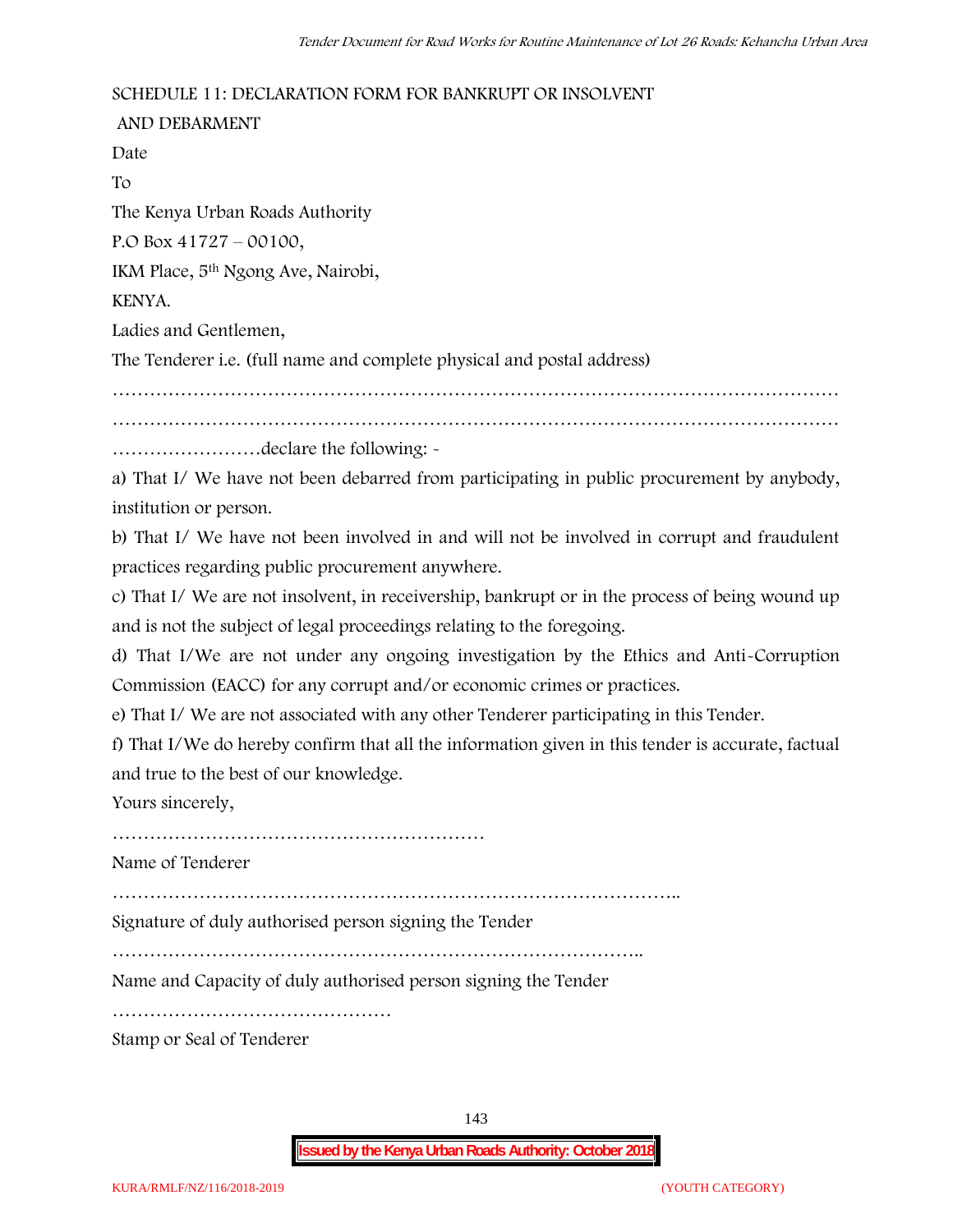### **SCHEDULE 12: ANTI CORRUPTION DECLARATION / COMMITMENT / PLEDGE FORM**

| Public Procurement is based on a free, fair and competitive tendering process which should |  |
|--------------------------------------------------------------------------------------------|--|
| not be open to abuse.                                                                      |  |
|                                                                                            |  |

| I/We will not offer or facilitate, directly or indirectly, any inducement or reward to any |
|--------------------------------------------------------------------------------------------|
| public officer, their relations or business associates, in connection with tender No.      |
|                                                                                            |
| contract if I/We am/are successful.                                                        |

Signed by ……………………………… C.E.O. or Authorized Representative.

Designation………………………………..

|--|

**In case of sub-contracting**

Signed by ………………………………….. CEO of the firm to be subcontracted Name…………………………………………… Designation…………………………………….. Signature…………………………………. Date………………………………………..

144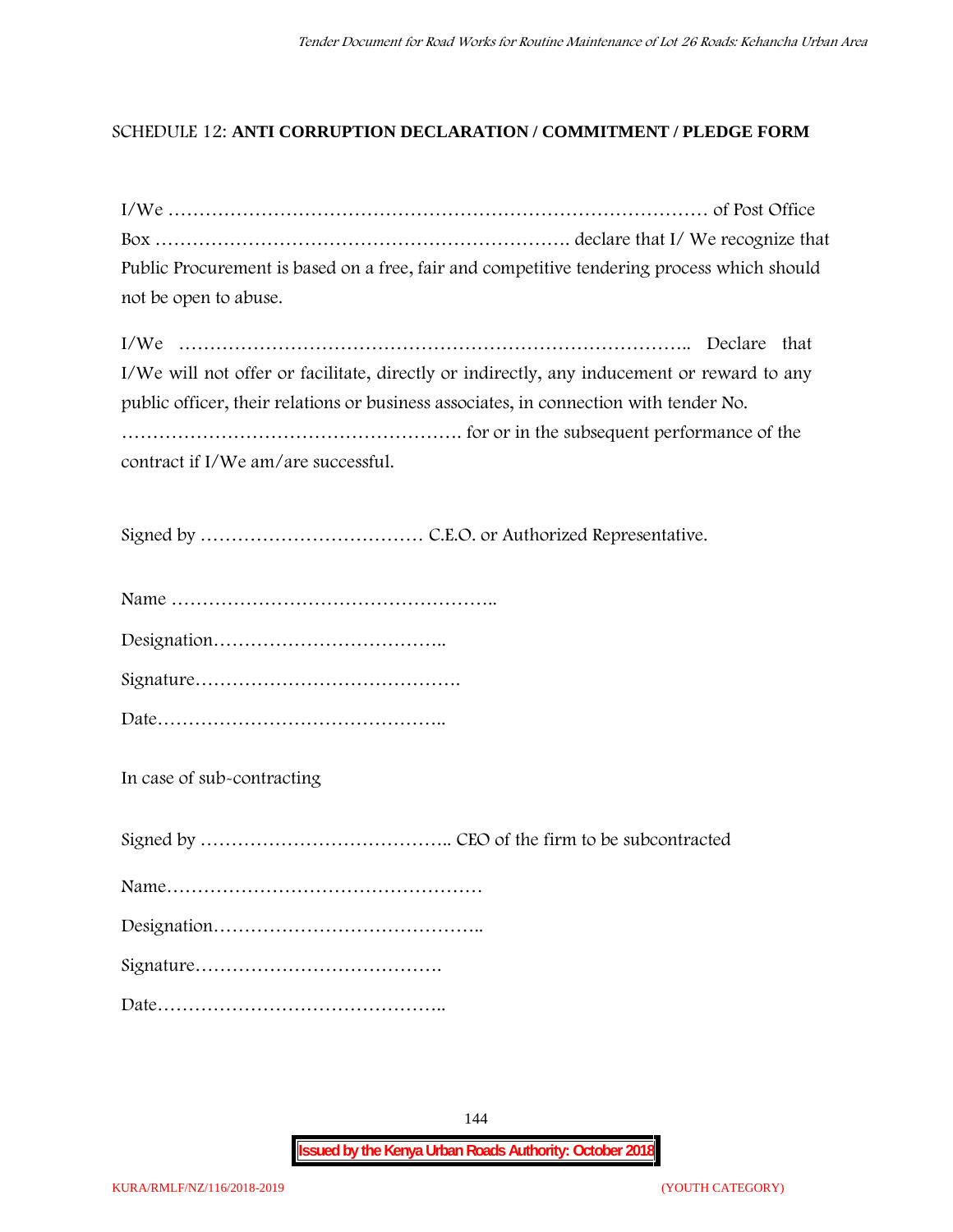## **SECTION XII: FORM OF AGREEMENT**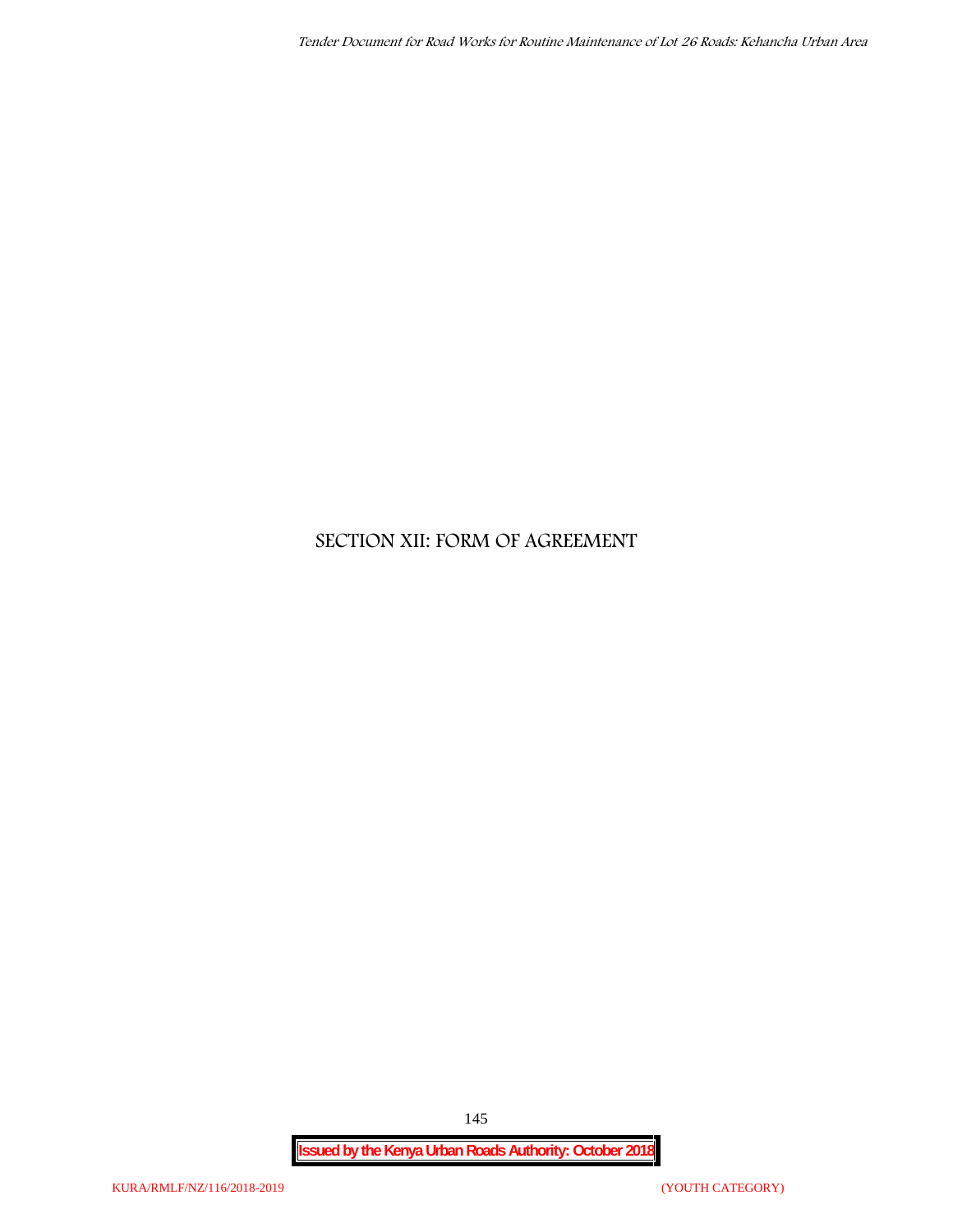### **FORM OF AGREEMENT**

THIS AGREEMENT is made on the ………………………… day of ……………………………………………………………………………………… between the **KENYA URBAN ROADS AUTHORITY** of **P. O. BOX 41727-00100, NAIROBI, KENYA** hereinafter called "the Employer" of the one part and **……………………………………………………………………………………….** hereinafter called "the Contractor" of the other part.

WHEREAS the Employer is desirous that certain works should be executed, viz.

**ROUTINE MAINTENANCE OF LOT 26 ROADS (KEHANCHA URBAN AREA)** and has a Contract with the Contractor for the execution completion and maintenance of such works in the region NOW THIS AGREEMENT WITNESSETH as follows:

In this agreement words and expressions shall have the same meanings as are respectively assigned to them in the Conditions of Contract hereinafter referred to.

The following document shall be deemed to form and be read and construed as part of this Agreement, viz.:

- The form of bid dated **………………………………**
- The Conditions of Contract (FIDIC IV) Part 2
- The Conditions of Contract (FIDIC IV) Part 1
- The Special Specification
- The Standard Specifications
- The Priced Bill of Quantities
- The Letter of Award and Acceptance
- Schedules of Supplementary Information
- -The Drawings
- -Other documents as may be agreed and listed

All aforesaid documents are hereinafter referred to as "The Contract".

In consideration of the payment to be made by the Employer to the Contractor, the Contractor hereby covenants with the Employer to execute, complete and maintain the works in conformity in all respects with the provisions of the Contract.

The Employer hereby covenants to pay the Contractor in consideration of the execution, completion and maintenance of the works the Contract Price at the times and in the manner prescribed by the Contract.

IN WITNESS WHEREOF the parties have hereunto set their respective hands on the day and year first above written.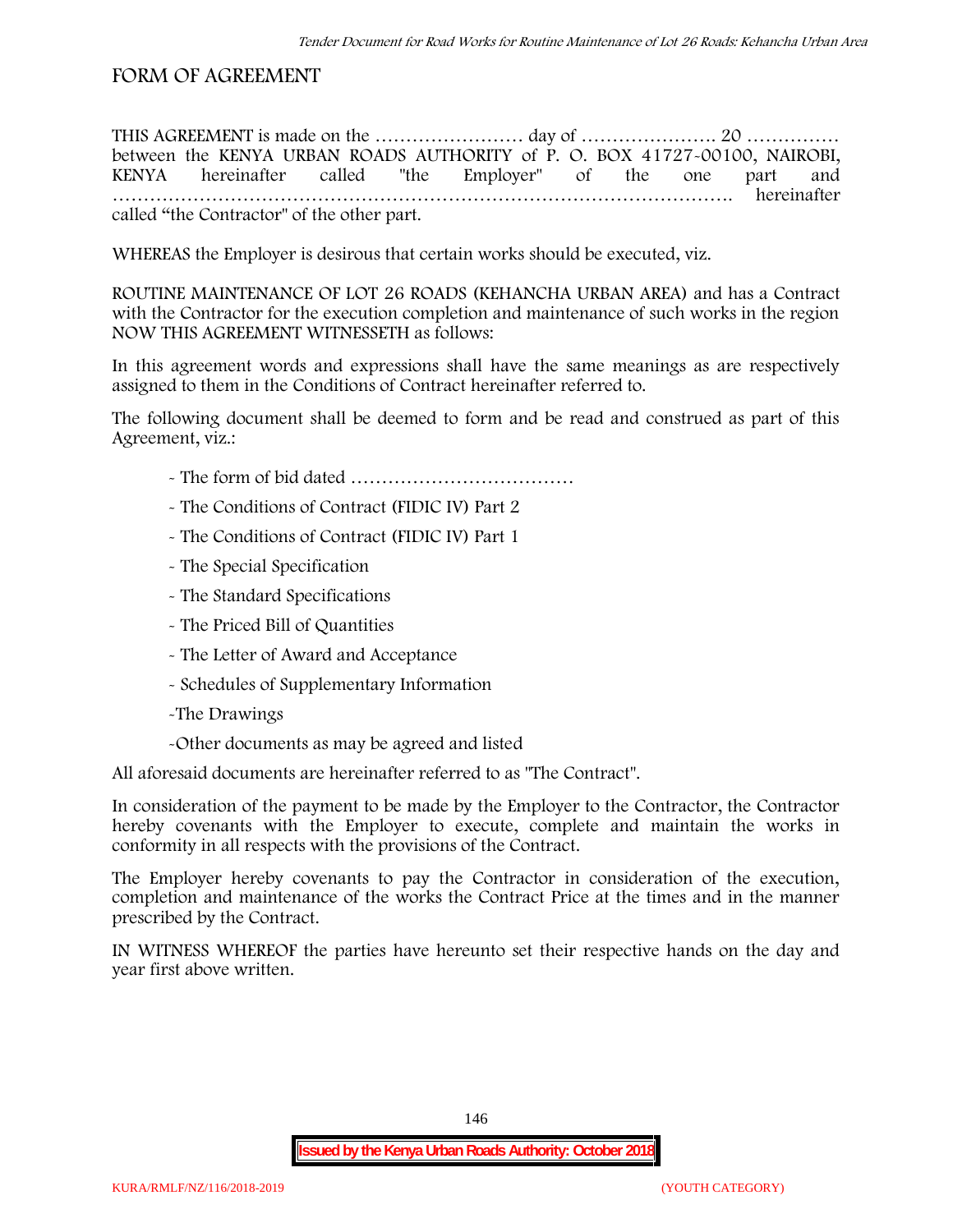|  | SIGNED SEALED AND DELIVERED |  |
|--|-----------------------------|--|
|  |                             |  |

| By the said Employer: | (Director General, Kenya Urban Roads Authority)<br>For and on behalf of the said Employer |
|-----------------------|-------------------------------------------------------------------------------------------|
| In the presence of:   | (Name and Designation of Witness)                                                         |
|                       | Date<br>(Signature of Witness)                                                            |
|                       |                                                                                           |

(Address Of witness)

By the said Contractor:

……………………………………………Date…………………. (Signature)

> ……………………………………………………… (Name of the Director)

In the presence of: ……………………………………………………….. (Name and Designation of Witness)

> ……………………………………………………….. (Signature of Witness)

> ……………………………………………………….. (Address Of witness)

> > 147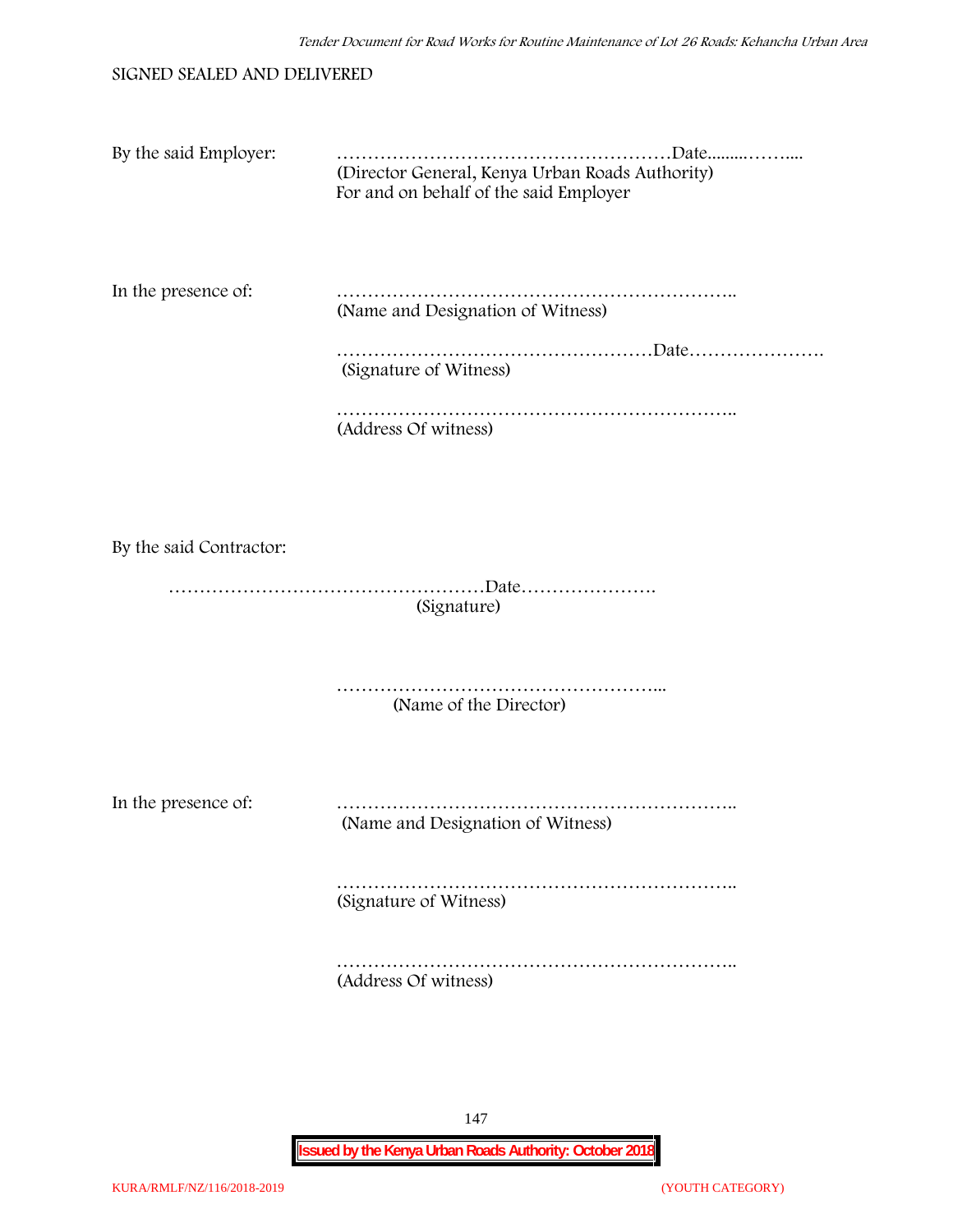# **SECTION XIII: FORM OF PERFORMANCE BANK GUARANTEE (UNCONDITIONAL)**